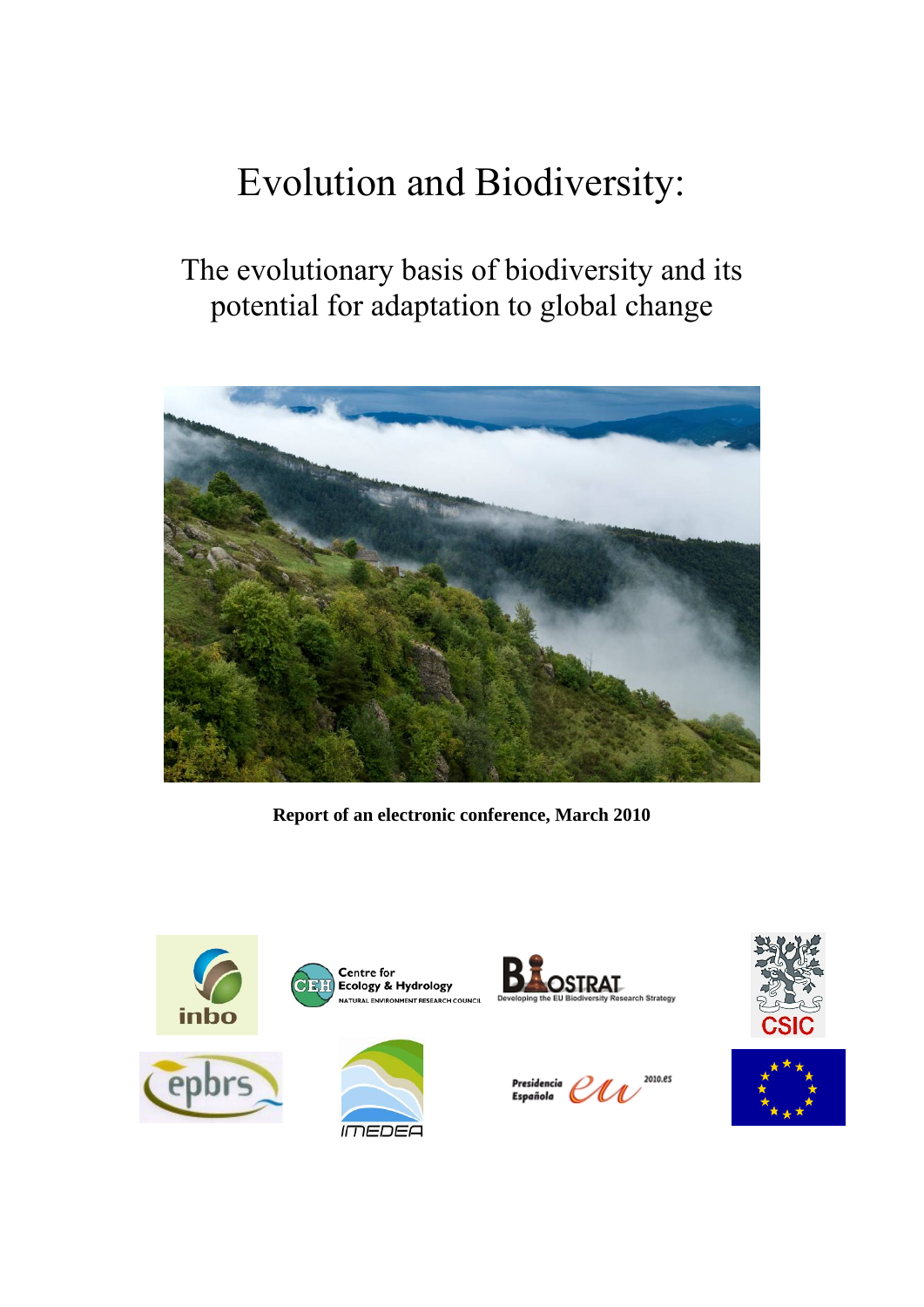# **E-Conference organisation:**

| Fiona Grant, Juliette Young and Allan Watt<br><b>CEH Edinburgh</b><br><b>Bush Estate</b><br>Penicuik EH26 0QB<br>UK. | <b>Centre for</b><br><b>CEH</b><br><b>Ecology &amp; Hydrology</b><br>NATURAL ENVIRONMENT RESEARCH COUNCIL |
|----------------------------------------------------------------------------------------------------------------------|-----------------------------------------------------------------------------------------------------------|
| Joachim Mergeay<br><b>INBO</b><br>Bosonderzoek Gaverstraat 4<br>9500 Geraardsbergen<br>Belgium                       | inbo                                                                                                      |
| Luis Santamaria<br>IMEDA, CSIC-UIB<br>Miquel Marquès 21<br>07190 Esporles<br><b>Islas Baleares</b><br>Spain          | <b>CSIC</b><br><b>GOBIERNO</b><br>DE ESPAÑA<br>MINISTERIO<br>DE CIENCIA                                   |

The publication should be cited as follows:

Grant, F., Mergeay, J., Santamaria, L., Young, J. and Watt, A.D. (Eds.). 2010. Evolution and Biodiversity: The evolutionary basis of biodiversity and its potential for adaptation to global change. Report of an e-conference.

Front cover photo credit:

The changing landscape (Peyresq, southern France). Allan Watt, CEH Edinburgh.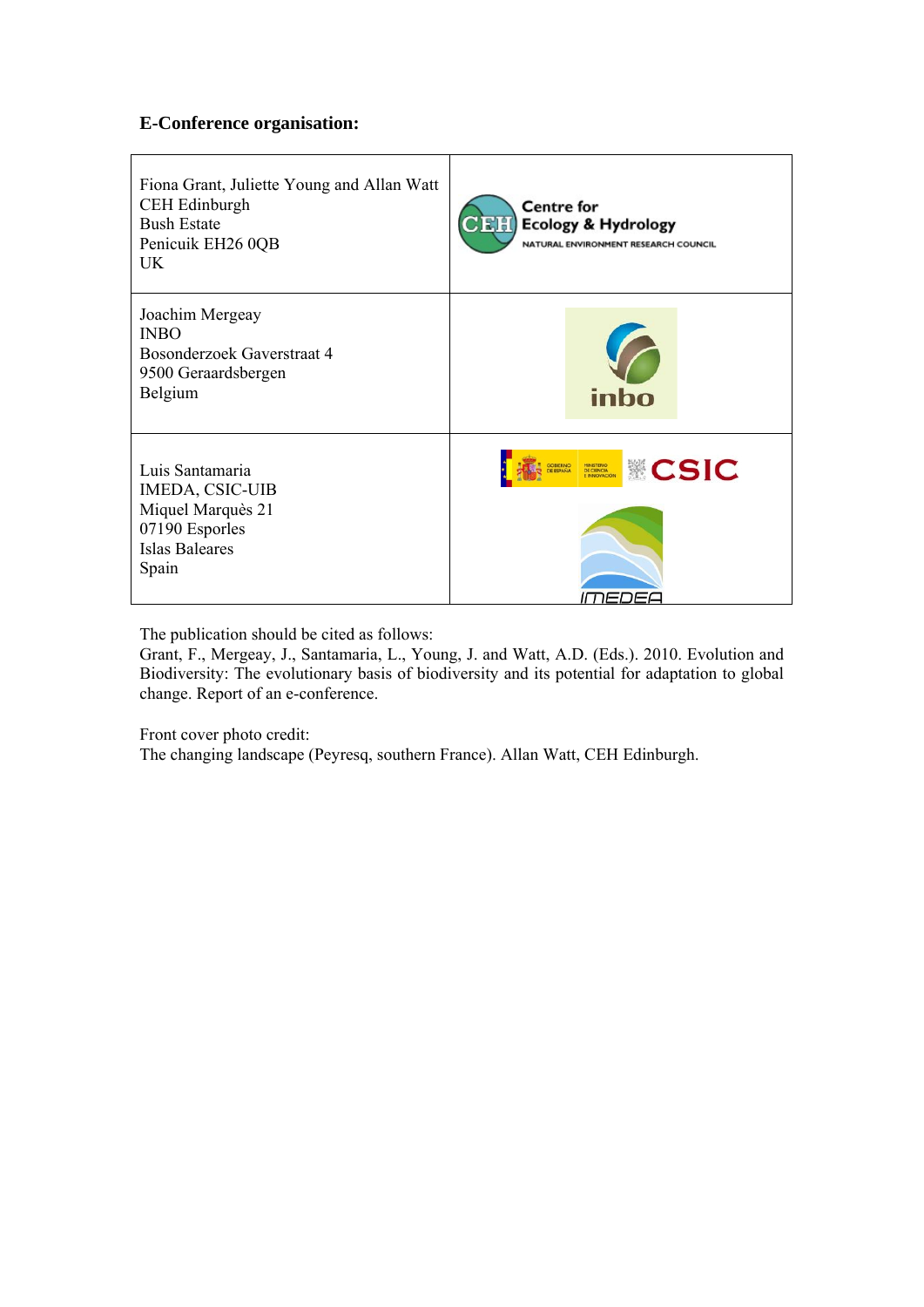

# Contents

| Session II: Evolutionary responses to anthropogenic pressures 35       |  |
|------------------------------------------------------------------------|--|
| Session III: Evolution in complex systems and coevolutionry networks65 |  |
|                                                                        |  |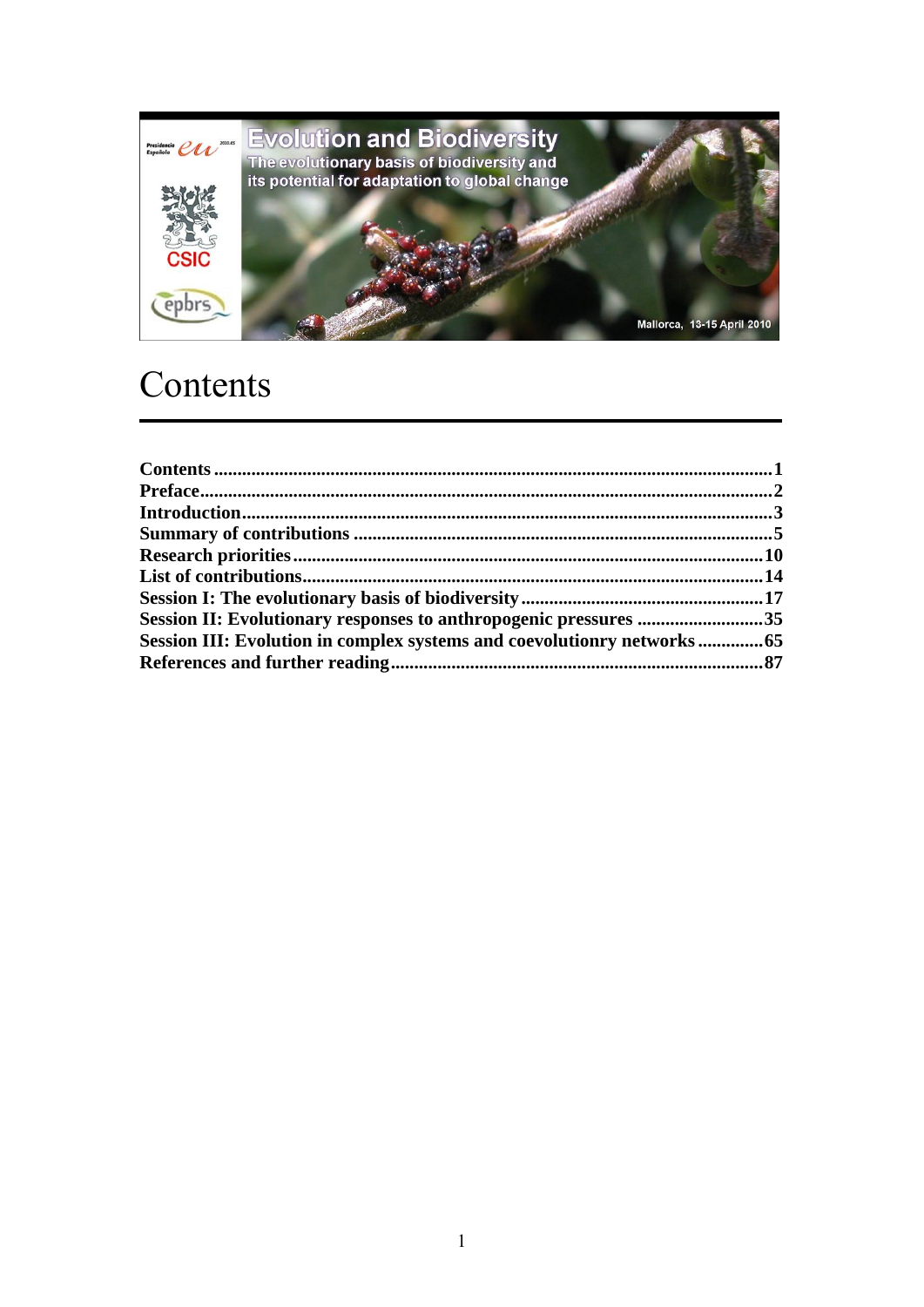

# Preface

Research on biodiversity is essential to help the European Union and EU Member States to implement the Convention on Biological Diversity as well as reach the target of halting the loss of biodiversity in Europe by 2010.

The need for co-ordination between researchers, the policy-makers that need research results and the organisations that fund research is reflected in the aims of the European Platform for Biodiversity Research Strategy (EPBRS), a forum of scientists and policy makers representing the EU countries, whose aims are to promote discussion of EU biodiversity research strategies and priorities, to exchange information on national biodiversity activities and to disseminate current best practices and information regarding the scientific understanding of biodiversity conservation.

This is a report of the E-Conference entitled Evolution and Biodiversity: The evolutionary basis of biodiversity and its potential for adaptation to global change preceding the EPBRS meeting to be held under the Spanish EU presidency in Palma, Mallorca, from the 12th-15<sup>th</sup> April 2010.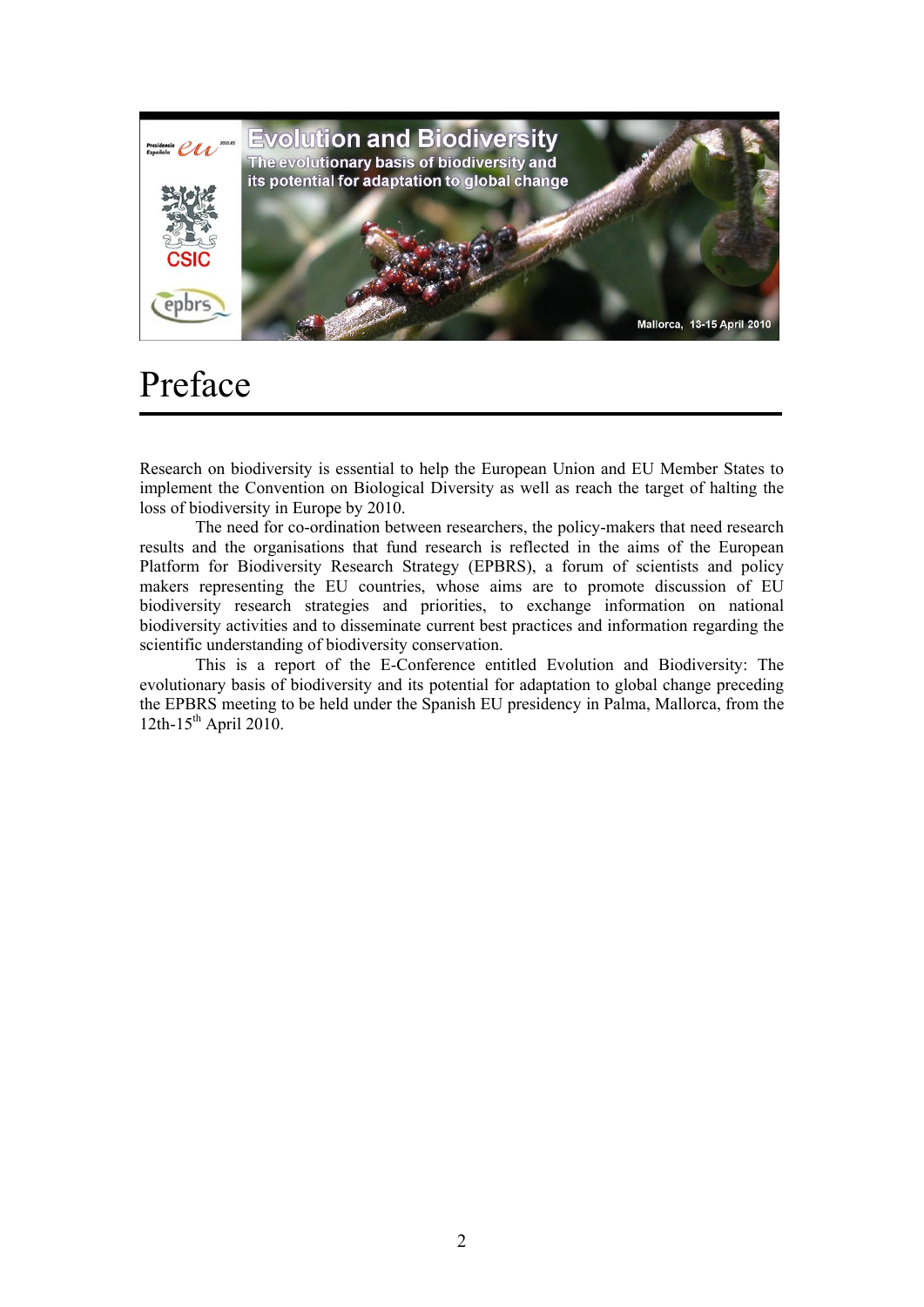

# Introduction

# *Joachim Mergeay, E-Conference Chair*

We are facing global changes that are unprecedented in the history of humanity, but that we have caused ourselves. We have created a world where the influence of a single species is omnipresent in all realms and ecosystems. Pollution, overexploitation, habitat loss and fragmentation, invasive species and climate change are the main causes of global change, and as a corollary, current biodiversity loss. Jointly they form a multitude of stresses on life on this planet.

 The main question is not whether life on earth will adapt to global change, because it will. Life inevitably finds new pathways to cope with change. The issue is rather how this will happen. What does a relatively sudden and massive interference into such ecosystems do with the stability and functioning of these ecosystems, and what is the role of evolution in the responses to global change?

In contrast to the dynamic evolutionary flux that characterizes life, our view on biodiversity and ecosystem functioning has mainly been a static one, trying to conserve biodiversity as it is, and preferably, as it was. Given the pace and magnitude of global change we are imposing onto our world, we need to be able to predict how life will change as a result of our own actions. We will still need the same ecosystem functions and services tomorrow, so we will need to know if and how these will be altered by our actions. That is a serious challenge.

In the "United Nations international year of biodiversity" we should get to the evolutionary sources of biodiversity itself, and rethink biodiversity in all its aspects. We need to understand how evolution shapes diversity, from genes to ecosystems. How diversity originates, how functions originate, and how they are affected by change. How biotic interactions originate and how we can maintain the ecosystem services we badly need in spite of the changes we impose on life.

We live in an era where science policy makers and science funding agencies are focusing more and more on direct applications and short term return-on-investment. But for science to provide solutions to the biodiversity crisis and its associated social and economic consequences, we first need to understand the processes that generate and maintain biodiversity in the face of global change. This was the key issue of this e-conference.

The e-conference covered three main topics, one per week of the e-conference:

Session 1: The evolutionary basis of biodiversity - strategies to manage and preserve evolutionary processes, and their likely impact on biodiversity

This first session focused mostly on the lowest levels of biodiversity (genes and individuals). We started by considering the role of evolution in biodiversity from a human perspective, and then looked in more detail at: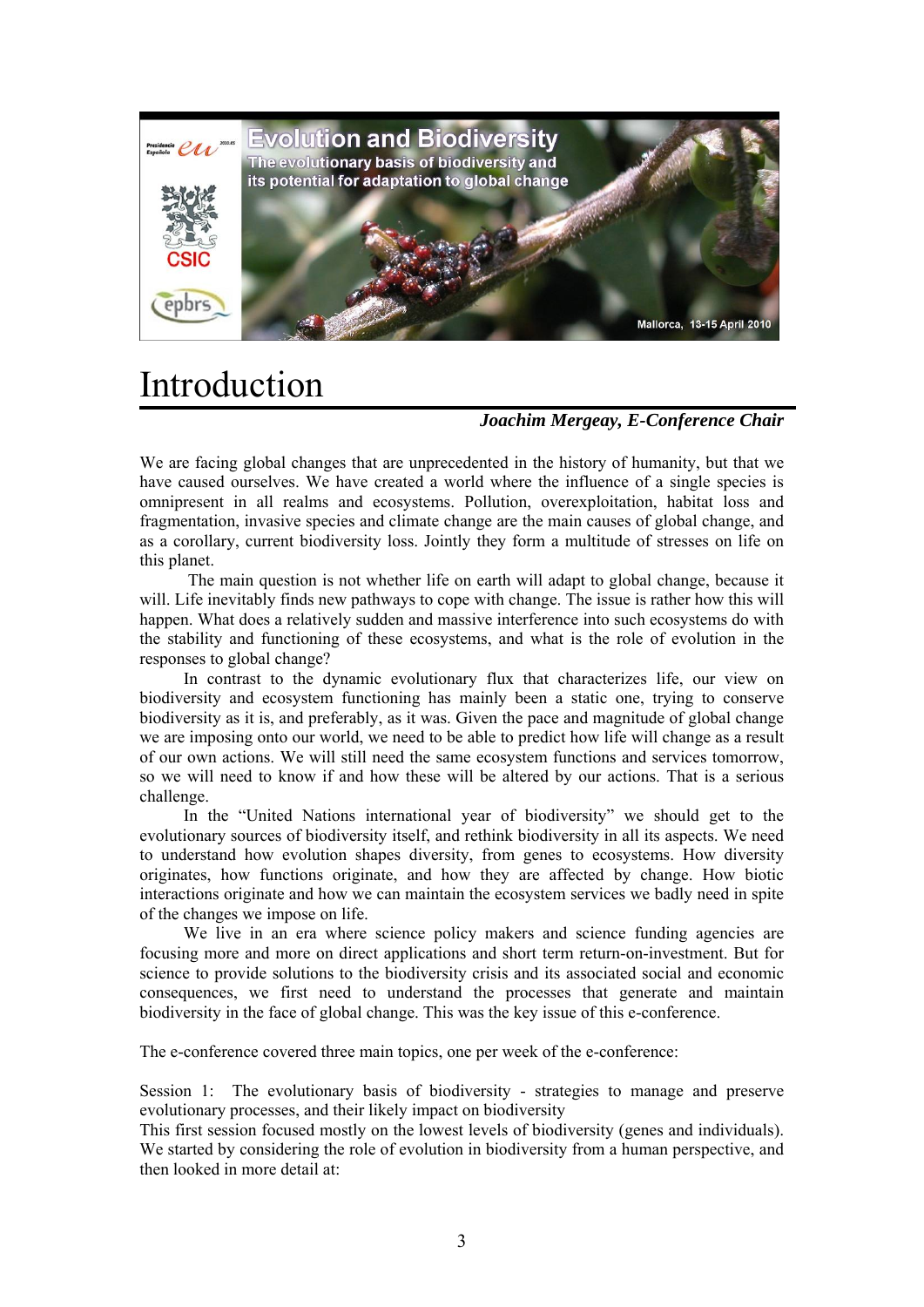- New genomic techniques and their applications in conservation biology
- The genetic basis of phenotypic evolution
- Non-genetic inheritance mechanisms (epigenetics)
- Genetic and genomic studies of a biodiversity hotspot
- How rapid evolution affects invasive species as well as species in invaded biota

Session 2: Evolutionary responses to global change

This session focused on how populations respond to global change, and how this affects relatively simple biotic interactions. In particular it addressed:

- Landscape-level impacts on ecological and evolutionary change
- Genetic consequences of habitat fragmentation on populations
- Past climate change and the reconstruction of its effects
- Present-day rapid evolutionary responses to climate change, and predicting evolution
- The challenging task of accurately distinguishing evolutionary responses from other confounding factors

Session 3: Evolution in complex systems and co-evolutionary networks: managing complexity in the face of uncertainty

This session aimed mostly at understanding evolutionary dynamics in communities and ecosystems, and the feedbacks between ecological and evolutionary processes. In particular it focused on:

- How we should tackle the interaction between ecology and evolution at various levels of biotic organisation
- How we can learn from non-biological complex networks to better understand the evolution of biotic complexity, and try to find general patterns into complex multispecies interactions
- How ecological processes influence evolution and vice-versa
- Coevolution in complex environments
- The theory of geographic mosaic of coevolution
- How to manage biotic complexity in the face of uncertainty

The keynote contributors to this e-conference were globally distributed, and came from a wide gamut of scientific backgrounds, including social, life and environmental sciences, with geneticists, ecologists, evolutionary biologists, palaeontologists and philosophers. We hoped to bring a broad and interdisciplinary view on evolutionary research, with new ideas, challenging perspectives and urgent research needs. Above all, we hoped this e-conference would be intellectually stimulating, interesting and fun.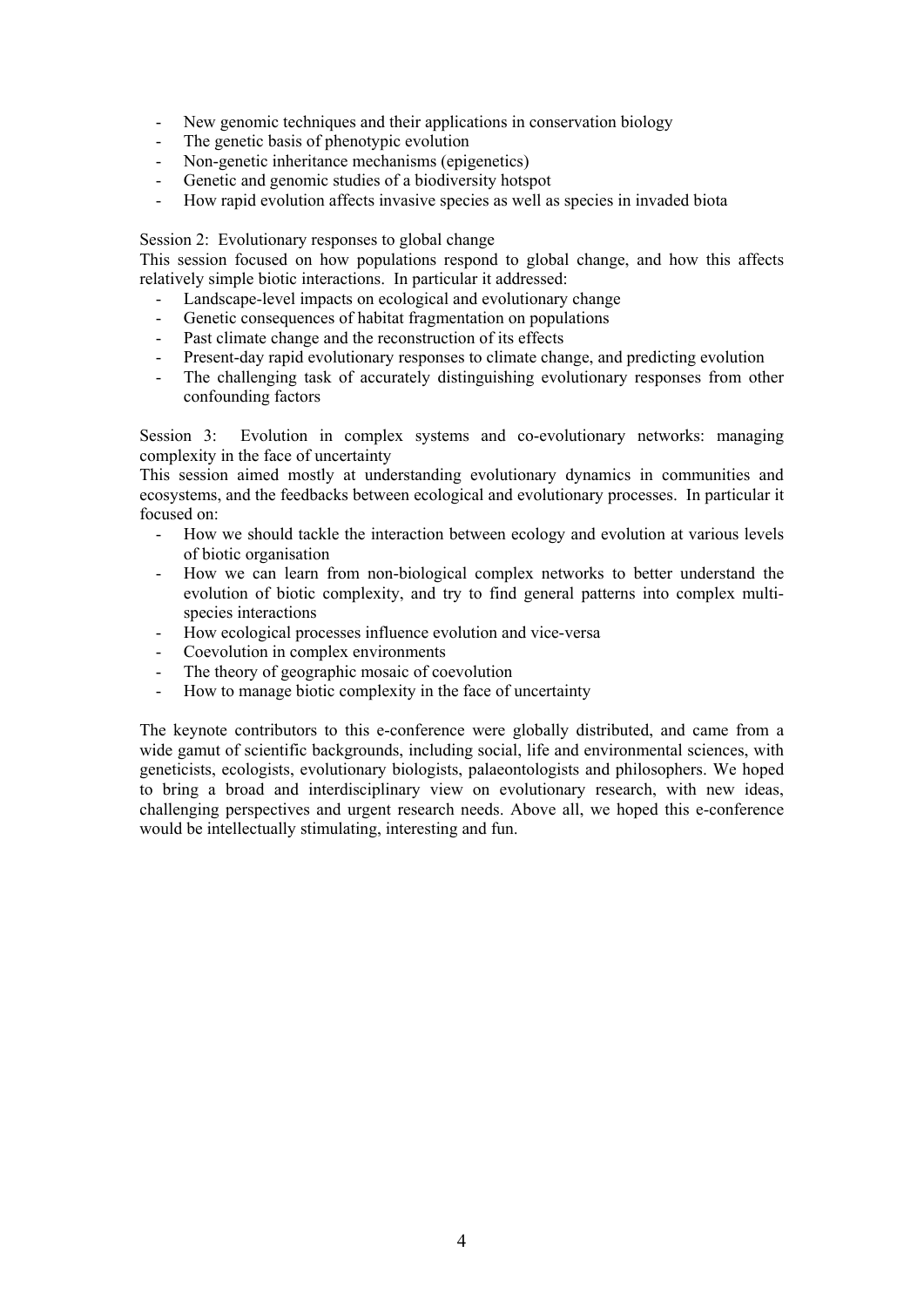

# Summary of contributions

*Joachim Mergeay and Fiona Grant* 

*Summary for week 1*: 'The evolutionary basis of biodiversity'

The evolutionary basis of biodiversity was discussed in the first week of the e-conference. A central question inherent to this topic was what should motivate society to conserve biodiversity. Stefaan Blancke and Felix Rauschmayer put forward the need to conserve biodiversity for moral reasons. Stefaan Blancke also emphasised the need to conserve biodiversity for the ecosystem services that it provided to human society. François Bonhomme, however, argued that there was a risk that the latter view would dominate science policy and political and economic decisions.

As mentioned in Stefaan Blancke's keynote, viewing biodiversity in evolutionary terms was a step forward with regards to the rather static view that had dominated our perspective in the past. This view had also led to a fixed systematic view on biodiversity that was rightly questioned by Pierre-Henri Gouyon, thereby honouring again the legacy of Charles Darwin. We have long thought of evolution as an extremely slow process, and have too often only regarded it on a macro-evolutionary scale: the origination of a new species and the loss of species through extinction. Nevertheless, the rate of species loss greatly exceeds that of the origination of new species. We cannot solve or compensate for the loss of species that we have caused in the past, and rapid evolutionary responses are not going to help in any way, as argued by François Bonhomme. In addition, many other species are facing extinction, and may purely survive temporarily on extinction debts. Can we use evolutionary processes and principles to save them from extinction?

Maybe we can, but as indicated by Pierre-Henri Gouyon, we are only fighting the symptoms because the underlying evolutionary processes that constantly create new evolutionary variants are disrupted and disturbed. However, one can argue that in general genetic variation (instead of creation of new variation) is more important for short term evolutionary changes (Frankham et al., 2009), which puts the focus again on the conservation of present-day genetic variation for safekeeping evolutionary potential.

Joop Ouborg highlighted the promise of genomic tools in the study of biological conservation. He argued that the development of new genomic techniques could make it possible to progress from the correlative and retrospective inferences of conservation genetics, based on neutral genetic markers, to a causal, mechanistic and prospective understanding, based on functionally important genetic variation, in a conservation genomic approach. These approaches could be used to investigate in non-model organisms and in organisms that could not be subjected to experimental approaches the functional genetic basis of adaptation, of inbreeding depression, genetic drift and so on.

Some caveats and questions were raised by Joachim Mergeay, who warned against the oversimplification of underlying genetic processes. Some of his questions were answered in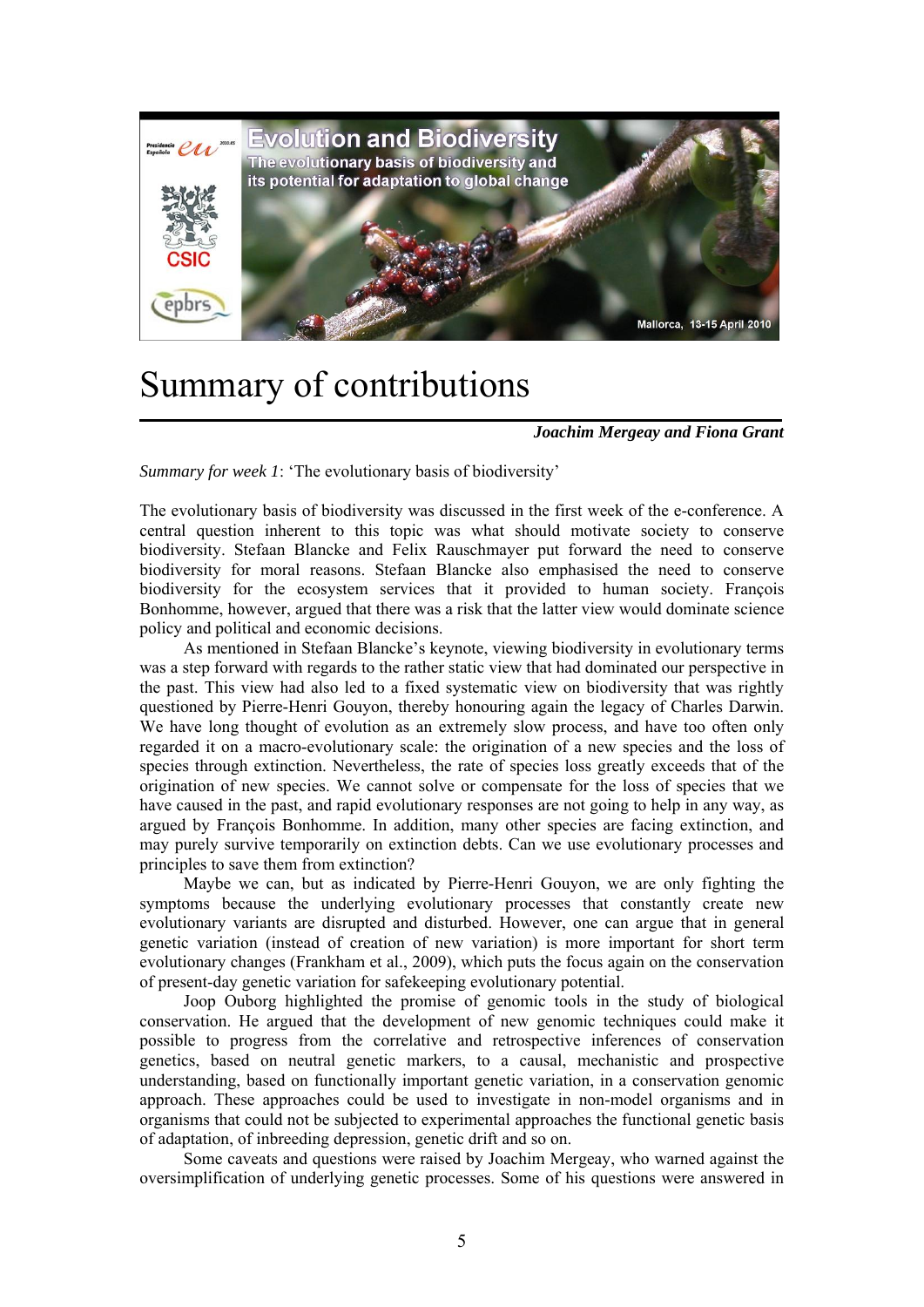the next keynote contribution, by Virginie Orgogozo. In her essay on the genetic basis of evolution, she focused on two observations: Firstly, the variation between species was driven mostly by a subset of the variation within species, because within species variation was often caused by loss of function of a gene due to mutations in that same gene, whereas across species (the evolutionary changes that were eventually conserved) this was more often due to differences in regulatory elements. Secondly, mutations contributing to phenotypic variation were often homologous across species, and tended to affect selected genes. She argued that the rapid progress in molecular biology gave us hope that we might soon be able to draw a list of sensible candidate genes for many phenotypic traits.

This could give the impression that knowing and understanding the genetics of evolutionary changes could allow us to predict these evolutionary changes. Already in the opening statement of the e-conference it was mentioned that we needed to be able to predict evolutionary responses to global change. Ferdinando Boero argued that genetics alone could never be used to make any kind of predictions if we did not know the ultimate causes of change, which were ecological. This therefore required a much better understanding of the underlying ecological processes to understand evolutionary changes. But even then, he argued, we would only ever be able to reconstruct past evolutionary responses. Eventually, ecological processes and biotic interactions, except in the simplest systems, were likely to be too complex to allow for any sound evolutionary predictions, according to Ferdinando Boero.

Russel Bonduriansky emphasized in his keynote the role of non-genetic inheritance in adaptation. These could be acquired through learning processes, phenotypic plasticity, and through epigenetic inheritance. Especially the latter were novel, and although genomic tools could increase our understanding of the role of epigenetics (silencing of functional genes through methylation of Cytosine bases), we needed ecological studies to complement our knowledge of epigenetics in laboratory conditions.

Another way to understand circumstances that resulted in rapid evolutionary change was by studying biological invasions, which was addressed in Richard Shine's keynote contribution. He explained that invasive species were themselves subjected to new selection pressures, including intraspecific competition in an invasion front of cane toads that led to differences in dispersal rates among invasive cane toads. Secondly, invasions were good laboratories to study responses of species to selection pressures from exotic species. The invasion of cane toads in Australia showed that different species tended to react differently to cane toads: some by phenotypic evolution, physiology (resistance to toxins), behaviour, but also by non-genetic mechanisms, such as learning not to eat toads. This again highlighted the unpredictable nature of evolutionary responses mentioned by Ferdinando Boero. With regards to management of invasive species, it showed that management itself should include the possibility of evolutionary responses.

Eviatar Nevo wrote a fascinating keynote about hotspots of evolutionary changes, located in so-called evolutionary canyons in Israel. Using an integral approach that included detailed studies of ecology, physiology, geography, genetics and genomics, and over a wide range of taxa, his research revealed a number of generalities of evolution on both micro- and macro-evolution driven by microscale differences.

In the final keynote of the week, Timo Vuorisalo focused on the legal instruments for the conservation of biodiversity in Europe, such as the Habitats Directive, the Natura 2000 network and the Convention on Biological Diversity. He highlighted the lack of a European long-term perspective on the preservation of evolutionary potential, and on the lack of separate management for different evolutionary significant units. Although this may be intended in the term "genetic isolation" of the Habitats Directive, genetic isolation was not necessarily a result of functional evolutionary adaptations, because genetic drift and inbreeding could also lead to strong genetic isolation, cases in which further isolation should be avoided. Elena Bukvareva further commented on the conservation of evolutionary potential in Europe, with a focus on the different roles of intraspecific and interspecific biodiversity in relation to environmental stability. She argued that we should not necessarily focus on maximizing biodiversity, but rather on optimal levels, and explained the principles underlying this concept.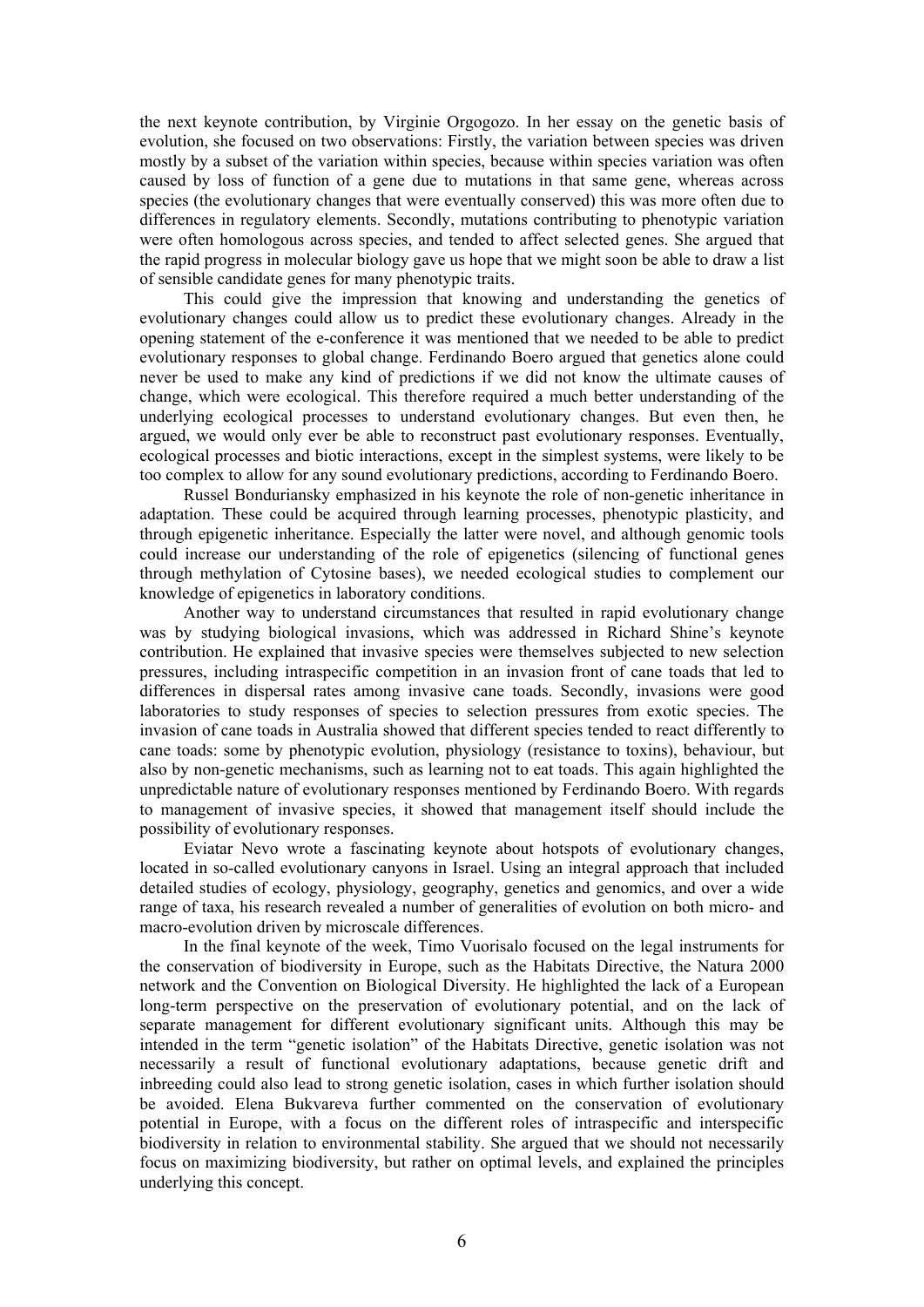*Summary for week 2:* 'Evolutionary responses to anthropogenic pressures'

Hans Van Dyck opened discussion by outlining the importance of incorporating evolutionary dimensions in conservation management strategies and called for a better insight and understanding of patterns underlying evolutionary processes. Hans-Peter Grossart agreed with these points and emphasized the need to take the complex interrelationships between organisms, populations and ecosystems into account when trying to understand evolutionary processes and changes in biodiversity.

Kuke Bijlsma outlined a major threat for the persistence of biodiversity: fragmentation. He argued that from a population genetics perspective, fragmentation of populations resulted in small, isolated populations that were subject to genetic drift and inbreeding and that these processes tended to cause decreased fitness, decreased tolerance to environmental stress and impeded adaptive responses to changing and stressful environmental conditions. On the other hand, Ferdinando Boero suggested that fragmentation was not necessarily detrimental to biodiversity; he argued that fragmented populations were conducive to evolutionary change, in both an anagenetic and cladogenetic fashion. Similarly, Francois Bonhomme agreed that it was possible for fragmentation to, on occasion, promote local adaptation and the rise of evolutionary novelties. Pablo Goicoechea developed these ideas further, highlighting that the scale of fragmentation was an important factor to consider, as was the species and the mobility of its gametes.

Discussion then ensued on the topic of John Stewart's keynote contribution: evolutionary processes during past Quaternary climatic cycles. He outlined that ecological community make-up was affected by climate change in the Quaternary and that this was probably both the cause of, and caused by, evolutionary processes such as species evolution, adaptation and extinction of species and populations. Jan Jansen agreed with this and highlighted the need to also study evolutionary processes that were triggered by historic land use practices in socio-economic and political-administrative settings. Martin Sharman responded with a very provocative contribution, which sparked a great deal of debate around the issue of the burden human-kind impose on our planet. Gernot Gloeckner and Balint Czucz agreed with Martin Sharman, but Balint reasoned that ecologists had an important role in communicating to society about how to create resilient systems. Martin Sharman called for future research on understanding how we could stop the loss of biodiversity. Arturo Arino stressed the importance of assessing what biodiversity was being lost and how it was being lost in order to be able to attempt to establish a sustainable relationship with the world we live in.

Joachim Mergeay advised that the role of biologists was to clearly document and study the loss of biodiversity, and to come up with scientific evidence for the role of biodiversity in ecosystem services and ecosystem resilience to disturbance. Rasmus Ejrnaes agreed with this, but also highlighted that while optimal resource exploitation could conserve ecosystem services, it could also lead to the loss of biodiversity; he used the examples of managed forests and organic farming. Ferdinando Boero warned that to solve the biodiversity problems imposed by global change, it was necessary to tackle the ultimate causes (i.e. human overpopulation) rather than focussing only on proximate causes. He also argued that ecosystem goods and services were provided by few species, when compared to the whole of biodiversity. He argued, therefore, that it was not enough just to concentrate on preserving 'useful' species, but that there was a need to make politicians understand that the economic values of biodiversity were not the only reason to preserve it. This view also shared by Pablo Goicoechea.

Luisa Orsini and Joachim Mergeay gave examples of how neutral and selective variation in natural populations along extended time axes could be used to unravel patterns of adaptation to global change. They highlighted the value of dormant propagules as a way to reconstruct past evolutionary changes. On a similar topic, Katalin Török, Gabriella Kutta and Geza Kosa used the Pannonian seed bank as an example of conserving the genetic basis of evolution of vascular plants. Viktor Kotolupov stated that all biological systems had common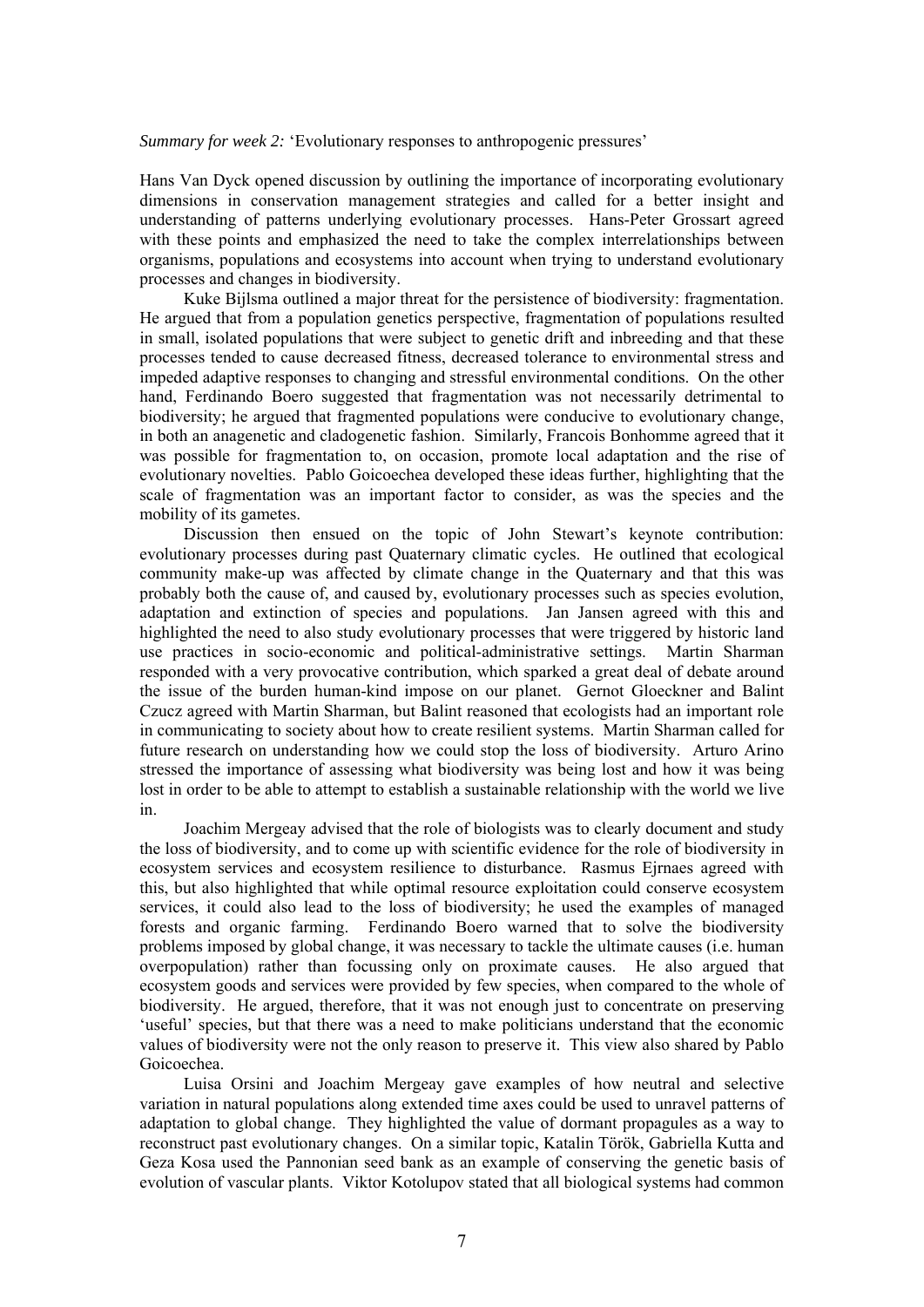characteristics within the framework in which they evolved. An example of a biological system was given by Adrianna Vella and Noel Vella, who presented a case study as an example of how genetic diversity influenced fish evolution and conservation in the Mediterranean.

Mark Visser emphasized the importance of assessing the adaptation potential of two major climate change induced shifts: changes in phenology and range shifts. He argued that the rate of adaptation was mainly set by the rate of micro-evolutionary responses. Pablo Goicoechea suggested Mark Visser's contribution showed a good way to link climate change with biodiversity loss, and he further argued that micro-evolutionary responses would be driven by standing genetic variation (instead of by new mutations), thereby highlighting the importance of genetically diverse populations with high evolutionary potential. Equally, Vladimir Vershinin argued that as a result of this it was the pre-adaptive features of species and populations that played a critical role in their survival. Similarly, Stefan Schindler and colleagues highlighted the need to further investigate the plasticity and evolutionary potential of plant and animal species. Their contribution summarized the results of the  $2<sup>nd</sup>$  annual meeting of the Austrian Platform for Biodiversity Research (BDFA) and highlighted key areas for future research on evolutionary responses to anthropogenic pressures. On the same topic, Sabine Hille focussed on the importance of gaining a better understanding of species life history traits and their ability to respond to phenology shifts in food abundance as a result of climate change.

Francisco Rodriguez-Trellez looked at our current understanding of genetic responses to recent climate change. He focussed his contribution on previous studies carried out on the fruit fly Drosophila. He highlighted the need for a causal link (instead of a mere correlation) to be established between climate and certain genetic traits such as chromosomal inversions, and the need to gain a better understanding of the genetic architecture underpinning the 'climate-sensing' character set.

### *Summary for week 3:* 'Evolution in complex systems and co-evolutionary networks'

The week started with a keynote from Andrew Hendry, who examined the interactions between ecology and evolution in contemporary time. He outlined three examples at the population, community and ecosystem level and highlighted the need to further understand how contemporary phenotypic changes influence ecological variables on similar time frames. In response, Martin Sharman proposed that future research was required to gain a better understanding of the evidence for and against critical transitions in ecosystems and to characterise the tipping points. Simona Mihailescu used the Romanian Natura 2000 network as a case study for maintaining biodiversity in complex ecosystems. She called for future research to evaluate the impact of human activities on species, habitats, landscapes and ecosystems. Peter Bridgewater questioned how useful protected areas were for evolutionary potential. He considered the possibility that protected areas may lead to the decay of complex systems, while evolution was forced to continue in urban systems. Andreas Tribsch and colleagues provided another detailed list of research recommendations, which came out of the 2<sup>nd</sup> annual meeting of the Austrian Platform for Biodiversity Research, focussed on this week's topic of evolution in complex systems and co-evolutionary networks.

Pedro Jordano introduced the topic of multi-species interactions; he argued that they were the key to understanding evolution and the consequences of species losses in order to ensure the persistence of the whole ecosystem network. Luis Santamaria and Miguel Rodriguez-Girones highlighted the need to understand the labile nature of multi-species interactions and to predict their dynamics. They argued that pollination and dispersal networks should be used as a model to investigate co-evolutionary responses to landscape and climate change. In response to this contribution, Ferdinando Boero stressed the need for further knowledge on species interactions and emphasised that the intricacies of both positive and negative interactions required detailed knowledge of species natural history. Edit Kovacs-Lang emphasised the importance of studying functional diversity to gain a better understanding of the functioning of complex biological systems.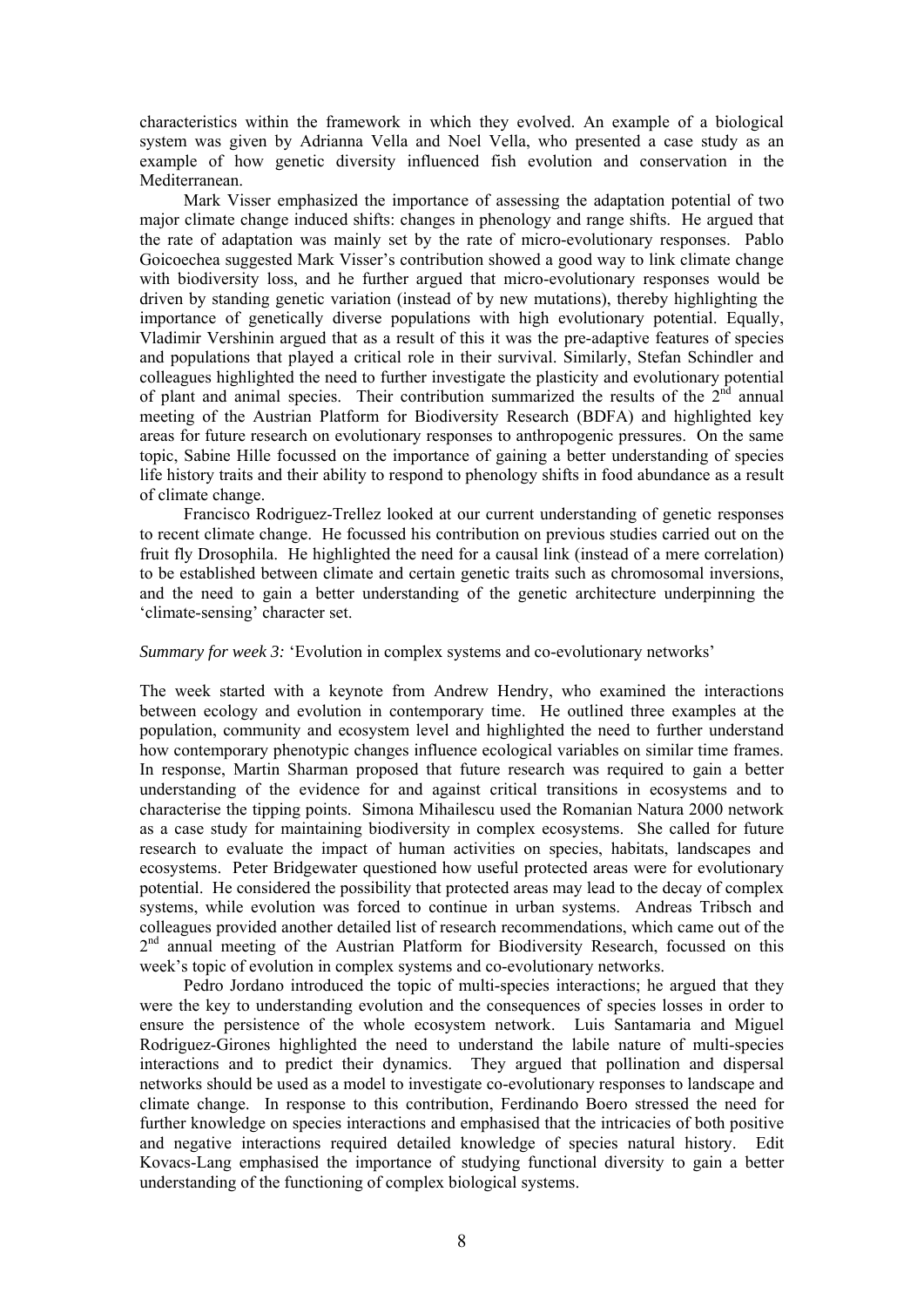The topic of metacommunities was covered by Mark Urban who highlighted the need for future theoretical models to incorporate multi-species interactions in order to be able to assess species responses to climate change. Luc De Meester continued this discussion by outlining the concept of evolution in metacommunities as an integration of evolution, community ecology and space. He highlighted how eco-evolutionary dynamics could impact on species composition and trait changes across environmental gradients in space and time. Rasmus Ejrnaes and Hans Henrik Bruun outlined their hypothesis of the community-level birth rate (CBR) in the process of evolution in plant communities and highlighted its importance for the build-up of species over time during the assembly of a community and for the build-up of the species pool by migration and speciation. Yiannis Matsinos summarised the concept of Population Viability Analysis (PVA) as a management tool used in conservation biology to evaluate risk of extinction. He examined how the role of uncertainty on extinction probability affected PVA predictions.

The week ended with two keynote contributions that focussed on the 'Geographic mosaic of co-evolution' framework. Michael Hochberg examined co-evolutionary patterns and processes and called for future research to establish how complex environments affected genetic and species biodiversity in tightly and loosely coupled interactions and networks. John Thompson highlighted the importance of developing a science of applied coevolutionary biology and emphasised the need to gain a better understanding of the ecological underpinnings of the co-evolutionary process. On a similar topic, Tiiu and Kalevi Kull summarised the development of contemporary research on coevolution, focussing on the concept of consortium.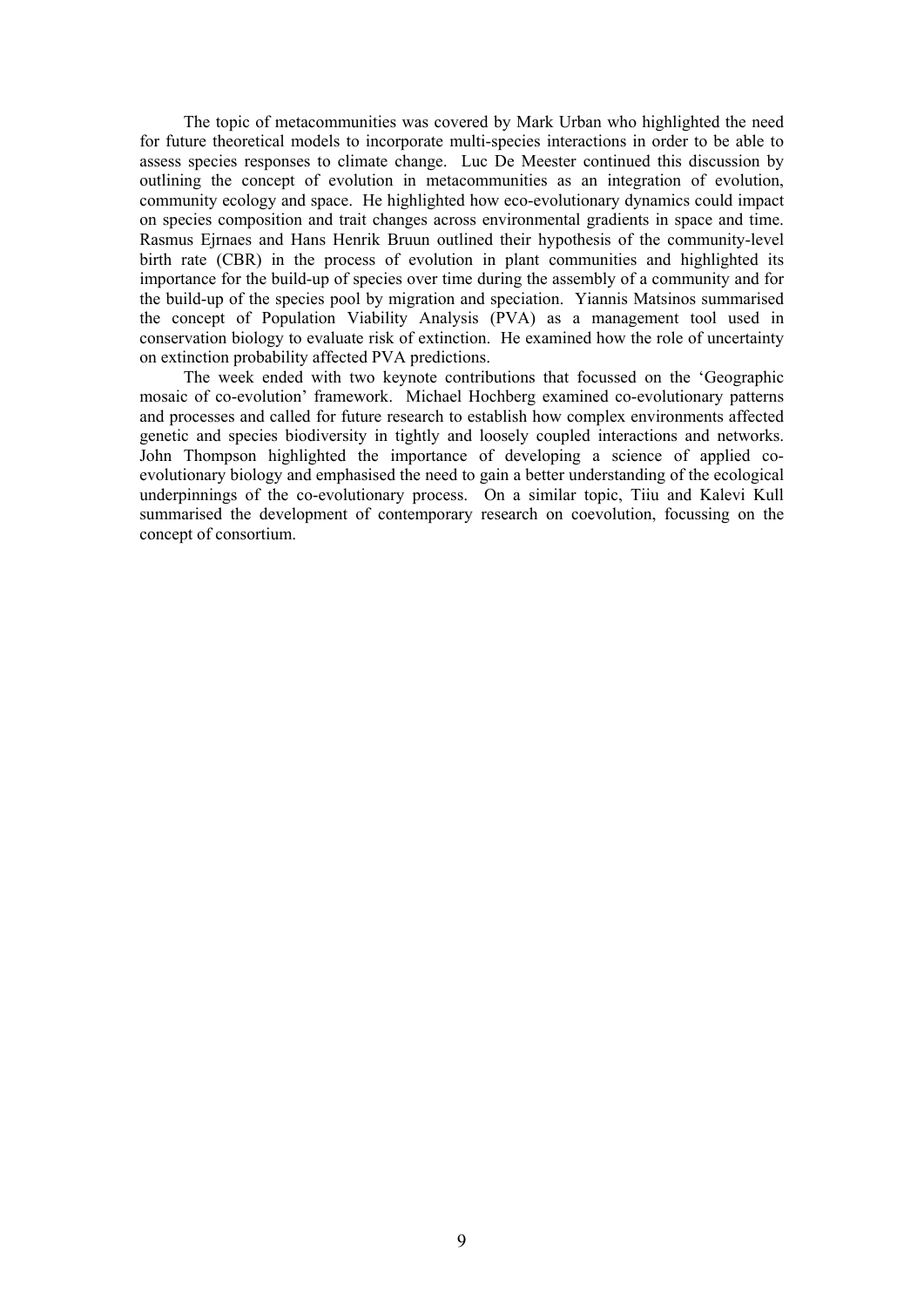

# Research priorities

*Fiona Grant, Joachim Mergeay & Juliette Young* 

# **1. Research needs to evaluate the evolutionary basis of biodiversity:**

Genetic techniques and mechanisms:

- Gain a better understanding of genetic and genomic processes underlying biodiversity dynamics, functional genetic variation and adaptation
- Investigate the role of genetic versus non-genetic and epigenetic mechanisms in phenotypic change and evolution
- Further understand how non-genetic inheritance might contribute to adaptation in rapidly changing environments
- Better understand the genetic basis of phenotypic change by including genomic techniques in non-model organisms

- Further understand why inversion frequencies change directionally in the long-term Biological invasions:

- Better understand evolutionary responses to disturbance using biological invasions as natural laboratories
- Further understand the role of phenotypic plasticity versus rapid evolution in invasive species
- Further understand the circumstances that result in rapid evolutionary change in some species, but not others using biological invasions as natural laboratories
- Assess the evolutionary potential of alien and native hybrids and the consequences of introgression of natives and taxonomically related aliens into gene pools of native species

Management and preservation of evolutionary processes:

- Assess the minimum viable population size needed in order to make conservation status nationally favourable
- Further explore the evolutionary potential of refugial populations and populations along environmental gradients by analysing functional genetic variation
- Chart the phylogenetic distribution and inter-taxon variation in trans-generational responses to factors such as temperature
- Further understand how trans-generational responses might contribute to population growth and persistence
- Investigate the role and potential of evolutionary change in specialist versus generalist species

## **2. Research needs to assess the evolutionary responses to anthropogenic pressures:**

Response to global change:

- Interpret patterns of change and understand the ultimate and proximate mechanisms behind these patterns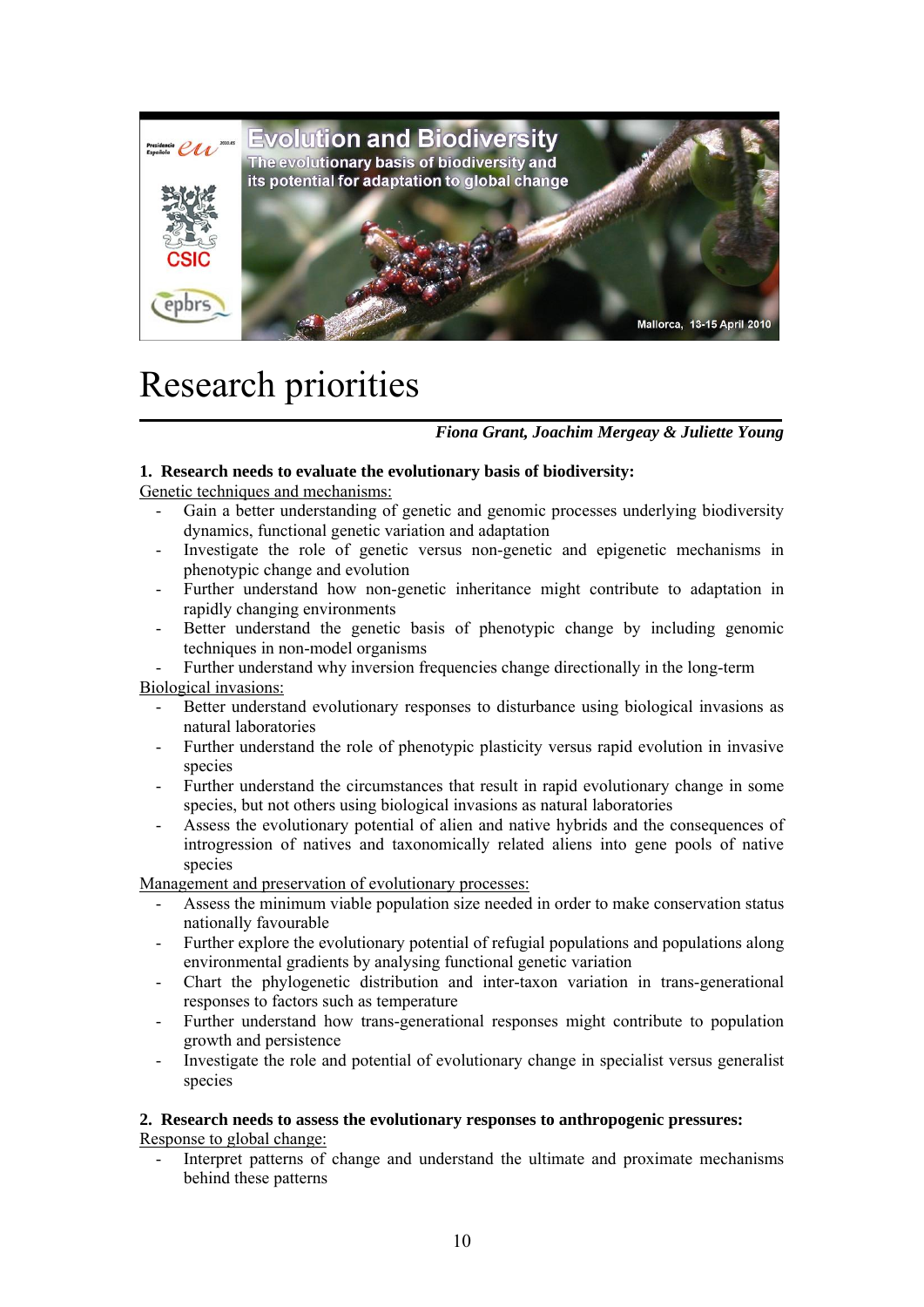- Further understand the relationship between evolution at the species level driven by global change and the cascading effects of this evolutionary change on communities and ecosystems
- Better understand impacts of global change on future biota by studying non-analogue past communities
- Further understand the relationship between ecological and evolutionary change in response to environmental change using long-term monitoring data (time series, paleogenetics, museum specimens)
- Understand how individualistic responses to climate change alter species distributions and food web structure
- Further study the adaptability of species to different climate regimes in a given study area

Further understand shifts in species phenology as a result of environmental change

Anthropogenic pressures:

- Identify evolutionary processes and selection regimes in urban environments
- Further understand the factors that affect ecosystem resilience, resource constraints and their internal dynamics
- Identify critical transitions in ecosystems, and characterise, where possible, the tipping points
- Further develop models to study the persistence of biodiversity under anthropogenic stress, taking into account the genetic consequences of population fragmentation
- Investigate the plasticity and evolutionary potential of organisms in relation to changes in land use

# Fragmentation:

- Assess the role of fragmentation in reducing or enhancing evolutionary responses
- Further understand the consequences of changes in population fragmentation on gene flow and genetic drift
- Further understand the adaptation plasticity of populations that are genetically eroded due to habitat fragmentation

Plastic and evolutionary adaptation:

- Identify evolutionary significant units, including phylogeographical methods
- Assess the impact of evolutionary change on phenotypic change and/or phenotypic plasticity
- Further understand neutral and selective variation in natural populations along extended time axes (paleogenetics, time series, museum specimens) to explore patterns of adaptation
- Determine nature conservation units, especially with regards to inbreeding and disruption to local adaptation and enhanced evolutionary potential
- Understand the effect of functional redundancy in ecosystems on the rate of adaptation in populations, and ecosystem resilience
- Further understand the genetic architecture underpinning the 'climate-sensing' character set of Drosophila
- Better quantify immigration and adaptation rates in local populations using neutral and genomic markers

# **3. Research needs to identify evolution in complex systems and co-evolutionary networks:**

# Multi-species interactions:

- Further develop theoretical models that incorporate multi-species interactions, regional dispersal and evolutionary dynamics
- Establish how complex environments affect genetic and species biodiversity in tightly and loosely coupled interactions and networks
- Quantify metacommunity structure of organisms across landscapes
- Further understand the labile nature of multi-species interactions and the processes that govern them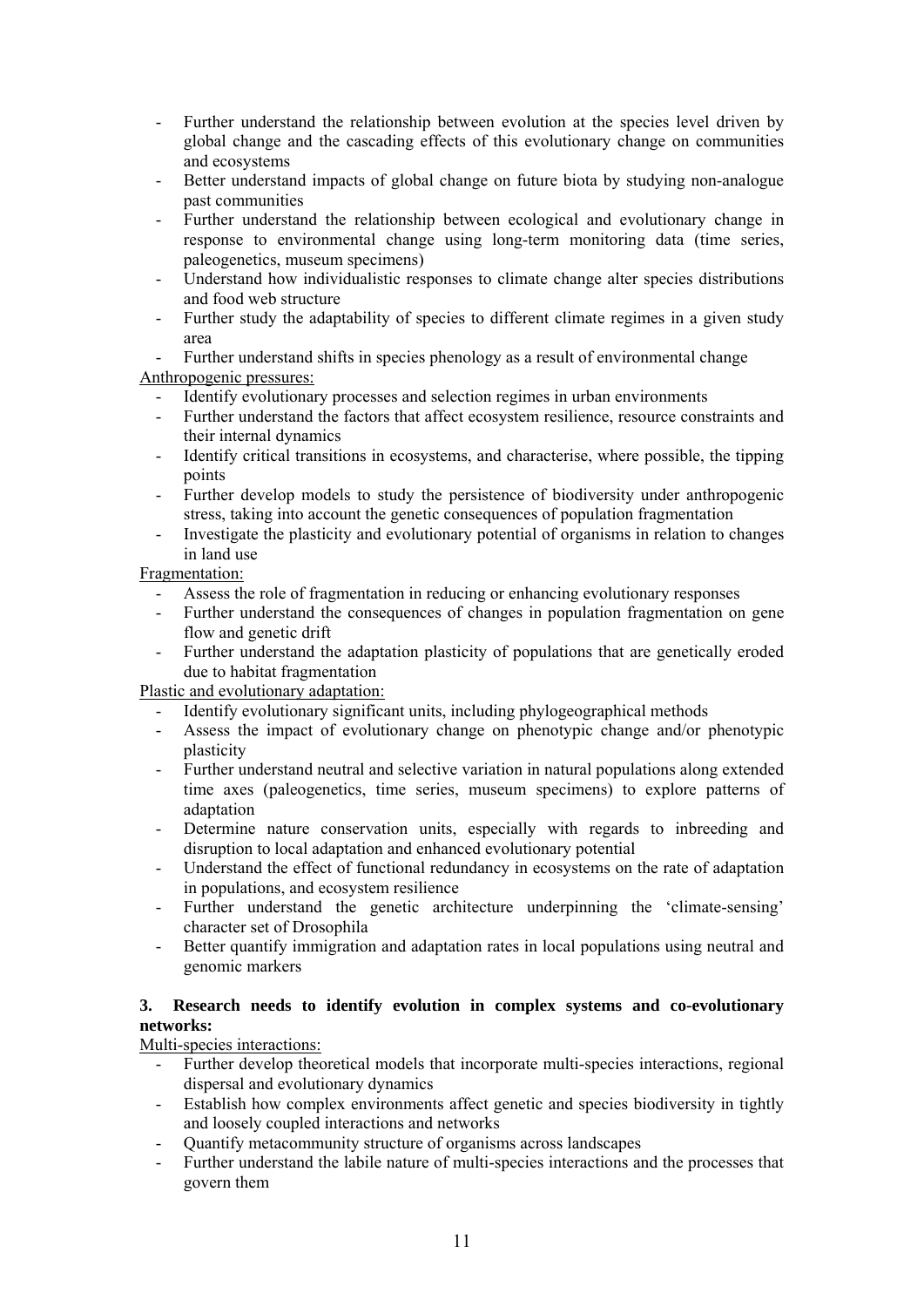Establish which factors drive the assembly and structure of mutualistic interaction networks

- Further understand interrelationships between organisms and populations/ networks, particularly those that are disrupted by anthropogenic actions

## Co-evolution:

- Understand the generalities of coevolution in complex multi-species networks with the use of models
- Develop models of the distribution of co-evolutionary networks and its comparison with single species responses
- Further understand the ecological underpinnings of the co-evolutionary process
- Better understand how mega-diverse assemblages co-evolve
- Further understand cryptic co-evolutionary networks in order to establish loose mutualism from symbiosis and true co-evolution

## Traits:

- Understand the evolution of quantitative traits across natural landscapes
- Assess trait selection in populations under depressed reproduction
- Establish whether communities and ecosystems are indirectly affected as a result of changes in population dynamics, or directly affected by the evolution of traits.

# Complex systems:

- Understand how complex self-organising systems interact with ecosystems
- Determine when true feedbacks occur between ecological processes and evolution
- Further understand how feedbacks between ecology and evolution change biota across all hierarchical levels of biological organisation
- Further develop climate envelope models to explicitly take dispersal limitation into account
- Further understand the role of structural and functional diversity in the performance of complex biological systems
- Further understand the role of community-level birth rate in order to assess the impact of communities and environments on evolution
- Further understand how contemporary phenotypic changes influence ecological variables on similar time frames (evo to eco)

# **4. In order to achieve the above research needs the following enabling actions are necessary:**

General:

- Improve knowledge of the natural history of populations, species, communities and ecosystems
- Acknowledge that biodiversity in all its aspects is too complex to allow for detailed predictions about future biodiversity change
- Gain long-term datasets
- Adopt a multi-disciplinary approach to research

Communication and education:

- Translate evolutionary insights into workable formats and language for policy makers and conservation practitioners
- Develop open-access databases of evolutionary and genetic research
- Improve university education in the basics of 'organism biology', namely identifying species, monitoring, biology of species, animal behaviour etc
- Explain and encourage valuation of biodiversity that transcends the ecosystem services argument

Conservation management strategies:

- Incorporate an evolutionary perspective and take into consideration adaptive genetic processes
- Target not only extant diversity, but also the processes and environments promoting a high community-level birth rate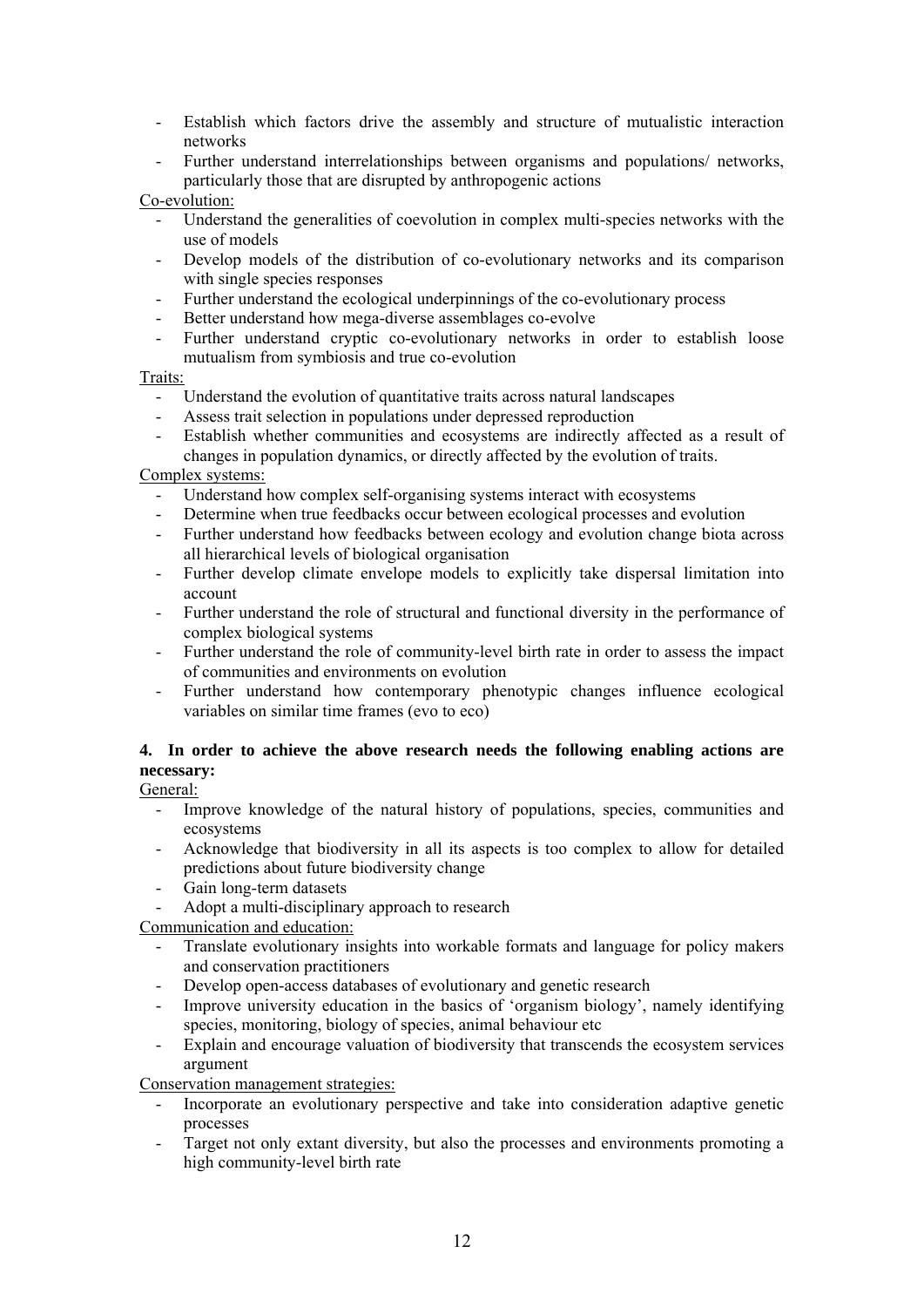- Protect communities with optimal natural diversity, i.e. natural communities with low diversity may be as important as those with high diversity
- The nature protection strategy should take into account both species and intra-species diversity as an interconnected system
- Use data on genetic diversity of multiple species in order to systematically design conservation areas and compare the resulting conservation networks with existing ones
- Focus on endemic and IUCN listed species as these are often located in refugia and will lead to data for targeted conservation efforts regarding these species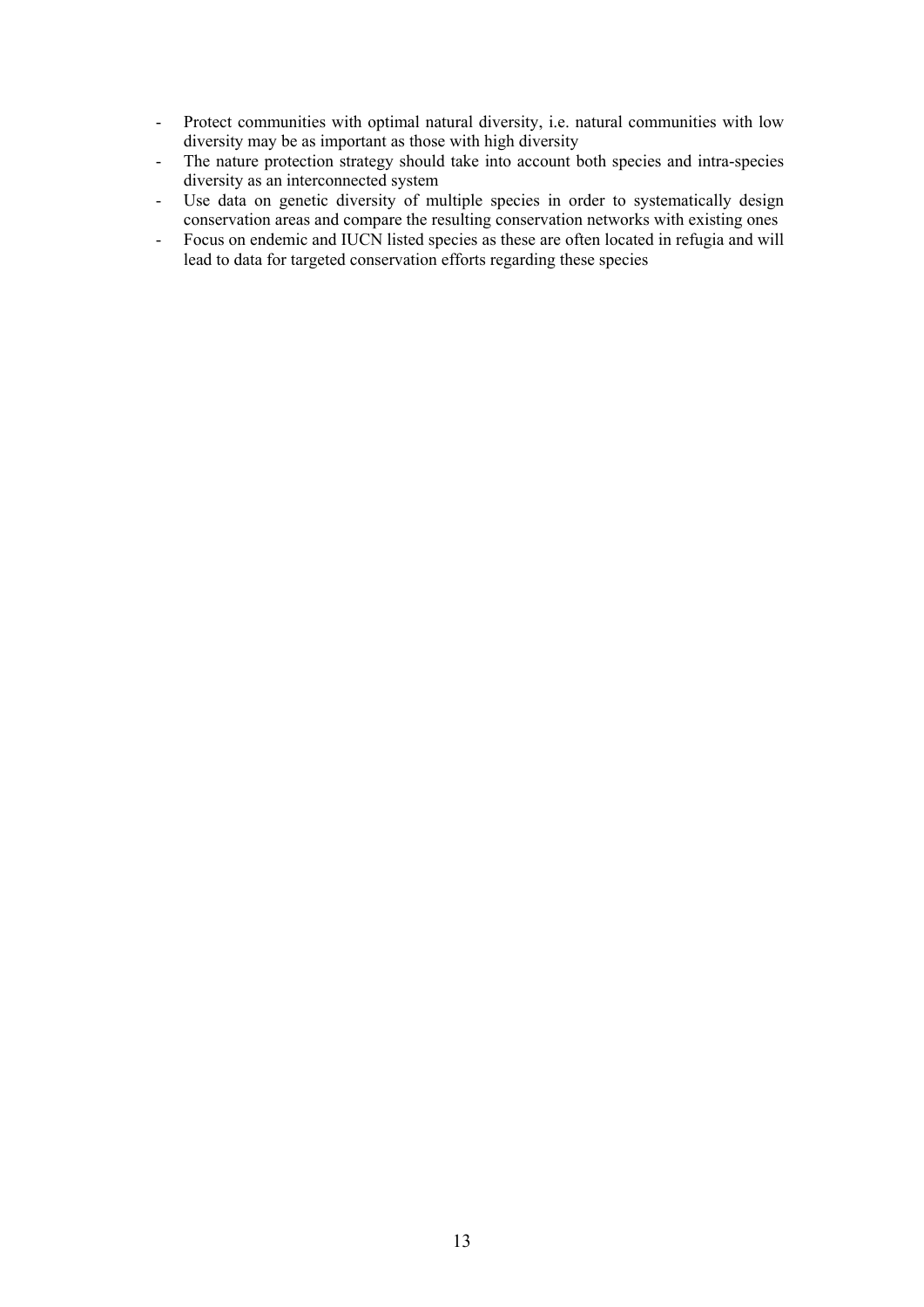

# List of contributions

| Towards a mechanistic understanding of biodiversity dynamics (Joop Ouborg) 24                                                                                                                                                                                                                                                                       |      |
|-----------------------------------------------------------------------------------------------------------------------------------------------------------------------------------------------------------------------------------------------------------------------------------------------------------------------------------------------------|------|
| RE: Towards amechanistic understanding of biodiversity dynamics (Joachim Mergeay) 24                                                                                                                                                                                                                                                                |      |
| The genetic basis of phenotypic evolution: important results for biodiversity management                                                                                                                                                                                                                                                            |      |
|                                                                                                                                                                                                                                                                                                                                                     |      |
| Non-genetic inheritance and environmental change (Russel Bonduriansky) 27                                                                                                                                                                                                                                                                           |      |
|                                                                                                                                                                                                                                                                                                                                                     |      |
| Research of evolution in action across life at 'evolution canyons' (Eviatar Nevo)  30                                                                                                                                                                                                                                                               |      |
|                                                                                                                                                                                                                                                                                                                                                     |      |
|                                                                                                                                                                                                                                                                                                                                                     |      |
|                                                                                                                                                                                                                                                                                                                                                     |      |
|                                                                                                                                                                                                                                                                                                                                                     |      |
| RE: Changing organisms in changing anthropogenic landscapes (Vladimir Vershinin)  37<br>RE: Changing organisms in changing anthropogenic landscapes (Ferdinando Boero) 37<br>RE: Changing organisms in changing anthropogenic landscapes (Pablo Goicoechea) 38<br>RE: Changing organisms in changing anthropogenic landscapes (Hans-Peter Grossart) | . 38 |
| RE: Changing organisms in changing anthropogenic landscapes (Ferdinando Boero) 39<br>RE: Changing organisms in changing anthropogenic landscapes (Vladimir Vershinin)                                                                                                                                                                               |      |
| Fragmentation does impair adaptive responses to environmental stress (Kuke Bijlsma)  41<br>RE: Fragmentation does impair adaptive responses to environmental issues (Ferdinando                                                                                                                                                                     |      |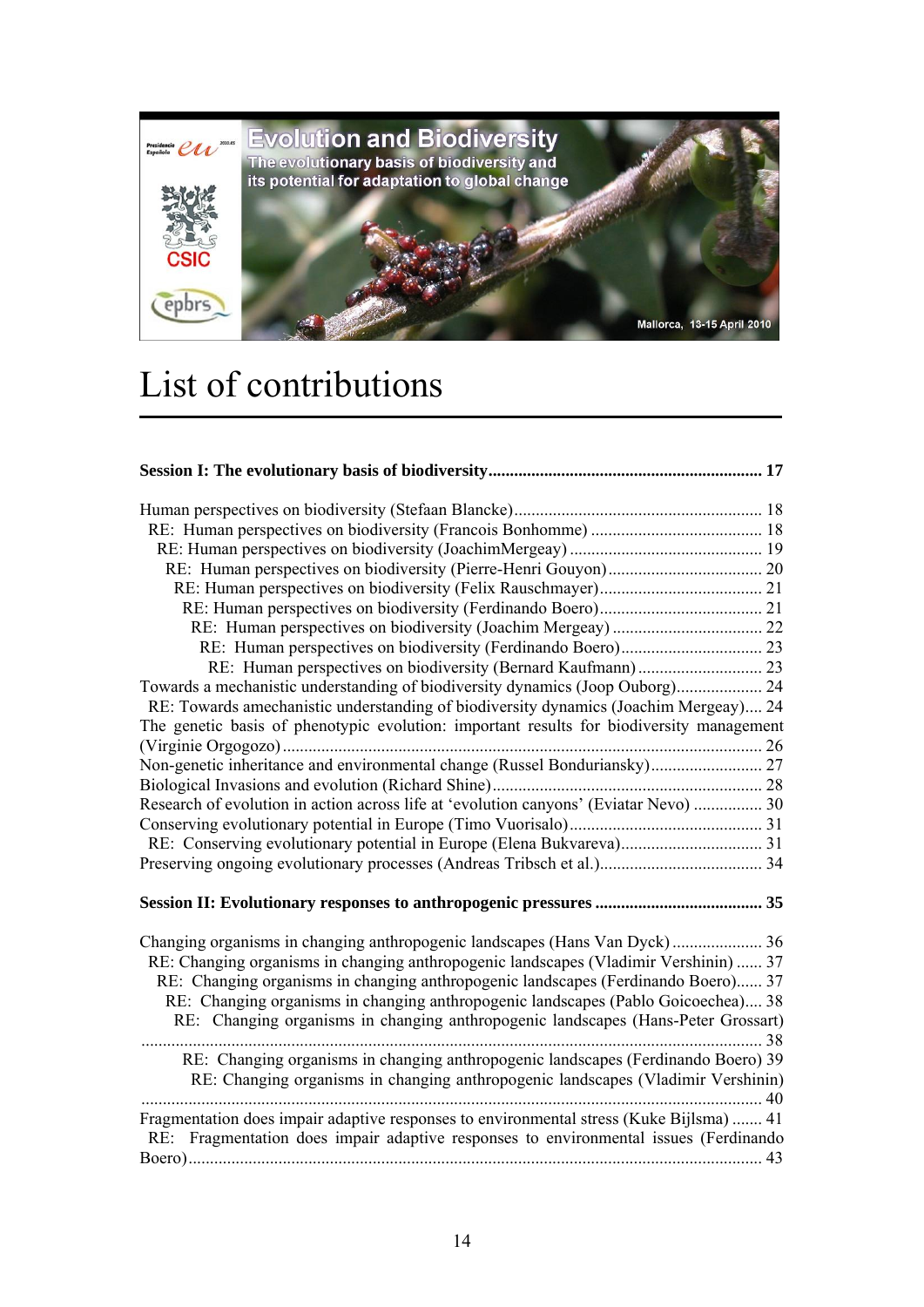| RE: Fragmentation does impair adaptive responses to environmental stress (Francois          |
|---------------------------------------------------------------------------------------------|
| 44                                                                                          |
| RE: Fragmentation does impair adaptive responses to environmental stress (Joachim           |
|                                                                                             |
| RE: Fragmentation impairs adaptive responses to stress (Pablo Goicoechea) 45                |
| RE: Fragmentation does impair adaptive responses to environmental stress (Kuke              |
|                                                                                             |
| Understanding evolutionary processes during past Quaternary climatic cycles: Can it be      |
|                                                                                             |
| RE: Understanding evolutionary processes during past Quaternary climatic cycles (Martin     |
|                                                                                             |
| RE: Understanding evolutionary processes during past Quaternary climatic cycles (Gernot     |
| 49                                                                                          |
| RE: Understanding evolutionary processes during past Quaternary climatic cycles (John       |
|                                                                                             |
| RE: Understanding evolutionary processes during past Quaternary climatic cycles             |
|                                                                                             |
| RE: Understanding evolutionary processes during past Quaternary climatic cycles             |
| 51                                                                                          |
| RE: Understanding evolutionary processes during past Quaternary climatic cycles             |
| 51                                                                                          |
| RE: Understanding evolutionary processes during past Quaternary climatic cycles             |
| 52                                                                                          |
| RE: Understanding evolutionary processes during past Quaternary climatic cycles             |
|                                                                                             |
| RE: Understanding evolutionary processes during past Quaternary climatic cycles             |
|                                                                                             |
| Resurrection ecology, zombie biology, paleogenetics and genomics: reconstructing            |
| evolutionary responses of natural populations to past selection pressures (Luisa Orsini and |
| 55                                                                                          |
| RE: Resurrection ecology, zombie biology, paleogenetics and genomics (Katalin Torok et      |
| 56                                                                                          |
| RE: Resurrection ecology, zombie biology, paleogenetics and genomics (Nina Katrich) 57      |
| Keeping up with a warming world; the importance of the rate of adaptation to climate change |
|                                                                                             |
| Re: Keeping up with a warming world; the importance of the rate of adaptation to climate    |
|                                                                                             |
|                                                                                             |
| Evolutionary potential of animal taxa to adapt and survive climate change (Sabine Hille) 61 |
| RE: Evolutionary potential of animal taxa to adapt and survive climate change (Viktor       |
|                                                                                             |
| RE: Evolutionary potential of animal taxa to adapt and survive climate change (Adriana      |
|                                                                                             |
| Measuring evolutionary responses to global climate warming (Francisco Rodriguez-Trellez)    |
|                                                                                             |
|                                                                                             |
|                                                                                             |

# **Session III: Evolution in complex systems and coevolutionry networks .......................... 65**

| Eco-evolutionary dynamics: interactions between ecology and evolution in contemporary |  |
|---------------------------------------------------------------------------------------|--|
|                                                                                       |  |
|                                                                                       |  |
|                                                                                       |  |
|                                                                                       |  |
|                                                                                       |  |
|                                                                                       |  |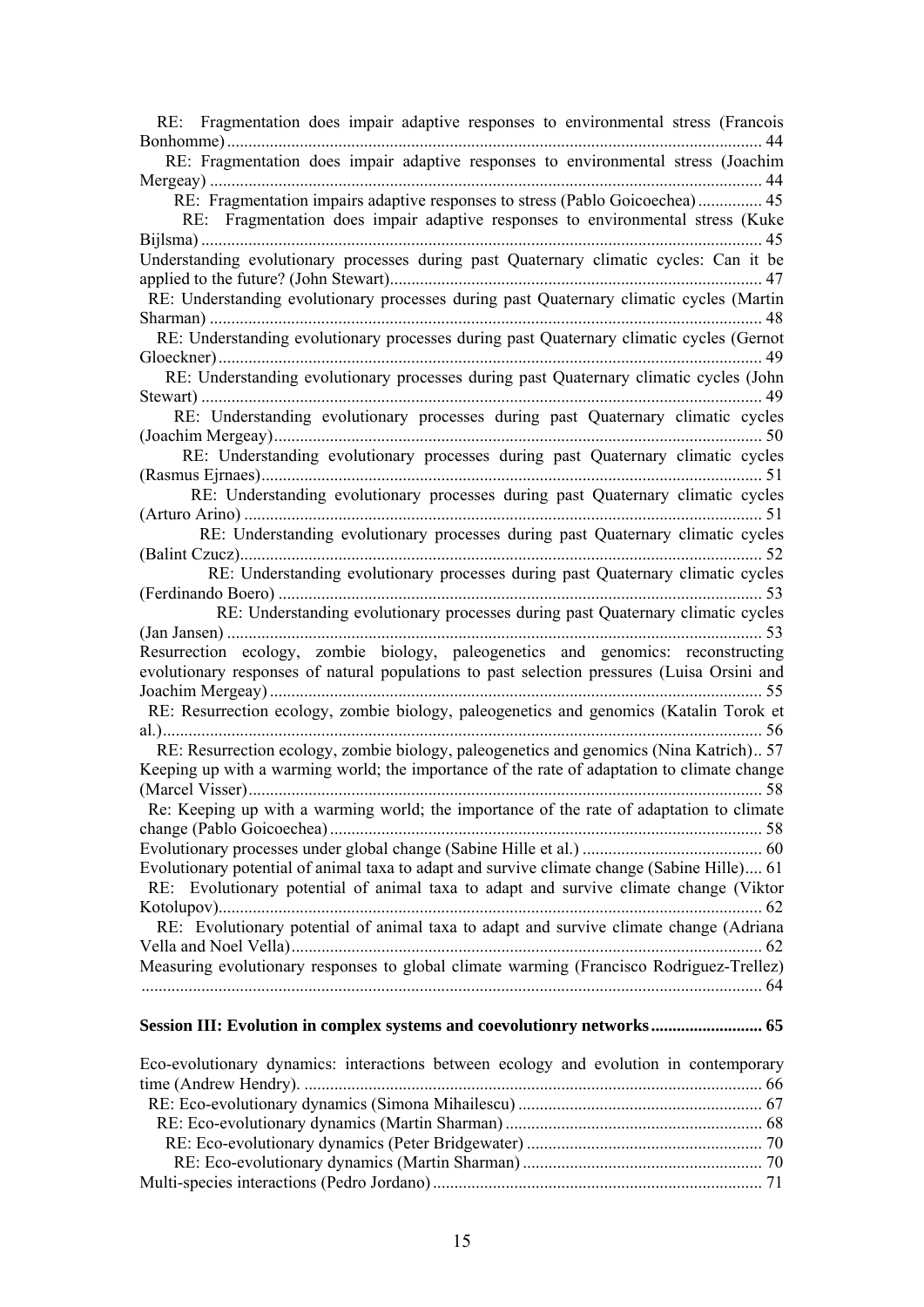| Introducing space and time in multi-species networks (Luis Santamaria and Miguel |  |
|----------------------------------------------------------------------------------|--|
|                                                                                  |  |
|                                                                                  |  |
| Evolution in metacommunities: eco-evolutionary dynamics in space (Mark Urban) 78 |  |
|                                                                                  |  |
| Evolution takes place in communities (Rasmus Ejrnaes and Hans Henrik Bruun) 80   |  |
|                                                                                  |  |
|                                                                                  |  |
|                                                                                  |  |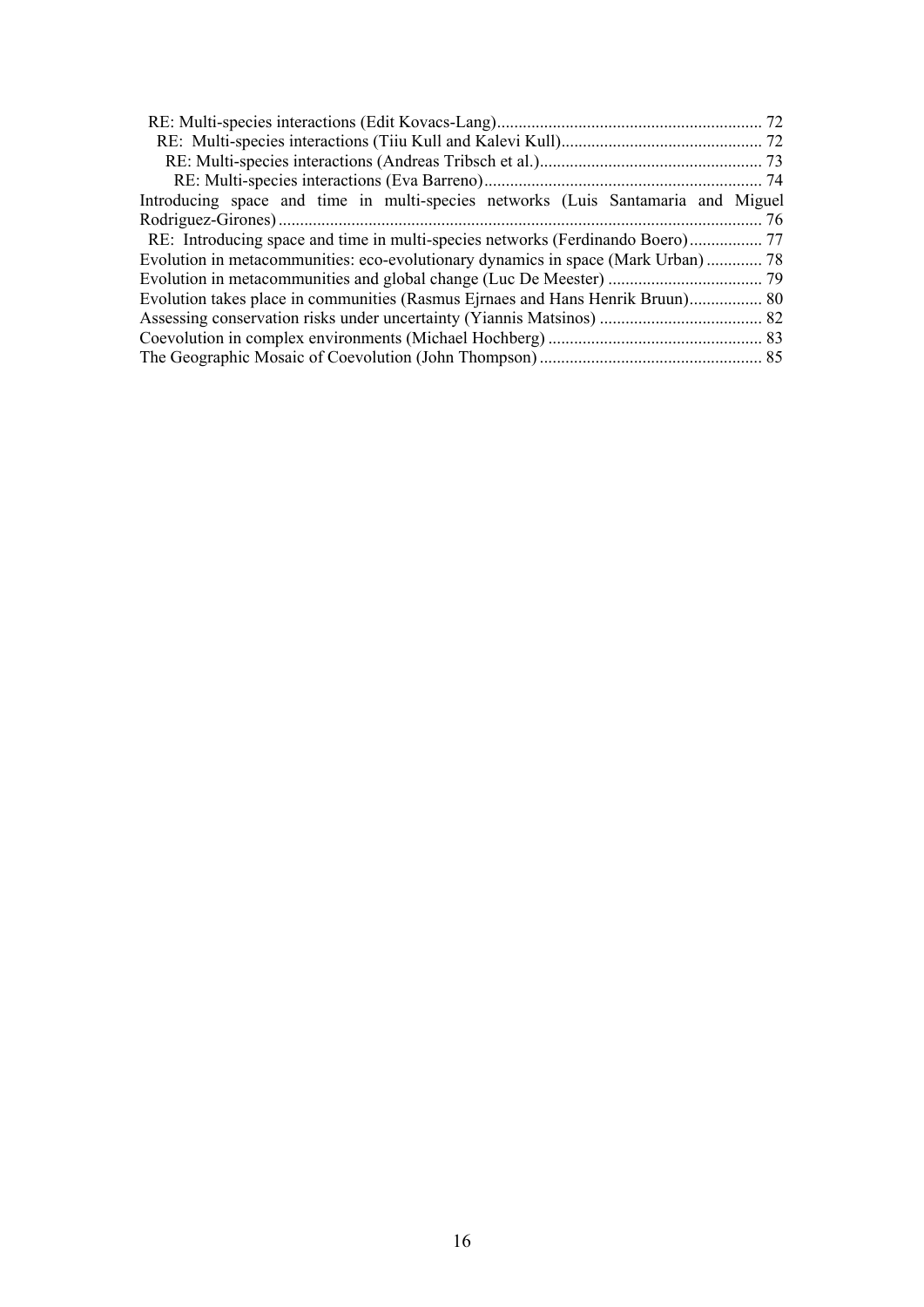

# Session I: The evolutionary basis of biodiversity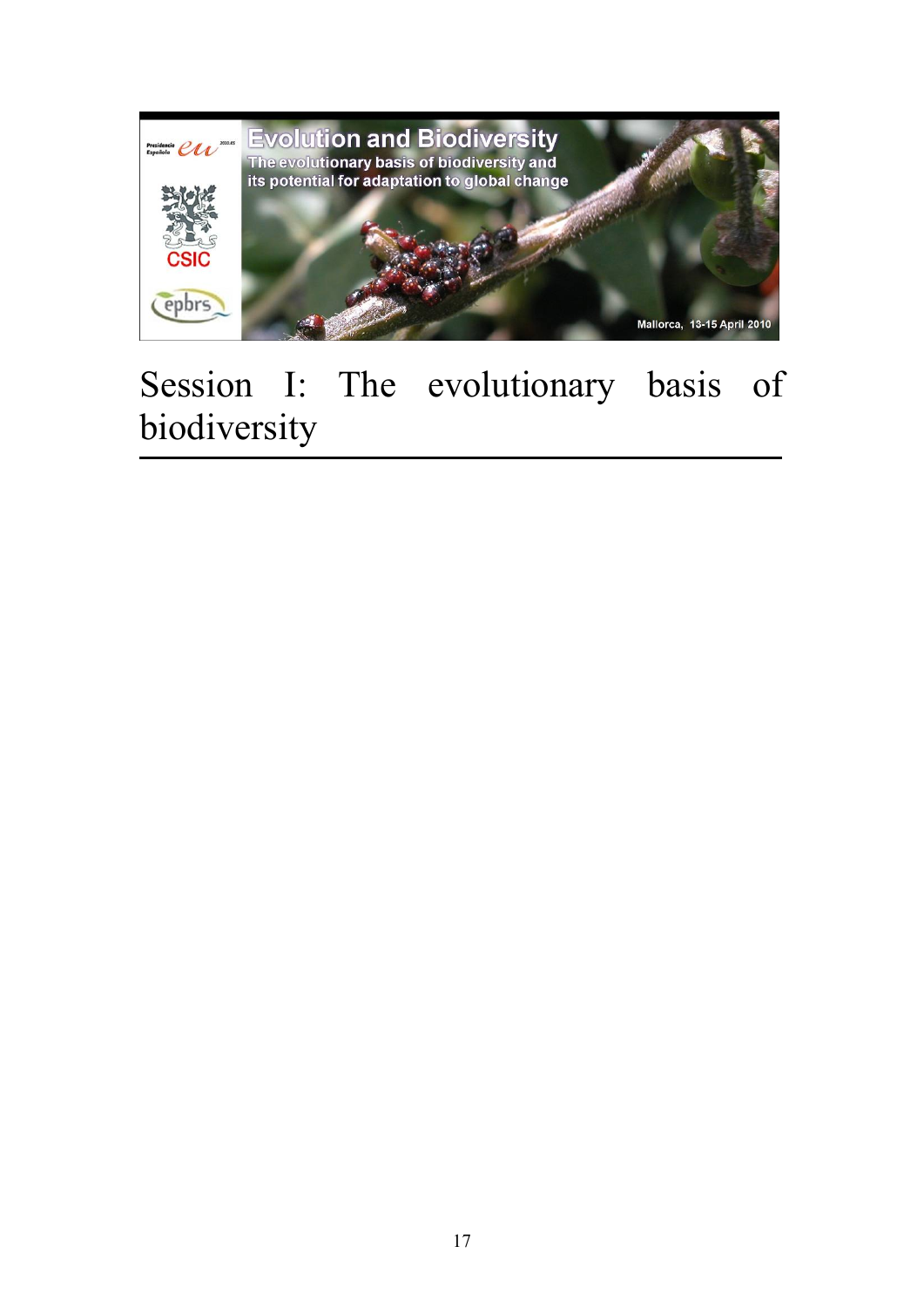**Stefaan Blancke,** Department of Philosophy and Moral Science, Ghent University, Belgium

Not only does evolutionary theory have a massive impact on our modern understanding of biodiversity, but also on our reasons for valuing it.

Of the many conceptual changes brought on by Darwin's theory of descent with modification, there are at least three that have determined the way we look at biodiversity today. First, instead of interpreting species as imperfect images of an ideal type, Darwin was the first to fully appreciate the omnipresence and importance of variations in nature. Since Darwin, we no longer consider species to be immutable units, but varieties that are, as Darwin put it, "strongly marked and well-defined". By constantly providing alternatives or new possibilities, variation allows populations to adapt to a changed or changing environment. Therefore, variation is a condition sine qua non not only for the survival and reproduction of those populations, but, in the end, also for the very existence and the preservation of biodiversity. Biodiversity, which is variation among species, can only occur by means of variation within species. It is the product of evolution.

Second, because populations will continue to vary, to adapt and hence to evolve, biodiversity should be considered to be a dynamic, and not a static, phenomenon. Except for a few isolated voices, people before Darwin tended to think of nature's diversity to be a static order, arranged in resemblance of God's reason. But, today, we realize that biodiversity is in a constant flux. It itself varies continuously, thus indeed providing life as a whole with a strong potential to adapt to new circumstances and to evolve. However, this dynamic character also poses important limits on what kind of biodiversity we can expect to maintain. For instance, if we transplant a species into a different environment in order to rescue it from extinction, the species will adapt to the new conditions and thus change. In general, thinking in essentialist terms about biodiversity – which we do intuitively – would set our hopes too high. We can work hard to preserve nature's diversity, but we cannot expect to keep it as it is.

Third, as species evolve by adapting to the environment, they cannot display any feature that is "formed for the exclusive good of another species". Some of Darwin's contemporaries still cherished the idea that life on Earth was created solely to the service of humans. Darwin realized that if this would be the case, "it would annihilate [his] theory", but, today, his theory still stands. Now, life on Earth might have turned out not to be exclusively created for us, but in the end we are, as far as we can tell, the only species that can value its diversity. And we have two very good reasons to do so. First, how will people later judge our generation if we do not attempt to preserve a minimum of diversity, especially because we know perfectly well how to accomplish this? They would rightly blame us for leaving them with a less interesting and less fascinating world. And second, as species adapt to each other, they form "a web of complex relations", in which too much interruption might have unpredicted but severe consequences for human lives and society. These two reasons alone should be sufficient to make our moral instinct – initially evolved to deal with kin and tribe – encompass nature's diversity.

#### **RE: Human perspectives on biodiversity**

**Francois Bonhomme,** Institute of Evolutionary Sciences, France.

I would like to comment about what should motivate society to support biodiversity research in an evolutionary perspective. Let me first review rapidly some of the statements put forth by Stefaan Blancke and propose that we should make categorical distinctions in the first place.

*"In general, thinking in essentialist terms about biodiversity, which we do intuitively, would set our hopes too high. We can work hard to preserve nature's diversity, but we cannot*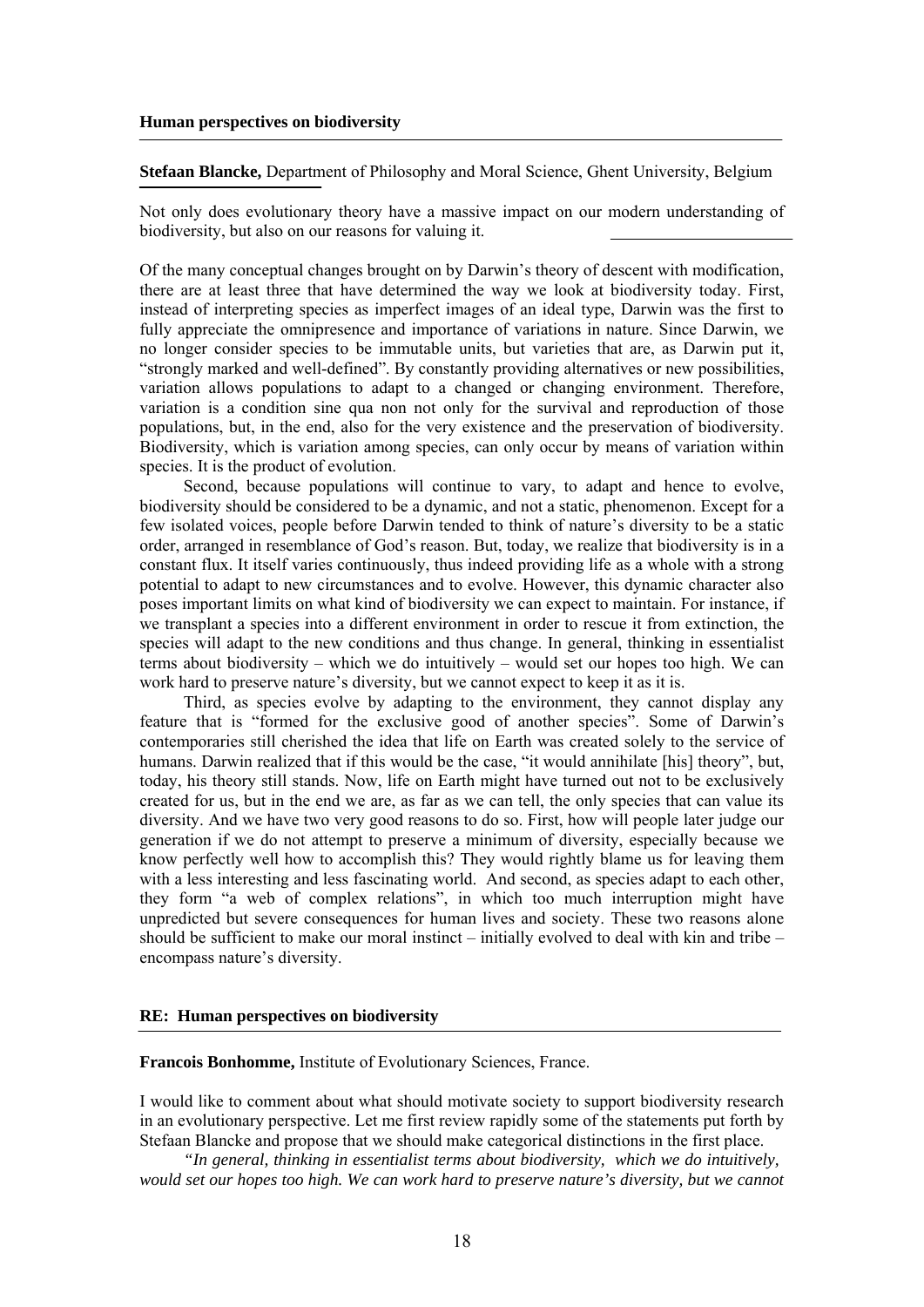*expect to keep it as it is."* OK, let's agree on this point, if we have been good enough to convince the man on the street that biodiversity is a dynamic process, we'll have surely made an important step forward. Nevertheless, in this birth and death process, an important point is that we are dramatically altering the pace by increasing the latter and probably decreasing the former. If we believe the retrospective analyses of Kirchner & Weil (2000), recovery times following extinctions at the family level are on the order of 10 million years to regain a comparable level of taxonomic diversity; that is far beyond any sensible temporal scope. This means that whatever we do, we'll lose things that we may consider valuable, and therefore the question of the qualification of biodiversity we would like to see preserved remains pregnant.

*"How will people later judge our generation if we do not attempt to preserve a minimum of diversity..."* This "minimum of diversity" is the very devil in the statement. It disserves qualification, as said, and deciding for instance to preserve genetic resources in a series of crop species for future adaptation to climate change, or even setting experiments to promote the understanding of the underlying adaptive mechanisms, is one thing; very different indeed from deciding that we want by any means to preserve, say, the phylum of marine mammals from extinction. Who will chose?

*"…especially because we know perfectly well how to accomplish this?"* Maybe we know for some crops (although we rarely do it right, do we?), but is it the case for all the rest?

 *"They would rightly blame us for leaving them with a less interesting and less fascinating world."* This sentence and the following one have the merit in my opinion to put side by side the two contradictory issues about the perception of biodiversity and thus raise the question of what we should do about it: *"As species adapt to each other, they form "a web of complex relations", in which too much interruption might have unpredicted but severe consequences for human lives and society. These two reasons alone should be sufficient to make our moral instinct initially evolved to deal with kin and tribe encompass nature's diversity."* 

On one hand, one relies on something emotional (interest, fascination, empathy for other creatures…) and on the other hand, one speaks of functional aspects, like food, ecoservices... The stock exchanges at the surface of the planet are not so interested by the first aspect unless it is marketable (is it?). Research funding policies are sensitive to public opinion, but in a decreasing order, emotion being less valued than food or health or employment questions. On the one hand, we tend to mainly tackle higher order biodiversity categories; on the other hand, we mostly (but not only) address more micro-evolutionary mechanisms.

I have thus the impression that if we do not confront at the very beginning of this econference this dual aspect of biodiversity loss and biodiversity evolution, we'll just produce a basket full of eggs and carrots, and at the end it will still be difficult to "sell" research packages to policy makers...

#### **RE: Human perspectives on biodiversity**

#### **Joachim Mergeay,** Research Institute for Nature and Forest (INBO), Belgium

There is a great deal of truth in the above comments, which highlight the very ambiguous ways of how we perceive the role of biodiversity in our society, emotionally and functionally.

Focusing on functional aspects of biodiversity, e.g. through ecosystem services, has the merit of making clear to the man/woman in the street that biodiversity has an economic value far beyond his/her imagination. The risk is, of course, that marketers will want to strip biodiversity of seemingly redundant species and genetic variants if they can profit from doing so.

As scientists it is our task to identify processes that affect biodiversity and its evolution, and to convince policy makers to conserve biodiversity in all its facets, and not only for economic reasons.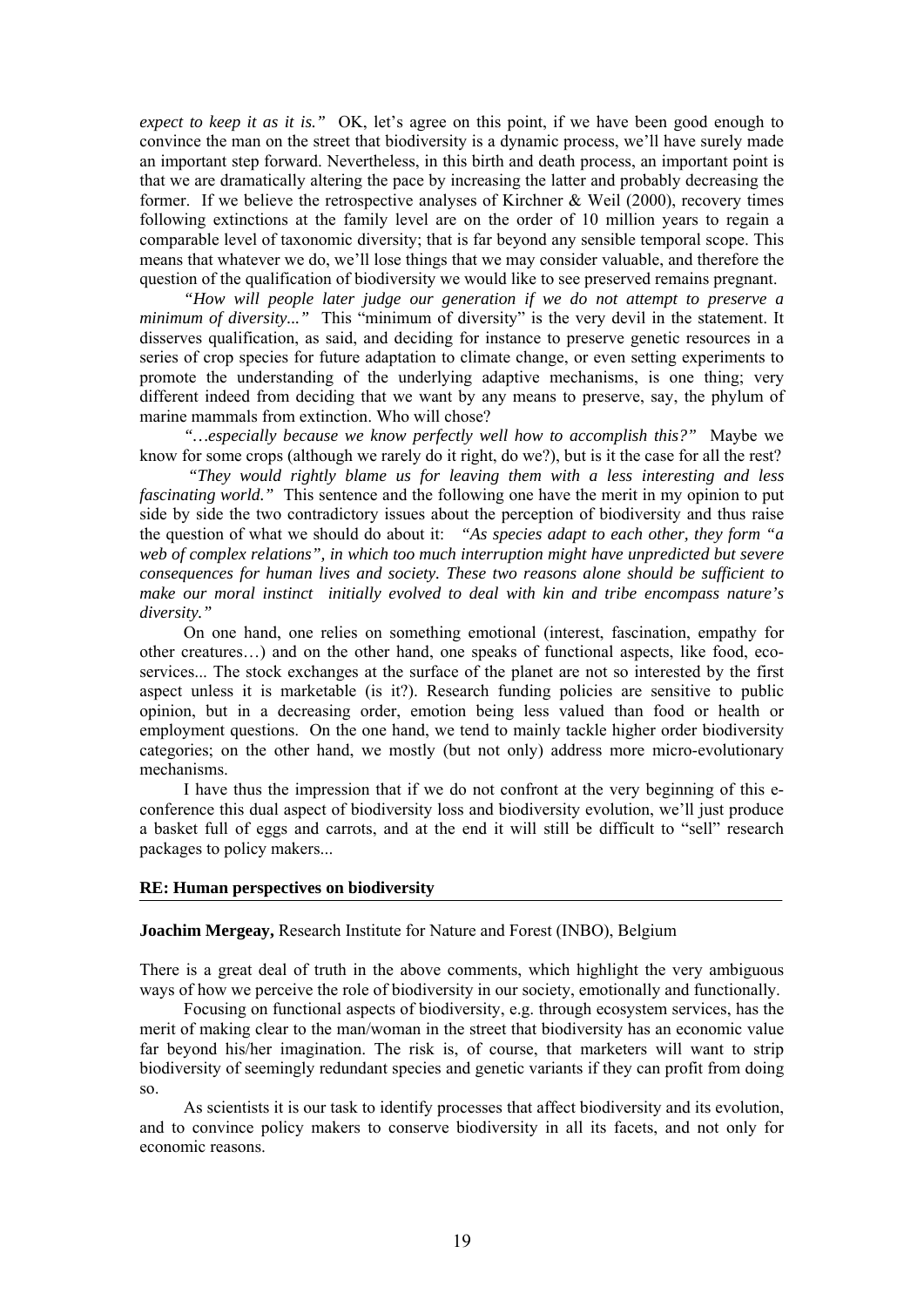The notion that we need healthy and diverse ecosystems for human security, welfare, and happiness, and that this requires an integral approach, is seeping through in the global community (IUCN 17/06/2009; IPCC 2009, Millennium Ecosystem Assessments 2006). The 1992 Rio convention on biological diversity, ratified by nearly all nations (except USA, Andorra and the Holy See), set the political basis for why and how we should conserve biodiversity. In the process of implementation of this convention, European policy makers are still debating what the Favourable Conservation Status should be for each species of concern, and at this stage these FCS definitions are still too much a compromise and lack essential input from genetic indicators (Laikre et al. 2010: Conservation Biology). But at least they provide a baseline. As scientists, we need to guard the scientific side of this process and steer it further. But we should also be prepared to cope with changes that we may not like. Changes that have started decades or even centuries ago and that have gained momentum and that are currently being blown in our faces. We cannot immediately stop climate change, pollution, invasive species, etc. So we should find out how to make the best of a bad situation, and try to find out how evolutionary processes have a role in this. And I guess that "making the best of a bad situation" is more or less what was meant by the preservation of the "minimum diversity" in Stefaan Blancke's contribution.

### **RE: Human perspectives on biodiversity**

**Pierre-Henri Gouyon,** National Museum of Natural History (MNHN), France

Biodiversity is better approached through the diagram Darwin included in "the origin of species" (see appendix) than through any list of species (a vision inherited from the fixist XVIIIth century early systematics). The crucial point is that the evolutionary process constantly produces novelties which eventually go extinct, more or less, rapidly in most cases. This process is healthy if the novelties are potentially more numerous than the extinctions. The problem thus is not that some species are going extinct, which could be corrected by saving some of them, but that the process itself is not working properly anymore.

The clearest example of such a breakdown of an evolutionary process producing biodiversity is the management of crop diversity. Instead of letting all farmers reproduce their seeds and produce constantly new forms, diversity is centralized, at best congealed and in general lost. The whole story started when seed production became the job of a small subset of farmers and is becoming crucial with patenting genes and varieties. The Svalbard solution of pretending that all diversity will be conserved in a gigantic fridge is the exact opposite of an evolutionary, sustainable attitude towards biodiversity.



Figure 1 Diagram from 'Origin of Species', Darwin (1859)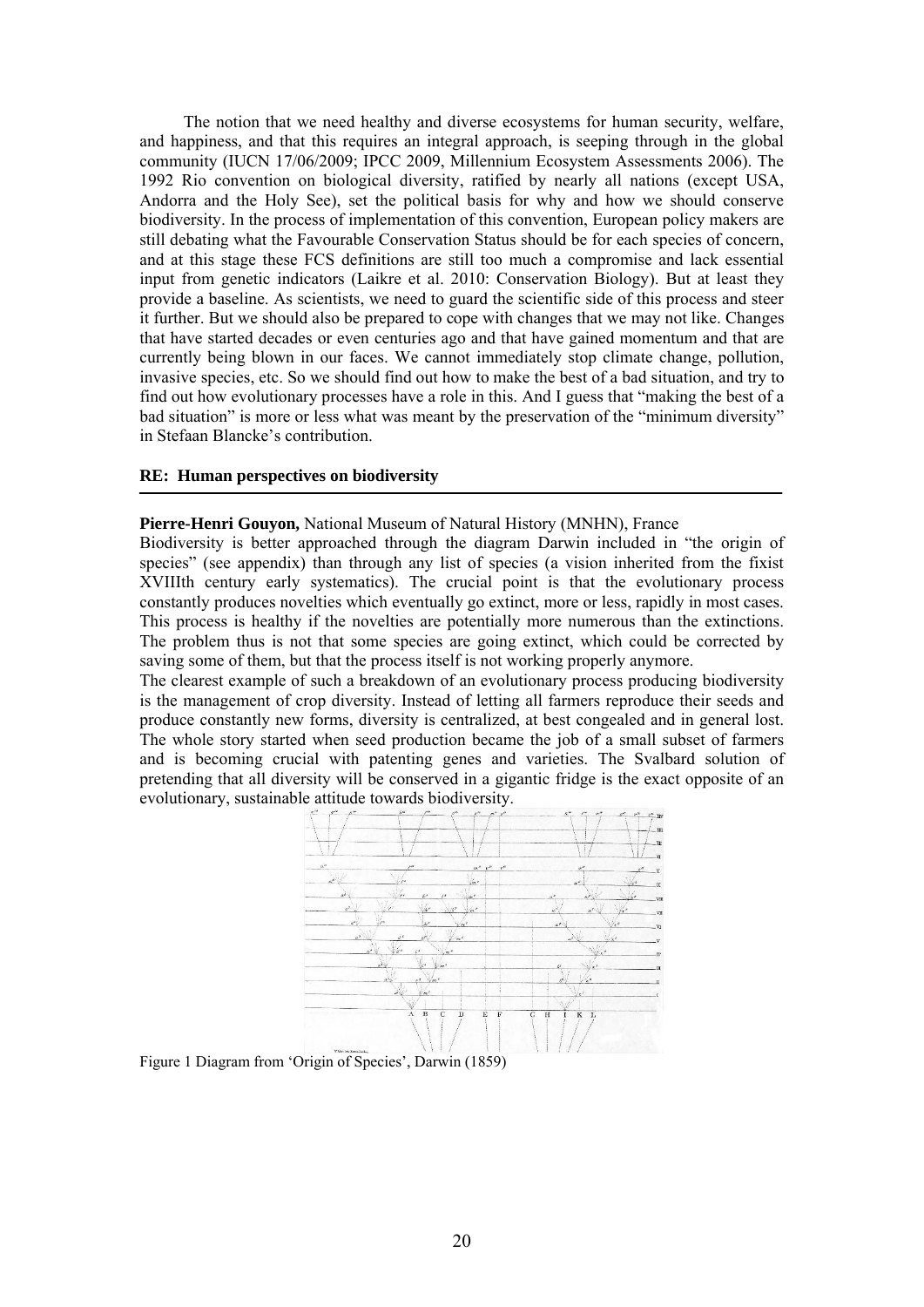# **RE: Human perspectives on biodiversity**

**Felix Rauschmayer,** Helmholtz Centre for Environmental Research - UFZ OEKUS, Germany

I am puzzled by the last paragraph made in Stefaan Blancke's contribution for several reasons:

Why should a possible judgement of possible future generations be a 'very good' reason for us to value biodiversity? Parfit stated, with his well-known identity problem, (Parfit, 1983) that the problem is that it is not easy to give moral value to the interests, judgments etc. of someone whose identity and even existence depends on one's own action. This means that, intuitively, the participants of this conference very probably agree that future generations very probably would judge us on our current behaviour, but that it is very difficult to make a good, philosophically, and politically valid argument from this intuition.

The second reason is politically caught by the precautionary principle, but we all know how difficult it is to deduce clear values from this. And is it biodiversity that we value here or the insurance value inherent in the (anthropogenically decreasing) redundancy of ecological relations?

The major puzzle is posed in his last sentence, though: What is a moral instinct? Does he mean intuition? Wikipedia says: "Instinct is the inherent disposition of a living organism toward a particular behaviour. ... Instinctual actions ... have no learning curve". Morals refer to right and wrong in a society, either descriptively or normatively. To me, these two words do not fit together and even less in a call for its evolution towards an encompassment of nature's diversity. Here, even intuition does not work, as, in our scientific tradition, only arguments can give good reasons for an enlargement of a concept. And, as said in my first point, this is not an easy task!

## **RE: Human perspectives on biodiversity**

### **Ferdinando Boero,** University of Salento, Italy

I have read the opening messages and I have seen the word "prediction" used in an evolutionary context. Evolution makes up the history of life and evolutionary biology is a historical discipline. A-historical disciplines are ruled by laws and can lead to predictions. Historical disciplines are ruled by laws but, also, by contingencies. Predictions are possible in a-historical domains, once the laws are known. But they are impossible in historical domains, because, sometimes, the laws do not work. Evolution became hyper-reductionistic with the advent of genetics. And this led to enormous advances in understanding the evolutionary process, and even some "laws" have been identified. But genetics has to cope with ecology, where the laws are very feeble (unless you take the ones of thermodynamics, but ecology is not physics).

In the Origin of Species, Darwin wrote:

"Throw up a handful of feathers, and all must fall to the ground according to definite laws. But how simple is this problem compared to the action and reaction of the innumerable plants and animals which have determined, in the course of centuries, the proportional numbers and kinds of trees now growing...."

What is happening now is just history. All the predictions we can make are that, if temperature increases, then species of warm climates will be favoured and will expand, whereas those of cold climates will be pushed northwards, or on the top of mountains or in the depths of the seas. However, some of these species might even evolve, and take advantage of the new situation.

For instance, *Fucus virsoides,* is the only representative of the genus in the Mediterranean Sea, and is confined to the Northern part of the Adriatic, the coldest part of the Mediterranean. I expected it to be negatively affected by global warming but, instead, it is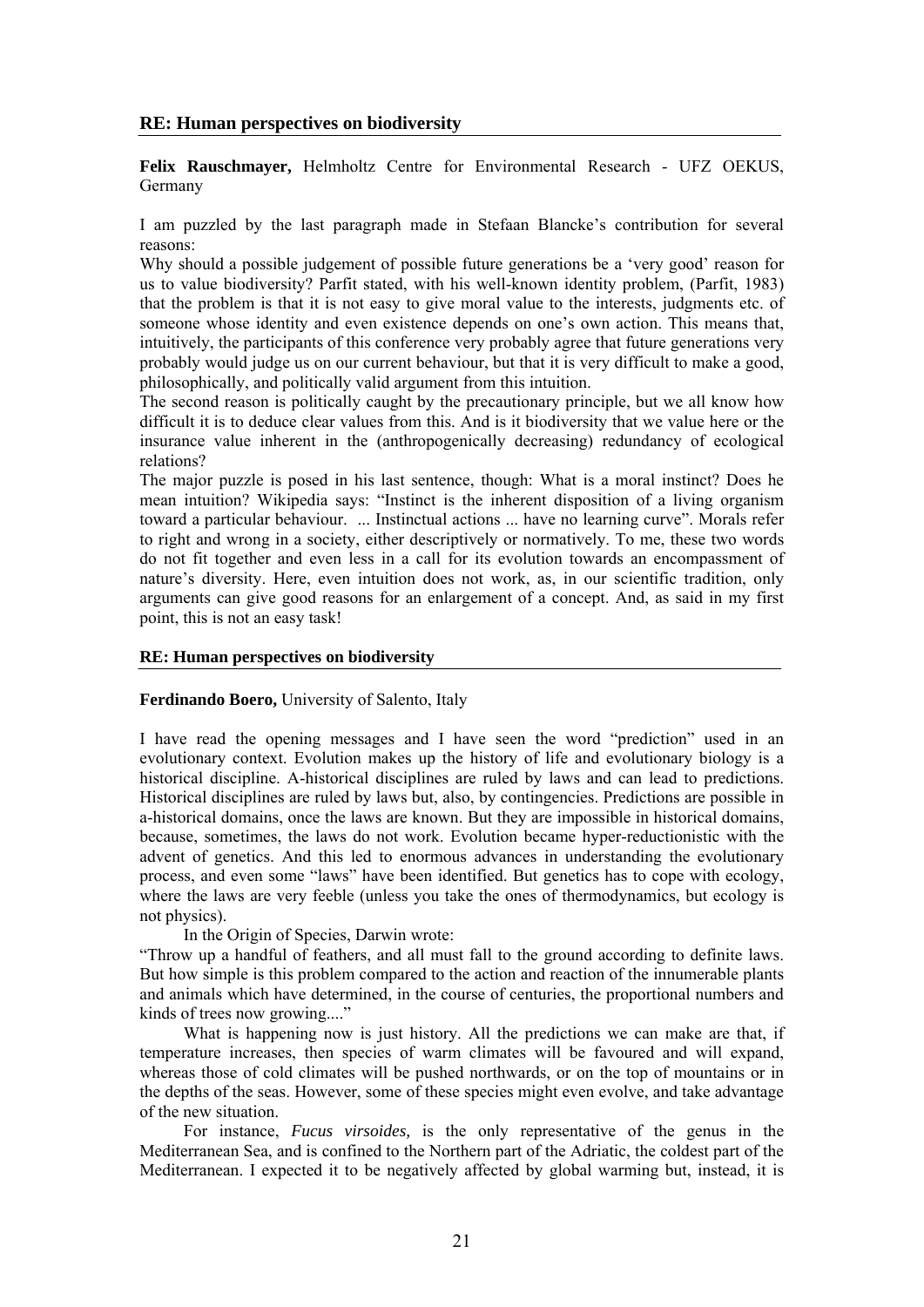now a pest in the lagoon of Venice. Instead of declining, this cold water species is increasing. The ctenophore, *Mnemiopsis leidyi*, arrived to the Black Sea in the early Eighties with the ballast waters of US oil tankers, is a temperate species and its establishment led to the collapse of fish populations in the Black Sea. It never left the Black Sea, but in 2009 it was recorded in enormous quantities from Israel and from the Western Mediterranean. Probably it evolved to become tolerant to high temperatures. But such things cannot be predicted; they can only be explained, once they occur.

Right now the Mediterranean biota are going through a period of tropicalization (many tropical species are becoming established) and of meridionalization (the species that usually thrived in the southern parts of the basin are expanding northwards). It is to be expected that temperate species will decline, or that, at least, will be pushed to the depths of the sea. But some might become adapted to the new conditions. The first thing to do, repeating Darwin's statement, is to study "the action and reaction of the innumerable plants and animals which have determined, in the course of centuries, the proportional numbers and kinds of trees now growing." This is done by Natural History and requires a historical approach. Pretending to predict historical phenomena with the tools of a-historical disciplines is an epistemological mistake. It is like considering nature just as a handful of feathers thrown in the air. Making difficult problems simple does not help much in really understanding what is going on. Darwin understood it very clearly but, unfortunately, his vision has been forgotten, and we are looking for precise laws that will allow us to predict future history.

Evolution, from one side, is a matter of genetics (for the proximate causes) but the ultimate causes are ecological. And we are facing an ecological problem. Ecology and evolution divorced a long time ago (when Elton wrote Animal Ecology and ridiculed natural history) and ecology did not even contribute to the modern synthesis. Evolution is not only genetics, and cannot be predicted (just like history, unless you reason like an economist, but we know the results).

This is a very complex problem, and reductionism, alone, does not work.

## **RE: Human perspectives on biodiversity**

#### **Joachim Mergeay,** e-conference chair, INBO, Belgium

Ferdinando Boero is right in stating that we cannot exactly predict evolutionary responses, we even have a hard time in predicting ecological responses in relatively simple ecosystems (see for example, chaotic oscillations in plankton; Huisman and Weissing, 1999). This is what makes anticipating the effects of biological invasions so extremely difficult. But as Virgine Orgogozo states in her contribution, the genetic basis of phenotypic evolution may be predictable to some extent (see also Stern and Orgogozo, 2009).

With regards to the interaction between ecology and evolution, the third session of this e-conference may enlighten us further. "Predicting evolutionary responses" should perhaps not been interpreted literally in a probabilistic sense. But to provide a counter-example against Darwin's "feather metaphor" - throw in a handful of stream sticklebacks in a Canadian lake, and they will have a high probability of adapting to that lake environment and evolve into pretty predictable morphs, and likely even diversify into benthic and limnetic feeders with predictable phenotypes (Gow et al., 2008), and using expected pathways (Marchinko and Schluter, 2007).

So what we can do is investigate through quantitative and functional genetic approaches whether the potential for adaptation (through genetic and non-genetic mechanisms, and by investigating standing genetic variation in populations) to a certain selection pressure is high or low, investigate through which pathways this is likely to happen, and use that information to formulate expectations (instead of predictions).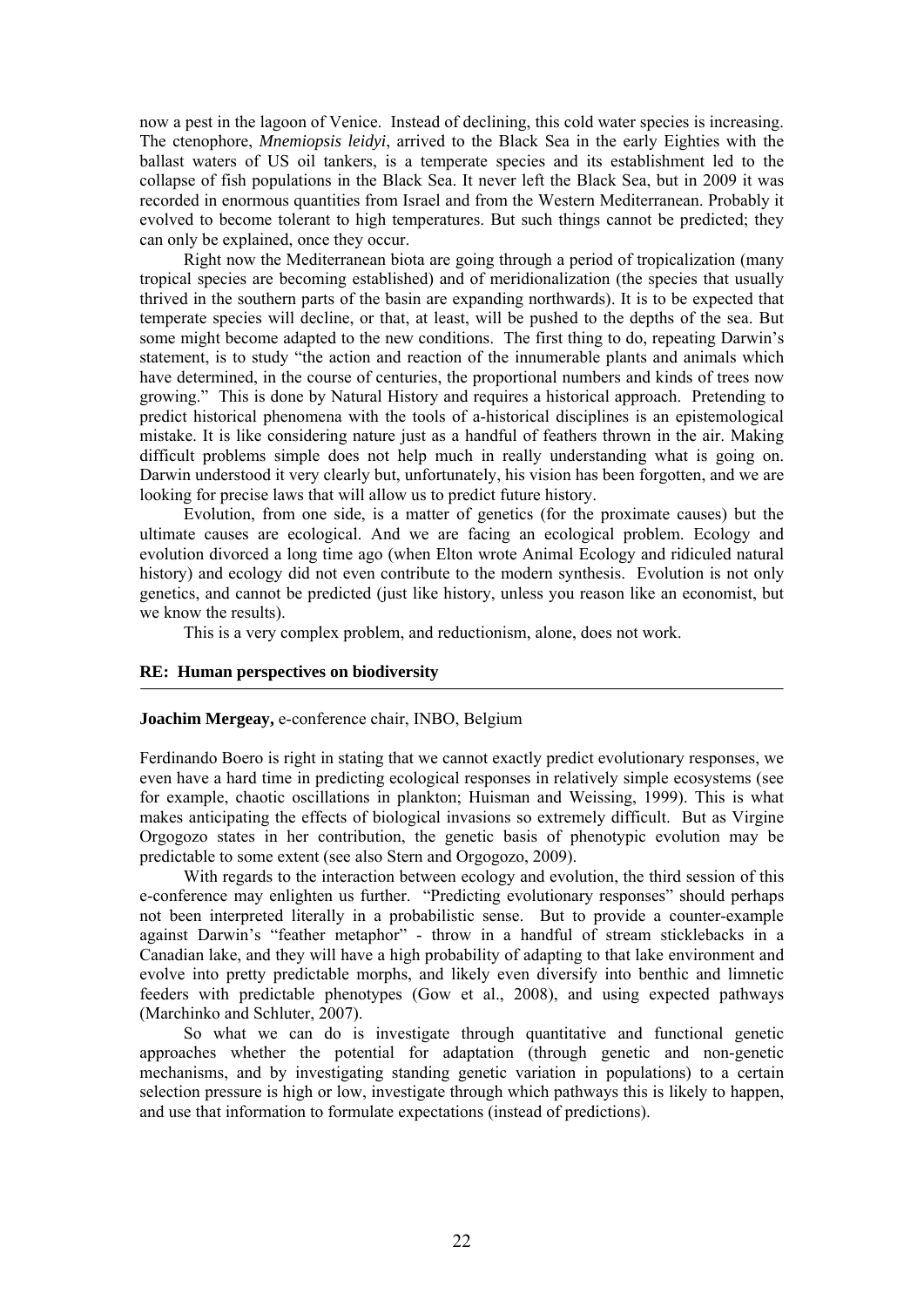### **Ferdinando Boero**, University of Salento, Italy

Joachim Meregeay is right: throw a filter feeder in the Great Lakes and it will clean up the waters. That's what *Dreissena polymorpha* did. Predictions can work sometimes, but at other times they do not. Genetic evolution considers genes. But the carrying phenotypes can go through things that their genes cannot predict. Throw a ctenophore in the Black Sea (*Mnemiopsis leidyi*) and it will eat all fish eggs and larvae. But will it be the same in the Eastern Mediterranean, where that species arrived this year (Galil et al., 2009)? The same species also reached the Western Mediterranean, together with a tropical scyphozoan jellyfish (Boero et al., 2009). Can we expect the very same reaction? By the way, along the US East coast *Mnemiopsis* is not reacting the same as it did in the Black Sea. Furthermore, the beautifully adapted genes of *Mnemiopsis* can do little if you also throw *Beroe ovata* in the Black Sea. But then we do not know what *Beroe* will do, once all the *Mnemiopsis* are eaten.

I am sorry folks, but history cannot be predicted. And evolution is history. Evolution is genetics AND ecology. The example of "throwing a handful of sticklebacks..." is not a counterexample to Darwin's metaphor. It is an attempt to transform natural history into physics, treating the handful of sticklebacks as if they were a handful of feathers.

Sometimes the system might react in a given way, other times it might answer in a completely different way. I have been arguing this in a long series of papers (some recent ones are attached as an appendix) and it is so strange that people continue to pretend to be able to predict history. Putting forward some success and forgetting all the failures (e.g. the management of fisheries...). Maybe this depends on the topic we study. I study jellyfish, and their irregular appearances are ruling the world (sometimes). And even if last year they were all over the place, throughout the world, I will not bet that this will be the case this year.

### **RE: Human perspectives on biodiversity**

#### **Bernard Kaufmann,** University de Lyon, France

Reading the contributions of François Bonhomme and Joachim Mergeay, I can't fail to notice how most of us (including myself) have a fundamental, irrational urge to "save" biodiversity, and lose as little of it as possible. This urge is shared in part by the general public, albeit a small part. It is akin to a larger number of people's attachment to historical monuments and art. Our countries do not preserve the past and its art because it is profitable or lures tourists, even if that has been a recent factor. Our countries do it because there is a fundamental urge to preserve one's identity, history and culture, and because a large number of people are educated to enjoy art, history and culture. This is true at a national level of course as well as a local to international level. Remember the global emotional outcry when the Buddha's of Bamyan were torn down by the Taleban 10 years ago?

Biodiversity and species conservation somehow works at the same level as conscience arts and monuments do, except much less in the eye of the governing elites and general public, who are rarely educated to nature.

The point of my contribution is that as long as we do not recognize that preserving biodiversity is a patrimonial "duty" that we feel is important, we run the risk of always trying to find utility or economy based arguments that will hold for the governing elites or the general public, that only have long-term consequences. Framing thinking in terms of patrimony naturally leads to evolutionary concerns. The biodiverse patrimony we seek to preserve is the fruit of a 4 billion year evolution that must be left to evolve. The larger the biodiversity base left to evolve, the wider the possibilities of evolution in the face of a rapidly changing planet. Mitigating humanity's impact is the task of conservation biology, as explained in every text book. Now, the question remains how to mitigate impact with the dual objective to preserve evolutionary patrimony and potential.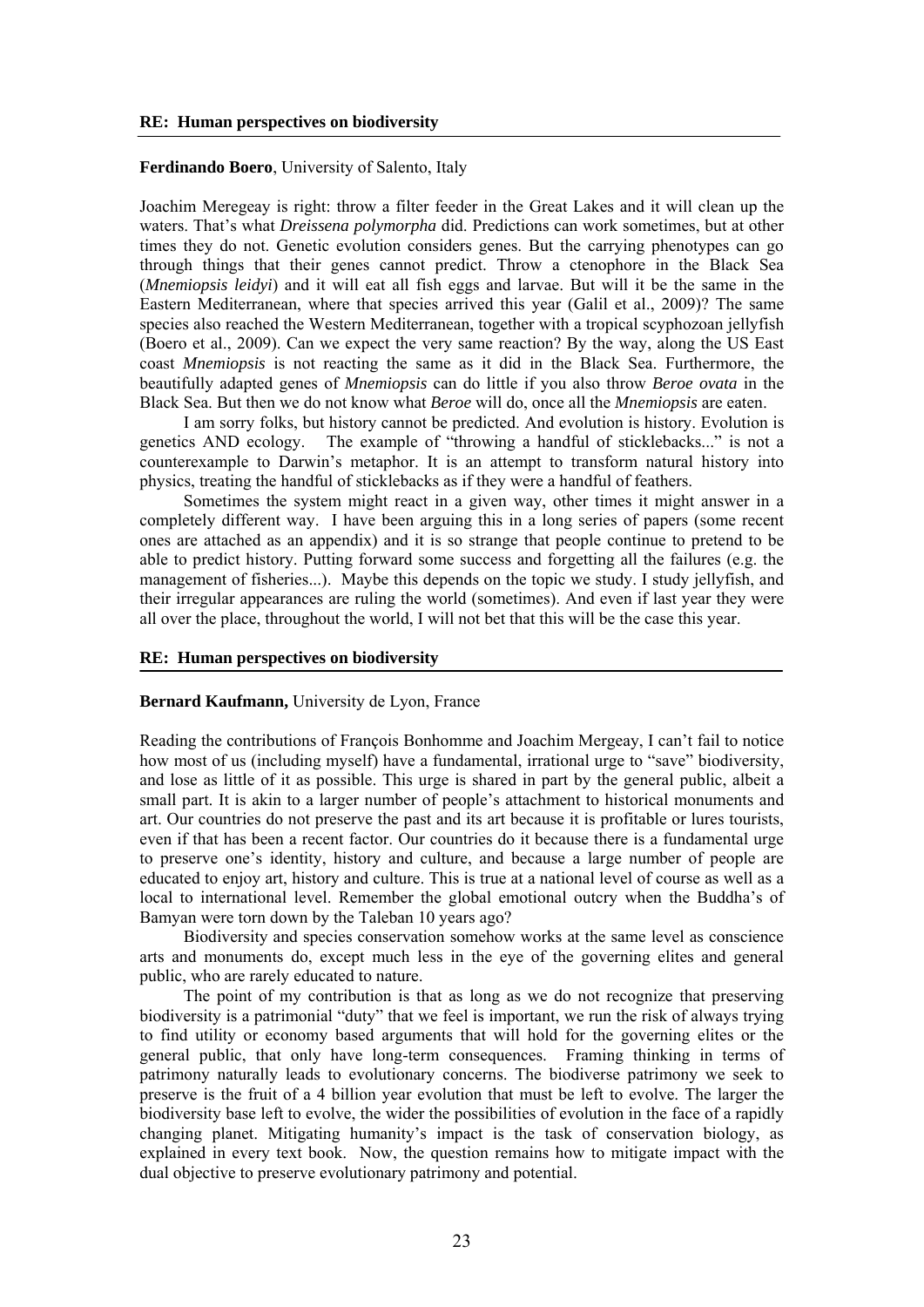#### **Towards a mechanistic understanding of biodiversity dynamics**

**Joop Ouborg,** Radboud University Nijmegen, IWWR, The Netherlands

The invention of new genomic techniques and their incorporation in biodiversity research will open the way for a deeper understanding of the mechanisms behind the dynamics of biodiversity.

Attempts to understand the dynamics of biodiversity at the species level have been successfully undertaken within the framework of conservation biology. In the past two decades the emphasis has been placed on the genetic aspects of the demography of populations in fragmented landscapes. Extinction probabilities of local populations were investigated in terms of variation in neutral genetic markers within these populations and in effects of inbreeding on fitness. A limitation of this approach is that no direct insight in fitness effects can be obtained with the use of neutral genetic markers.

The invention of new genomic techniques makes it possible to progress from the correlative and retrospective inferences of conservation genetics, based on neutral genetic markers, to a causal, mechanistic and prospective understanding, based on functionally important genetic variation, in a conservation genomic approach.

The development of next generation sequencing techniques now allows one to obtain large amounts of DNA sequence information of species of interest within a conservation context. The application of this information in transcriptional analyses, where the (variation in) activity of genes is investigated as a function of environmental and population-genetic processes, is becoming available for ecological model species and species that are of conservational interest. Extracting genome-wide information from the vast amount of sequence data enables one to follow a genome-scanning approach, where signs of selection can be investigated in the genome, candidate genes that play a role in adaptation to changing environments can be identified and screening of variation in gene sequence and activity can be possible at the population level. These approaches have great promise to substantially increase our understanding of which factors drive adaptation to changing climates, and how landscape processes may limit this adaptive potential.

There is accumulating evidence that epigenetic processes may play an important role in adaptation. These processes include methylation of DNA and modification of DNAassociated proteins, like histones. Both processes lead to changes in the transcriptional activity of genes and seemingly to 'genetic variation', even in the absence of sequence variation. Several studies have taken epigenetic processes into consideration and provided evidence that environmentally-induced epigenetic marks, such as DNA methylation, can be stably inherited to the next generation. Thus, taking up an epigenetic approach may lead to a better insight in how environment and genetics interact, and what alternatives for adaptation there might be for populations that are genetically eroded due to habitat fragmentation effects.

These approaches can be applied to organization levels beyond single populations, including meta-population dynamics, species interactions (such as herbivory, pollination, predator-prey dynamics, resource competition), and ecosystem processes (including responses to disrupted nutrient cycling and global warming). They provide the framework for a mechanistic understanding of the dynamics in biodiversity, and may considerably increase our ability to predict impacts of environmental factors on future biodiversity.

## **RE: Towards a mechanistic understanding of biodiversity dynamics**

**Joachim Mergeay,** e-conference chair, INBO, Belgium

This contribution by Joop Ouborg clearly situates the enormous possibilities that genomic tools offer to modern evolutionary research, although he only showed the tip of the iceberg.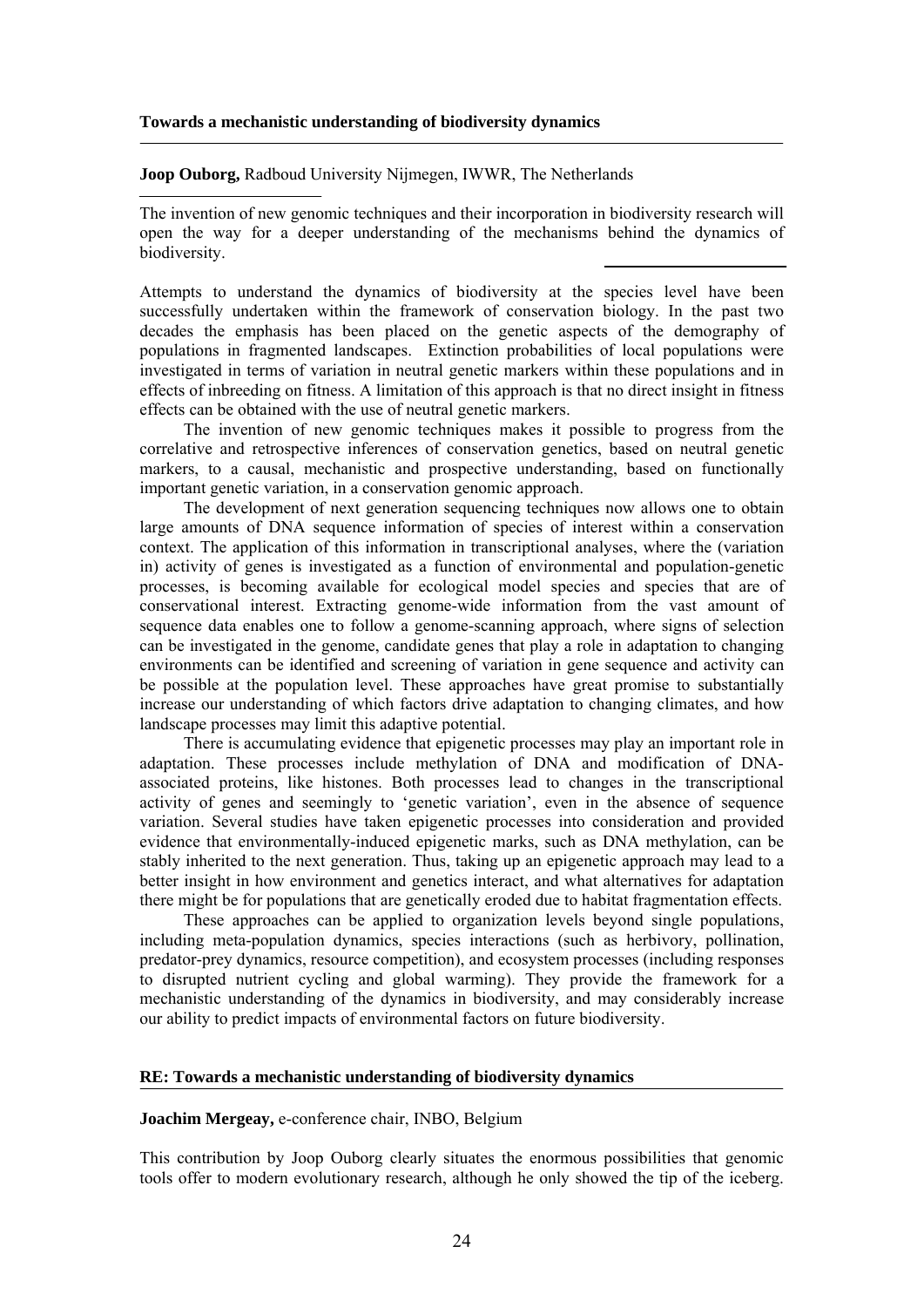Unfortunately, the format of the e-conference does not allow more in-depth presentation in these keynotes, and of how these approaches should be elaborated. However, there is ample room for discussion on "do's and don'ts", so I suggest posting some comments.

The promise of genomics in the conservation of biology and in evolutionary biology is indeed enormous. With the risk of ending with a technical discussion, I have nevertheless formulated a few questions that may be relevant for how we tackle evolutionary functional genomics. I may be wrong, poorly informed and biased, but the floor is open to everyone to enlighten me and other people.

- 1. Genomics allow us to survey a very large amount of genetic loci underlying phenotypic traits. But paradoxically in such extensive whole-genome scan approaches, the pitfall of reductionism is lurking, simplifying the processes underlying the complexity of gene expression regulation, and determining evolutionary potential. Genome scans and the like will help in identifying candidate genes and mutations involved in certain traits, but how can we grasp the cellular, biochemical and molecular complexity of relevant but often polygenic traits with such approaches? Isn't there a risk of only retaining QTLs, candidate genes and such that only reflect simple linear "one gene for one trait" relations?
- 2. How does evolution along independent biochemical and genetic pathways, but leading to similar phenotypes, influence functional genomics approaches? Sticklebacks and water fleas, both having fully sequenced genomes and with increasing genomic annotation, provide striking examples of parallel evolution and are excellent study organisms to investigate this.
- 3. To what extent is our selection of candidate genes biased by our choice of sampling, and can it be transferred to other (distant) populations? Ideally, we can include functional (but variable) genes that are conserved across species.
- 4. Say we have identified a dozen or so loci associated with a certain polygenic trait, do we need to know their exact function and the biochemical pathways in which they are involved in order to gain insight in the evolutionary potential for that trait in a population? If so, looking at a set of such phenotypic traits in non-model organisms will be pretty daunting.
- 5. How do we deal with non-coding but possibly regulating genetic regions (cis and trans regulation regions) compared to non-silent mutations in coding genes?
- 6. When looking for signs of selection in genome scan approaches, there is a serious risk of not detecting false positives (Hermisson, 2009). How to deal with this?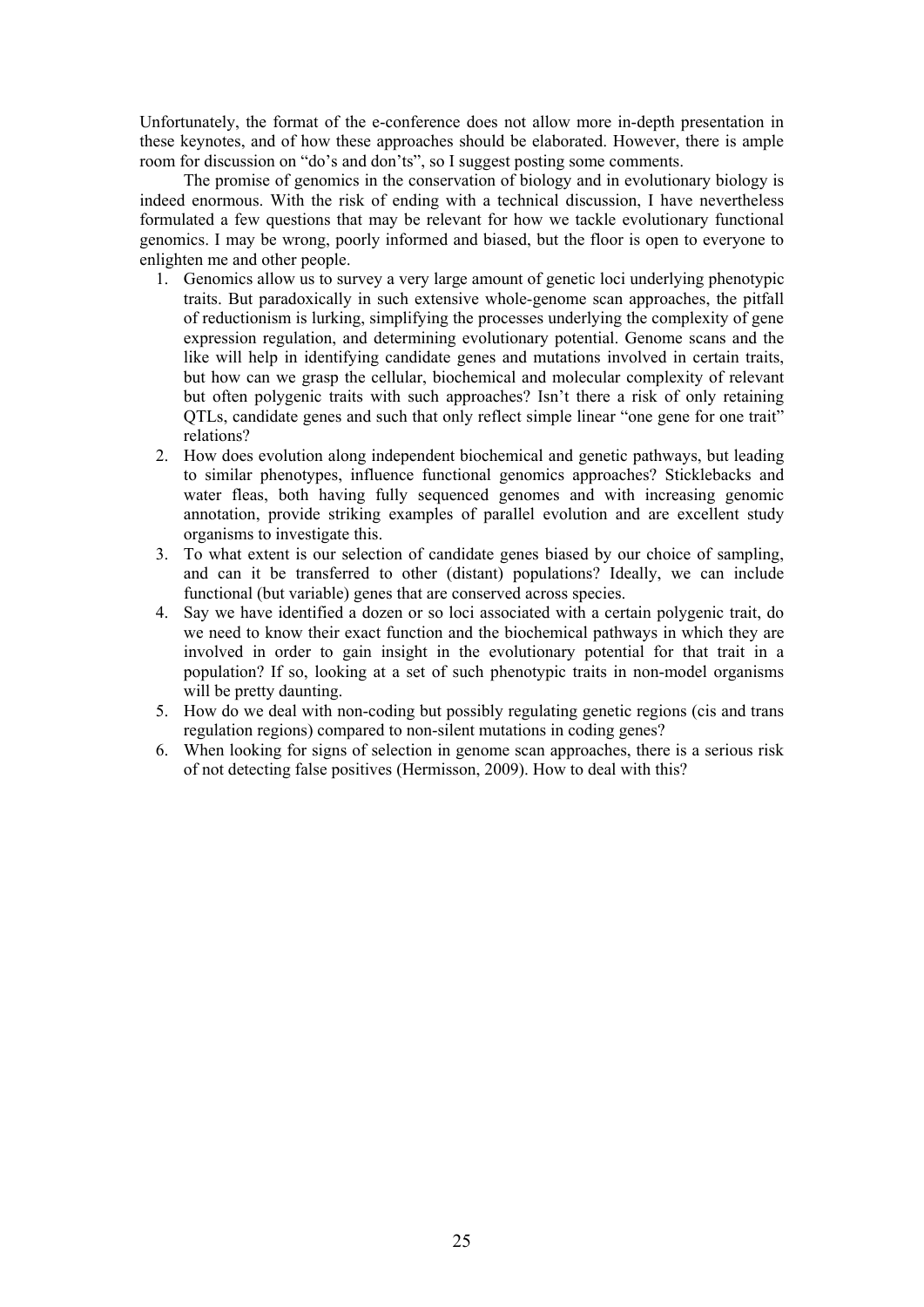## **The genetic basis of phenotypic evolution: important results for biodiversity management**

## **Virginie Orgogozo,** Institut Jacques Monod, CNRS, France

Recent data suggest that the mutations responsible for phenotypic evolution have distinctive properties. This new finding might ameliorate biodiversity management strategies.

Our understanding of the genes and the mutations responsible for evolutionary changes in phenotype is increasing at an accelerating pace. More than 400 genes and mutations have been identified so far as responsible for domesticated, intra-specific or inter-specific changes in morphology, physiology or behaviour. And approximately four new mutations underlying phenotypic evolution are identified and published each month for multi-cellular animals and plants. From this data emerge two striking results that are important to bear in mind when elaborating biodiversity management strategies.

First, the genetic basis of long-term evolution (variation between species) involves a biased subset of the mutations responsible for short-term evolution (variation between domesticated races and between individuals within a species). Long-term evolution appears to involve a higher proportion of mutations in the cis-regulatory regions of genes, and a lower proportion of null mutations (i.e. mutations that lead to a complete loss of the gene's normal function). For example, numerous populations of *Arabidopsis thaliana* have adapted to warm environments thanks to various deletions in the Frigida gene. However, most Dicot plant species possess a Frigida homolog. Therefore Frigida deletions are unlikely to survive over long periods of time despite their short-term benefit (they might have important deleterious effects in another environment, or reduce plasticity, etc.). Importantly, this suggests that for a given species the properties of the mutations (coding, cis-regulatory, null, etc.) responsible for its phenotypic traits might inform us of its probability of long-term survival. Ideally, conservation genetic studies should thus not only examine neutral markers but also analyze the mutations responsible for species characteristic traits. Fortunately, this task might not be as daunting as it seems, according to the next observation.

Second, the mutations contributing to phenotypic variation do not appear to be distributed randomly in the genome: they tend to affect selected genes. Half of the evolutionary-relevant mutations identified in plants and animals represent cases of independent evolution of similar phenotypes due to changes in homologous genes. One explanation is that most genes within a genome play specialized roles. For example, a change in light wavelength sensitivity is likely to be caused by a coding mutation in a gene encoding a light-sensitive eye receptor; and a change in neck feather pigmentation is likely to be caused by cis-regulatory mutations in a pigmentation gene. Most of the known evolutionary-relevant mutations were found by testing candidate genes. Our rapid progress in molecular biology gives us hope that we might soon be able to draw a list of sensible candidate genes for many phenotypic traits.

Both results have emerged only recently with the accumulation of case studies. It is possible that they reflect biases in current research. Given their potential impact on our current understanding of evolution and biodiversity, it is important to develop an open-access database of evolutionary-relevant mutations.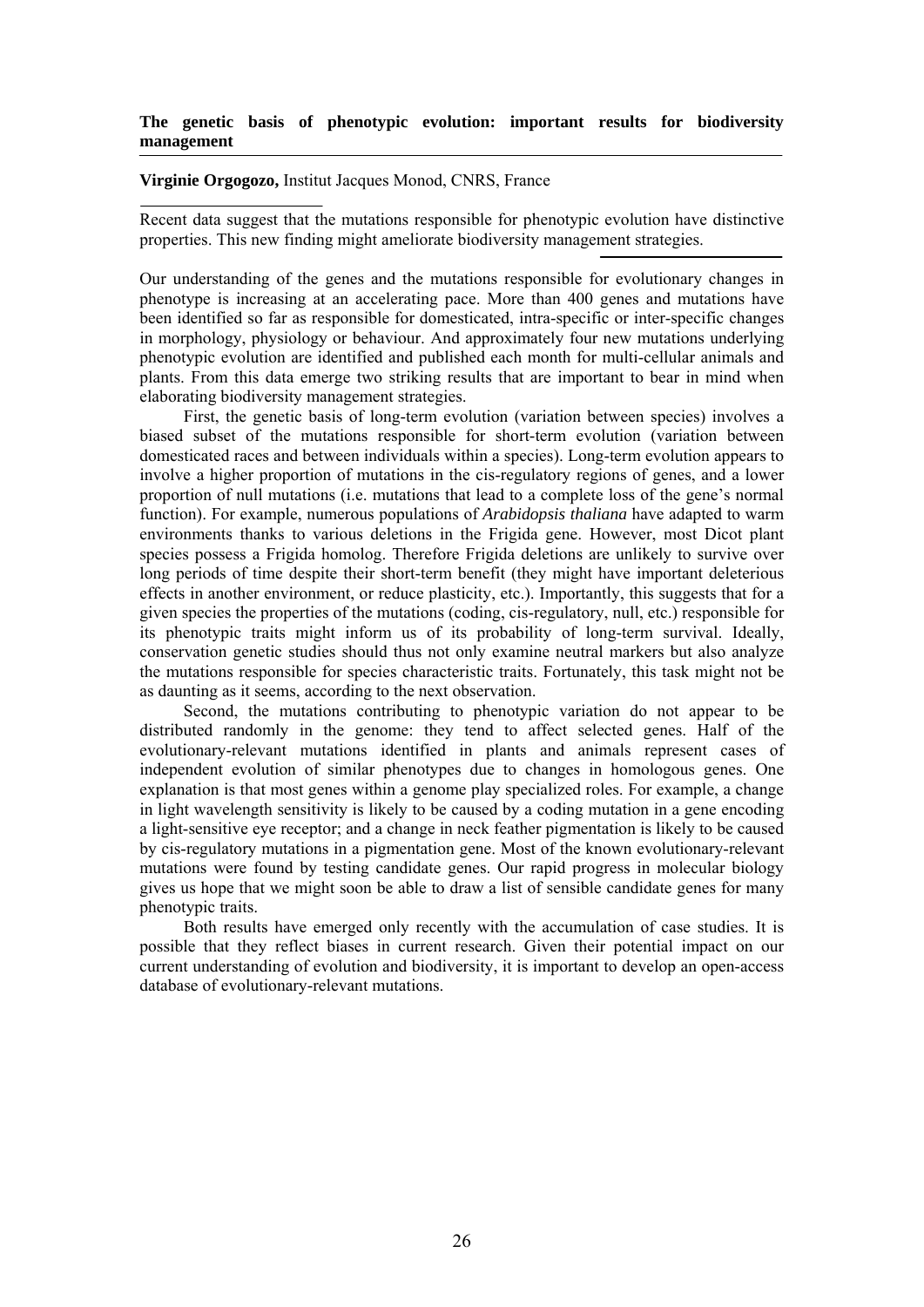### **Non-genetic inheritance and environmental change**

## **Russel Bondurianksy,** University of New South Wales, Australia

Trans-generational epigenetic inheritance and other forms of non-genetic inheritance represent a poorly understood but potentially important mechanism that, in theory, can enable populations to respond rapidly to environmental change.

A classic assumption of evolutionary models is that the only information that can be transmitted across generations is the information encoded in the DNA sequence. In particular, it has long been assumed that plastic responses of the phenotype to environmental influences cannot be transmitted to offspring. However, it is now well-established that a variety of mechanisms exist whereby components of phenotypic or environmental variation (including those that are independent of genetic variation) can be transmitted across generations (Jablonka and Lamb, 1995; Jablonka and Lamb, 2005). Such mechanisms include learning and conventional parental effects, as well as recently discovered cellular mechanisms such as trans-generational epigenetic inheritance (Bonduriansky and Day, 2009). From the perspective of biologists seeking to understand how populations may respond to rapid environmental change, these mechanisms are of potential importance for two reasons. First, they can vastly increase the amount of heritable variation present in populations. For example, in addition to DNA sequence variation, populations may harbour heritable epigenetic variation (i.e., variation in patterns of DNA methylation or chromatic structure). Populations also typically harbour considerable variation in condition, behaviour, and micro-habitat or community associations (e.g., with parasites or symbionts) that can be transmitted to offspring. Second, plastic responses in phenotype induced by environmental factors can, in some cases, be transmitted to offspring.

Theoretical analyses have shown that these properties of non-genetic inheritance can enhance the capacity of populations to adapt (both phenotypically and genetically) to rapid environmental change, and thereby avoid extinction (Jablonka et al., 1992; Lachmann and Jablonka, 1996; Pal, 1998; Pal and Miklos, 1999). Whereas conventional phenotypic plasticity can allow populations to adjust rapidly to environmental change (Lande, 2009), non-genetic inheritance can enhance such effects because offspring can be born pre-adapted to the novel environment (Agrawal et al., 1999), and because it may be possible for beneficial phenotypic changes to accumulate over several generations. Most importantly, such phenotypic changes can take place far more rapidly than would be possible through genetic evolution. Although empirical studies have yielded many intriguing examples of non-genetic inheritance, and theoretical analyses have shown that these phenomena can play an important role in adaptation and have interesting consequences for evolution, a great deal of work remains to be done to establish the importance of such effects in natural populations (Bosdorf et al., 2008).

Nearly all of the data available at present come from laboratory studies, and few ecologically-relevant traits have been examined in natural settings. To understand how nongenetic inheritance might contribute to adaptation in rapidly changing environments, it will be necessary to conduct experiments where relevant environmental parameters are modulated and responses are assessed in fitness-related traits. For example, we need to chart the phylogenetic distribution and inter-taxon variation in trans-generational responses to factors such as temperature (Gilchrist and Huey, 2001; Magiafoglou and Hoffmann, 2003; Watson and Hoffmann, 1995), and to understand how such responses might contribute to population growth and persistence. This work will need to be done in ecologically realistic settings. These fascinating and potentially important questions will be a major challenge for ecology and evolutionary biology over the coming decades.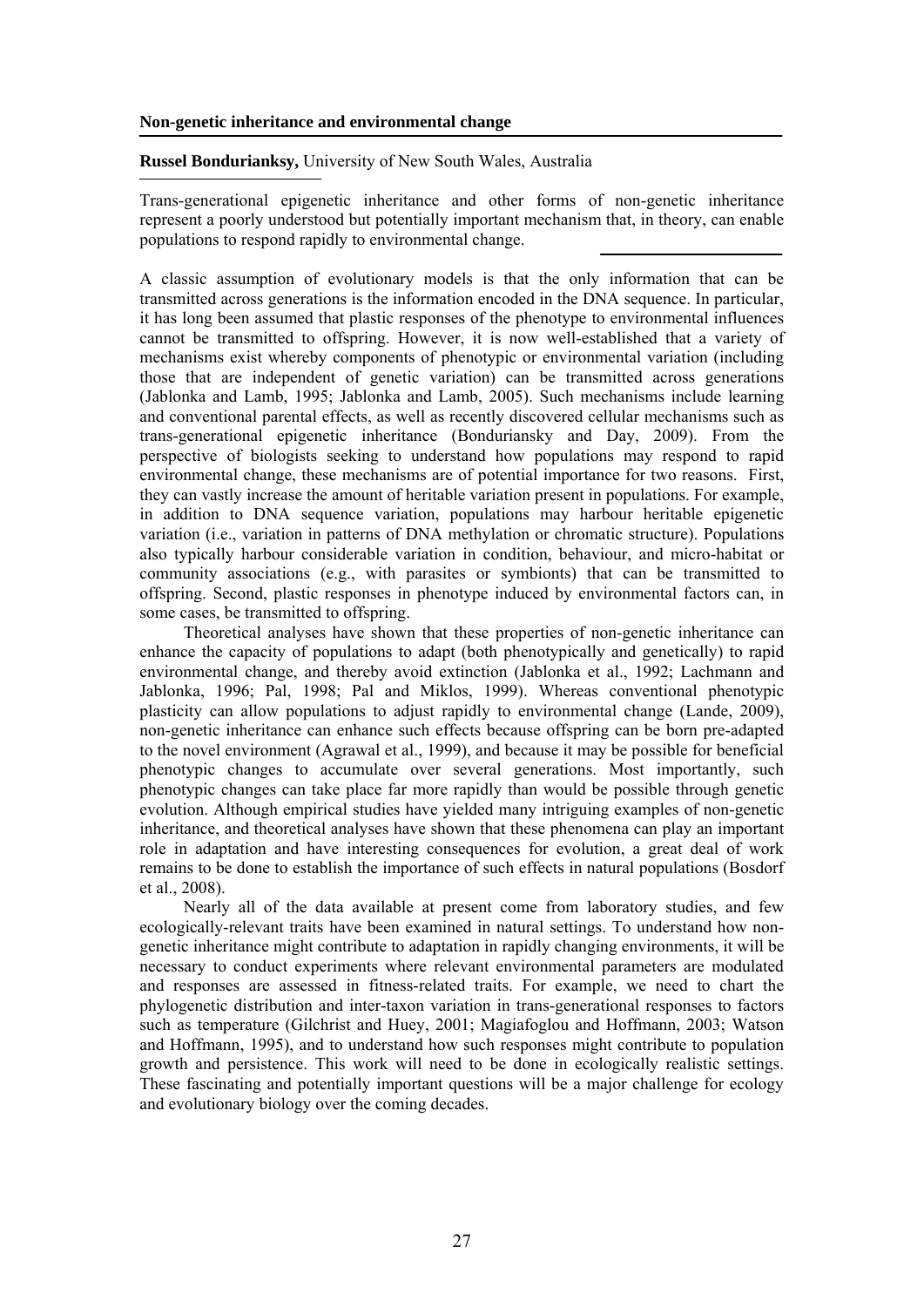#### **Biological Invasions and evolution**

**Richard Shine,** Biological Sciences, University of Sydney, Australia

Biological invasions – such as the spread of cane toads through tropical Australia - impose strong and novel selective forces, providing an ideal opportunity to clarify the circumstances that result in rapid evolutionary change in some species but not others.

The conservatism of major phenotypic traits through geological time within most lineages, and the strong spatial conservatism of traits within wide-ranging species, both suggest that evolutionary change is a slow process. That conclusion seems inconsistent with Darwinian Theory, which predicts a potential for rapid evolutionary responses to novel selective forces; and also is hard to reconcile with laboratory experiments and captive-breeding projects that report rapid responses to selection in many types of organisms. Biological invasions provide an ideal opportunity to explore this issue, because they involve strong and entirely novel selective challenges; we can then examine how a suite of native species (and the invader itself) responds to those challenges.

My research group has conducted extensive studies on such an invasion, focusing on the cane toad (*Bufo marinus*) in tropical Australia. Native to the Americas, this large and highly toxic anuran has spread over much of the Australian tropics within the last 75 years. Its primary ecological impact has been through lethal toxic ingestion by frog-eating predators. Because Australia has no endemic toads, many native predators are unable to survive exposure to the cane toad's distinctive toxins (Shine 2010). We have found several examples of rapid evolutionary responses within this system; but also, have found little or no evolutionary change in other taxa.

First, cane toads themselves have been dramatically modified by the pressures associated with a rapidly expanding invasion front. Only the fastest animals can stay at the front, imposing continual "spatial selection" for traits that enhance dispersal rates (Phillips et al., 2010). In the case of cane toads, this pressure has resulted in a dramatic increase through time in rates of advance of the invasion front, in relative leg lengths of invasion-front toads, in dispersal rates under field conditions, and in locomotor performance of the invasion-front animals (Phillips et al., 2006; Alford et al., 2009; Llewelyn et al., 2010a). Pressure for more rapid dispersal also may have compromised immune function in these animals (Brown et al., 2007).

Some native predators also have undergone dramatic adaptive shifts in response to the selective forces imposed by toad arrival. For example, some snakes have evolved a suite of traits that facilitate survival in the presence of toads, including changes in morphology (head size relative to body size, thus limiting maximal ingestible toad size), physiology (resistance to toad toxins) and behaviour (propensity to treat toads as prey) (Phillips and Shine, 2004, 2005, 2006). However, other predators (e.g., marsupials, frogs, fishes) have adjusted to toad presence by rapidly learning not to eat toads (a simple taste-aversion response) and hence, do not exhibit shifts in the frequencies of genetically-controlled traits in this respect. Instead, every generation learns anew, albeit with some evidence of a decrease in physiological vulnerability to toad toxins in the decades after toad invasion (e.g., Llewelyn et al., 2010b).

The end result, then, is a mosaic of evolutionary responses. The invading species has evolved rapidly, as have some of the predators most affected by the toad invasion. In other predator taxa, however, behavioural flexibility (through taste aversion learning) has weakened or eliminated the selective forces imposed by vulnerability to toads.

What does this mean for our management of biological invasions? We need to be aware of the ability of natural systems to adapt; the initial impact of an invader may well be worse than its long-term impact, because of the capacity for rapid adaptive shifts (mediated through learning and/or selection) in the native fauna. But equally, invaders themselves will be fashioned by the invasion process, sometimes affecting traits– such as dispersal rates and fecundity – that will make them more difficult to control as time passes. The rapidity and diversity of adaptive responses seen in a single intensively-studied system – the cane toad in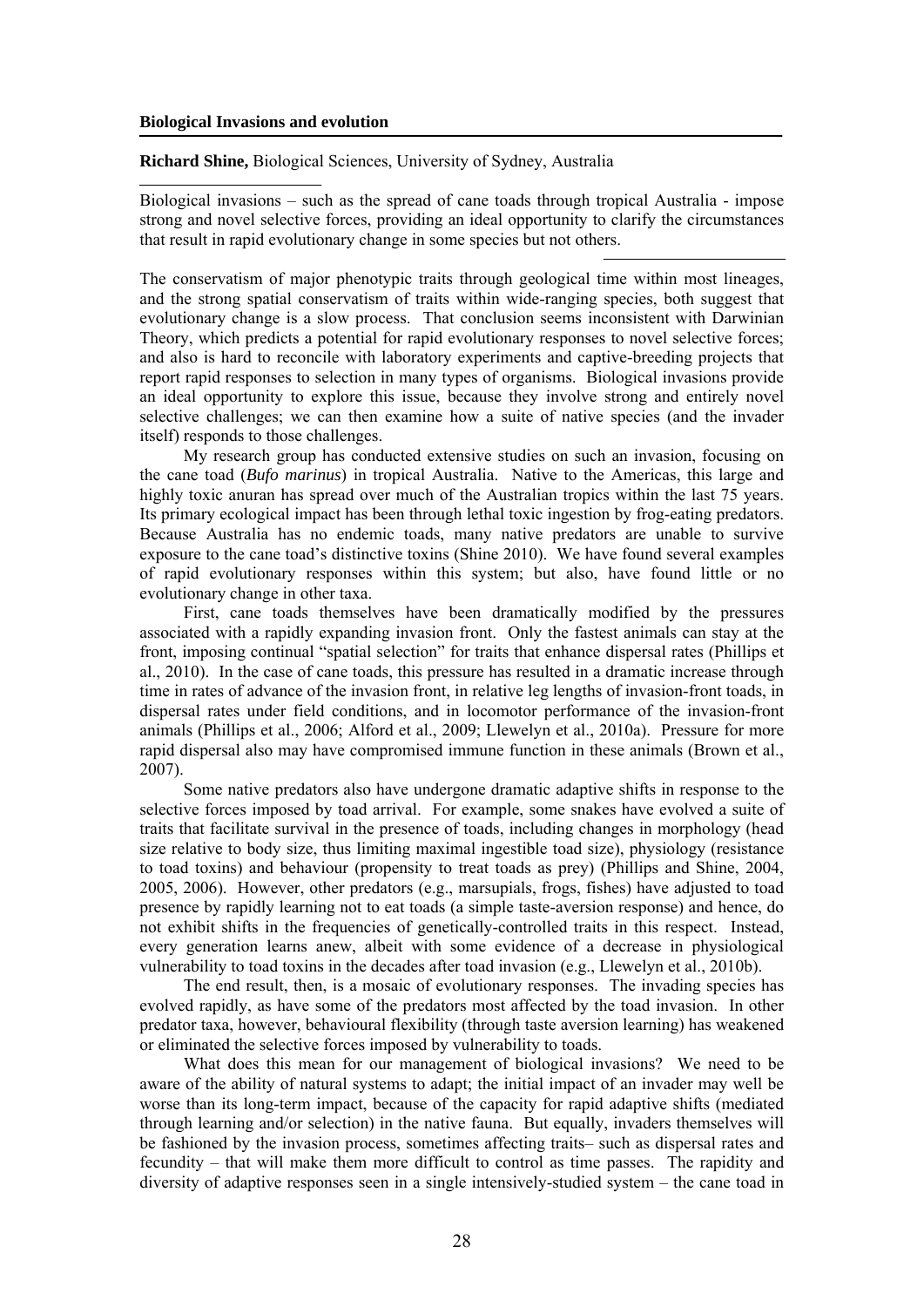Australia – suggests that conservation planning must incorporate an evolutionary perspective. The entities we study are not constants, and their ability to change through time should be an integral component of any plans to manage biodiversity and especially, to deal with novel challenges posed by human activities.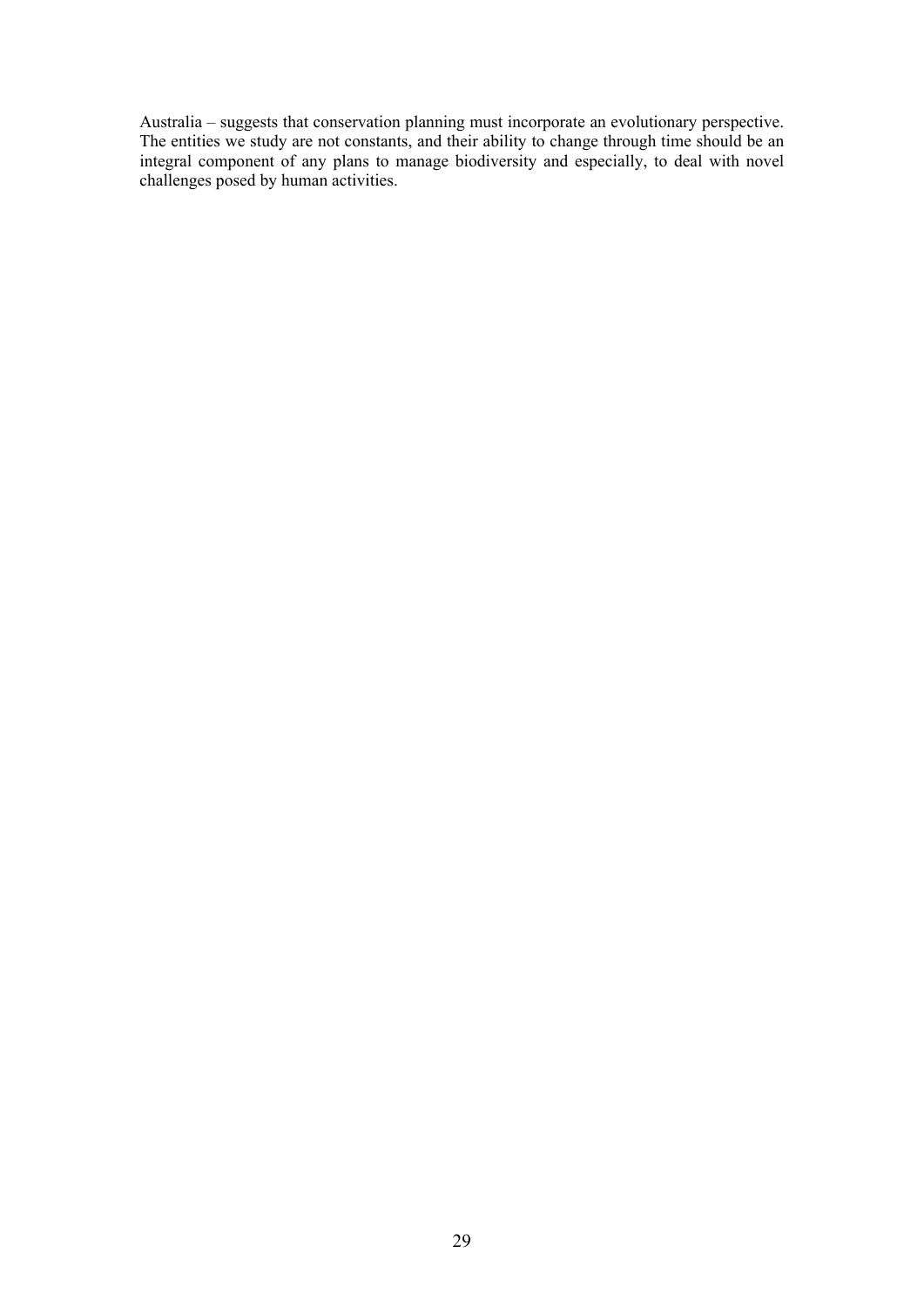#### **Research of evolution in action across life at 'evolution canyons'**

**Eviatar Nevo,** Institute of Evolution, Haifa, Israel

Evolutionary processes at the genetic and individual levels of biodiversity are important for future research, both theoretically, with the use of a model, and practically, using natural micro-sites.

Evolution is a system that is affected at all levels from molecular to the biosphere. Certainly, even several generations of inquisitive researchers are not able to register any origin of a new species, in a system (biosphere) that remains relatively stable. But, genetic and intra-specific (individual) diversities are subjected to "visible" evolutionary changes.

Great possibilities to understand many mysteries of evolutionary biology are given by the "Evolution Canyon", Israel. The "Evolution Canyon" has two slopes: a xeric, "African" south-facing slope abutting with a mesic, "European" north-facing slope. The slopes are separated only by 200 meters on average but have very different conditions. The "Evolution Canyon" (ECn) is an excellent micro-site which could potentially reveal many aspects of biodiversity evolution and the genetic basis of adaptation and speciation caused by inter-slope microclimatic divergence.

The long term biodiversity project conducted in the model ECn reveals evolution in action across life from bacteria to mammals at a micro-scale involving biodiversity divergence, adaptation and incipient sympatric ecological speciation. The model highlights diverse taxa species richness, genomics, proteomics and phenomics phenomena by exploring genetic polymorphisms at protein and DNA levels and, recently, genome-wide gene expression and regulation. Genetic diversity and divergence reveal evolutionary dynamics of natural populations exposed to a sharp inter-slope, ecologically divergent, tropical and temperate microclimates on a xeric, tropical (AS) abutting with a mesic, temperate (ES). Four ECns are currently being investigated in Israel: in the Carmel, Galilee, Negev, and Golan Mountains (ECn I-IV), respectively.

We identified 2,500 species in ECn I (Carmel) from bacteria to mammals in an area of 7,000 m2. Local biodiversity patterns parallel global patterns. Higher xerophilous species richness was found on the AS. Mesophilous species richness prevails on the ES. In 9 out of 14 (64%) model organisms across life, we identified a significantly higher genetic polymorphism on the more stressful AS. Likewise, in some model taxa, we found largely higher levels of mutation rates, gene conversion, recombination, DNA repair, genome size, small sequence repeats, single nucleotide polymorphism, retrotransposons, transposons, candidate gene diversity, and genome-wide gene expression and regulation on the more stressful AS. Remarkably, inter-slope incipient sympatric ecological speciation was found across life from bacteria to mammals. The ECn model represents the Israeli ecological analogue of the Galapagos Islands. Microclimatic selection overrides gene flow and drift, and drives both inter-slope adaptive divergence and incipient sympatric ecological speciation at a micro-scale.

Nowadays, with the rapid development of high-throughput techniques of whole genome analysis further genetic and epigenetic research in the sites "pushing on" the evolution is really important. It could potentially clear modern evolutionary processes up including the genetic basis of speciation, and lay a foundation for prediction of future biodiversity trends.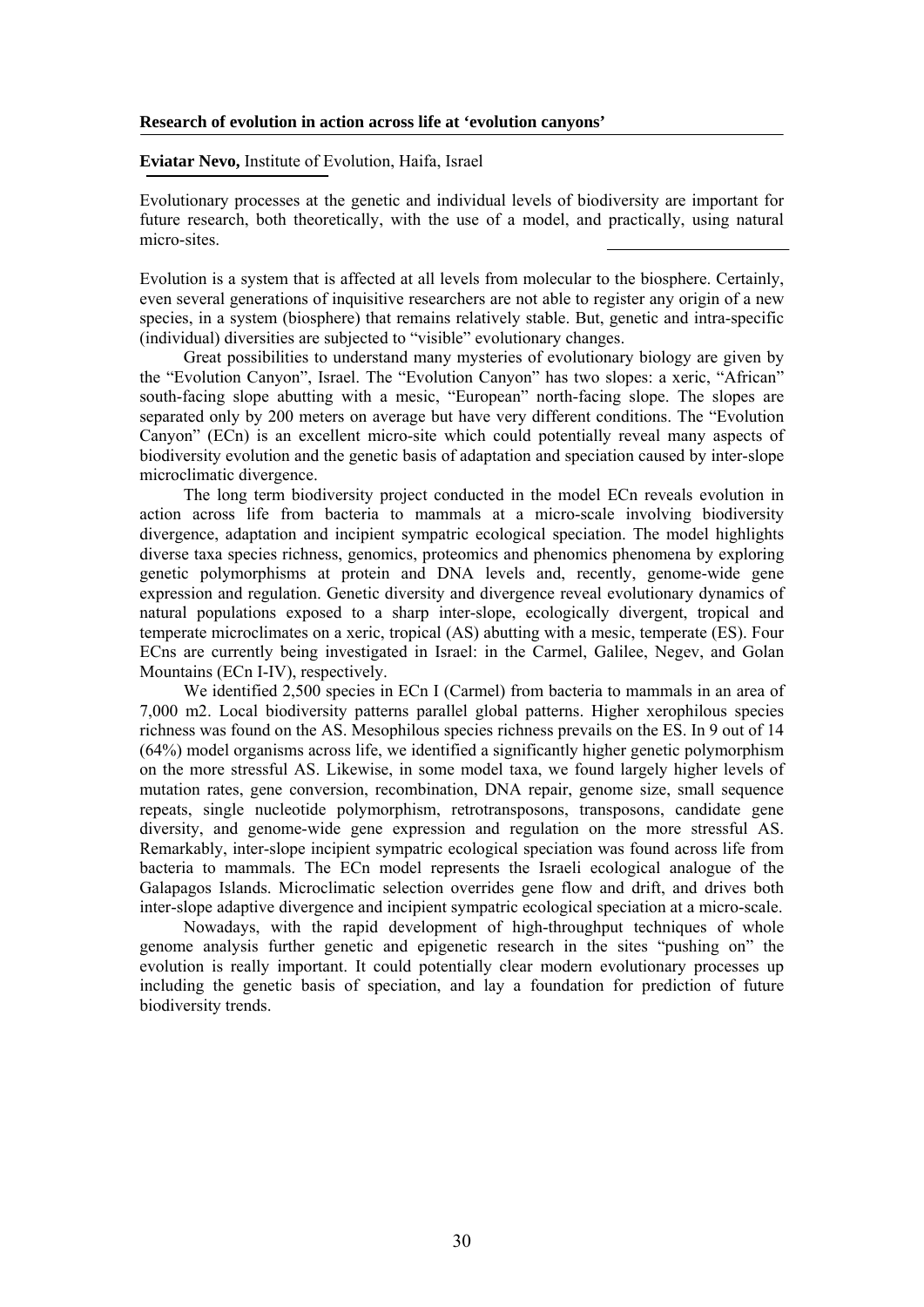**Timo Vuorisalo,** University of Turku, Finland

The Habitats Directive is the key instrument for biodiversity conservation in the European Union. In this directive, maintenance or restoration of natural habitats and populations of wild species of Community interest at a favourable conservation status is defined as an overall objective of conservation measures. The most important practical objective of the Habitats Directive has been the creation of a coherent ecological network called 'Natura 2000'. This network covers the types of natural habitat and wild animal and plant species that are considered to have special importance for Europe. A key criterion of favourable conservation status of a species is long-term viability of its populations. In other words, the population dynamics data must indicate good chances for long-term survival of populations in their natural habitat.

How, then, to conserve the long-term viability of species populations? From the ecological perspective, this question can be divided into several derived or sub-questions. First, what are the minimum viable population sizes (MVPs) for each species, and how do they vary geographically? How big a proportion of local populations need to be viable in order to make conservation status nationally favourable? What are the population structures of protected species? And finally, are the conservation statuses of genetically distinct local populations favourable?

I focus on the last sub-question, which I think has been largely overlooked at the European scale. This may be considered surprising, as the Convention on Biological Diversity (1992) requires that diversity at the genetic level has to be included in conservation targets and monitoring programmes. Genetic diversity within a species also probably correlates positively with its evolutionary potential. In most European countries (admittedly, my experience mostly comes from northern Europe) establishment of Natura 2000 network has been based on local species lists and mappings of habitat types. Genetic studies of local populations have probably seldom been used in justification of new conservation areas. In Finland the best-known exception is the Lake Saimaa seal, a local genetically and morphologically distinct subpopulation of the Ringed seal. Within its range, the Lake Saimaa seal is an important flagship species for conservation.

Although genetically distinct populations within species are not specifically mentioned in the Habitats Directive, site assessment criteria listed in Annex III (Stage 1 B; Stage 2, 2b, 2e) assume that the degree of isolation of Annex II species present in the proposed site is known. Isolated populations may often be genetically distinct for instance due to genetic drift or inbreeding. Annex III specifically requires taking into account of the 'global ecological value of the site for the biogeographical regions concerned' in Community-level assessment of national lists of sites. This clearly supports conservation of local races or subspecies of animal and plant species of Community interest. The greatest obstacle is of course money; financing conservation is not always high in the agenda of national governments.

### **RE: Conserving evolutionary potential in Europe Intra-species and inter-species diversity: division of function in the face of human offensive**

**Elena Bukvareva,** Russian Academy of Sciences, Moscow

This message considers the following two main propositions:

- 1. Viability, adaptability and effectiveness of populations, species and biocenoses are maximum when these biosystems have the optimum diversity (intra-population, intraspecies and species diversity accordingly);
- 2. Intra-species and inter-species diversity "work together" for purposes of adaptation, viability and high effectiveness of wildlife. Diversity at community level (species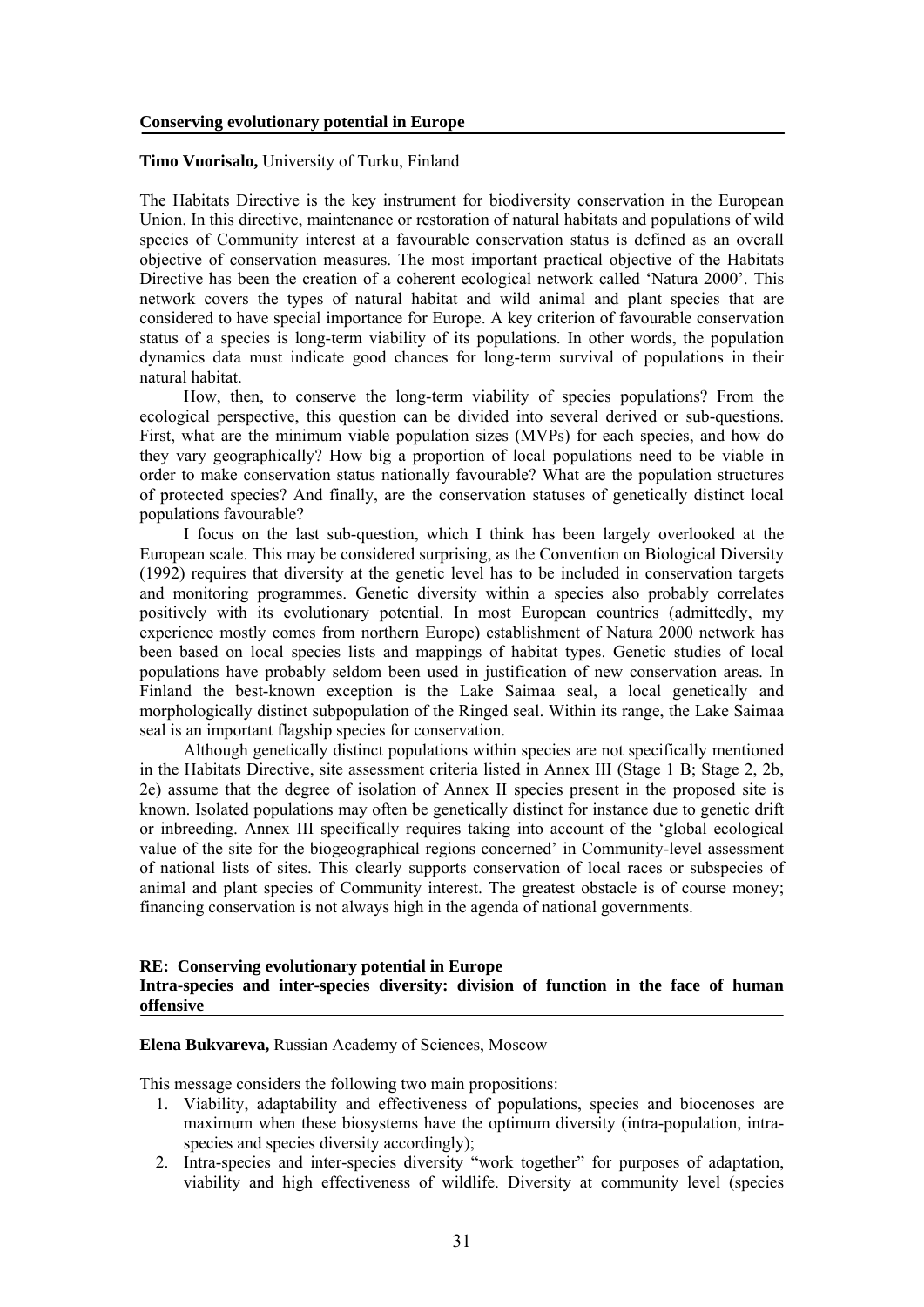diversity) and species-population level (intra-species and intra-population diversity) play a different role in the adaptation of biosystems to environmental changes.

There are the following practical consequences from these propositions:

- The most useful strategy is to protect communities with not maximal, but with optimal natural diversity; natural communities with low diversity are as important as communities with high diversity.
- The nature protection strategy must take into account both species and intra-species diversity as an interconnected system.

## *The principle of optimal biodiversity:*

Theoretically, the maximum viability of populations, species and biocenoses corresponds to optimum diversity at population and cenosis levels - i.e. intra-population phenotypic diversity and species diversity – the point  $D^*$ ; V\* in figure 1. Diversity of undisturbed natural biosystems approximates to the optimum values. In other words the probability of biosystems survival is maximal when they have the possibility to adjust their diversity at optimum levels. Any external factors (both anthropogenic and natural) which change species or intra-population diversity turn biosystems into a suboptimal state and decrease their viability and effectiveness of ecosystem functioning.

Figure 1 Optimum value of diversity (D<sup>\*</sup>) corresponds to maximum biosystem viability (V<sup>\*</sup>). V<sub>0</sub>, a critical value of viability;  $D_0$ , a critical value of diversity; the shaded area is a domain of system existence.



*Intra-species and species diversity: interconnection and "division of labour":* 

Intra-species and species diversity "work together" and play different roles for purposes of adaptation, viability and high effectiveness of wildlife. Our investigations show that reactions of intra-population and species diversity to changes in environment stability are different. Thus, the optimal values of intra-population diversity grow during decreasing environmental stability, whereas the optimal species number decreases. In contrast, the optimal intra-population diversity decreases but the optimal species number grows under increasing environmental stability. Some experiments and field observations confirm that conclusion (see http://optimum-biodiversity.narod2.ru/english\_version/).

The opposite reaction of intra-population and species diversity on environmental destabilization displays the difference of their roles in a fluctuating environment. The intrapopulation diversity is the main adaptation mechanism of populations and communities to environmental instability, and species diversity allows the community more effective resource utilization due to niche differentiation and so we propose to combine both species-population and community levels in the nature protection strategy.

## *Maximum diversity – may be it a goal?:*

The optimum biodiversity principle predicts that natural communities which are adapted to "rich" and stable environments consist of a large number of species with low intrapopulation diversity (specialists), while communities which are adapted to "poor" unstable environments consist of a small number of species with high intra-population diversity (generalists). In "rich" unstable and "poor" stable environments, we expect the medium level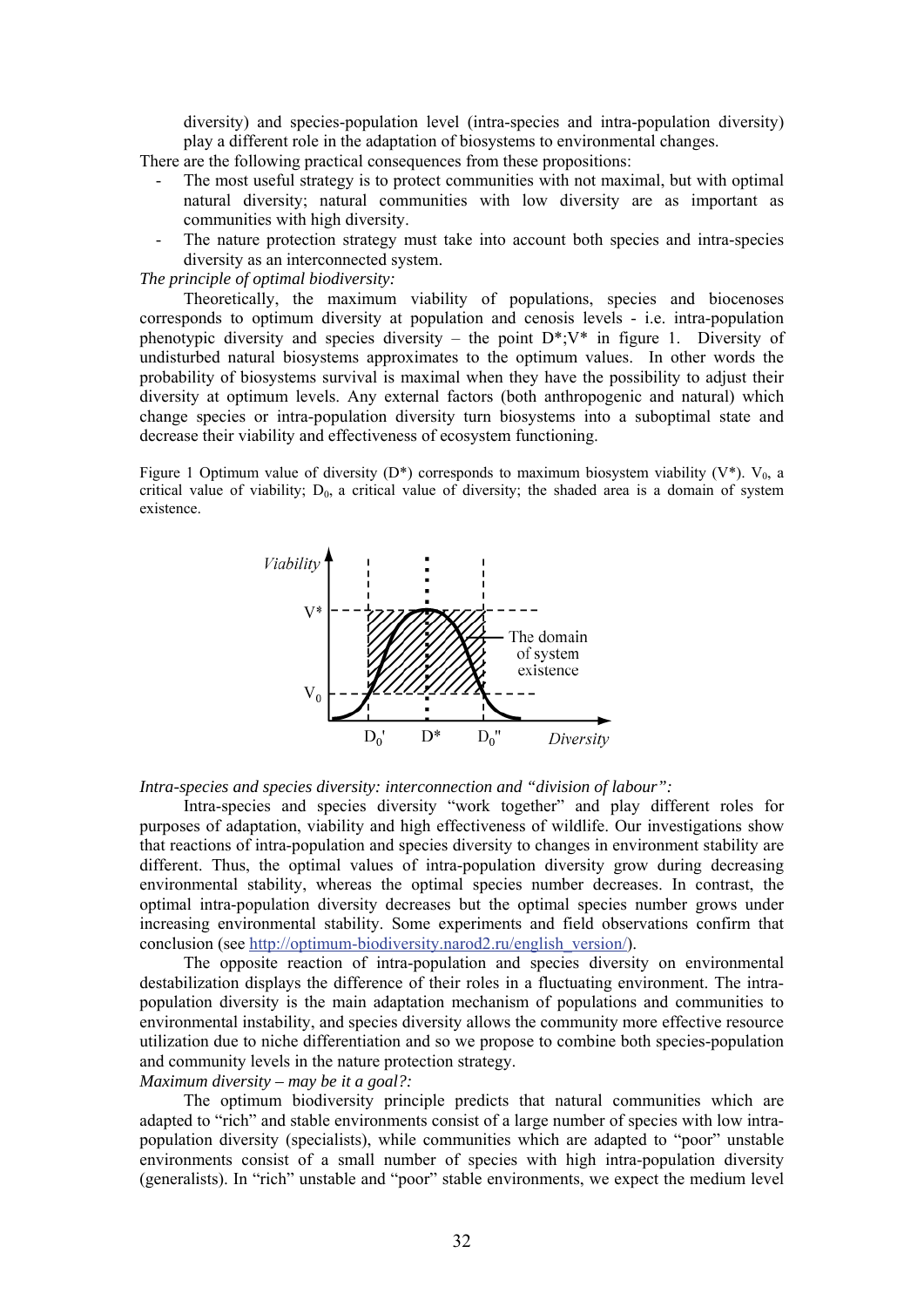of species and, consequently, high and low intra-population diversity (see figure 2). These conclusions are made for undisturbed natural systems which exist in a typical historical environment.

Thus, a low level of species diversity (speaking about undisturbed natural systems) is an important adaptation of biosystems to the unstable or severe environment. Therefore natural systems with low diversity deserve no less attention than high-diversity systems.

Figure 2 Assumed levels of intrapopulation diversity as well as the species numbers in communities adapted to different environments.



Environmental instability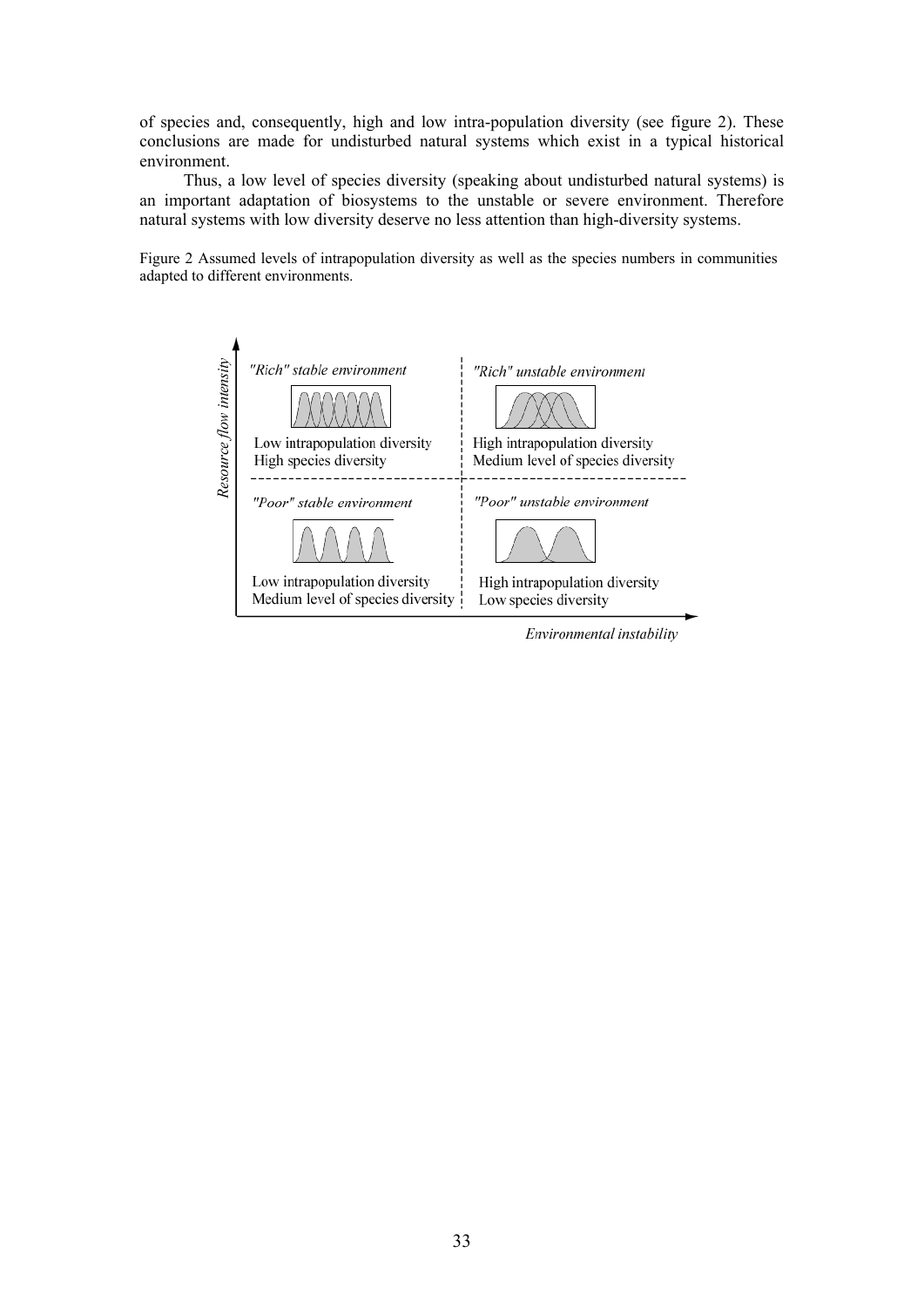**Preserving ongoing evolutionary processes** 

**Andreas Tribsch, Sabine Hille, Matthias Kropf, Günter Gollman, Steven Weiss and Stefan Schindler,** Austrian Platform for Biodiversity Research (BDFA), Austria

Outcome of the  $2<sup>nd</sup>$  annual meeting of the Austrian Platform for Biodiversity Research (BDFA):

Evolutionary responses include changes in the geographical distribution of populations and species. Such changes and resulting evolutionary processes are often related to so-called refugia, i.e. areas, where populations are able to survive climatic instabilities and unfavourable conditions in situ. Refugia hosting reservoir populations are often located in mountain areas resulting in high levels of biodiversity (e.g., endemism and high level of genetic diversity). To get a better insight into these topics, we recommend:

- Carrying out studies of natural populations of all groups of organisms
- Identifying evolutionary significant units (not necessarily species) including phylogeographical methods
- Studying the evolutionary potential of refugia populations by analysing genetic variation and distribution modelling under different climate change scenarios
- Carrying out research focussed on endemic and IUCN listed species that are often located in refugia, which will result in data for targeted conservation efforts regarding these species

Knowledge of the genetic diversity of populations is crucial for understanding adaptive capacities of organisms to changing environments. The mechanisms to understand how fast and effective organisms could deal with it by adaptation and selection is still poorly understood. Especially epigenetic changes in natural (!) populations that result in different evolutionary potentials are unknown. Therefore, we recommend:

- Studying natural populations (e.g., along environmental gradients) by assessing present genetic variation in order to find biodiversity indicators representing future adaptive potential.
- Identifying epigenetic mechanisms as a potential for adaptation

Phylogeographical studies have shown that genetic diversity is often unevenly distributed over a species' geographical distribution. Conservation priorities, however, are usually based on ecosystem and/or species diversity. Given that intraspecific genetic diversity is most relevant for evolution, conservation strategies should also include measures of genetic diversity. Thus, we recommend:

- The integration of genetic variation in conservation measures (as the IUCN demands) and monitoring of populations of target species.
- The use of data on genetic diversity of multiple species for the systematic design of conservation areas and the comparison of the resulting conservation networks with the currently existing ones.

Understanding evolutionary mechanisms, which also include historical changes like environmental change, is important for understanding biodiversity and the evolutionary potential of species. Training in these research areas, especially in identifying wild plants and animals, however, has often been cut down in universities. Thus, it must be guaranteed to:

- Provide an educational basis in evolutionary biology and biodiversity (organism biology) by promoting teaching of these subjects in, but also outside universities.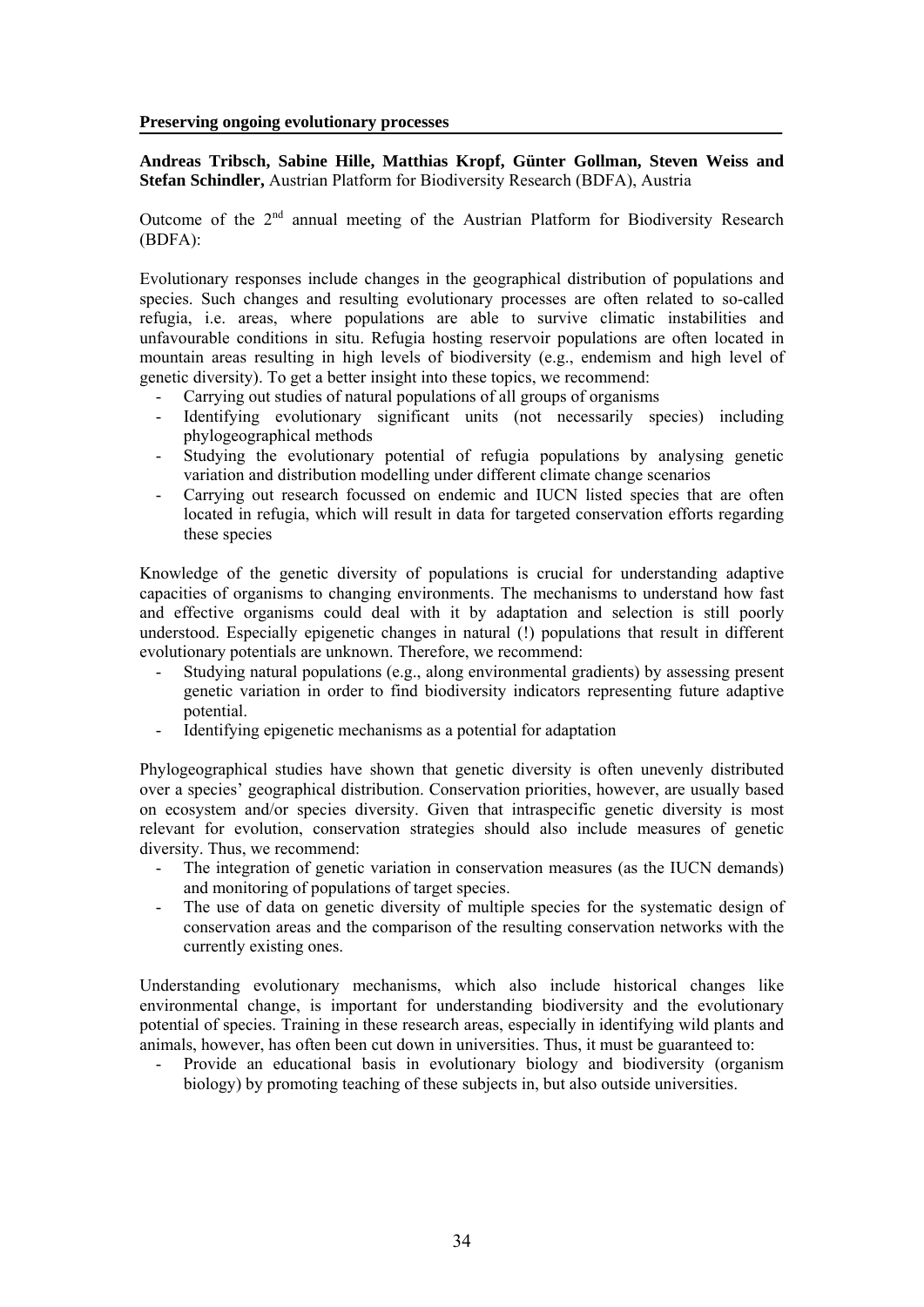

# Session II: Evolutionary responses to anthropogenic pressures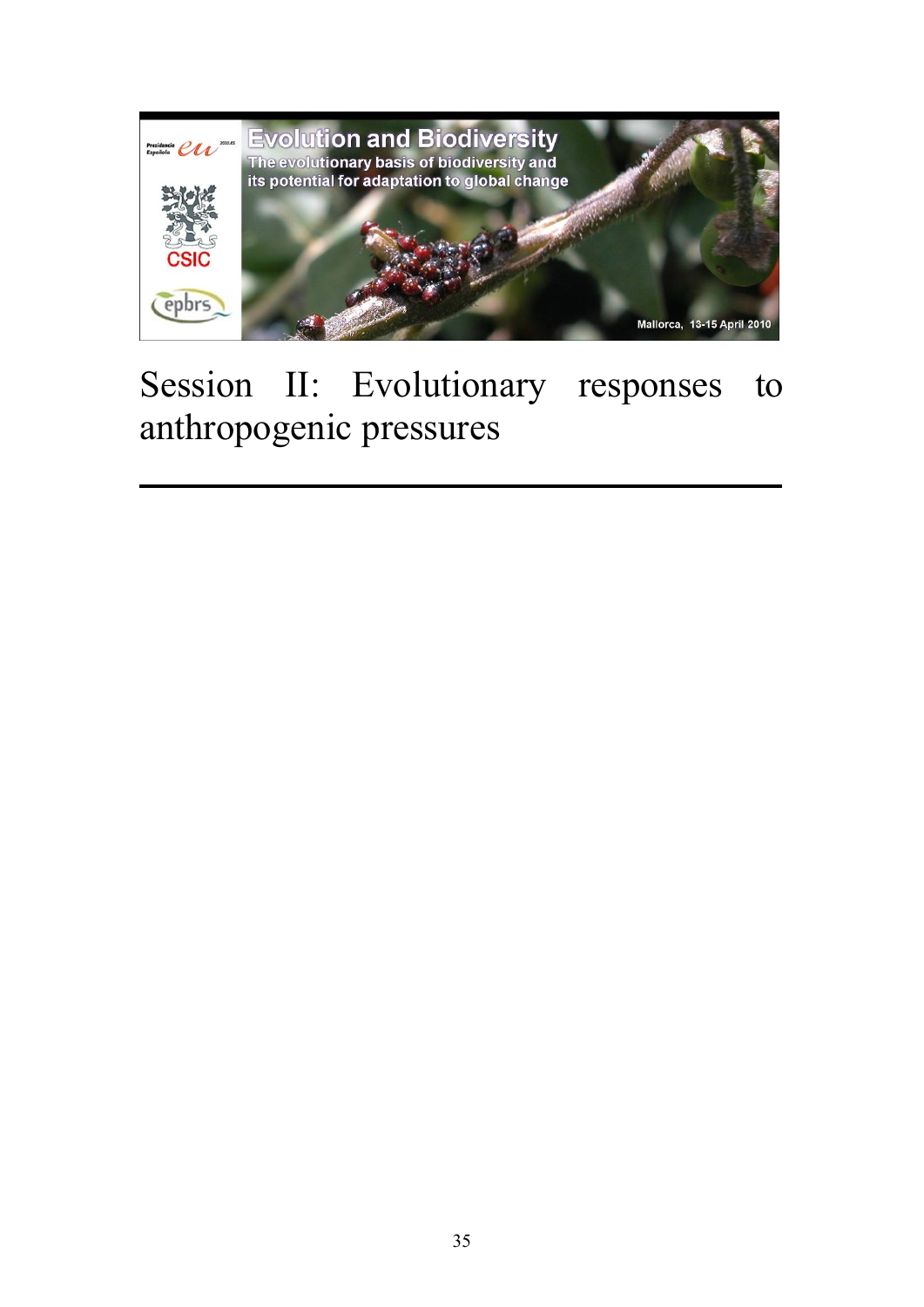#### **Changing organisms in changing anthropogenic landscapes**

## **Hans Van Dyck**, Biodiversity Research Centre, UCL, Belgium

The author outlines the importance of incorporating evolutionary dimensions in conservation management strategies.

The general aims of conservation biology are twofold: 1) documenting and interpreting patterns of change and 2) providing insights to manage biodiversity in order to alter patterns of change. For the latter, we need to understand the mechanisms behind the patterns. Then, evolutionary ecology is an essential field (Carroll and Fox, 2008). Organisms deal with the environment by their phenotype including morphology, physiology, behaviour and life history traits (e.g. like fecundity, dispersal propensity and ability). These traits have been shaped by evolutionary processes, and they can be under further change by selection or drift. This is not necessarily a slow process. Rapid evolution – i.e. genetic change occurring rapidly enough to have a measurable impact on simultaneous ecological change (Hairston et al., 2005) – is likely to be of significance for several conservation issues.

For several conservation applications species are assumed to have fixed life-history traits (e.g. mobility or fecundity) in changing environments. Although reductionism is an important principle for science, we should not ignore within-species variation for conservation. Focusing on the ecology only (i.e. distribution and population size) and hence ignoring the evolutionary dimension (i.e. significant differences between populations and individuals) leads to different, and arguably less efficient management strategies. This has been demonstrated for fisheries (e.g. Olsen et al., 2004). An evolutionary approach is already incorporated in current text books on (applied) ecology, but we have not yet implemented these important insights and consequences for conservation programs.

In rapidly changing landscapes, different organisms have been shown to make mistakes for habitat-use as they rely on formerly reliable cues that no longer correspond to good habitat (i.e. ecological or evolutionary traps - Schlaepfer et al., 2002). In such cases, data on presence/absence are not sufficient to deal with this; a species can be present with no (or low) reproductive success. This brings us to the significant issue of the extinction debt (Kuussaari et al., 2009).

Species differ in their ability to deal with anthropogenic environments. The 'ecological view' of declining localized habitat specialists – species typically on Red Lists and European directives – versus stable habitat generalists is not reflecting the entire story of the current biodiversity crisis. Several ecosystem functions rely on widespread species with high abundances. Recently, several widespread species have shown strong declines (e.g. Van Dyck et al., 2009; Forister et al., 2010). In conservation we often adopt simplistic ways of deciding what exactly a habitat of a species is (Dennis et al., 2003). Structural habitats through human eyes (biotopes, corridors) are not necessarily functional habitats through other organisms' eyes given their evolutionary history and the ongoing interplay of action-and-reaction of organisms and their environment.

What really makes a species a winner or a loser under anthropogenic environmental conditions, and to what extent we can create new perspectives for current losers, are essentially issues of applied evolutionary biology. Hence, life history strategies, structural verses functional habitat, evolutionary potential, adaptation by genetic and epigenetic effects (e.g. phenotypic plasticity) should be considered key concepts for conservation biology. We are not lacking challenges for the post-2010 timeframe. In line with the general plea for evidence-based conservation (Sutherland et al., 2004), we definitely need greater efforts to translate evolutionary insights in workable formats and language for policy makers and conservation practitioners. This translation requires experts with skills in different fields (evolutionary biology, conservation, policy making, communication).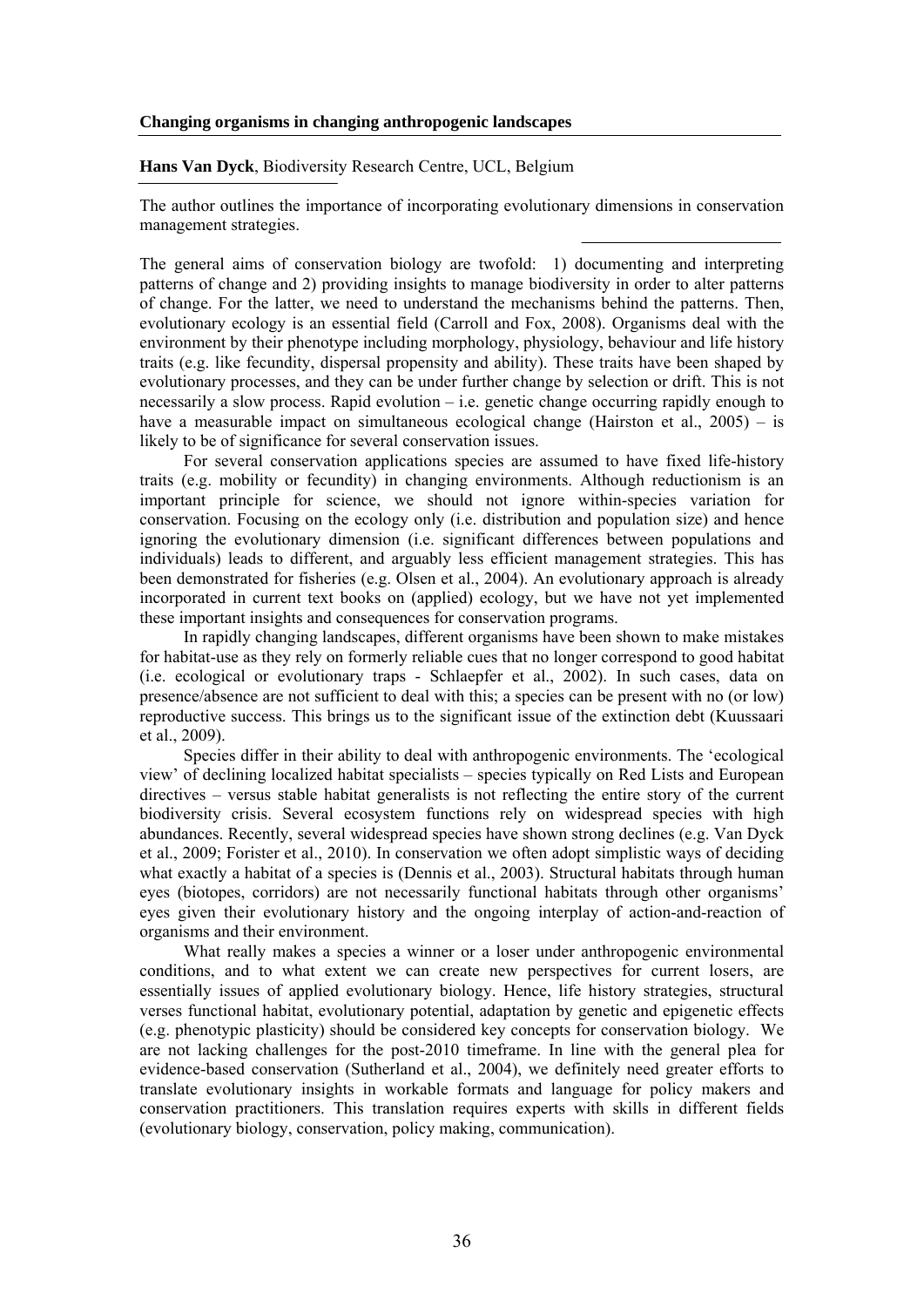# **Vladimir Vershinin,** Institute of Plant and animal Ecology RAS, Russia

With the most common position - the evolution of biodiversity is on the way to maximize the use of environmental resources. The biosphere and all cycles of energy and substance flow are completed, step by step, during the evolution process. This is why the presence of higher biodiversity is one measure that is used to evaluate the stability of an ecosystem. The high degree of biodiversity, at different hierarchical levels of biogeocenoses, is an important factor in ecosystem homeostasis. The other criterion of ecosystem stability is the presence of complete functional blocks – the presence of producers, consumers and reducers guarantees ecosystem sustainability.

We have a lot of examples of functional changes in ecosystems that have occurred as a result of human-induced transformation of natural communities. Examples include food chains of native and invasive species, host-parasite relations, morphogenesis and genetic structure. Genetic structure, morphogenesis and reproductive parameters of populations are strongly influenced by life history canalization and interrelationships with different functional groups in man-transformed communities. Existing environmental changes are defined by long-term vector transformations of communities and population structure as well as the interrelationship of main functional blocks.

Reported changes in these functional relationships may seriously affect the environment-forming activity of biota. It is evident that the balance of ecosystem homeostasis depends on the contribution of the main functional blocks of a community. Transformed ecosystem structure is simplified due to the disappearance of some sensitive species, thus shortening food chains. Therefore, the stability of such systems is maintained by increasing the metabolic rate and energy. In the modern biosphere, along with ancient factors responsible for community's divergence are powerful new factors generated by human activity. Rapid transformation of the modern biosphere under effect of global change leaves no time for evolution, but only adaptation. In this situation pre-adaptive features of some species and populations play a very significant role. With this point of view, the adaptive potential of species and populations depends on their specific genetic structure and their ability to react to change (norm of reaction). This is why complex long-term monitoring is necessary for effective biodiversity conservation.

### **RE: Changing organisms in changing anthropogenic landscapes**

#### **Ferdinando Boero,** University of Salento, Italy

I agree with Hans Van Dyck's statement: "The general aims of conservation biology are twofold: 1) documenting and interpreting patterns of change and 2) providing insights to manage biodiversity in order to alter patterns of change. For the latter, we need to understand the mechanisms behind the patterns." But we must distinguish ultimate from proximate causes. Proximate causes affect single species or habitats, and might be buffered in contingent ways (including ex situ conservation, or specific protection at given places, e.g. protected areas), but the ultimate cause is the unbearable anthropogenic pressure on natural ecosystems. There are too many of us, furthermore a part of us (the so called first world) is living in such a way that, if all other humans would live similarly, it would make the world inhospitable for our species. The first thing to do is to reduce the pressure of the first world. We are trying to do this, by simply transferring polluting activities elsewhere (Bhopal?).

Evolutionary ecology teaches us that all species tend to increase their fitness, but the world has no space to contain all these organisms. The most successful species, recognized by the large size of their populations, pose the premises for their own collapse, because their use of resources limits the turn-over of the resources themselves, hence: famine, war and disease.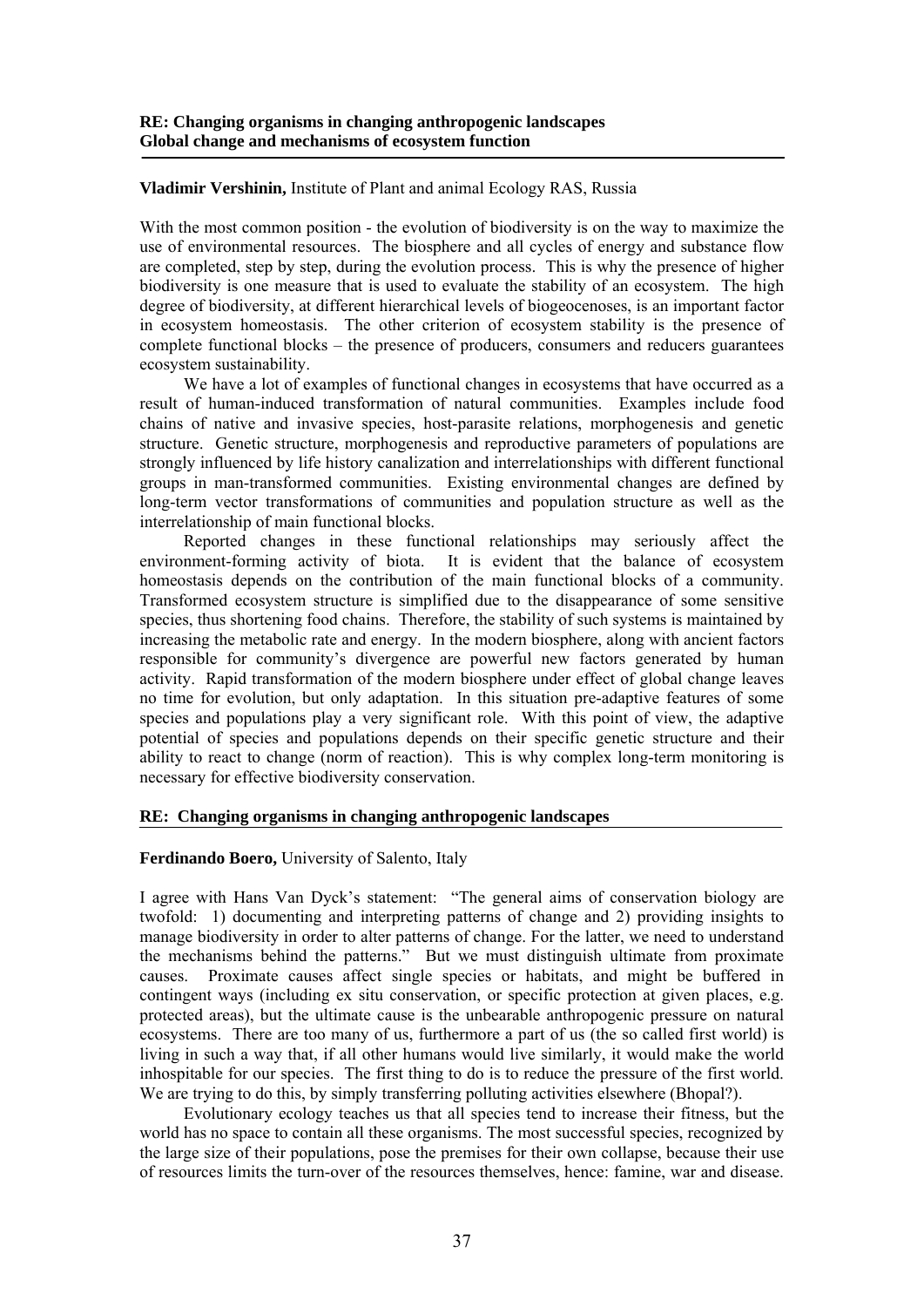There is a Lotka-Volterra game between us and the rest of the world. Our curve is going up; the rest of the world is going down. We know already that no species can go up indefinitely. The rest of the world will go up again when we go down. This is the main message that evolutionary ecology can offer to politicians and decision makers. Economists want all indicators to go up. They are preaching infinite growth of our welfare (in economic terms), disregarding the fact that we live in a finite world. We can provide advice on single conservation issues, but this game will not solve the problem. It will cure some symptoms (or remove some proximate causes) but it will not remove the ultimate causes. We can play the game, and ask for some money to study contingent issues. But we know the solution very well. The problem is how to enforce it.

In previous messages I said that predictions are impossible in complex systems. Now I make a prediction: we cannot continue to grow. This is obtained by a gross simplification, reducing the interactors to two: us and the rest of the world. We are the predator; the rest of the world is the prey. We evolve very quickly, with technology. The weakest components of the rest of the world will be affected by our increased efficiency. We will lose the whales, and the panda, and the polar bear, but what we call "pests" will remain. It is a hopeless battle. We cannot win a fight with Nature. Simply because we are part of Nature, and fighting it equals fighting against ourselves. The problem is cultural.

Politicians must stop listening just to economists; they must also listen to evolutionary ecologists. Notice that I use the words "just" and "also". One very simple question: if the laws of economy are in contradiction with the laws of nature, what laws will win over the others? So, ecology and evolution do have a logical primacy over economy. But at the moment it is the opposite. We invented the laws of economy; the laws of nature were there even before us. We must mould the laws of economy into the laws of nature. This is the challenge. Ecological economics is a solution, but just to a certain point. Giving a monetary price to goods and services, or to species and habitats, is not the ultimate solution. And now I will not go into the philosophical distinction between price and value. We cannot solve the problem by using the conceptual tools of insurance companies.

## **RE: Changing organisms in changing anthropogenic landscapes**

#### **Pablo Goicoechea,** NEIKER-tecnalia, Spain

I certainly agree with the points of view expressed by Ferdinando Boero in his last post. I further think that one of the main tasks of this taskforce (the EPBRS meetings, people participating to these e-conferences, the BioStrat people, etc) is to make politicians understand that economic value of biodiversity is not the only reason to preserve it. A hint: Just after the last e-conference, Martin Sharman pointed us towards a Nature paper that should be discussed at this forum (probably not this e-conference, which finally talks about the missing part in most biodiversity discussions). We need a clear message, just like climate change people have. And for the moment, it seems we are just arguing among ourselves.

By the way, the moral point of view for preserving biodiversity is fine, but that view can be expressed by any person without a scientific background. I would argue that if politicians ask scientists how and why to preserve biodiversity, they probably expect scientific answers, not moral ones.

# **RE: Changing organisms in changing anthropogenic landscapes**

**Hans-Peter Grossart,** Leibniz-Institute of Freshwater Ecology and Inland Fisheries, Germany

The contribution by Hans van Dyck calls for a better insight and understanding of patterns underlying evolutionary processes. A topic which in my opinion has been greatly neglected is the interrelationship between organisms and populations. In an increasingly anthropogenically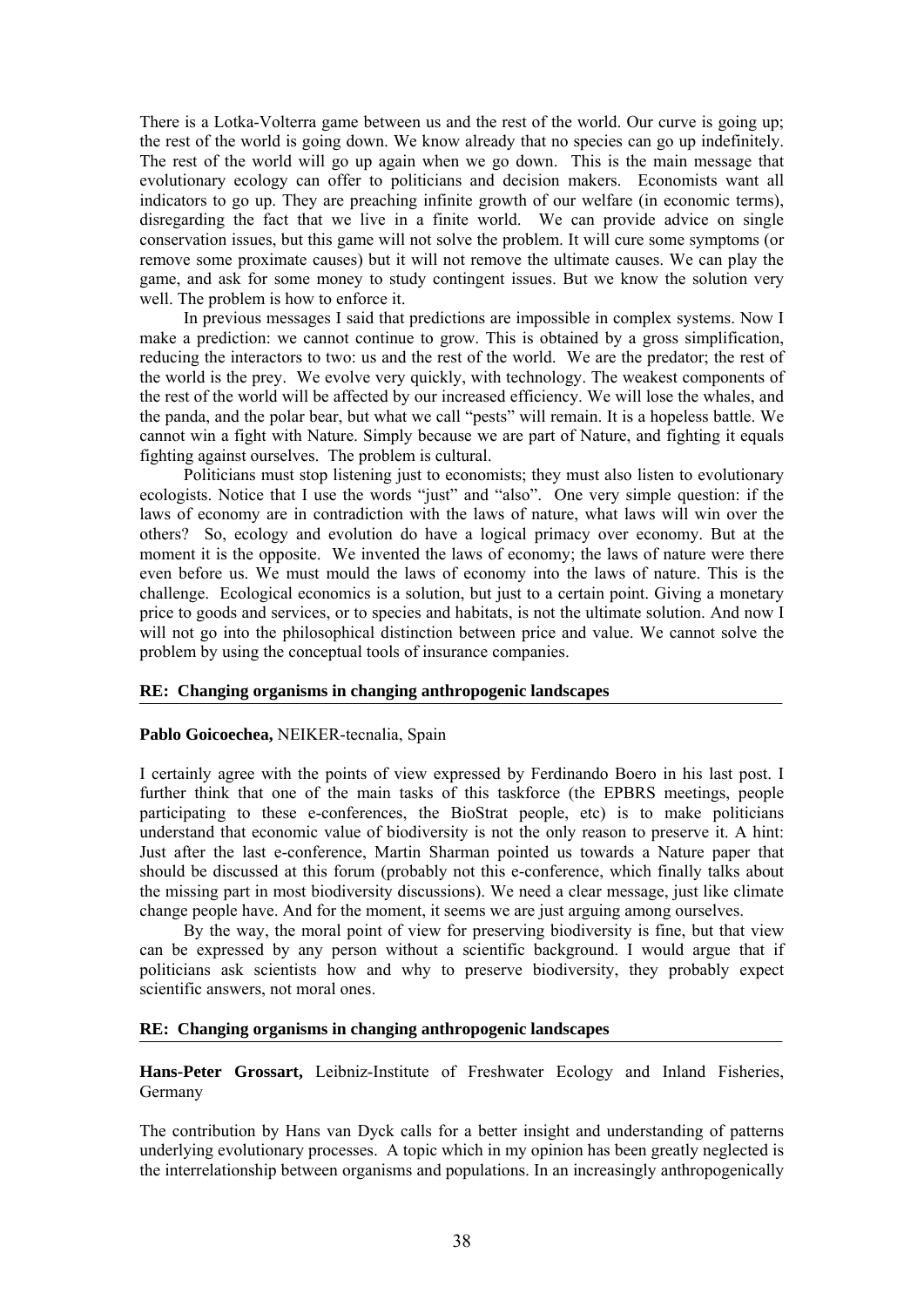modified world these interrelationships become increasingly altered. That is migration and dispersal not only by abiotic factors but in particular organisms as vectors are increasingly disrupted. For example, more and more aquatic systems become isolated from other aquatic systems or their natural watershed. Hence, many migrating organisms are unable to move between their natural habitats. This does not only result in decreased dispersal of the migrating species but also of species whose life cycles are interrelated with the migrating species. For example, many microorganisms (protozoa, alga, fungi and bacteria) can attach to and detach from migrating organisms for long range dispersal. Additional, higher organisms may be dispersed by other organisms in the form of resting (seeds, eggs) or larval stages.

Hence to understand evolutionary processes and changes in biodiversity related to anthropogenic activities, we need to take the entanglement of organisms and organism networks into account. In microbial ecology we have just begun to realize how important such biological factors are for adaptation and evolution of single species but also for whole populations. For higher organisms many examples have been previously shown. The entanglement, however, also exists between species and populations of different ecotypes, i.e. the watershed does not necessarily reflect the natural boundaries of a lake when migrating organisms lead to import and export not only of organisms but also of organic matter and energy. When managing biodiversity of a given ecosystem we should be very careful in studying the whole extent of interconnectivity between species, populations and ecosystems. This important fact also needs to be incorporated in future modelling approaches.

#### **RE: Changing organisms in changing anthropogenic landscapes**

## **Ferdinando Boero,** University of Salento, Italy

The problem of preserving biodiversity has been raised by scientists with the goods and services issue, and with the ecosystem functioning issue (which is a side issue to the services argument). Goods are provided by few species, if compared to the whole of biodiversity. Services might be provided by much more, but we are at present not knowledgeable enough to state what these services are that are provided by the single species. Phytoplankton are important, but are all phytoplankton species equally important? If we do not even know what the species are, how can we say that they are important? The moral issue is important, because the right of existence of species should be guaranteed in spite of their presumed lack of utility (for what purposes, then?). If we keep just the "useful" species the world would be very different from the way it is. The result is the agro-ecosystem.

We often use concepts of ecosystem functioning based on processes that are carried out by bacteria. So our experiments end up showing that biodiversity is not so important for ecosystem functioning. These experiments usually take care of a very restricted number of species of a single trophic level (e.g. 16 species of prairie grasses) and use a general proxy for ecosystem functioning (e.g. plant production). If biodiversity is 16 species and ecosystem functioning is plant production, then we are going to have trouble trying to demonstrate the importance of biodiversity in ecosystem functioning. General messages are very important, and I am very happy if Nature will publish something about these issues. The moral part, however, is not to be forgotten. Sometimes it is the only issue that the general public understand.

By the way, the Pope opened the New Year with a clear cut message: If you want to preserve peace, you must preserve the environment. It would be ironic if the scientific community were less convincing than a religious authority in delivering a message about the importance of the environment.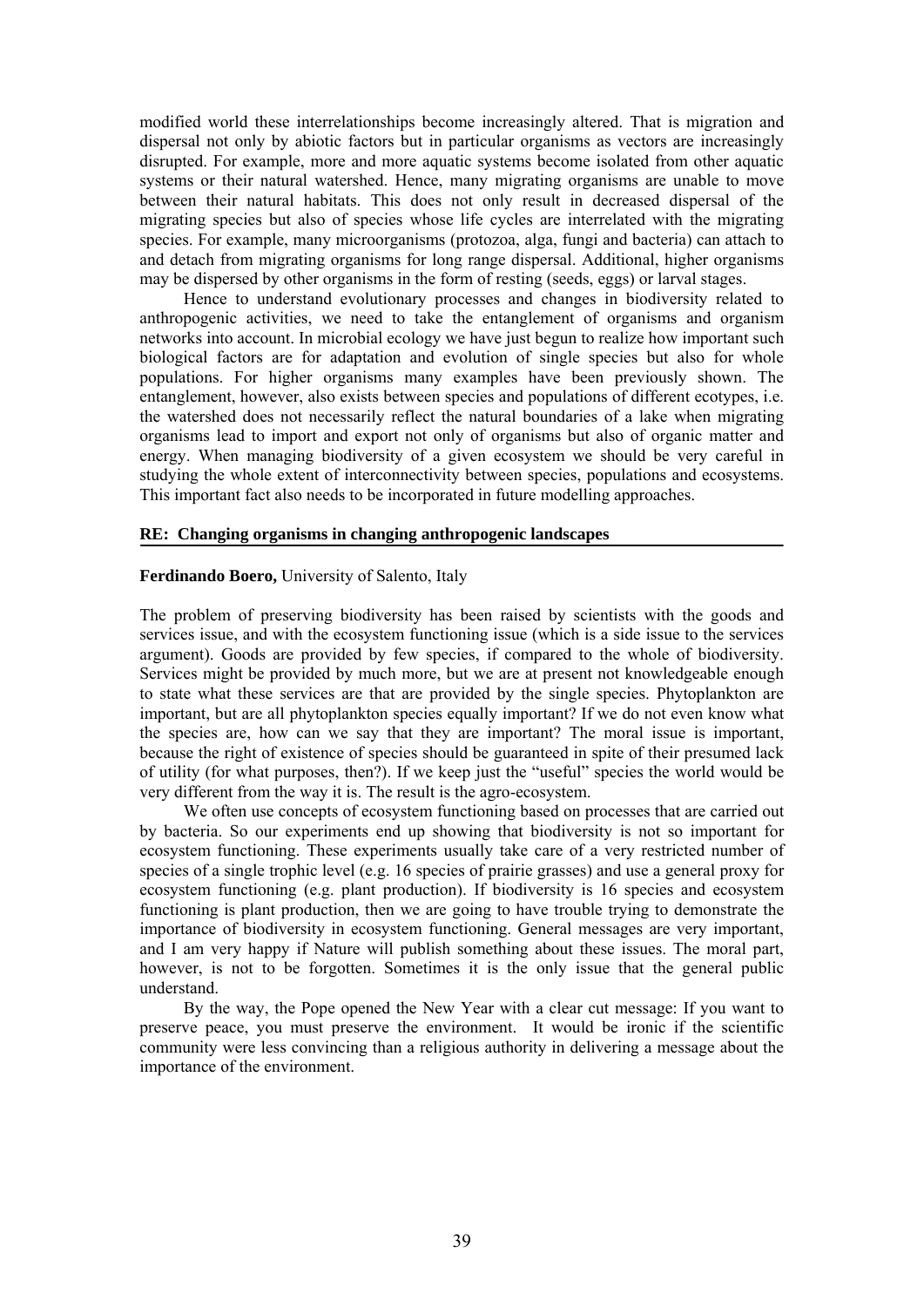# **RE: Changing organisms in changing anthropogenic landscapes**

**Vladimir Vershinin,** Institute of Plant and Animal Ecology, Russia

I agree with Ferdinando Boero and I want to mention that the human population of our planet is not a unified reasonable society moving to common human interests. Unfortunately, we're not a united community, living in harmony with nature.

There is no common humanity living under the laws of collective intelligence which could stop or compel a reasonable limit to technological civilization. The elite of a modern industrial society will not refuse the boons, privileges and profits which it has got due to traditional ways of development of mankind. Changes in people's minds in a technological society is possible, but only for the part that is able to rise above the level of average minds, i.e. those able to voluntarily give up making individual or collective actions that can lead biota to disaster. The emergence of such a change would be an adequate level of significant interspecies differences in brain development. It is necessary to think how to change the minds of those whose whole life is living inside our technological civilization and enjoy all the benefits and privileges of an industrial society. And this is not a role-playing game, which is so abound in all kinds of training.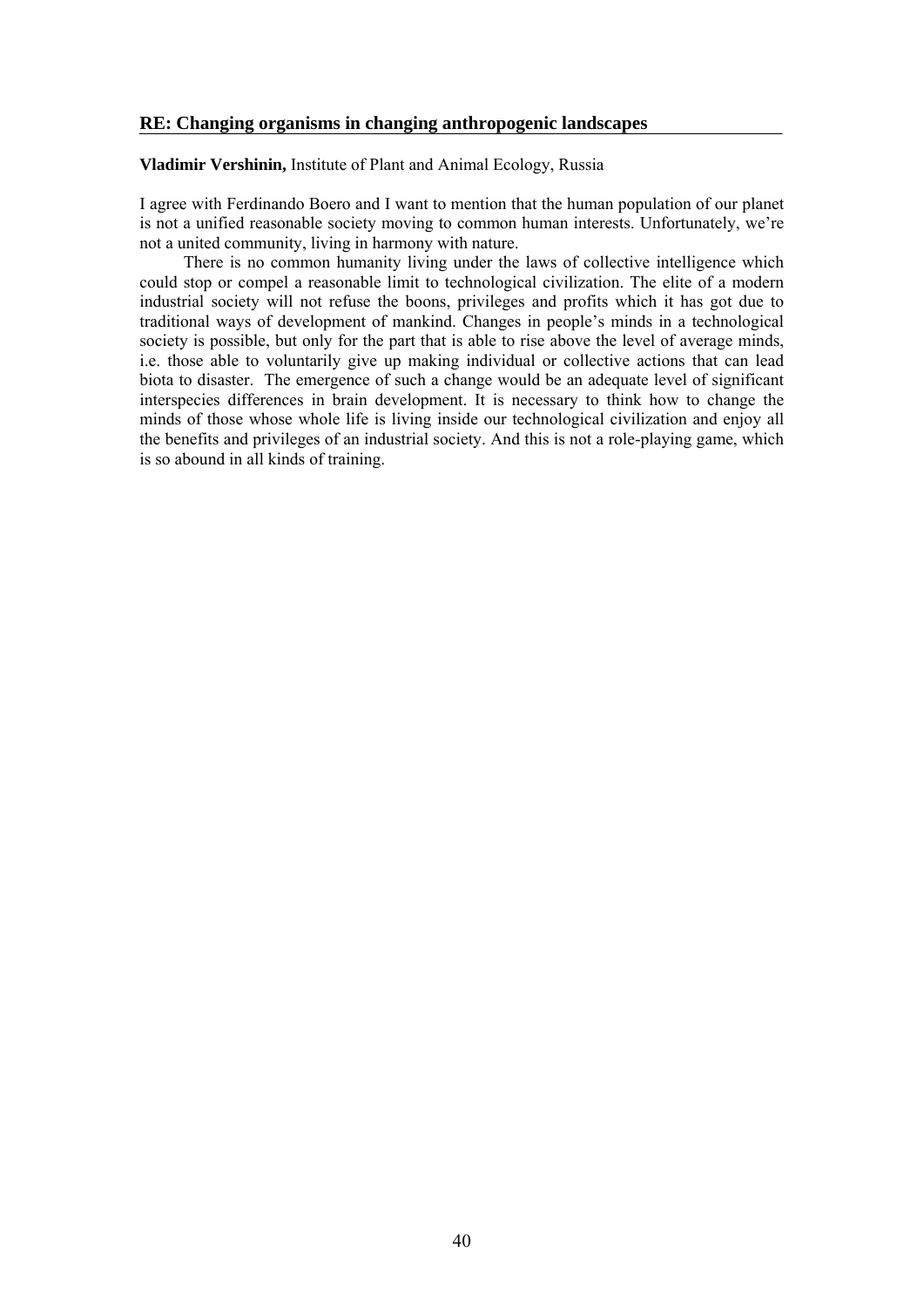#### **Fragmentation does impair adaptive responses to environmental stress**

**Kuke Bijlsma,** University of Groningen, The Netherlands

From a population genetics perspective, fragmentation of populations results in small, isolated populations that are subject to genetic drift and inbreeding. These processes cause decreased fitness, decreased tolerance to environmental stress and, most importantly, significantly impede adaptive responses to changing and stressful environmental conditions. This is a major threat for biodiversity persistence.

To meet anthropogenic changes of the environment it is essential that populations can cope with the imposed stresses at both the short-term and the long-term. At the short-term the initial tolerance and the adaptive plastic response (phenotypic plasticity) are decisive parameters. At the more long-term evolutionary adaptive responses are of paramount importance. As we are mostly dealing with short or intermediate time scales, rare beneficial mutations will be uncommon and consequently the evolutionary response will mainly depend on the standing genetic variation. Hence, the ability to cope and adapt to changing conditions will depend both on how well individuals can adjust to the new conditions and on the amount of genetic variation for relevant fitness traits available for evolutionary responses. Here I argue that fragmentation of habitats and thus of populations will strongly impede such adaptive responses.

Destruction of habitats has caused once large populations of many species to become small and fragmented. Subdivision of once large populations into small population fragments (subpopulations) in combination with limited gene flow between fragments (metapopulation structure) will affect the availability of genetic variation greatly. From a population genetics perspective, small, isolated populations are subject to genetic drift, resulting in both loss of (adaptive) genetic variation and an increase in relatedness among individuals (an increase in inbreeding coefficient). This has severe consequences for the adaptive response of such populations to environmental changes (stress).

For normally outcrossing organisms, an increase in inbreeding coefficient (an increase in homozygosity) is generally accompanied by inbreeding depression affecting most fitness components negatively. As a consequence, inbred populations on average do have a lower basal fitness than non-inbred populations. Consequently inbred populations show already a decreased fitness and lower tolerance even under near optimal environmental conditions (see left panel of figure 1). This will significantly increase their extinction risk.

Particularly in agricultural practice, it is well known that many organisms show decreased developmental homeostasis upon inbreeding. As such, inbred populations are more susceptible to environmental perturbations (although the magnitude of it varies considerably among populations) and often they suffer far more from stress than non-inbreds. In other words, inbred populations show a decreased tolerance to stress. Experimental evidence has shown that the fitness of most inbred populations is significantly more affected by extreme temperatures than non-inbred populations, while, at the same time, the tolerance range of inbred populations seems to be significantly decreased (see right panel of figure 1). In conclusion, inbreeding can impair adaptive plasticity.

Genetic drift, random fluctuations in allele frequencies, will upon fragmentation cause the genetic variation originally present within a large population to become redistributed among the remaining small populations. As different alleles will get fixed in different small populations, this will result in substantial genetic differentiation among the populations, where some may lack (fixed for the non-adaptive variants) or have only low frequencies of the adaptive variants while others are (nearly) fixed for the adaptive variants. This will result in large differences in initial tolerance when these populations encounter a novel stress (see left panel in figure 2), and some of these will go readily extinct. Consequently, after several generations of exposure to stress, some subpopulations show a significant increase in stress tolerance while others, lacking adaptive variation, are unable to improve their fitness under stress (see left panel in figure 2). In addition, compared to large undivided populations,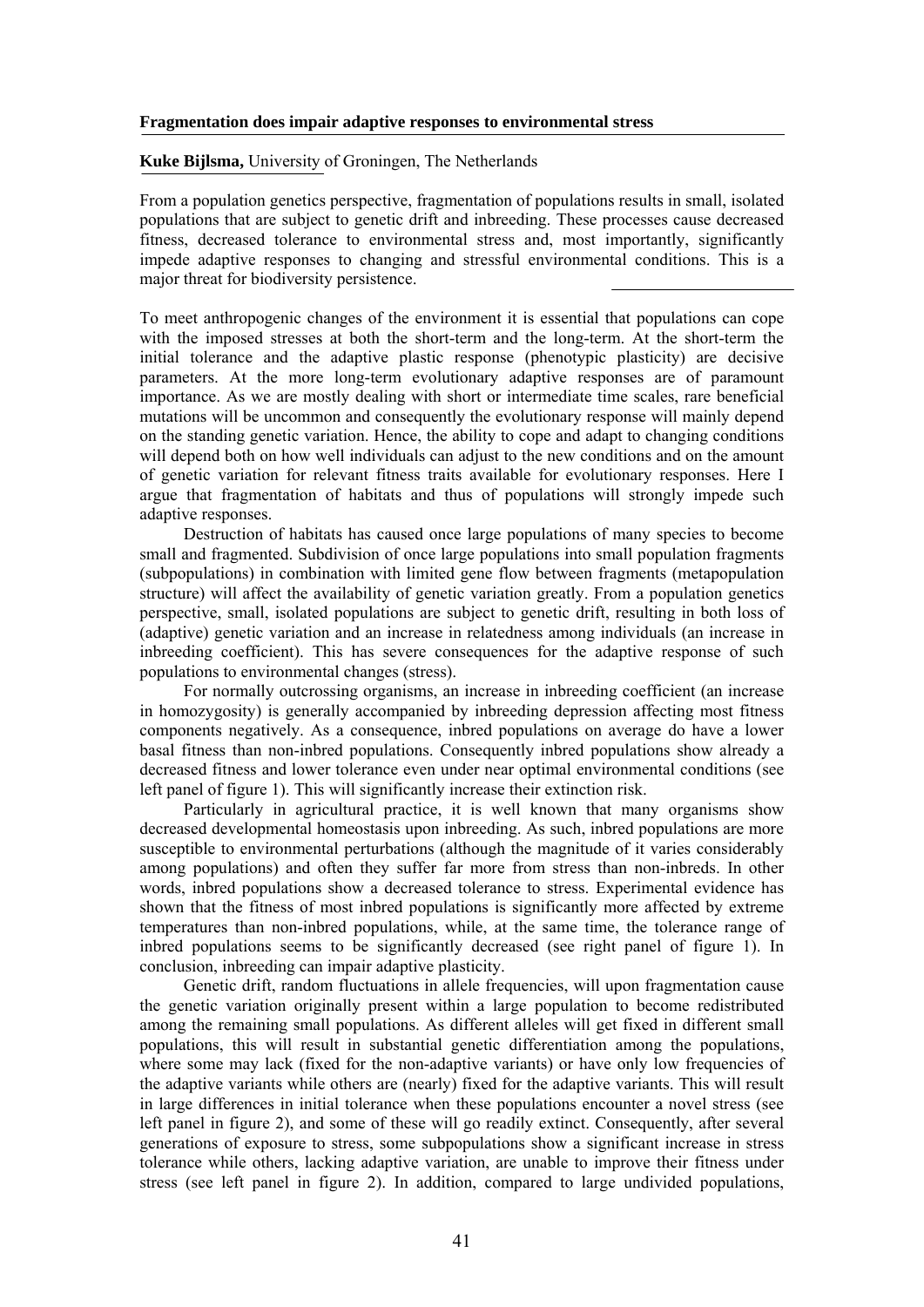fragmented populations will show lower levels of standing genetic variation and, consequently, their adaptive potential is necessarily decreased. Experimental evidence shows that metapopulations show on average a smaller adaptive response than undivided populations of more or less the same size for several stresses (see right panel in figure 2). In short, both initial tolerance and the evolutionary adaptive response will become impeded after a history of fragmentation.

Summarizing, fragmentation of (formerly) large populations due to ongoing habitat destruction induces genetic processes that will necessarily limit adaptive responses to changing environments, both at the short-term and the long-term. This implies that ongoing fragmentation will significantly enhance the adverse effects of human induced alterations of the environment (like climate change) and does endanger the persistence of biodiversity significantly. Promoting sufficient gene flow between fragments will therefore be an important management measure, as this will, at least partly, restore the adaptive potential. Moreover models built to predict the persistence of biodiversity under anthropogenic stress should preferably take the genetic consequences of population fragmentation into account.



Figure 1 The impact of inbreeding on stress tolerance: viability (egg-to-adult survival) of five inbred (red squares) and five outbred populations (blue circles) of *Drosophila melanogaster* at four different temperatures. The left panel shows that inbred populations have on average a significantly decreased viability compared to outbred populations (inbreeding depression) at all temperatures.

To uncover the relation between viability and temperature, the right panel shows the viability of each population relative to the highest viability at any given temperature observed for the same population (standardized viability). The graphs show that viability is the highest for the intermediate temperatures and that it decreases towards the more extreme temperatures. Importantly, this decrease in viability at the stress temperatures is significantly larger for inbred populations than for outbred populations. This shows that inbreeding not only comprises viability, but that the effect becomes greatly enhanced under stress conditions. (R.. Bijlsma, unpublished data, see also Joubert & Bijlsma, 2010).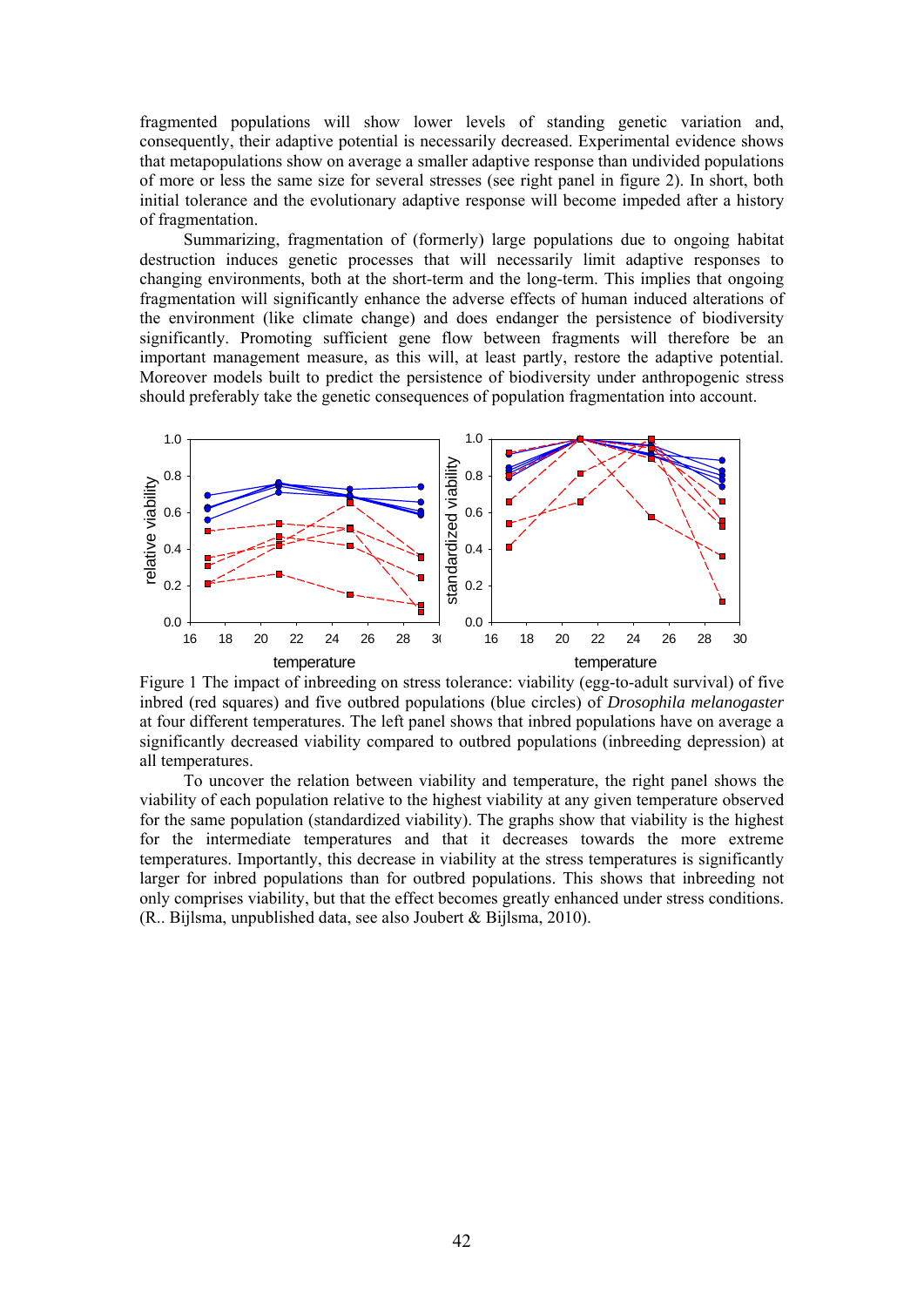

Figure 2 Consequences of population subdivision (fragmentation) for tolerance and adaptive potential of populations

The left panel shows the viability (egg-to-adult survival) at high temperature of six metapopulations (M1-M6, grey bars) before (left set) and after (right set) six generations of adaptation to high temperature. Each of the metapopulations had previously been maintained as a subdivided population with six small subpopulations (open circles) for 40 generations. (For details see Bakker et al. 2010). Before adaptation there is substantial variation among subpopulations within metapopulations with respect to tolerance to high temperature stress as a consequence of genetic drift in the subpopulations. This variation turned out to be due to one or a few recessive deleterious alleles, that when homozygous caused near lethality at high temperature. After adaptation (right set) the distribution in viability becomes highly bimodal: many subpopulations have adapted and show a near optimal viability under stress, but a subset shows a near zero viability. As a consequence of subdivision, the latter subpopulations seem to have lost the adaptive allele(s) and become fixed for the sensitive allele. These are unable to adapt and are expected to go extinct under high temperature stress.

The right panel shows the adaptive response (change in viability) after six generations of adaptation at several stress environments. It shows the average improve of the six metapopulations (grey bars) compared to undivided populations (black bars) that had been maintained as populations of nearly the same population size as the total size of the metapopulations. For all stresses, the increase in viability as a result of the adaptive process is greater for the undivided populations. This shows that fragmentation does decrease the adaptive potential of populations (data from Bakker et al. 2010).

#### **RE: Fragmentation does impair adaptive responses to environmental issues**

#### **Ferdinando Boero,** University of Salento, Italy

All considerations by Kuke Bijlsma are right. But they can also be read the other way round; especially, but not exclusively, in agriculture. Our experience with pesticides shows that target populations shrink, but this ends up in enhancing their resistance to pesticides, since the survivors are the few resistant specimens that become the founders of new populations. After a while the species becomes stronger. Probably the shrinkage and expansion of natural populations (a rather common pattern) is the most common way in which species evolve in an anagenetic fashion, as envisaged by Carson's flush and crash model. If the connections dividing the fragmented populations after a crash are restored during the flush, the species changes, i.e. evolves. We know from the peripatric speciation model that the formation of side populations is conducive to evolutionary change, also in a cladogenetic fashion. Of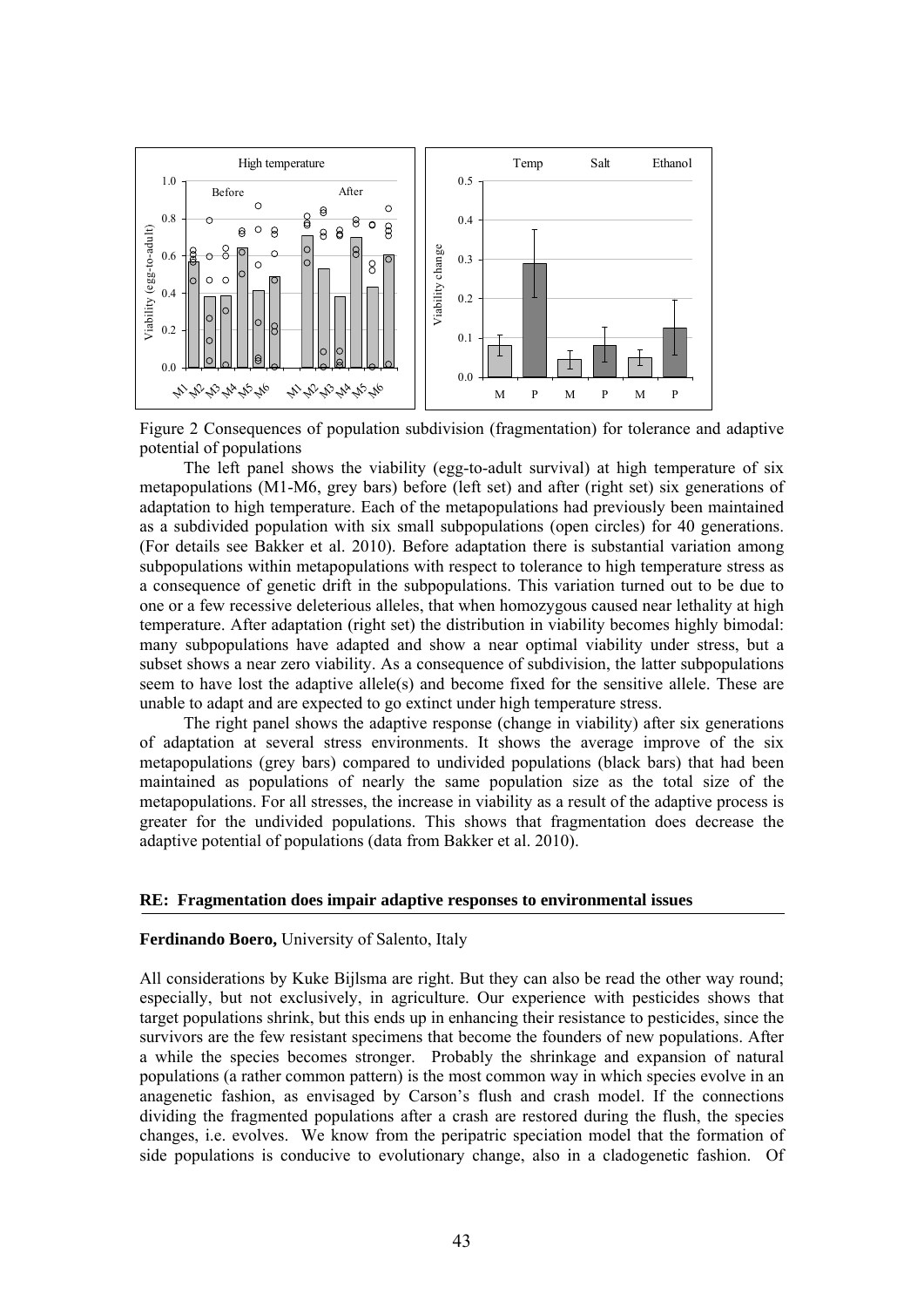course, like all innovations, evolutionary ones are risky. Population fragmentation is probably the main evolutionary driver.

In a way, humans are a selection agent. The paradox is that we seem unable to eradicate the species that are classified as pests, but the species we care for are very sensitive to our actions. In a way, and this is the basic principle of the EU Habitats Directive, it is tenuous to pretend to conserve single species (e.g. by the construction of corridors) if their habitats are destroyed. The application of the Habitat Directive should take the issues proposed by Kuke into serious account, but they should be enforced at a habitat level. The problem is: what is the maximal fragmentation that a given habitat can withstand before a given percentage of the species inhabiting it becomes endangered? What is the dispersal ability of a species during a flux?

Another issue is the arrival of aliens. Many alien species are now reaching Europe, both on land and in the sea. They usually arrive with a few founders, passing apparently insurmountable barriers, and some can become established in a very dramatic way, so changing the local biodiversity, and even the ecosystem functioning. On the one hand, global change is a threat for species of a cold affinity, whereas it promotes the dominance of species of a warm affinity. Founder effects, inbreeding and low genetic variability seem not to affect the successful aliens. Sometimes they are classed as responsible for the failure of resident species, but they might simply be the substitutes of declining resident species, due to climate change. Again, what are the targets of our action: single species, habitats or ecosystems? Is it feasible to try to save a species once its habitat is destroyed or radically changed? Does conservation mean that nothing has to change?

Natural selection acts through interactions between the organism and its environment. Ecology and evolution must be linked in an indissoluble fashion if we want to understand what is happening, and even more if we pretend to be able to do something to change the trends of environmental change currently on course on our planet.

# **RE: Fragmentation does impair adaptive responses to environmental stress**

#### **Francois Bonhomme,** Institute of Evolutionary Sciences, France

We should be cautious of making too general statements. Yes, fragmentation has no doubt many negative impacts, and it corresponds indeed to a change in gene flow regime for the species under consideration. But not all species are high gene flow species, sometimes long range gene flow is detrimental to local adaptation (I would like to recall here the Paradox of Rockall on *Littorina* species – Johannesson, 1988), and in some cases also, moderate inbreeding can help purging deleterious genes. So indeed fragmentation could also promote local adaptation and the rise of evolutionary novelties...

# **RE: Fragmentation does impair adaptive responses to environmental stress**

# **Joachim Mergeay,** e-conference chair, INBO, Belgium

At the onset of this conference and also of this session, we have started to argue that we need a more dynamic view on biodiversity, as populations change due to adaptation to novel circumstances. Probably some of the most striking examples include endangered native species that now entirely depend on invasive exotic species (Van Riel et al., 2000).

However, as indicated by Kuke Bijlsma's contribution (and previous comments on other presentations), the effects of habitat fragmentation and the interaction with other components of global change may well lead to a breakdown of (selective) evolutionary processes, and result in a less dynamic response! This reduction in evolutionary responses may be countered by ecological processes (dispersal, range shifts, competitive displacement by opportunistic species ...).

As Ferdinando Boero commented on Hans Van Dyck: to solve the biodiversity problems imposed by global change, we need to tackle the ultimate causes (human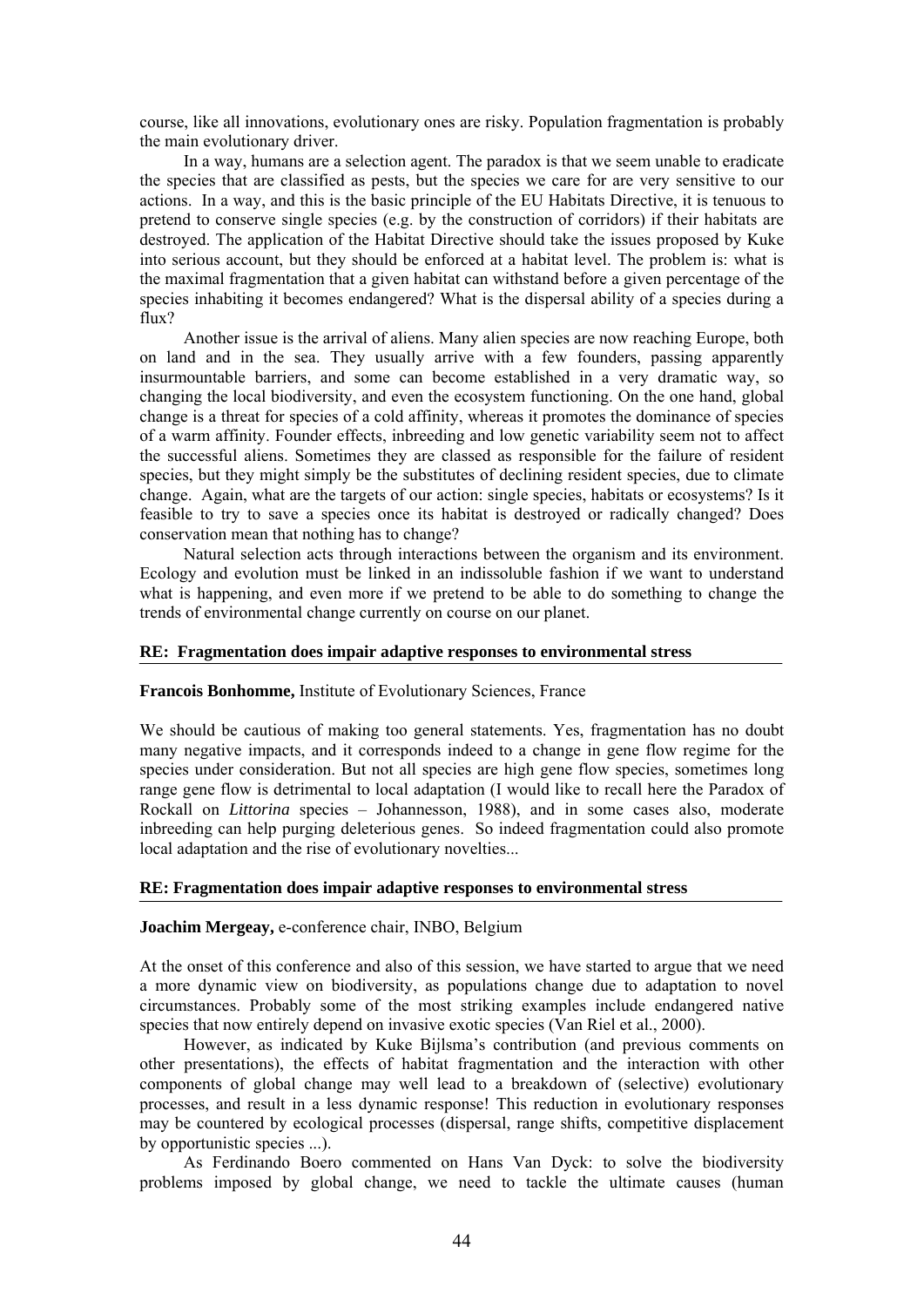overpopulation) instead of focusing only on proximate causes. But is this a task for biologists?

#### **RE: Fragmentation impairs adaptive responses to stress**

## **Pablo Goicoechea,** NEIKER-tecnalia, Spain

This is a very interesting topic and was very well addressed by Kuke Bijlsma. However, I would like to stress two further points arising from his communication.

The first one refers to scale. How much fragmentation in a landscape is dangerous? What fragment size is dangerous? Evidently, the answers to these kinds of questions depend on the subject (species) we focus on and the mobility of its gametes. The same landscape can be considered non-fragmented for, let's say, wind-pollinated trees and considered as extremely fragmented for small rodents, insect-pollinated plants or soil invertebrates. How should managers address these questions?

The second one, related to scale too, is the size and abundance of corridors. How much gene flow is "sufficient" gene flow? Even outcrossing organisms in a continuous (nonfragmented) landscape tend to show genetic structure as a result of relatedness (i.e.; the probability to mate with others is related to the distance). For many organisms, would corridors be sufficient? Should managers translocate individuals/populations to help gene flow?

## **RE: Fragmentation does impair adaptive responses to environmental stress**

#### **Kuke Bijlsma,** University of Groningen, The Netherlands

First of all, I agree with Francois Bonhomme that "We should be cautious of making too general statements". Unfortunately, bringing across a complex matter as I discussed in say 500-600 words does not leave much room for nuancing and refined statements. We all know there are exceptions: some species, particularly plants, are used to high levels of inbreeding and will show little inbreeding depression upon further inbreeding; many species normally live in small breeding units and will be little affected by fragmentation of landscapes; local adaptation can be a problem for reintroductions or genetic rescue, but on the other hand can promote the formation of local races (given the fragment did not go extinct before it evolved); purging of deleterious alleles can alleviate the ill effects of inbreeding, but Darwin already showed that many normally selfing species show highly increased fitness upon outcrossing, indicating that purging is not that effective. Notwithstanding the above, the increasing number of (endangered) species that visibly suffer greatly from genetic and environmental problems show that such arguments are not a permit to ignore the adaptive genetic considerations as I discussed. Boldly stated, adaptive genetic processes should always be one of the issues to be considered when developing management measures. Whether this will lead to specific actions depends on the situation. In my opinion, adaptive genetic measures should be included in a management plan whenever feasible.

I like the examples presented by Ferdinando Boero, as they illustrate in some way what the catch is.

In the pesticide resistance example, a large population (as pests normally show) that through mutation contains a small fraction of resistant individuals (pesticide resistance, disease resistance and metal tolerance are nearly always found to be pre-existent), is subjected to a severe stress. The fraction of resistant individuals survives and can rapidly expand again (pests generally have high growth rates). In the examples I discussed, a population is first bottlenecked by fragmentation for some time, thereby losing the resistant alleles through genetic drift (the lower the frequency of an allele, the higher the probability it gets lost). If this small population is subjected to stress, no resistant individuals are present in the population anymore, and the population goes extinct. (For experimental evidence that initial population size is crucial for adaptation, see Bell and Gonzalez (2010)). Thus the large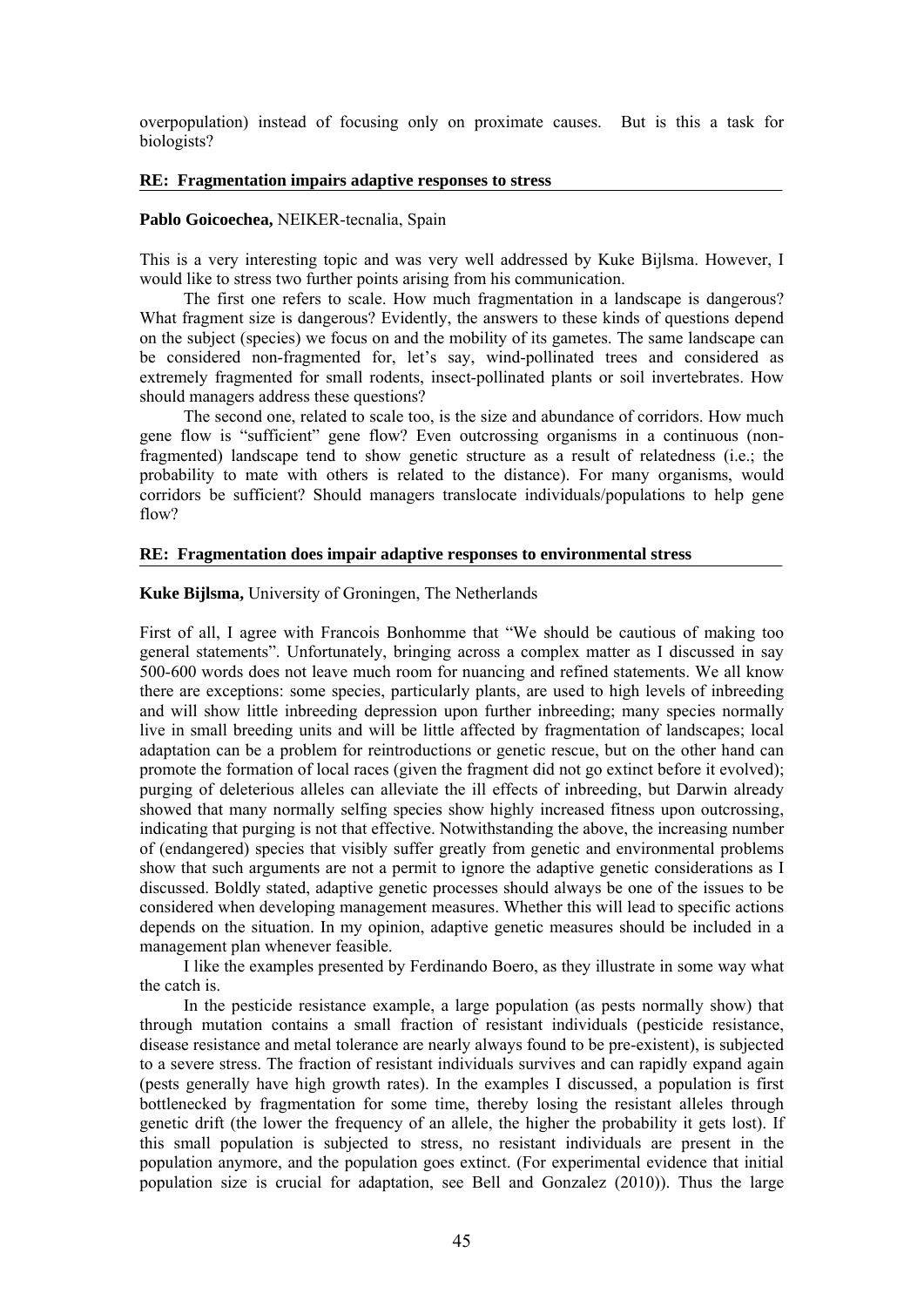population harbours resistant alleles and will persist when stressed, whereas a fragmented population will with very high probability lose the resistant alleles and will go extinct under the same conditions. This is exactly the point I am raising in my contribution.

In the "founder-flush" model of evolution species undergo a bottleneck, but thereafter can expand freely as the species has entered an empty niche where intra- and also possibly inter-specific competition is minimal and, as such, natural selection pressures are greatly reduced (in fact this also holds for the pesticide and the invasion examples). Firstly, the species undergoes a relatively short bottleneck phase, where some variation is lost, but during the expanding phase no additional variation is lost. Secondly, because the natural selection pressures are low, even relative "badly" adapted individuals will survive (also promoting a rapid increase in size), that in the end, because of recombination, will promote rapid adaptation and evolution. Contrastingly, in the situations that I picture, the population is small for an extended time, cannot expand and does experience increased selection pressures. Thus the possibility to persist and to evolve is greatly reduced in the latter situation.

In summary, on the one hand, genetic drift may promote evolutionary processes as it changes and redistributes gene pools and can result in an increase in biodiversity. On the other hand, when populations are permanently small due to habitat fragmentation, the process of genetic erosion will cause a decrease in adaptive potential, impair evolutionary processes and through extinction lead to a decrease in biodiversity. Given the (western) European situation, where habitats are greatly (and most probably permanently) fragmented, the latter scenario, unfortunately, predominates.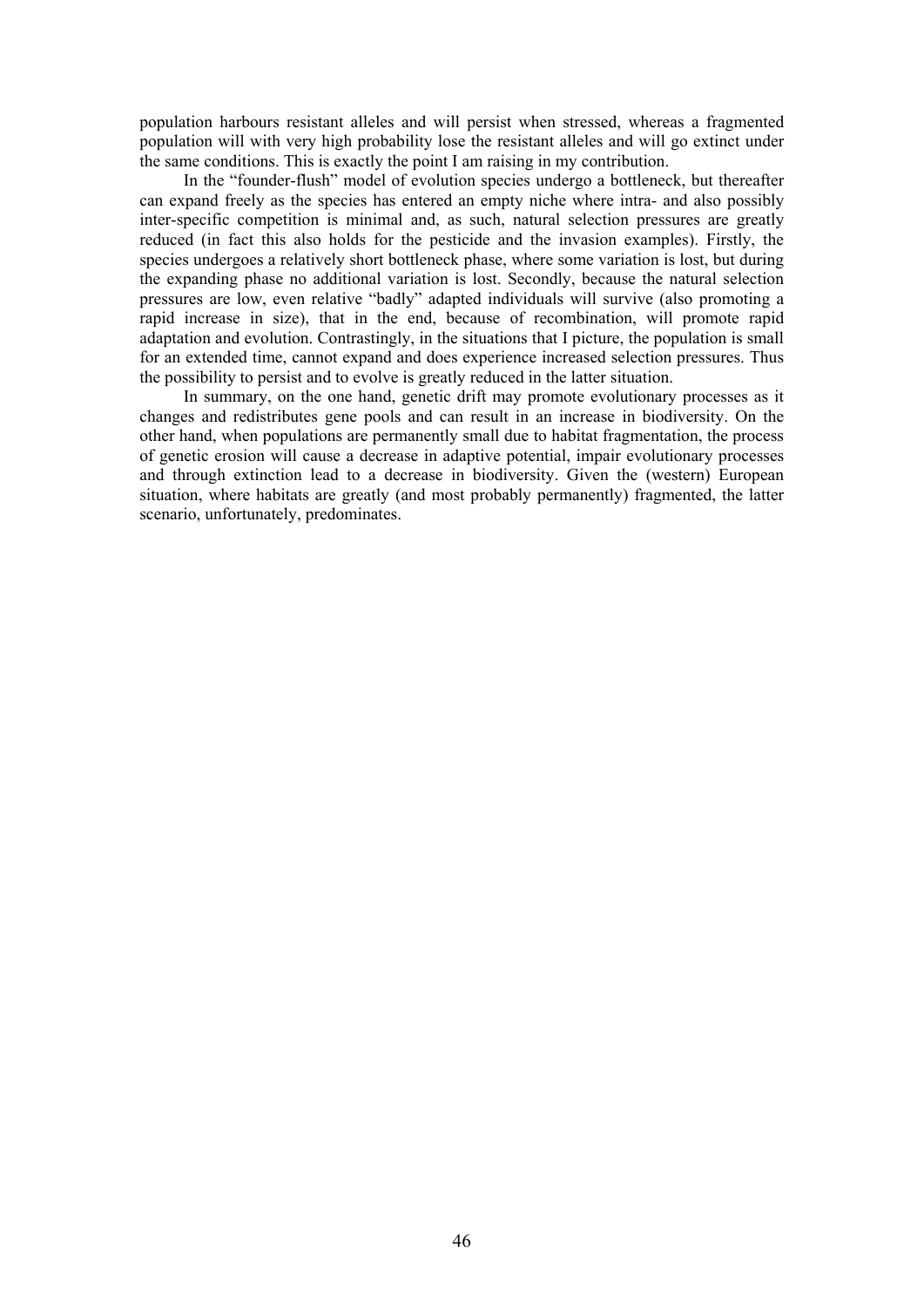# **Understanding evolutionary processes during past Quaternary climatic cycles: Can it be applied to the future?**

## **John Stewart,** Natural History Museum, UK

Climate change affected ecological community make-up during the Quaternary which was probably both the cause of, and was caused by, evolutionary processes such as species evolution, adaptation and extinction of species and populations.

The Quaternary, the last 2.6 million years, with its regular and extreme climatic oscillations at different amplitudes and the accompanying ecological variation would appear to be a likely time for species evolution.

Despite this, it has been claimed that Quaternary climate change has acted in such a way as to decrease the opportunities for species formation rather than be the principle driver of modern species evolution. This is because the differentiation that occurs because of endemism in allopatry during glacials would be undone in subsequent interglacials by the interbreeding of the formerly allopatric populations (Coope, 1978; Bennett, 2004; Klicka & Zink, 1997 versus Avise & Walker, 1998; Lister, 2004). The opinions seem to be driven by the nature of the fossil record of each organism type studied. (For example the difference between two closely related modern birds will often be in their plumage and song which do not preserve and not in their osteology).

In contrast there is much evidence for ecological change during the Quaternary and in particular the existence of non-analogue communities – organisms living together in the past that do not live in sympatry today (Graham, 1990; Williams & Jackson, 2007). These nonanalogue communities have also been shown to become less analogue with deeper time (Stewart, 2008). Therefore, it is clear that in each subsequent oscillation the environment did not return to the state it was in at the equivalent stage of the preceding oscillation.

It seems likely that the ever changing mixtures of organisms will have had an evolutionary effect on the organisms making up changing communities. This effect has been called the "New Neighbour Hypothesis" (Hewitt, 1996, 2000; Stewart 2009) and suggests that the Quaternary probably involved more evolution than often claimed. If this is the case the existence of non-analogue communities which become progressively more non analogue with deeper time maybe act in part as a proxy for this evolution that may not be visible in the fossils of certain organisms.

The cause of non-analogue communities is generally believed to be because of the individualistic nature of species. This is that species respond to climate change by expanding or contracting their geographical range and not whole ecological communities of species.

The implication of the individualistic nature of species is important to conservation biology as it implies that species are unlikely to respond as communities in the future. This is already being observed with the arrival in Britain of birds that have never lived here before such as the little egret and the cattle egret (whether caused by climate change or not) (Stewart, 2004) and through the detailed study of woodland ecologies in Southern England (Keith et al., 2009). This in turn suggests that we should expect the unexpected much as it has been suggested that we should expect non-analogue climates in the future (Williams and Jackson, 2007).

Studies of ancient DNA from the fossils of extant mammals during the late Pleistocene shows that animal species that lived in non-analogue communities in the past were often made up of extinct genetic clades (with no living descendents) (Dalén et al., 2007). This may in part explain the fact that they lived in non-analogue associations in the past. It has also been shown that at times these extinct populations were subsequently replaced by allopatric conspecific populations (Leonard et al., 2007).

The latter implies that population turnover is a process that can take place due to climate change and that widespread genetic populations can become extinct and be replaced by less widespread populations. This may not always, or even generally, be the case as it depends on the availability of a suitably adapted population to replace the extinct one.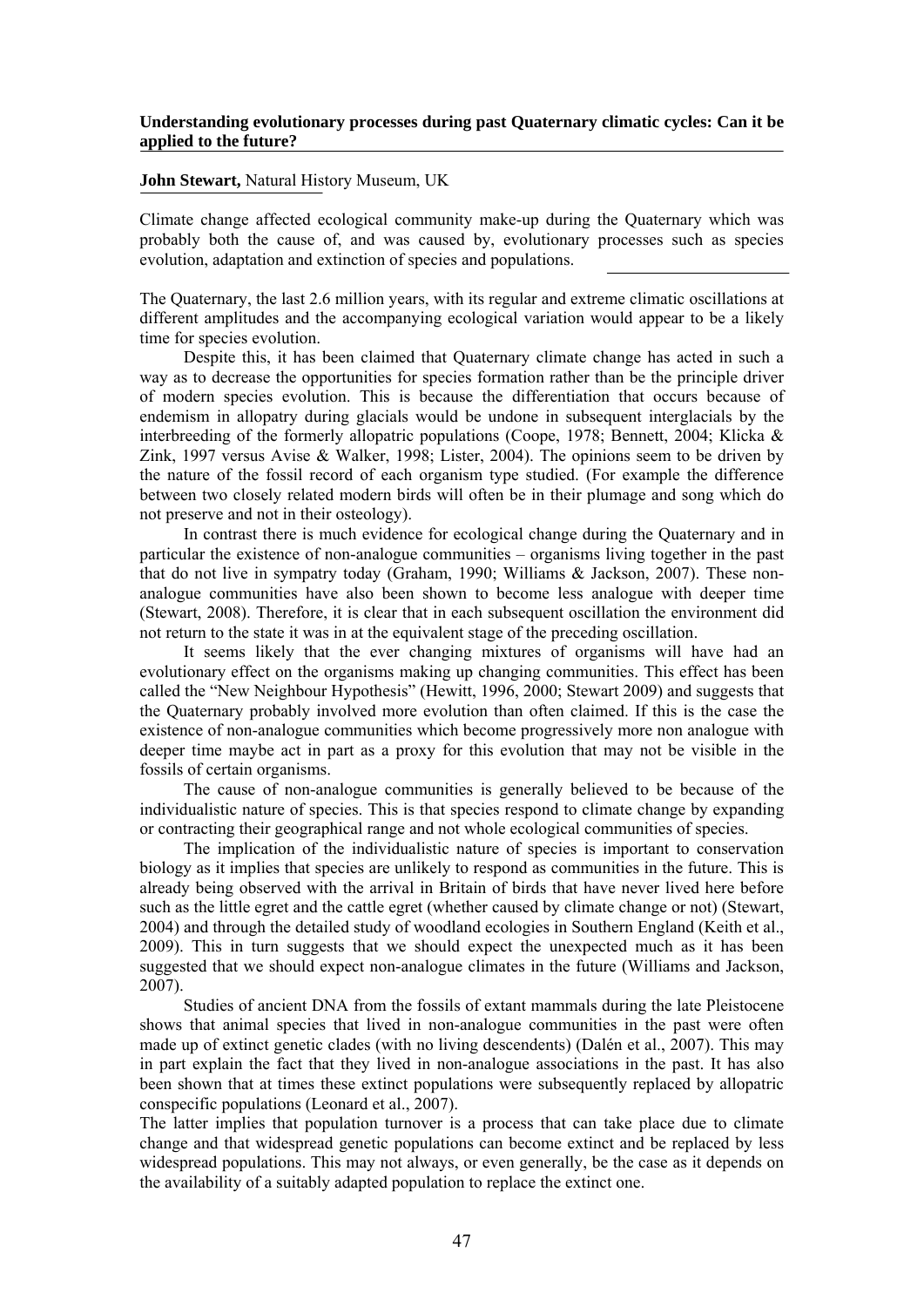Finally, many cold adapted species are likely to have evolved from more temperate ones during the Quaternary as the cold environments are relatively new (Stewart et al., 2010). The most obvious example is the polar bear which nests within the brown bear phylogenetic tree. This is in addition to the speciation scenario that has been invoked by the differentiation within temperate species while in different southern refugia (Hewitt 1996; Lister 2004).

What we need to know now is more about the genetic make-up of the populations of animals living in different ecological community combinations. The hypothesis is that organisms living in non-analogue combinations are made up of extinct populations. The results would give us a better understanding of the relationship between ecology and evolution driven by climate change.

#### **RE: Understanding evolutionary processes during past Quaternary climatic cycles**

#### **Martin Sharman,** European Commission, Belgium

*N.B. The following views are purely those of the writer and may not be regarded as stating an official position of the European Commission.* 

The contribution by John Stewart, which I find particularly interesting, gives rise to the following reflection. Humans are currently wildly and heedlessly stripping the assets of their own planet. This has brought on a poly-crisis, of whose various elements increasingly afflict the most disadvantaged nations and peoples, and one of whose manifestations is a ruinous assault on the rest of the living world. Many of the elements of the poly-crisis seem to be approaching a cusp at which we can expect transitions from a regime that we recognise to one that will not be familiar.

Whatever the next quarter-century will bring, we can be sure that it will be nothing like the last 25 years. If you find this hard to believe, work out the doubling time of a 3% growth in the economy of the world, and observe that  $8 = 4+2+1+1/2+...$  The meaning of this is that in the next 23 years, a 3% growth would mean that we will consume as much resources, and generate as much waste, as all humans in the history of the world. That's the rock. The hard place is this: we have no idea how to survive as a society without that growth.

We can no longer avoid significant changes in the relationship between humans and the rest of the world. The change might be for the better. There is, after all, an outside chance that we can quickly establish a balanced and mutually beneficial relationship between "us" and "them," but unless you like betting on Black Swans, you might not want to wager your house on it. Except, of course that you already have. There is also an outside chance that – as one of my colleagues believes – God will deliver us from evil. Personally I'd put the chances of that happening in the femto or yocto realms of probability; as rumour has it, god is busy on a different M-brane.

Given the widespread lack of political understanding of, or attention to, the causes of this global malaise, what seems far more probable is that our institutions will be overwhelmed by the scale and speed of the change that will come upon us. What, then, will be the evolutionary consequences? I would surmise that after the crunch, humans will not be able to do nearly as much damage to the living world as we do now. The immediate pressure will be off, but the planet is already condemned to considerable change, if only from the inertia of the climate system. The extinction spasm will continue in the oceans and on the land. I do not think that the Quaternary is likely to give us much clue as to the future. I think we should be looking at what happened at and after the Triassic-Jurassic (or even the Cretaceous-Tertiary) boundary.

As for Pablo's comment, with which I completely agree, it seems to me that we should try as hard as we can to get the message across that any society or civilization that must decrease biodiversity for its survival or well-being is, by definition, not sustainable. Since the word "sustainable" has been so prostituted that it has lost all meaning, let us make it clear. If you must destroy biodiversity at a global scale to survive, your civilization is condemned. The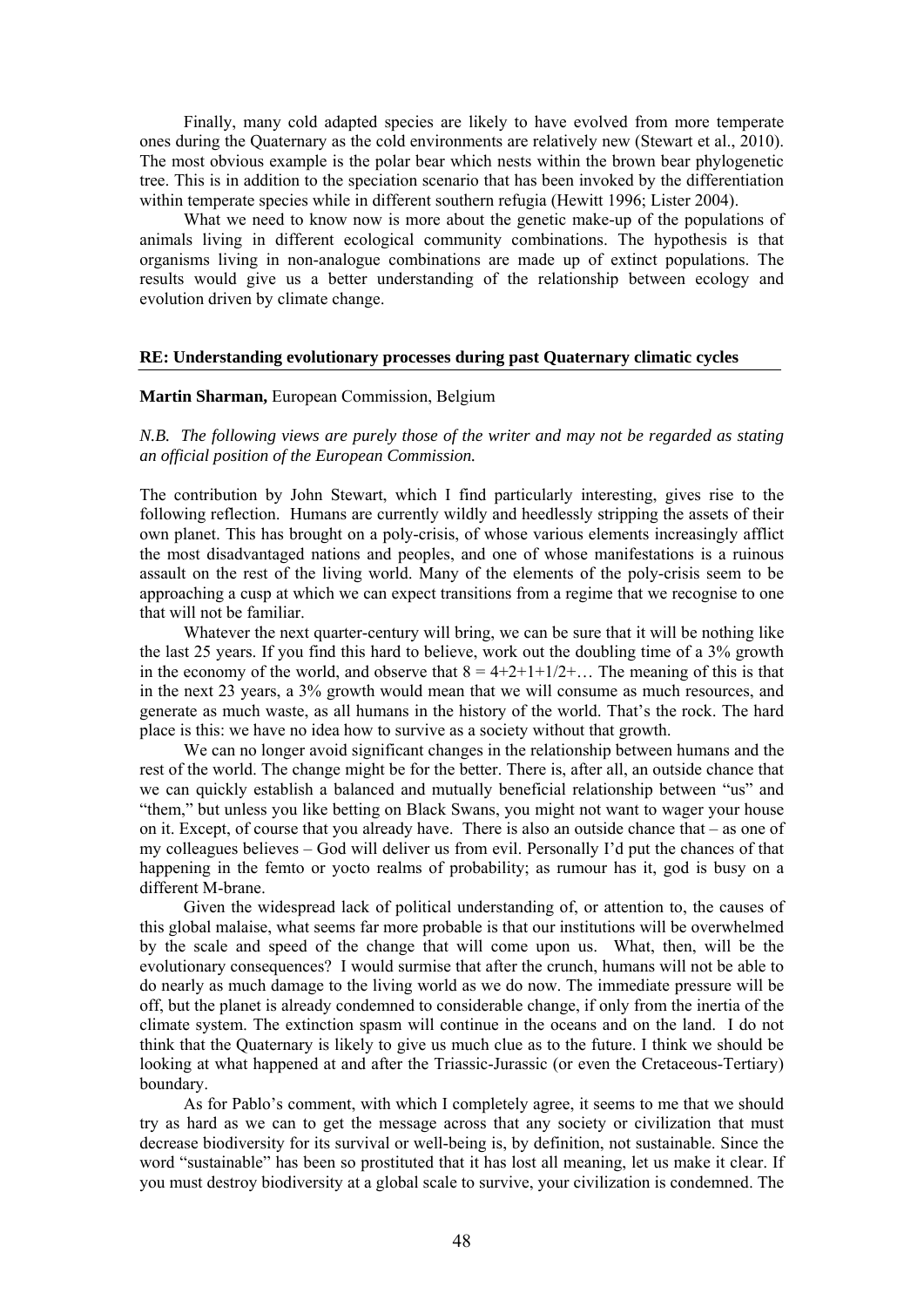faster you get rid of biodiversity, the sooner the end will come. It doesn't matter a hoot whether the thing you are destroying is worth, by whatever imaginative reasoning,  $\epsilon$ 1 or €1yotta. Losing biodiversity at a global scale is a symptom of a fatal disease.

What research should we be doing, then? Well, there are 2 kinds of research you could do. On the one hand, research on biodiversity itself. On the other, research into stopping the loss of biodiversity. In the first case, you will learn a lot about the living world, or about its history; interesting, certainly, but perhaps not, in the current conjuncture, terribly important, since such learning may have little worth in the strange years to come. In the second case, the focus is on the sustainability of the human endeavour. Accelerated biodiversity loss is not a thing in its own right. It is a symptom of a dysfunctional relationship between our species and its environment. That is where we must – urgently – focus our efforts. That is where research money should go. Where is the living world going? How might we establish and sustain a balance, even at this late date? What can we do to prepare for a world unlike any we have ever known?

## **RE: Understanding evolutionary processes during past Quaternary climatic cycles**

## **Gernot Gloeckner,** IGB, Berlin

Indeed economic growth condemns the planet to doom. But who will tell, say, 50 % of the people that they have to die for ecological reasons? Of course in the long run, this will be inevitable, but it is even more discouraging that no society ever survived exploiting their immediate surroundings. If we centre our efforts round the well being of humankind then in the very best scenario we would end up with an agrarian planet with mere crop diversity. In this case we must act like librarians who store away their books for future use. Thus, it is better to spend every single Euro on the inventory of what we will certainly loose. This has to be done down to the nucleic acid level of every species and up to the interconnections of the so far existing ecological communities. If we are lucky a time will come that we can use our knowledge to restore an environment which resembles what we have lost. In the worst case, amoebae will survive and start a new evolutionary round.

# **RE: Understanding evolutionary processes during past Quaternary climatic cycles**

# **John Stewart,** Natural History Museum, UK

In response to Martin Sharman's comments: we are still in the Quaternary so I think that to dismiss what this time period has to offer out of hand is not wise. I concede that other time frames can also be looked at but necessarily the resolution will be much poorer. The last 30 thousand years include a dramatic cooling with ice coming down as far as southern England and then warming events leading to today's climate. This is pretty dramatic and we can date them to within as little as 200 years. Earlier time frames would involve dating to an accuracy of millions of years. The other advantage of the Quaternary is that it mostly involves extant species, the very ones we are worried about which also helps understand what is happening ecologically despite the problems I discussed.

The reason I believe that we should look at the Quaternary is simply because we have to make decisions about what we spend money on in any efforts to conserve etc. This signifies that priorities will have to be drawn up. In that case and from an evolutionary perspective we should be thinking about what are the most important evolutionary units or maybe more importantly the populations that will need to survive to cope with future natural oscillations of climate. Additionally, beyond the time frame of current policy thinking, a very challenging perspective is that we may need to consider conserving for the next Milankovitch cycle (glacial event) because in our present Quaternary mode we are due for a glacial next (likely in a hand full of millennia). If we are serious in conserving for our broad time frame then this is a consideration that we need to make. It has of course been argued that global warming negates any future glacial stage however this is not something that can be assumed.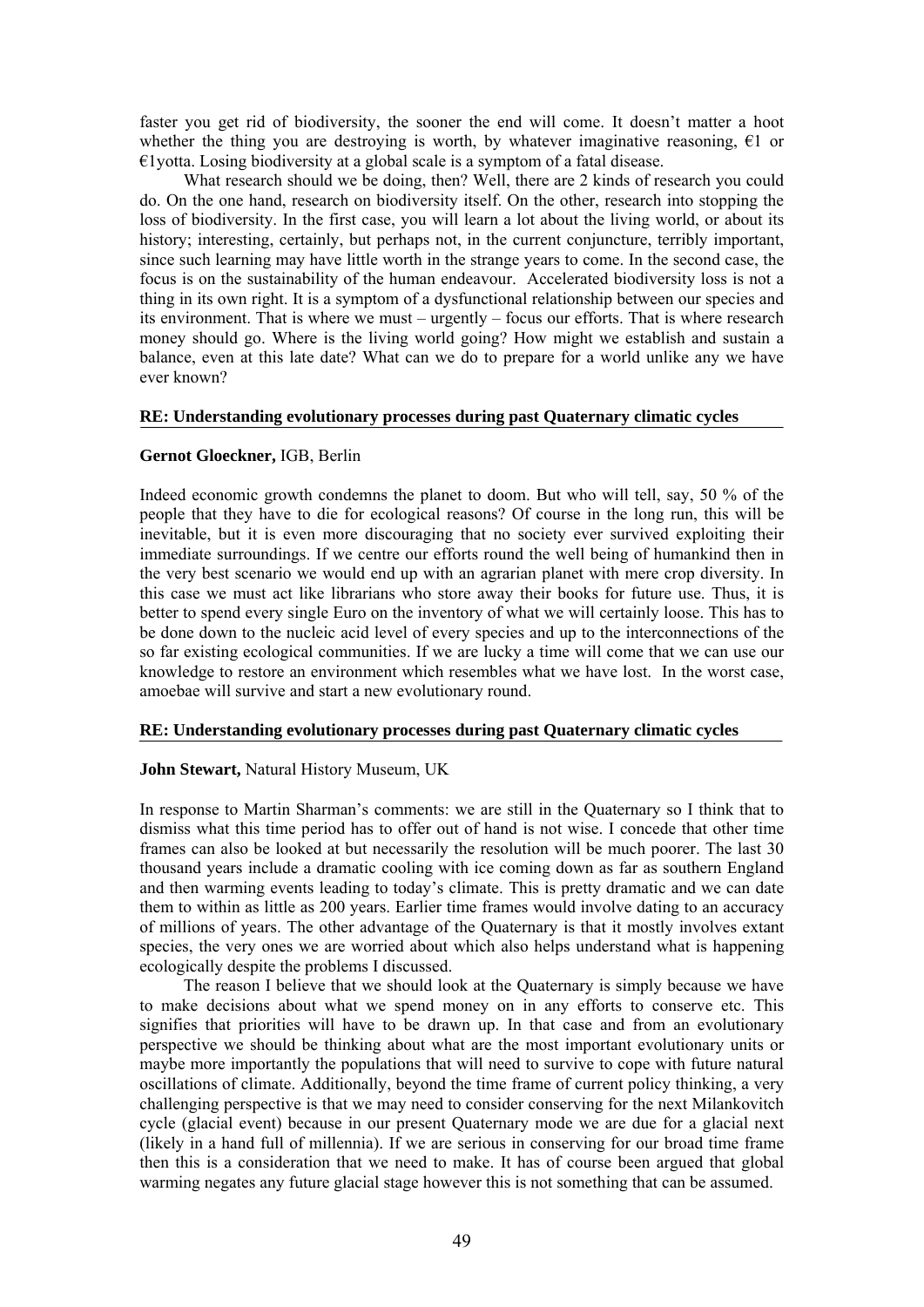So I would say that if we are to pursue "evidence-based" conservation as suggested by Bill Sutherland then our past is one good source of evidence, especially if we are talking about evolutionary processes that are not visible on short time scales.

## **RE: Understanding evolutionary processes during past Quaternary climatic cycles**

#### **Joachim Mergeay,** e-conference chair, INBO, Belgium

As I wrote earlier, is this wake-up call really a message to be brought by biologists? The answer is two-fold:

Biologists and other scientists have been crying hey ho for attention for the biodiversity crisis for the past fifty years, starting in 1962 with Rachel Carson's Silent Spring, followed by the Club of Rome, etc. In 1798, Thomas Maltus (an economist, by the way) was already warning for the consequences of overpopulation. Being also a vicar, he suggested sexual restraint. The club of Rome was mocked later on, as the earth is not (yet) destroyed, as our oil reserves have not (yet) been depleted, acid rain has not destroyed all our forests, economies worldwide are still growing, and so on. Predicting the future, as mentioned earlier in this e-conference, is a tricky business.

Nevertheless, we know perfectly well that we are slowly compromising our future; we don't really need additional research for this (but see below). So why don't we act? It comes down to the tragedy of the commons: Benefits of using and depleting common goods (ecosystem services, fish stocks, pollution, CO2 production etc) are personal; the costs associated with restoring them are for the entire planet. Almost everybody agrees with the fact that this should stop. But almost everybody is not enough, because a single cheater is enough to destabilize the system (cf game theory). Hence, short term economic benefits always take the upper hand (but see below).

A second problem is the shifting baselines paradigm: we have a short memory when it comes down to remembering what a good situation looked like. Every generation sets its standard according to those of the previous generation, and therefore biodiversity decline, ecosystem service decline etc. are perceived as only declining moderately, apparently remaining within acceptable levels. But we are fooling ourselves, unless we are capable of clearly and scientifically documenting this loss of biodiversity, of ecosystem services, of evolutionary potential, of global nutrient cycles and so on. So yes, we need to study this, more than ever.

Especially in Europe the biodiversity crisis has a very long history. When is the last time you saw a pack of wolves in Western Europe? Currently we are focusing on protecting "exotic" steppe species, such as corn buntings and hamsters that colonized the extensive agriculture landscape in the wake of mankind since agriculture started, because that's about all we have left. Deforestation (and habitat fragmentation of forests) started 5000 years ago, and peaked at the onset of the first industrial revolution. We now have more forested area in W-Europe than 400 years ago. But we need to document the changes in biodiversity, within and among species.

With regards to the answer to the crisis: should this come from the UN or some other global commission? Look at the European Commission and its fisheries policy, a relatively simple problem with a simple solution. Around half of the fish sold in Europe are caught illegally. The EC is not even capable of temporarily halting its own Bluefin tuna fisheries, despite catastrophic declines in stocks, and despite the fact that according to its own definition, the Bluefin tuna is a critically endangered species. All commercially exploited fish species in European waters is not overexploited. When it comes down to listening to scientists bringing bad news (suggesting drastic reduction of quota), politicians turn their back and try to please (in the short term) their voters (fisheries lobby). So how should we expect that vastly more important and complex problems are tackled at a global scale?

Part of the solution is gradually coming from economic industries themselves, which are starting to realize that ecological/sustainable and economical are not antonyms. A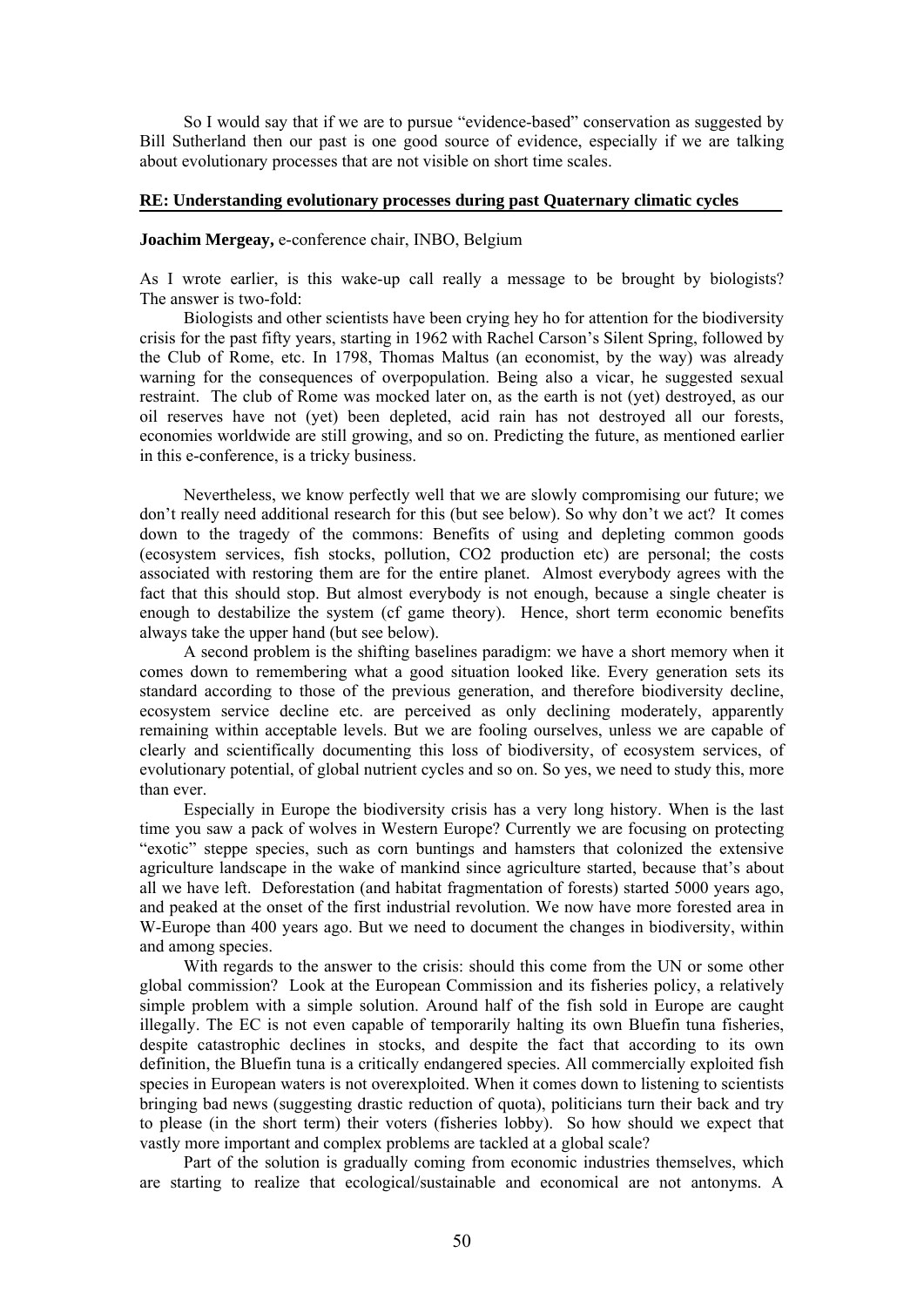multinational company like Coca Cola heavily relies on clean water for its production process, also in Africa. To ensure clean water in their African factories, Coca Cola is investing heavily in clean water and sanitation, to its own long-term benefit, but as a corollary also for that of local people and the environment.

Should we stop warning politicians? Certainly not, but we should come up with sound arguments, real data on ecosystem services and the role of biodiversity, good hypothesis testing, etc. instead of constantly warning for apocalyptic scenarios without a sound foundation.

# **RE: Understanding evolutionary processes during past Quaternary climatic cycles**

# **Rasmus Ejrnæs**, Aarhus University, Denmark

Joachim Mergeay notes that decision makers fail to control over-exploitation of common goods motivated by short term economic profit. This is definitely true, but not always, as history also presents examples of the opposite, namely that overexploitation was halted for the sake of common goods. This issue of insufficient decision-making cannot however be solved by biologists.

Joachim stresses that the role of biologists should rather be to come up with scientific evidence for the role of biodiversity in ecosystem services. I certainly agree that more sound scientific evidence is needed if the ecosystem service argument is ever going to convince politicians. But I also think we leave an important question only partly solved by focussing entirely on ecosystem services, and I suggest that this lack of understanding will severely obstruct attempts to convince the public and decision makers about the value of biodiversity.

Let us take the forests as an example. As Joachim notices the forest area has been steadily increasing in W-Europe. In Denmark the forests were severely over-exploited around the year 1800, where a new legislation effectively protected the forests from overgrazing and premature logging. In 1939 one of the founders of Danish Nature conservation Professor Carl Wesenberg Lund complained in an essay about the silviculture practices implying drainage, forest planting in woodland glades, meadows and grasslands, eradication of insect-pollinated shrubs and logging of trees. Lund complained about the loss of beetles, butterflies and dragonflies. He also, with clear address to decision makers and stakeholders, argued that some of these declining species might play important roles in the forest ecosystem, e.g. by pest control. Few listened and no action was taken, and Danish forests have been converted largely to plantations without old-growth habitats (ancient trees, forest glades, forest swamps) and with major declines and regional extinctions of species of butterflies, beetles, fungi etc.

My point here is that the forest area and the ecosystem services have been maintained and even increased in the past 200 years in Danish forests. The forests produce timber, clean ground water and recreation for the public. Unfortunately biodiversity crashed, but who cares?

Optimal resource exploitation may satisfy our concerns for ecosystem services to human society, but at the same time it may lead to continuing loss of biodiversity. I could add to the forest example the example of organic farming. This is definitely an environmentally friendly way of farming, but, it is still farming, driven by production logics and mechanical weeding and has become so effective today that you can hardly tell the difference in Denmark between organic and conventional cereal fields.

The unsolved part of the question is thus: can we, as scientists or humans, explain and motivate values of biodiversity that transcend the usual utility-argument? Why accept and protect a pack of wolves if they hunt our sheep and game and make us nervous? Perhaps the answer to this question is linked to a proper understanding of evolution. How come evolution produced so many subordinate, rare and apparently useless species?

## **RE: Understanding evolutionary processes during past Quaternary climatic cycles**

**Arturo Arino,** University of Navarra, Spain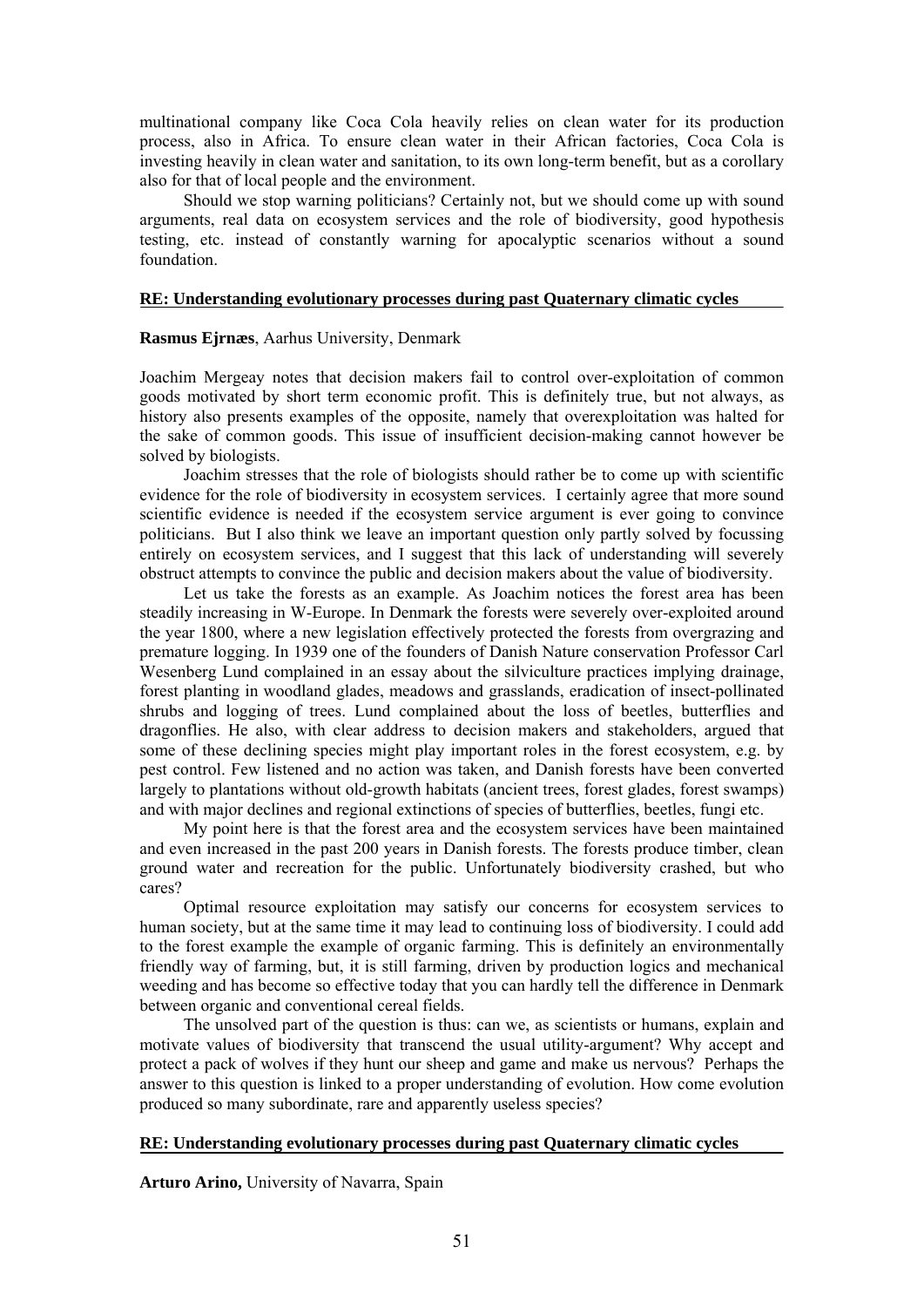Martin's recent, sharp comments on Evolutionary response prompted a sinister thought linked to a similar rationale I used recently on a talk on J. Diamond's hypothesis: Given that only fourteen mainstream animal species were ever able to be domesticated (and only one originally in the Americas), what if this is actually a fixed ratio of extant biodiversity? The smaller its numbers, the fewer possibilities of us being able to "use" nature's services that we depend on. That alone should lead to mandatory, global protection of biodiversity.

I would just partially agree with the views in the last paragraph, though. "Research into stopping the loss of biodiversity" must certainly be promoted, no doubt. That's the whole point. However shouldn't we assess what biodiversity is being lost and how? We feel, fear and experience it—however we should be able to \*know\* it too. If we are to assess "Where is the living world going? How might we establish and sustain a balance, even at this late date?", knowing how biodiversity fares, and especially how it responds to human actions on the environment, seems to me material in devising "what can we do to prepare for a world unlike any we have ever known".

Therefore, even if that "applied" research is to be promoted, I fear that the more basic research cannot be left out without significant risks of taking blind steps. The one (referring back to Martin Sharman's contribution) is very urgently needed. But the other is urgently needed by that one.

Earmarking limited funds for one or the other type of research seems to me, thus, a terribly tricky and agonizing business. In a sense, it may suffer from exactly the same issue we're discussing: By addressing immediate, paramount concerns (biodiversity loss), we might risk hampering the long term knowledge (basic research) that might perhaps help us better understand (and therefore, address) the complexities of such loss. That said, paralysis is the last thing we can afford.

Of course, the key word to combat here is "limited".

#### **RE: Understanding evolutionary processes during past Quaternary climatic cycles**

**Balint Czucz,** Institute of Ecology and Botany of the Hungarian Academy of Sciences, Hungary

I absolutely agree with Martin Sharman. We are living in exceptional times of a (the?) great transition, where most people are simply not aware of the magnitude of the changes ahead of us. The twin constraints of climate change and peak oil will unquestionably (well, at least in authoritative academic circles) reshape our world in no more than a couple of decades (but probably even sooner). And ecologists should definitely know better than anyone what the key for the survival of systems during times of heavy external changes is: it is resilience.

Just as under relatively stable circumstances evolution selects for increasing complexity (specialization), chaotic environmental changes favour simple, resilient solutions. (Several examples could be mentioned, including the one in the subject...)

I think ecologists, as scholars of an inherently "systems-aware" discipline, have much more to teach to society (if they are ready to listen), than just about species conservation itself. Socio-economic systems are no less complex systems than natural ones, governed by the same universal laws/rules. During the last century society has almost completely lost all of its capability for resilience through emphasizing efficiency, economies of scale, just-in-time solutions, globalization, etc. Now the entire global economy comprises of a single, highly interconnected system, with several critical (but still vulnerable) components, the failure of which could bring down the entire system in a very short time.

In this context, ecologists - I think - have a lot to say, teach and preach (?!) to the whole of society. Studying resilience, resource constraints, the internal dynamics of systems, etc from this perspective would be again an example of "learning from Nature", a strategy that proved successful several times in the past. Is this basic science or applied science? I don't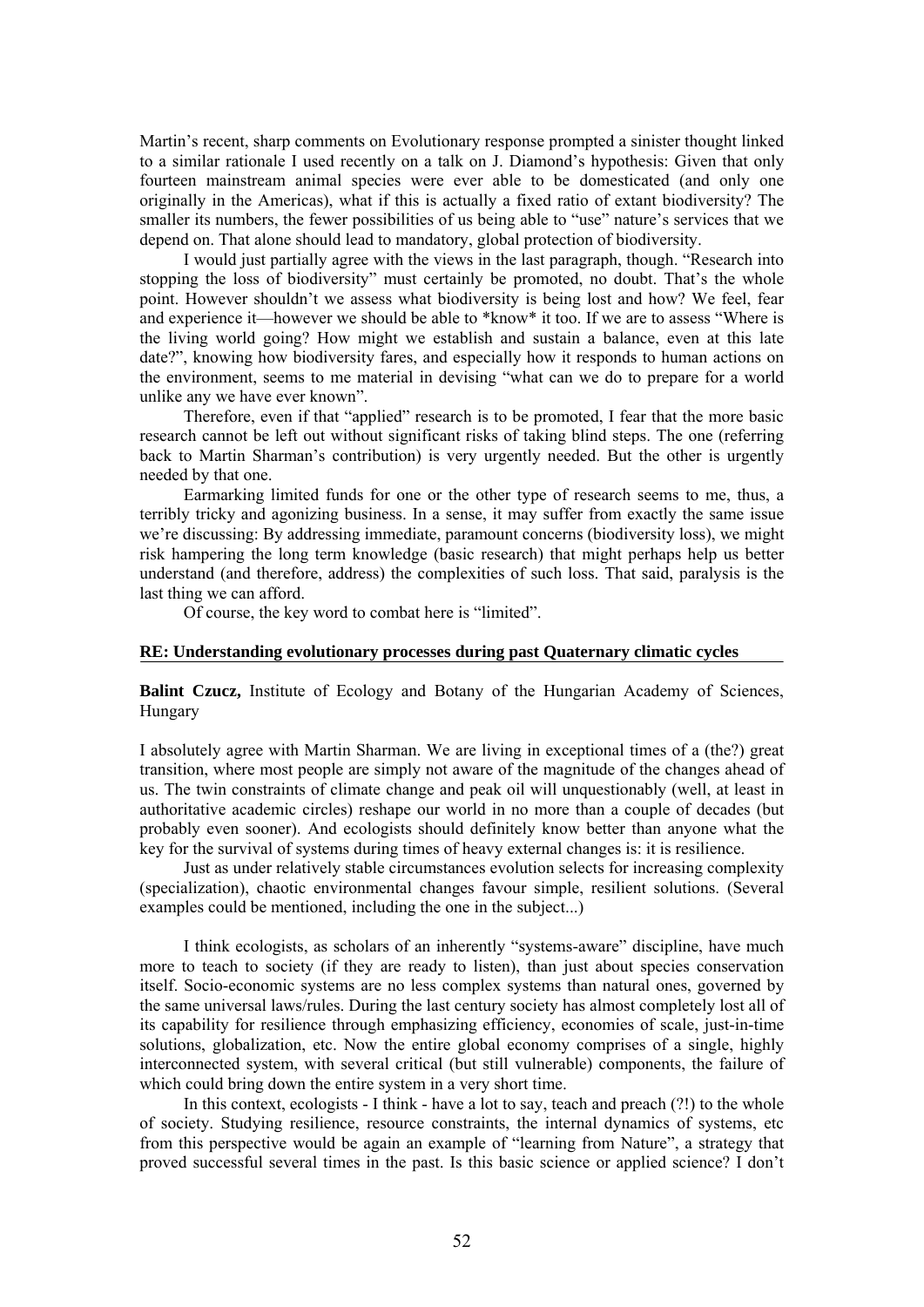know. I don't even care. But since my own and my children's future depends directly on this, there is no other science that could be more justified for me.

## **RE: Understanding evolutionary processes during past Quaternary climatic cycles**

# **Ferdinando Boero,** University of Salento, Italy

I study the phase shift from fish to jellyfish, a dramatic change that is happening at a global scale. There are very few scientists who study gelatinous plankton, so it is not being studied due to lack of funded projects. Or, even worse, the usual lobbyists are drawing money to study something that they have never worked on, suddenly changing topic, and being totally ignorant about it. They would do anything for some more research money. Decisions of what to study are proposed by influential scientists (sometimes influential just at the bureaucratic level) who give advice to finance their topics of research. It is a catch 22. If there are lots of jellyfish out here and no jellyfish lobbyists, nobody will push for proposals about jellyfish. If the lobbyists see that it is imperative to study jellyfish, they will say that they study jellyfish. As it happened with molecular biologists and information technologists who suddenly became experts in biodiversity condemning taxonomy to extinction while lots of money was dedicated to biodiversity exploration.

Part of the blame on how science is managed and directed also falls upon us, members of the scientific community. Nobody will ever say that the topics of other scientists are more relevant that own topics, and I am no exception.

## **RE: Understanding evolutionary processes during past Quaternary climatic cycles**

**Jan Jansen,** Experimental Plant Ecology, Radboud University, Netherlands

Biodiversity in Europe is in most places the outcome of both natural conditions and human interference. After the Last Glacial, climate was still the major environmental agent of change to biodiversity, changing formations from grasslands to shrublands to forests, while later on the evolution process became more and more affected as a result of human interference when forests turned into shrublands and grasslands, finally developing partly towards planted forests in the past century. In these events species had to find their niches.

After the Neolithic revolution farming would become progressively important, triggering a sedentary way of life and the development of larger communities in which political-administrative and socio-economic functions would become considerable driving forces of landscape change as well. Except by collecting, fishing, hunting and early domestication, food security was achieved rather by increasing the productivity of single crops than depending on the diversity of species. Biodiversity became an unintended byproduct of human intervention. Within this course of events the presence of well-nigh inexhaustible albeit low productive commons still reflected a situation in which multifunctional land use still prevailed and reflected an economic reality, which until the end of the 19th century depended on natural diversity, at least in many places in Europe.

Since the 19th century society became ever more involved in the idea that preservation may be necessary to prevent further loss of biological diversity. At first the accent lay on preservation of wilderness, targeting biodiversity as only being the product of natural processes. Forest conservation and nature conservation were -at least in Europe- almost synonyms not in the least because virgin forests largely disappeared as a result of farming. However, later on it was recognized that traditional land use contributed considerably to biodiversity, or in economic terms: that biodiversity became an external benefit of traditional land use. Many plant species in Europe are associated with semi-natural habitats and traditional farming contributed to an optimal distribution of species.

While the CAP has been successful in post-war agriculture securing food supply, it has among others been unintentionally also a major driving force behind the decline of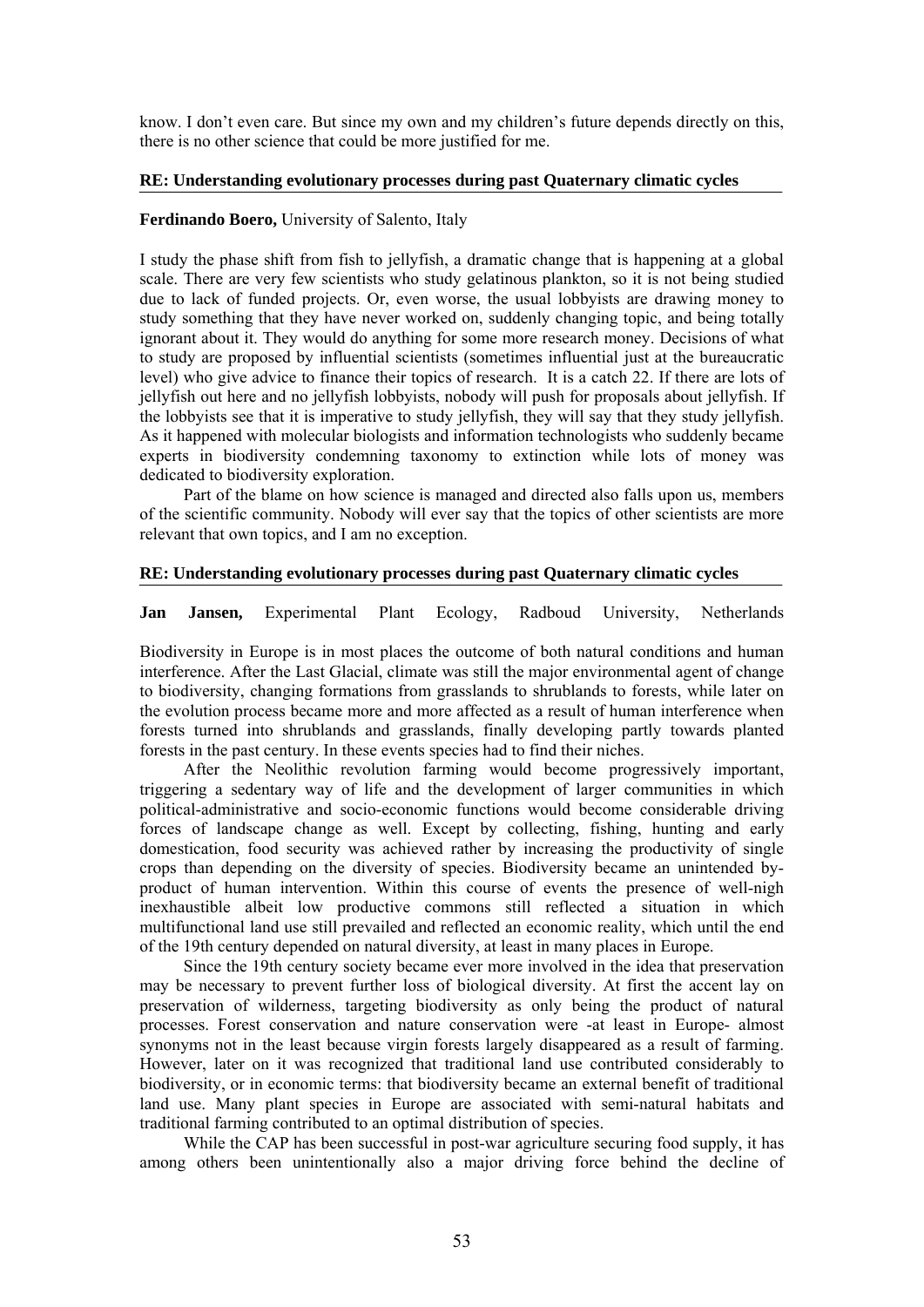biodiversity and the decrease of other positive externalities such as cultural heritage and water resources in many parts of Europe.

To counteract these developments, the Bird and Habitat Directive were implemented and Natura 2000 was designed, transforming biodiversity from being a by-product of traditional farming activities into at least one of the objectives of multifunctional land use. This transformation poses the question to what extent the present socio-economic and climatic circumstances enable the achievement of the rather fixed biodiversity objectives of the Natura 2000 network, taking into account that present biodiversity and habitats are the result of natural and human-induced dynamics that prevailed in the past. In this respect we need to understand the evolution processes that took place both during the Quaternary climatic cycles and later when landscape changes became increasingly triggered by historic land use practices in socio-economic and political-administrative settings. How can there be a balance between socio-economic and biodiversity objectives and which evolutionary processes can be optimized?

The next question might be to what extent the Natura 2000 criteria should be based on fixed biodiversity and habitat indicators, whereas it is inevitable that -taking into account the changing environment- indicators may also change. These questions should have attention in research programs in the coming years.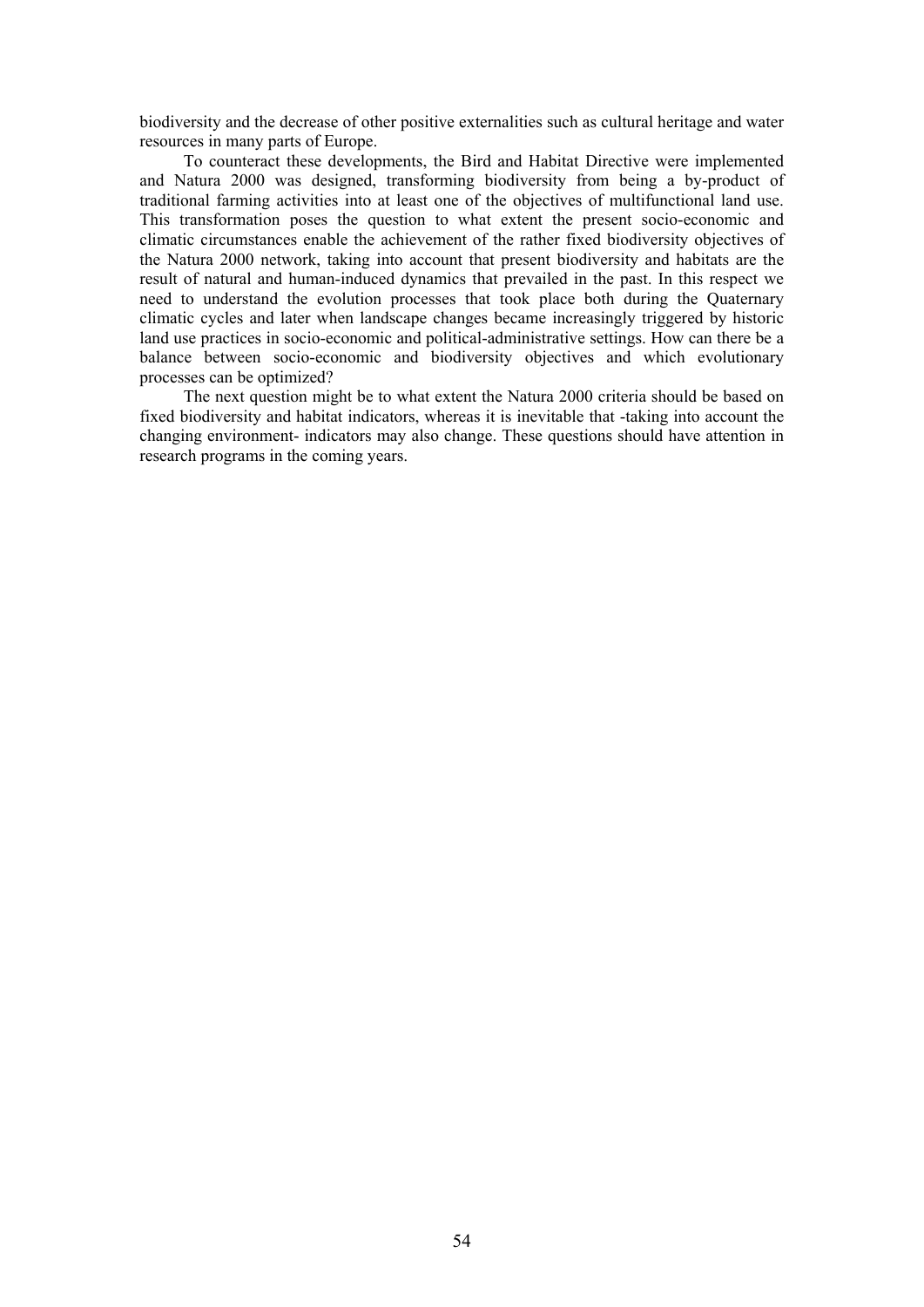# **Resurrection ecology, zombie biology, paleogenetics and genomics: reconstructing evolutionary responses of natural populations to past selection pressures**

**Luisa Orsini,** Laboratory of Aquatic Ecology and Evolutionary Biology, Belgium **Joachim Mergeay,** Research Institute for Nature and Forest, Belgium

Monitoring populations in time is a straightforward way to document evolutionary dynamics in response to environmental change, but requires long-term studies and usually cannot be done in retrospect. As a result, many studies instead study evolutionary dynamics over a spatially varying environmental gradient. One major drawback of this approach is the difficulty to disentangle the effect of population history (genetic drift, effective gene flow, population bottlenecks) from the one played by selective processes. The understanding of neutral and selective variation in natural populations along extended time axes is a promising approach to unravel patterns of adaptation to a complex and ever changing environment.

Aquatic organisms that produce dormant propagules build up an archive of past evolutionary changes in sediment layers, representing an extremely valuable resource to reconstruct past evolutionary changes. Dormant propagules can remain viable for decades to centuries (Hairston et al., 1996), giving us the possibility to reconstruct evolution over long time spans through 'resurrection ecology' (Kerfoot et al., 1999) and paleogenetics. By studying propagule banks extracted from dated sediment cores, we can reconstruct changes at the population level without the complicating patterns superimposed by spatial genetic variation. By complementing the study of neutral and adaptive variation in individual populations with the one at the landscape (metapopulation) level we can infer how immigration, genetic drift and other neutral genetic processes (Mergeay et al., 2006, 2007), contribute to shaping the adaptive responses at the metapopulation level. The integrated analysis of neutral and adaptive variation in environments with known evolutionary history with regards to climate change, will allow the reconstruction of local adaptation in response to global warming. Aquatic ecosystems, such as lakes and ponds are a valuable source for these kinds of studies as they represent discrete well-defined ecosystems with known changes in temperature over time. We have a relatively detailed measured climatic, environmental and industrial history for Western Europe spanning the past 110 years, which can be used to study populations in situ. By hatching dormant stages we can contrast performances of hatched organisms exposing them to controlled selection pressures, represented by temperature, as well as other environmental stressors (land use, cyanobacterial tolerance, pollution, predation, etc.).

Dormant propagules don't remain viable for extended time periods, therefore limiting our ability to reconstruct evolution in experimental trials to ca. 100 years. However, we can reconstruct the evolutionary responses over longer time axes by using the genome signature of natural selection dating back to the era of the Industrial Revolution or to the Little Ice Age (c. 1600 AD) (Mergeay et al., 2007), to even thousands of years (Bisset et al., 2005).

The water flea Daphnia represents an ideal model organism for the reconstruction of evolutionary responses over long time periods. Few organisms have been so intensively studied ecologically and evolutionarily. With the advent of genomic tools, it has become a major model organism in ecological genomics (Colbourne et al. 2005). Dormant egg banks of Daphnia in layered sediments have been successfully used to reconstruct evolutionary responses to predation (Cousyn et al. 2001), cyanobacteria (Hairston et al., 1999), red-queen parasite-host dynamics (Decaestecker et al., 2007) and interspecific competition (Michels et al., submitted). An increasing number of candidate genes with respect to responses to specific stressors are being identified. Therefore we have more and more knowledge and tools to link genomic variation to trait variation and fitness in an extremely well-known species, ecologically and genetically.

This combination of paleolimnology, ecology, evolutionary biology and genomics is thus facilitating the reconstruction of long-term (hundreds of generations) and short-term evolutionary adaptations in real populations that underwent real environmental changes.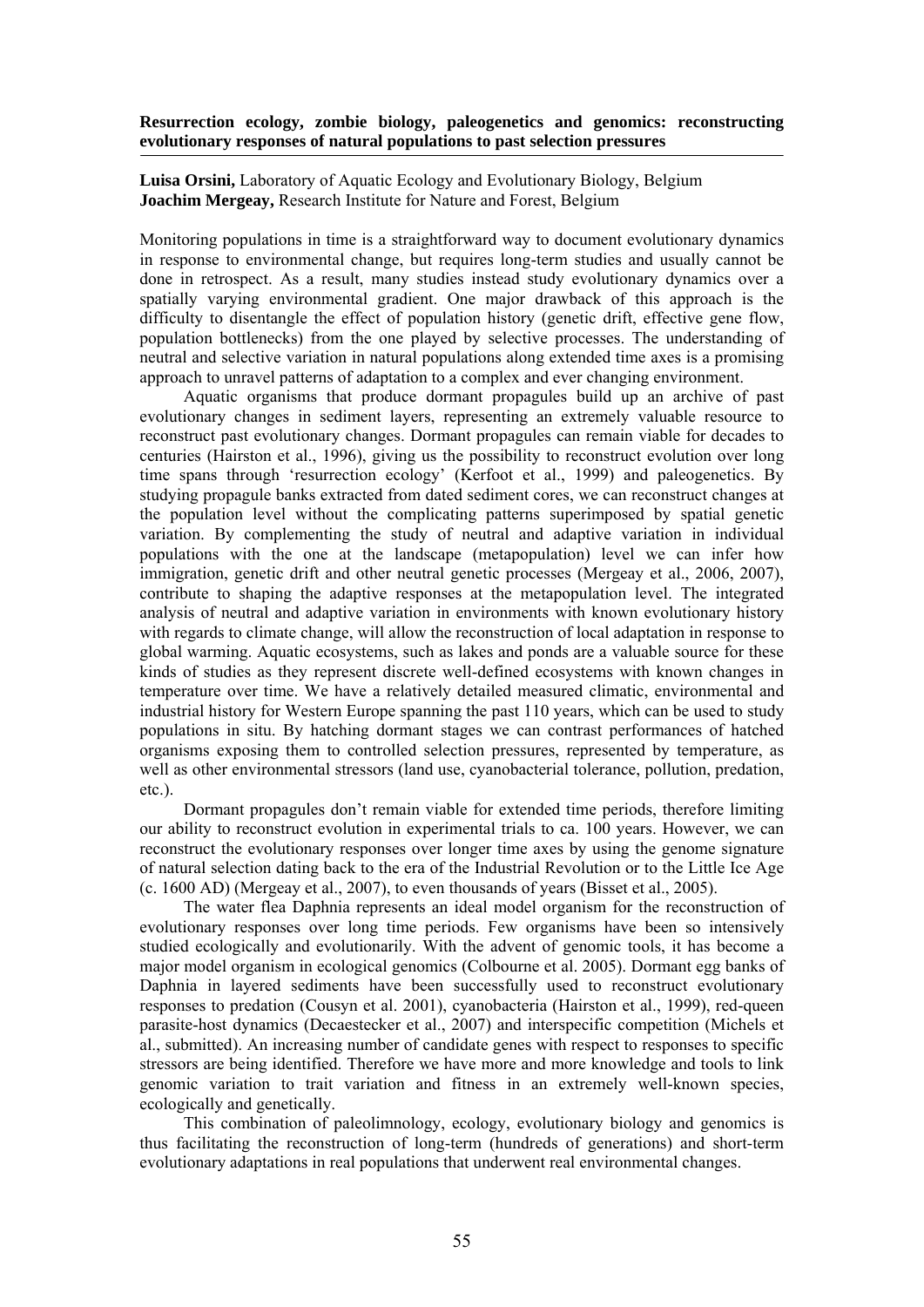Will all these new technologies and recent findings allow us to anticipate future evolutionary changes? Let's be careful and realistic in our ambitions, and say that we'd be happy to first accurately reconstruct past evolutionary changes. It will help us, however, to better understand the role of evolution in ecology and ecosystem functioning.

# **RE: Resurrection ecology, zombie biology, paleogenetics and genomics Conserving the genetic basis of evolution in a seed bank**

**Katalin Török, Gabriella Kutta, and Geza Kósa,** Hungarian Academy of Sciences, Institute of Ecology and Botany (IEB), Hungary.

The establishment of the Pannonian seed bank for the conservation of vascular plants is under way by taking evolutionary issues into account.

With a long background in international seed exchange as a botanical garden, the Pannonian seed bank is being developed with the help of a consortium. The aim is to gather enough diversity without jeopardizing the conservation goals of rare species. Therefore, the sampling methodology has to be designed accordingly.

Based on literature, figures demonstrate that the great majority of total genetic content of most plant species is present in a single 'typical' population (Centre for Plant Conservation, 1991). However, to minimize the risk of genetic loss, other research results should be used, like the correlation between species traits and gene diversity (Brown and Marshall, 1995). Life form, breeding systems, seed dispersal and successional status can be used as surrogates for genetic diversity estimates. This way, for example, annual, gravitydispersed, early, or mid-successional species probably have higher genetic diversity among populations; therefore sampling of more than one population is required. For such species, seed collection of five populations will be targeted. In other trait types with low probability of high genetic diversity among populations, two populations will be sampled, as supported by the studies of Ceska et al. (1996) where 99% of recorded isoenzyme diversity was found within two populations. Seeds originating from different populations will be stored as different samples.

A crucial question for conserving the genetic basis of evolution is the handling of rare and endangered species. If there is a significant risk of damaging the population or the habitat, the collecting plan should be modified or the collection attempted elsewhere, if possible. The collector must judge in the field how to best meet the objective to collect seeds without threatening the given population. As a general rule, collected seed amount should never reach 10% of seeds of the population yearly seed output. Monitoring methods for the effect of seed collection on the wild population will be realised by revisiting the sites in the coming year. As information on the populations (area, estimated specimen number, etc.) will be gathered during sampling, this can be used as a reference in the coming year to test the effect of seed collection. Suggestions provided by Menges et al. (2004) will be taken into consideration.

By the end of the project (by 2015) approximately 50 percent – at least 800 species – of the native flora will be collected and stored. A strategy will be developed for seed collection of wild vascular plants, by assessing existing seed collection and ex situ storage methodology, adapted to the Pannonian biogeographical region. Field collection experts will be trained to undertake the project activities in a standard way. The project will develop a computer-based comprehensive information system for data management of the Pannon Seed Bank. It will establish storage and laboratory capacity by expanding the current functions of the existing crop gene bank. Seed samples of wild vascular plants native to Hungary will be collected, processed, tested and stored. Duplicates will be stored at two separate locations in different geographical areas. Selected seed bank samples will be used for model reintroduction.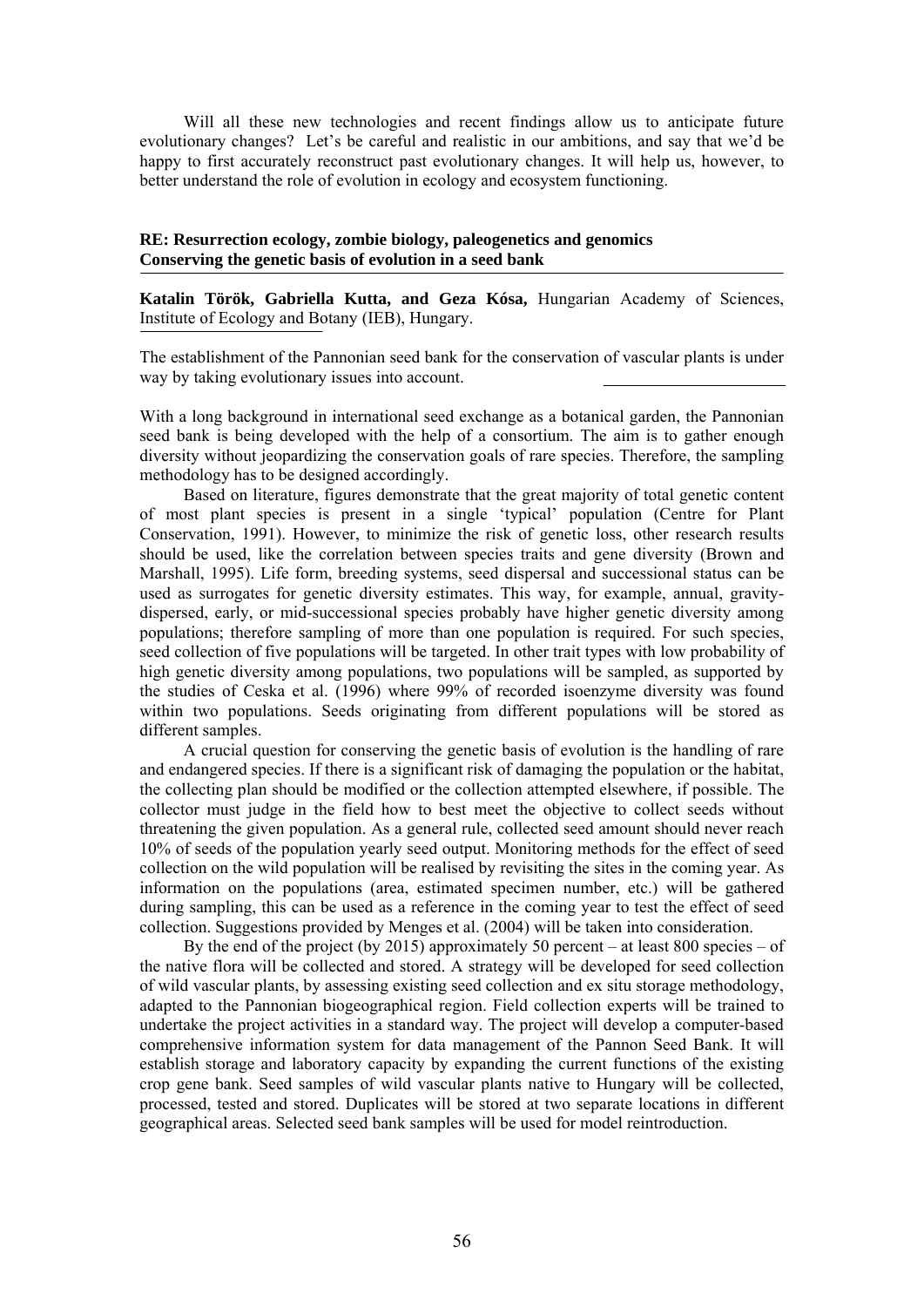**Nina Katrich**, Moscow State University, Russia.

Systematization of plants has a long history. From the first attempts at classification based on a few external attributes up to modern systems, which are based on a huge number of facts and take into account true-related groups. As a whole for phylogenesis the attributes that are important are ones that do not depend or only partly depend on environmental conditions. From a macro-evolutionary perspective attributes need to be steady, i.e. attributes that are not directly connected with survival (and are therefore weaker than others) by current natural selection are useful, for example, the number of parts of a flower, or fruit type. These attributes are much more resilient against environmental an influence, which is why they are more important for classification, depending on varying environmental conditions. Determinants and so-called 'Florae' editions are where the expanded description (in comparison with determinants) of plants in certain regions is given ('Florae of Voronezh', 'Flora of Moscow and the Moscow area' etc), such as morphological attributes, species distribution, vegetative cover, i.e. landscape features and environmental conditions.

Deciding on determinants of plants for the given climatic regions, geographical and phytocenological data are described:

The creation of determinants is not casual. The issue is that factors influencing the environment are very stressful. The question needs to be asked: "are there preconditions of revision of phylogenetic systems of higher plants in the conditions resulting from varying environments?" Thus the problem with the mutual relationship of taxonomy and ecology in its technogenic execution is explained. We need to focus on these new taxonomic scales.

Evolutionary systematization of plants has a synthetic character, which is built-up using data of comparative and evolutionary morphology, embryology and phytochemistry etc. The use of taxonomy enables parameters to be set and provides a structure whereby revision of regional flora can occur, especially in areas with considerable external influence.

Plants possess certain sets of changing morphological attributes. One type of change (for example, spots on leaves) can result from various factors (mushroom illnesses, shortage of microcells, chemical poisoning).

Our task is to allocate the most dynamic attributes of plural character to the individual attributes that change in response to concrete influences and the set of changes of morphological attributes in reply to concrete influence. And to define a set of conditions at which the display answer of one or more morphological attributes (vital forms) on concrete environmental influences is possible.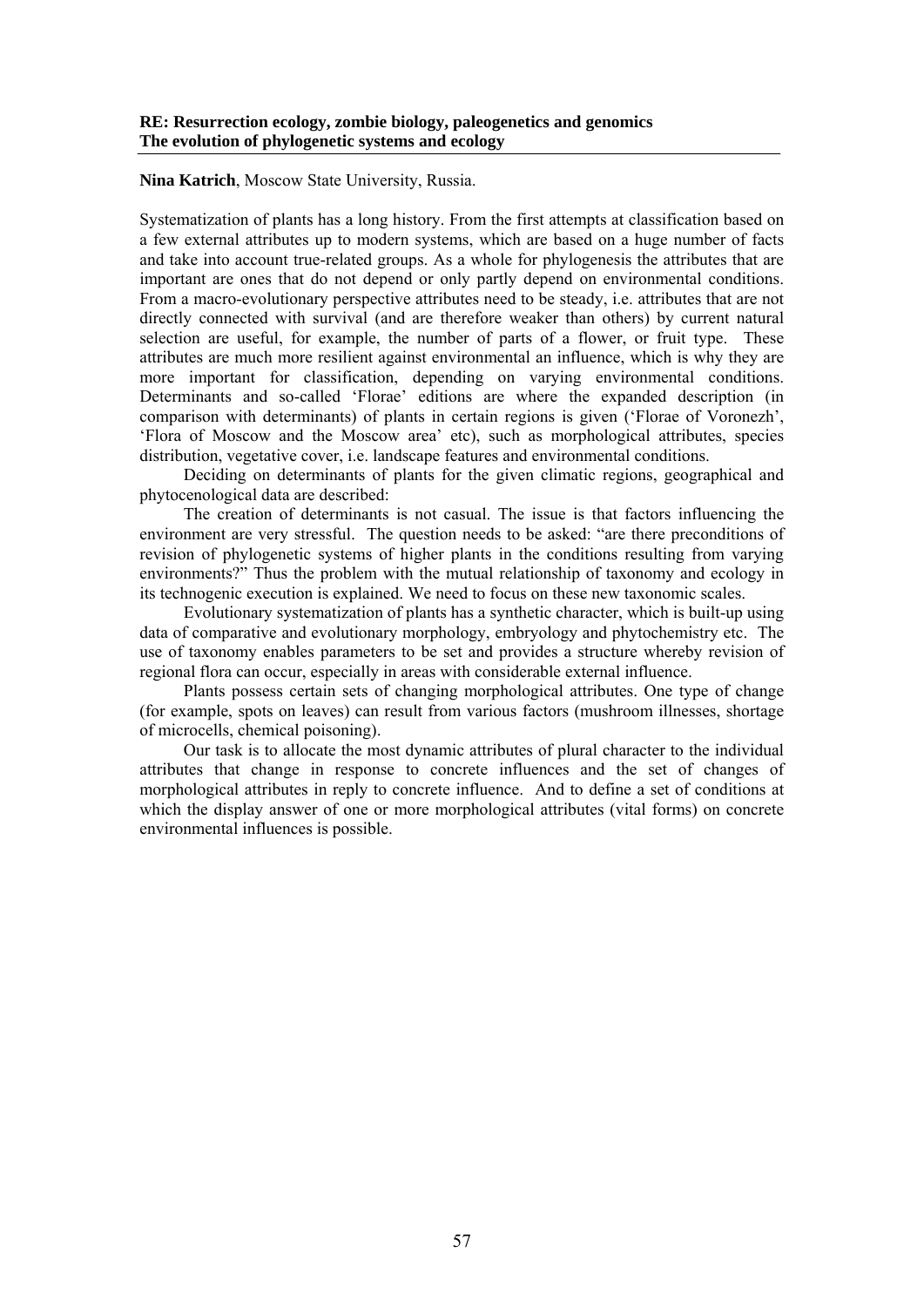## **Keeping up with a warming world; the importance of the rate of adaptation to climate change**

#### **Marcel Visser,** Netherlands Institute of Ecology (NIOO-KNAW), The Netherlands

The author highlights the importance of assessing adaptation potential of species to two major climate change induced shifts: changes in phenology and range shifts.

The world's climate is changing at an unprecedented rate and this change will continue over the next decades. There is ample evidence that climate change has ecological consequences (Parmesan, 2006). The two best recorded climate change induced shifts are changes in phenology, i.e. in timing of vegetation development, return date of migrant birds, egg hatching date in insects, laying dates in birds, etc., and in range shifts, in the distribution butterflies, breeding range or overwintering range of birds, etc. Less widespread documented consequences of climate change are shifts in body size and in changes in the strength of competition between species.

The pivotal question in the debate on the ecological effects of climate change is whether these observed shifts are sufficiently large, i.e. whether species will be able to adapt fast enough to their changing world. Establishing the maximal rate of adaptation is therefore of crucial importance in the general debate on climate change (Visser, 2008). The rate of temperature increase up to 2100 is not determined yet as it strongly depends on socioeconomic developments world-wide. The Intergovernmental Panel on Climate Change (IPCC) predicts climate change for six of such socio-economic scenarios. It is up to biologists to predict the ecological consequences for these different IPCC scenarios, for instance in terms of reduced population viability or loss of biodiversity, which should then in turn be taken into account in the discussion on which IPCC scenario the world should aim for. As the magnitude of the ecological consequences will strongly depend on the rate of adaptation of species to their changing environment, assessing this rate of adaptation will set an upper limit to the rate at which temperatures can increase without loss of population viability or biodiversity.

Species can adapt to climate change using various mechanisms but the rate of adaptation will be primarily set by the rate of micro-evolution, a rate which is estimated to be alarmingly low in vertebrates (Gienapp et al., 2007). Long term studies on wild populations with individually known animals play an essential role in detecting and understanding temporal trends in life history traits, and to estimate the heritability of, and selection pressures on, life history traits. However, additional measurements on other trophic levels and on the mechanisms underlying phenotypic plasticity are needed to predict the rate of microevolution, especially under changing conditions.

Future research needs to assess the rate of adaptation for the different IPCC climate scenarios and include this adaptation into eco-evolutionary dynamic models that can forecast population viability and from there biodiversity loss. We need to do this for a number of ecological model species, as only then will we have enough long term data to do so. By choosing species which differ in their general life-history, we will get insight in how under different climate change scenarios biodiversity will be affected.

# **Re: Keeping up with a warming world; the importance of the rate of adaptation to climate change**

#### **Pablo Goicoechea,** NEIKER-Tecnalia, Spain

I liked very much this contribution from Mark Visser. It shows us an elegant way to link climate change and biodiversity loss.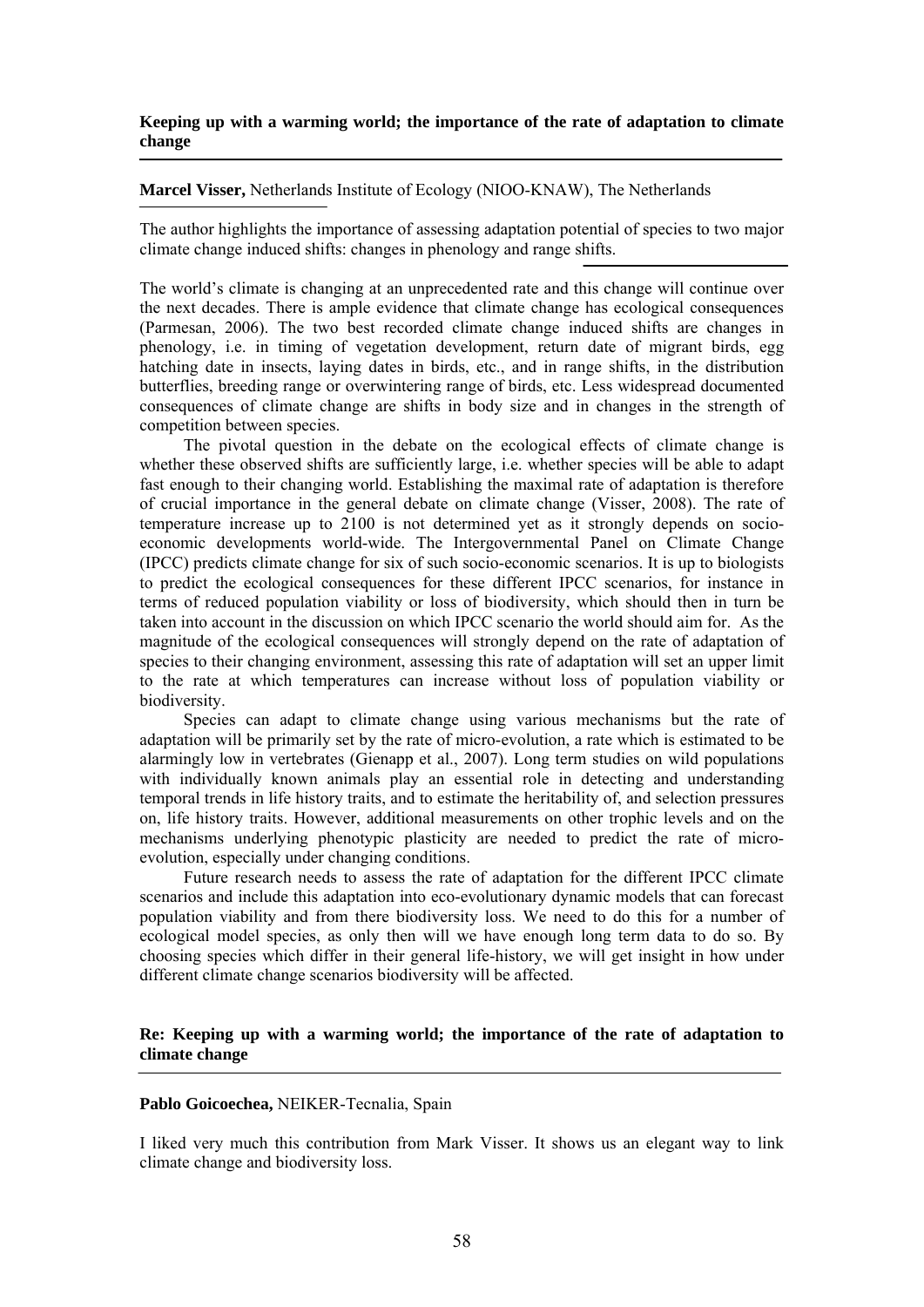However, I should disagree at one point: "but the rate of adaptation will be primarily set by the rate of micro-evolution".

On the one hand, climate change is so strong (under any IPCC scenario) that microevolution will not have time to act. However, already existing micro-evolutionary mutations will provide the basis for adaptation; i.e., the most diverse species/populations will have the greatest chances to adapt. On the other hand, epigenetic changes will probably play a larger role on adaptation than existing variation (but this will be discussed next week, I guess).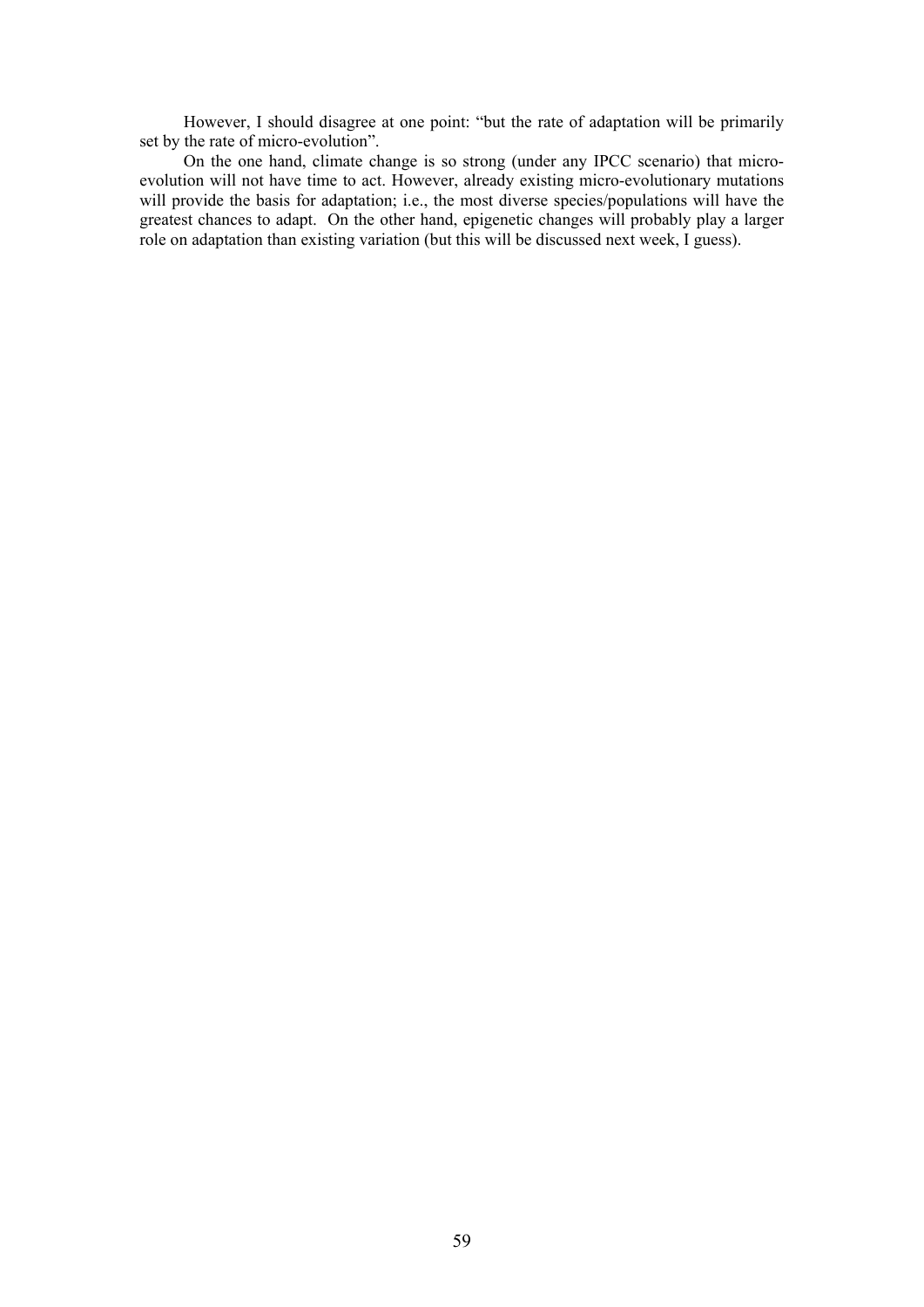**Evolutionary processes under global change** 

**Sabine Hille, Andreas Tribsch, Steven Weiss, Matthias Kropf, Günter Gollmann, Elisabeth Haring, Dominique Zimmermann and Stefan Schindler,** Austrian Platform for Biodiversity Research (BDFA), Austria

Outcome of the  $2<sup>nd</sup>$  annual meeting of the Austrian Platform for Biodiversity Research (BDFA):

*Past and recent adaptation of organisms to cultural landscapes:* 

Future research is required to investigate the plasticity and evolutionary potential of plant and animal species to cope with changes in land use (GMO's, intensified production, choice and sequence of agricultural products, agricultural abandonment). One focus may be on the origin of, and ongoing (cryptic) evolutionary processes in species of meadows and pastures in cultural landscapes.

*Plasticity and adaptation of selected mountain species along elevational gradients:* 

Differences along temperature gradients offer best possibilities to study adaptability of species to different climate regimes in a given study area. It also allows for modelling of population dynamics under different climate scenarios. A multidisciplinary approach is needed to assess relevant, directly selective parameters that are influenced by temperature (food, parasites, etc.). The challenge will be to distinguish the evolutionary responses from other confounding factors and to identify the traits that force selection.

*Evolutionary consequences of anthropogenic habitat fragmentation:* 

There is a need to study the consequences of changes in population fragmentation on gene flow and genetic drift and on the evolutionary potential of populations for adaptation to present and future environmental changes. Studies should include animal species with large home ranges and with migrating and seasonal moving patterns.

*Evolutionary potential and change in alien versus native species:* 

Periods and rates of change may differ between aliens and native species. Adaptation speed to changing environments and changes in competition between natives and aliens might result in increased loss of native biodiversity. Research is needed in both, isolated and nonfragmented habitats.

## *Hybridisation:*

Hybridisation of aliens and natives, the introgression of natives and the invading of GVO's and/or taxonomically related aliens into gene pools of native populations and the consequence of the evolutionary potential of the "species" are important questions to study. Also the discussion on the value of the genetic admixture in respect to the gain or loss of genetic biodiversity needs to be done for the different cases.

#### *Endocrine disruption:*

Pollutants that act in organisms like hormones are a major threat since they act on gonad function and therefore on reproduction in populations. Studies on trait selection in populations under depressed reproduction are needed (e.g. in freshwater species). Different target species and groups need to be identified.

We recommend the implementation of the above evolutionary knowledge to define nature conservation units, strategies, and priorities at all levels of conservation planning and action (i.e. international to local).

Regarding the methodological aspects, we strongly recommend:

- Use of museum collections to study phenotypic and genetic variation and its change over time (time series analyses) and advancement in molecular study methods
- Monitoring to find target species for less adaptable and probably more endangered species
- Long term studies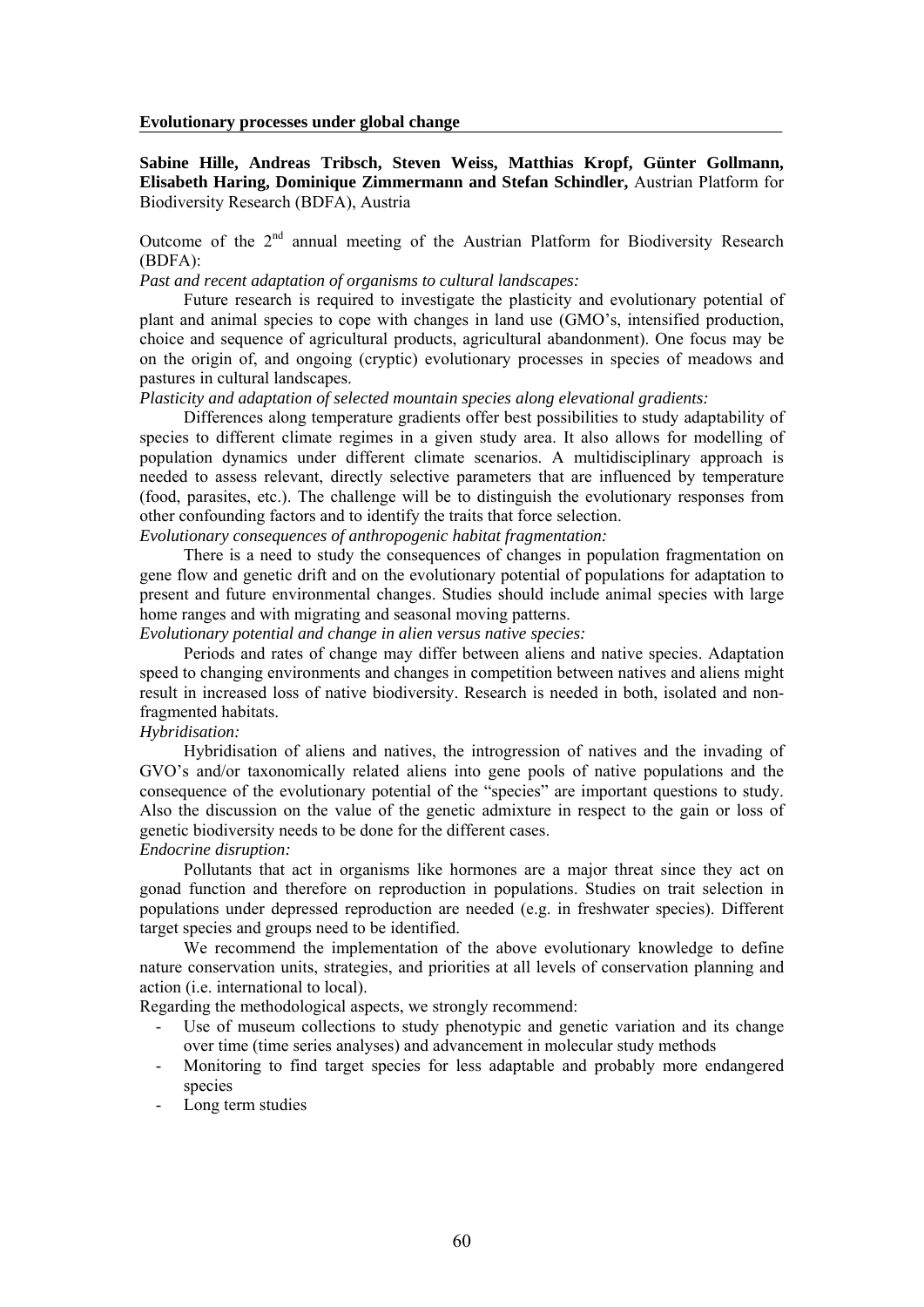#### **Evolutionary potential of animal taxa to adapt and survive climate change**

**Sabine Hille,** University of Applied Sciences (BOKU), Vienna, Austria

The author outlines the importance of gaining a better understanding of species life history traits and their ability to respond to phenology shifts in food abundance as a result of climate change.

Climate change has led to shifts in phenology in many species distributed widely across taxonomic groups (Hughes, 2000; Parmesan & Yohe, 2003; Dunn, 2004). It is, however, unclear how we should interpret these shifts without some sort of a yardstick: a measure that will reflect how much a species should be shifting to match the change in its environment caused by climate change. In fact, many species are becoming mistimed due to climate change and the shift in the phenology of a species' food abundance is, by a first approximation, an appropriate yardstick. The review on phenology change across the animal kingdom by Visser  $\&$  Both (2005) suggests that an insufficient response to climate change is the rule rather than the exception, and that only in a few cases has the consumer shifted its phenology to the same extent as its food. A trophic decoupling of food web phenology may have severe consequences, including biodiversity loss (Visser et al., 2004).

There is a great need to gain long-term datasets on phenology of species to link their data with those that may serve as a yardstick, because documentation of the incidence of climate change induced mistiming is crucial in assessing the impact of global climate change on the natural world. We need to know the potential adaptability of the species and their life histories to the change of environment due to climate change. Crucial data will be on the plasticity of the species in the observed traits and their heritability. Mountain systems provide an excellent field laboratory with the necessary conditions, namely a range of temperature regimes close to each other to assess the effect of climate differences on species life histories; this provides novel avenues towards testing evolutionary and ecological theory. Finding the genes of the respective traits observed will be a challenge and assessing the genetic structure of the taxa and populations observed in order to assess evolutionary potential will be an important task.

Most studies on climate change effects on biodiversity concentrate on correlations of species' occurrence with temperature or certain habitat variables that lead to models on future distributions of species. Sadly they may well be misleading and not be satisfactory, because firstly temperature and habitat parameters may not be the key variable determining actual survival rates and distribution patterns. Secondly, an area experiencing environmental change may well lack behind the present carrying capacity of this area, particularly when species numbers are higher than expected since they well reflect former but not any more existent habitat conditions and species can already be at the brink of extinction (see also Kuussaari et al., 2009). A rapid decline and loss in individual numbers and biodiversity may easily happen soon in these areas.

Therefore, only if the evolutionary potential, the phenotypic plasticity and the adaptability of a taxon including its yardsticks are known may we come up with better models and get a better view on future potential biodiversity loss and distribution patterns of taxa.

The tendency in the teaching programmes of Life Sciences at European universities is to support microbiological and molecular genetics approaches on the cost of organism biology. It is more than crucial that universities are able to provide teaching in the basics of "organism biology" namely identifying species, monitoring, biology of species, animal behaviour etc.. Universities need extra personnel to insure future generations of students will not lose the ability to know, measure and conserve biodiversity.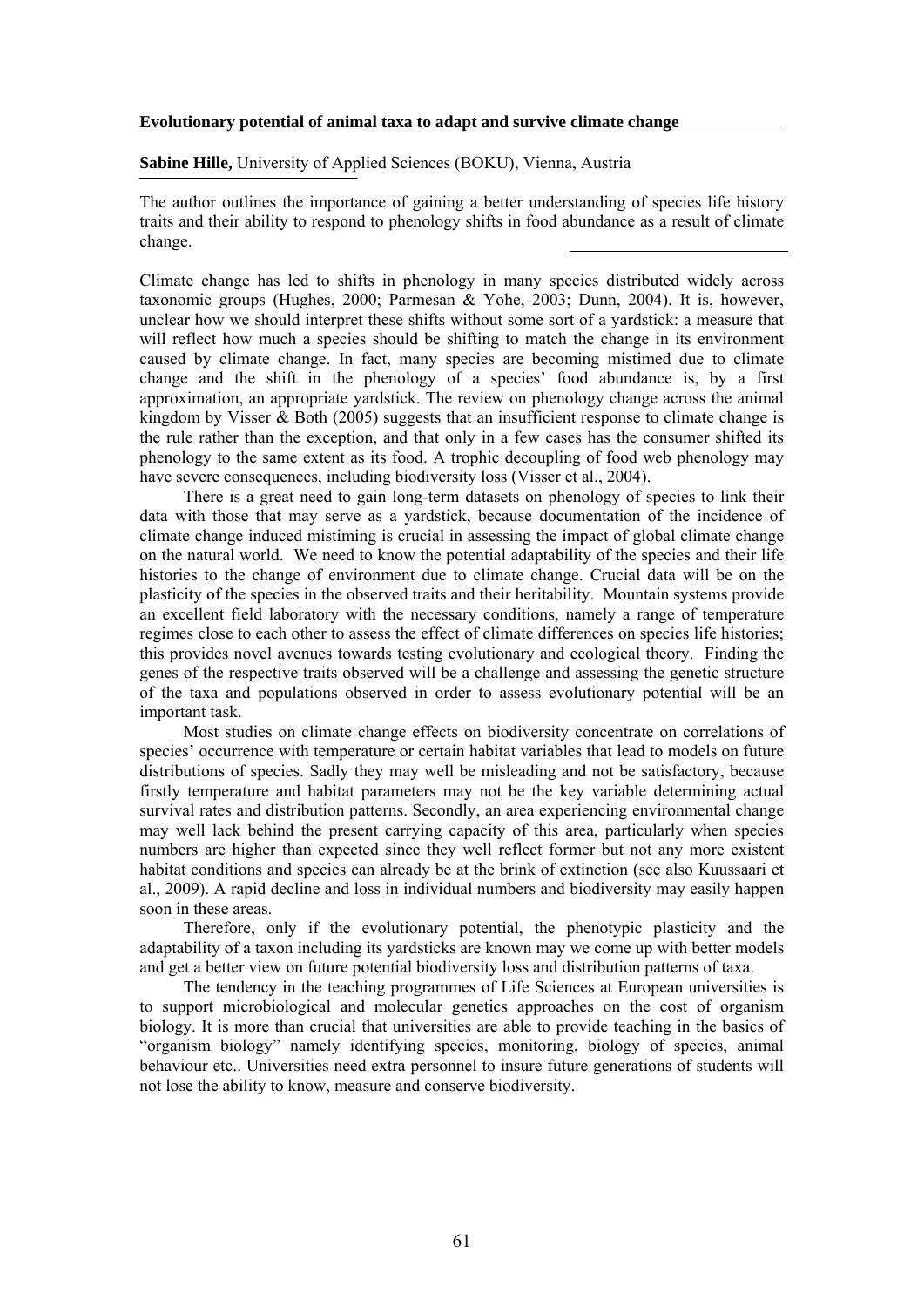# **RE: Evolutionary potential of animal taxa to adapt and survive climate change**

# **Viktor Kotolupov,** Centre of Systematic Medicine, Slovenia

I would like to mention that despite diversity, all biological systems have common characteristics (Kotolupov and Levchenko, 2009a), in the framework of which they evolve during evolution. These characteristics are written in their DNA. Common characteristics of living systems (biological principles) allow us to elaborate the definitions of various illnesses and with this to establish their causes, for instance the definition of psyche (Kotolupov and Levchenko, 2009b). Therefore I suggest the evolutionary process should be investigated and elaborated inside the framework of biological principles.

## **RE: Evolutionary potential of animal taxa to adapt and survive climate change Role of genetic diversity on fish evolution and conservation in the Mediterranean**

## **Adriana Vella and Noel Vella,** University of Malta, Malta

Being a semi-enclosed sea composed of several different habitat types, the Mediterranean offers a great potential for genetically distinct stocks and the important evolutionary process of speciation. This diversity found both between the Mediterranean and other seas and also within the Mediterranean basin itself, adds value to the Mediterranean Sea's uniqueness, while highlighting the importance of sustainably safeguarding its natural resources and biodiversity at various levels.

It is a known fact that in the Mediterranean there is a good number of endemic marine organisms, including some large species such as, the Giant devil ray (*Mobula mobular*). Other species, which may not be exclusive to the Mediterranean Sea, enter the Mediterranean at specific stages of their life-history, thus exhibiting specific migratory patterns and home range sizes. The complexity of some of these conditions require intensive research to elucidate facts that may allow for best conservation practice or sustainable exploitation of specific stocks, such as, the Atlantic bluefin tuna (*Thunnus thynnus*) which is being overexploited in the Mediterranean. In addition to these, one can add the possibility of separate stocks due to geographical boundaries and physical/biological conditions, that limit the exchange of genes in a species and the possibility of having cryptic species that cannot be identified yet except with the use of genetic markers. Anthropogenic activities and requirements place pressures on small populations especially those with certain life-history parameters, the Mediterranean stocks are being faced with a higher risk of extinction compared to similar stocks in other regions (Cavanagh and Gibson 2007; Vella - CP/RAC 2009).

Within this scenario, conservation genetics plays an essential role in the identification and conservation of cryptic species, sexual dimorphism and ontogenetic forms of the same species, thus aiding in more rigorous fisheries statistics data collection down to the species level. Moreover genetic identification of body parts from markets would aid in law enforcement and monitoring for legally protected species. Conservation genetics, which aims at maintaining evolutionary processes intact, also aids in the identification of population structures, stocks, migratory patterns and population sizes, all leading to better understanding of populations and their health. This knowledge proves to be essential to improving and updating policy making, and management plans for Mediterranean species/stocks. Furthermore genetic markers can also be applied to check on alien genotypes to the Mediterranean region, either due to the introduction of individuals from areas outside the Mediterranean or from aquaculture. Such genetic 'contamination' could lead to the loss of the unique genetic characteristics and acquired adaptations, thus genetic monitoring could ensure that native stocks are preserved.

Back in 1993, the Convention on Biodiversity identified the importance of genetic diversity and recognized the resources required to seriously support maintenance of such an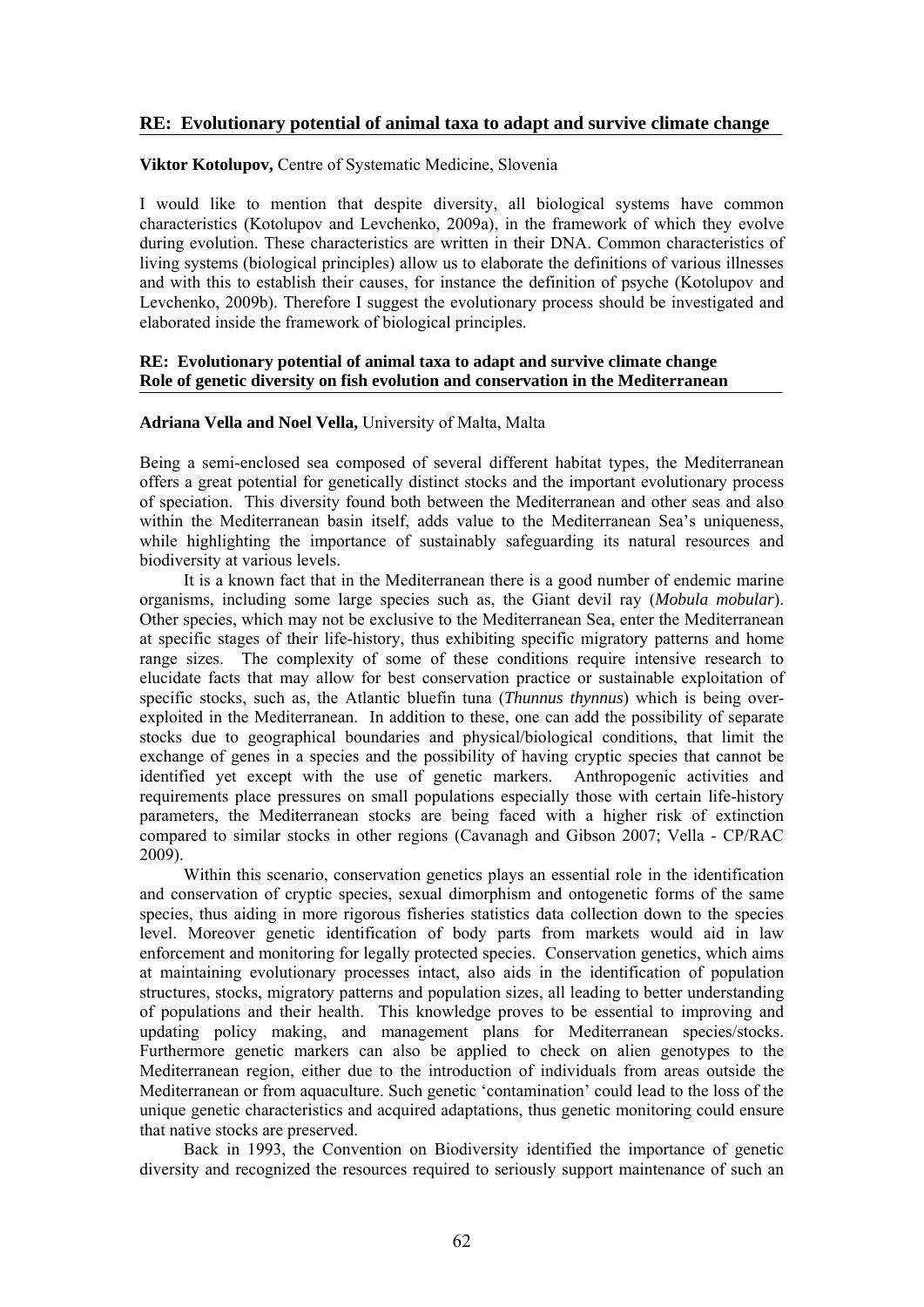important condition in our natural environment. However currently the lack of financial input linked to the research required in this field, together with political and commercial agendas, pushing the rate of change toward faster and shorter term gains, are not considering the importance of knowledge on genetic diversity, possibly missing important leads and baseline information on the conservation methodologies that need to be adopted in order to preserve the natural heritage and essential evolutionary processes.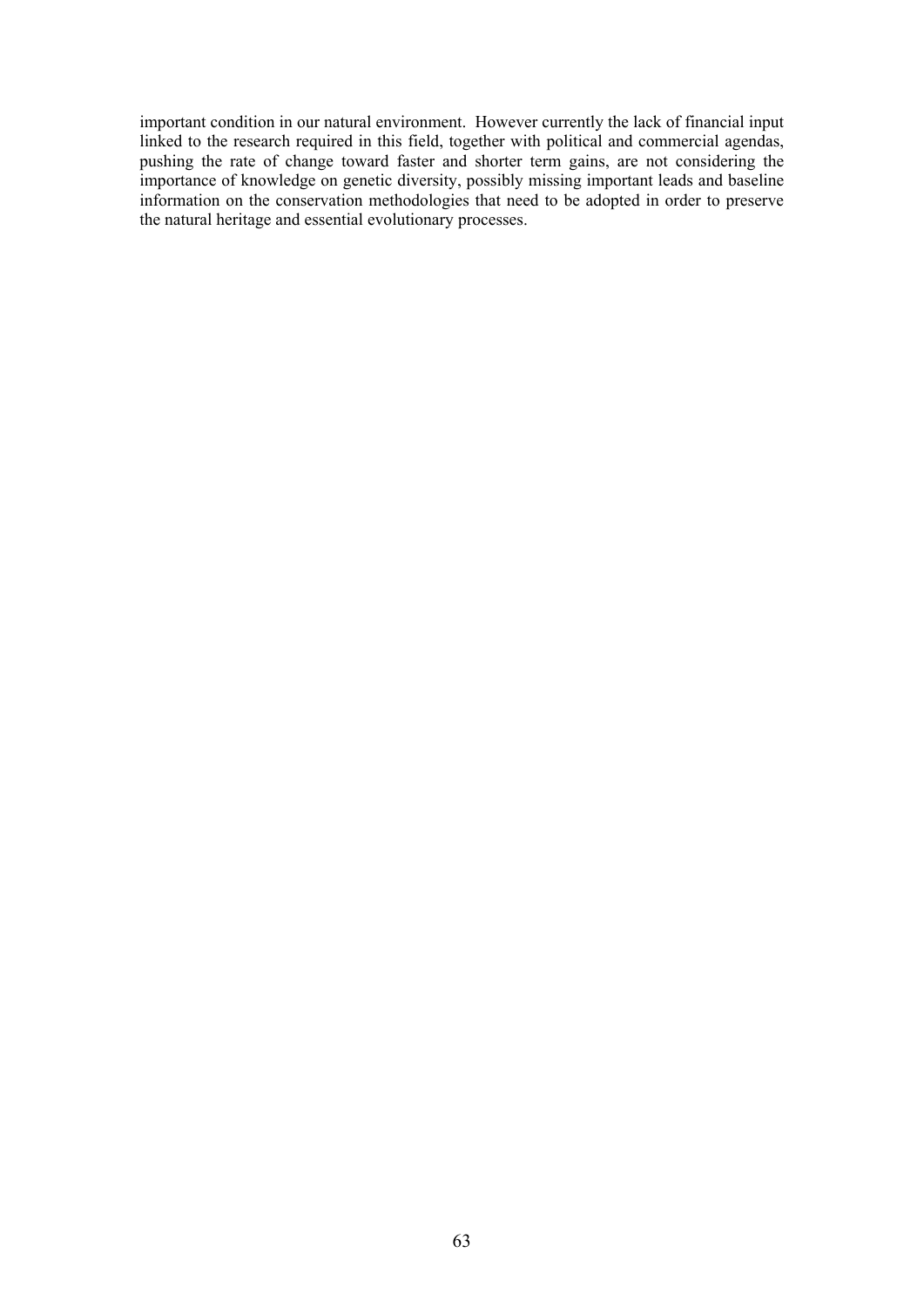#### **Measuring evolutionary responses to global climate warming**

**Francisco Rodríguez-Trellez,** Department of Genetics and Microbiology, University of Barcelona, Spain

The author looks at our current understanding of genetic responses to recent climate change, focussing on the studies carried out on Drosophila. It highlights the need for a causal link to be established linking climate and inversion frequencies and for a better understanding of the genetic architecture underpinning the 'climate-sensing' character set.

Populations can respond to directional selection imposed by ongoing climate warming by: 1) evasion through dispersal to suitable habitats, 2) in situ by adjustment through phenotypic plasticity without altering their genetic constitution, and 3) changing genetically through evolution.

Evolutionary responses are thought to be a requisite for coping with environmental changes in the long term. In practice, any given population's response to climate warming is likely to be an idiosyncratic blend of the three above-mentioned mechanisms. Inference of evolutionary responses from purely phenotypic data faces the difficulty of disentangling genetic and plasticity factors. Ideally, the par excellence means to quantify evolutionary responses should be by direct measurement of genetic change. Yet the quality of evidence of genetic responses to recent climate change is far from satisfactory. The number of studies is scarce. The ones that picked out the clearest signatures of a climate-driven evolutionary response have focused on Drosophila chromosomal inversion polymorphisms.

Drosophila species have long been recognized as potential useful candidates for assessing evolutionary responses to climate change. As ectotherms, their basic physiology is strongly influenced by environmental temperature. Their fast generation time makes it possible to follow evolutionary processes over many generations in relatively short time periods. Drosophila chromosomal inversions were found to cycle with the seasons at the early stages of experimental population genetics. Their seasonal and latitudinal cline patterns were shown to be consistent with what would be expected from temperature. There is a great deal of historical data to investigate effects of global environmental changes by comparison with present configurations. In spite of these and other advantages derived from Drosophila's privileged condition as a model organism in the 'omics' era, the use of chromosomal inversion polymorphisms to investigate evolutionary responses to climate warming has uncovered important limitations.

First, a causal link between climate and inversion frequencies has yet to be established, since all the gathered evidence for adaptive responses is correlational in nature. Second, there is an urge to fill the gap in the understanding of both the genetic architecture  $-e.g.$  how many and specifically which genes/transcription units, and their connections— underpinning the 'climate-sensing' character set, and the relevant ecology of the best known genetically Drosophila species. Because of this gap, allocating efforts to long-term tracking of genetic markers other than inversions has to be necessarily perceived as hardly cost-effective. And third, the premise implied by some recent long-term monitoring surveys, according to which the rate of temperature increase is homogeneous between spatiotemporal coordinates is not valid. Neglect of the ongoing lengthening of the growing season in scheduling updates of historical records can lead to overestimate the magnitude of long-term responses to global warming. Standardizing old and new collections by climatic dates instead of by calendar dates can, however, conflict with other relevant parameters, such as photoperiod or the responses of other species on which the focal species depends. Provided the two temporal patterns have a common causal ground, the seasonal cycling of inversions would afford an embraceable experimental setting towards understanding why inversion frequencies change directionally in the long-term.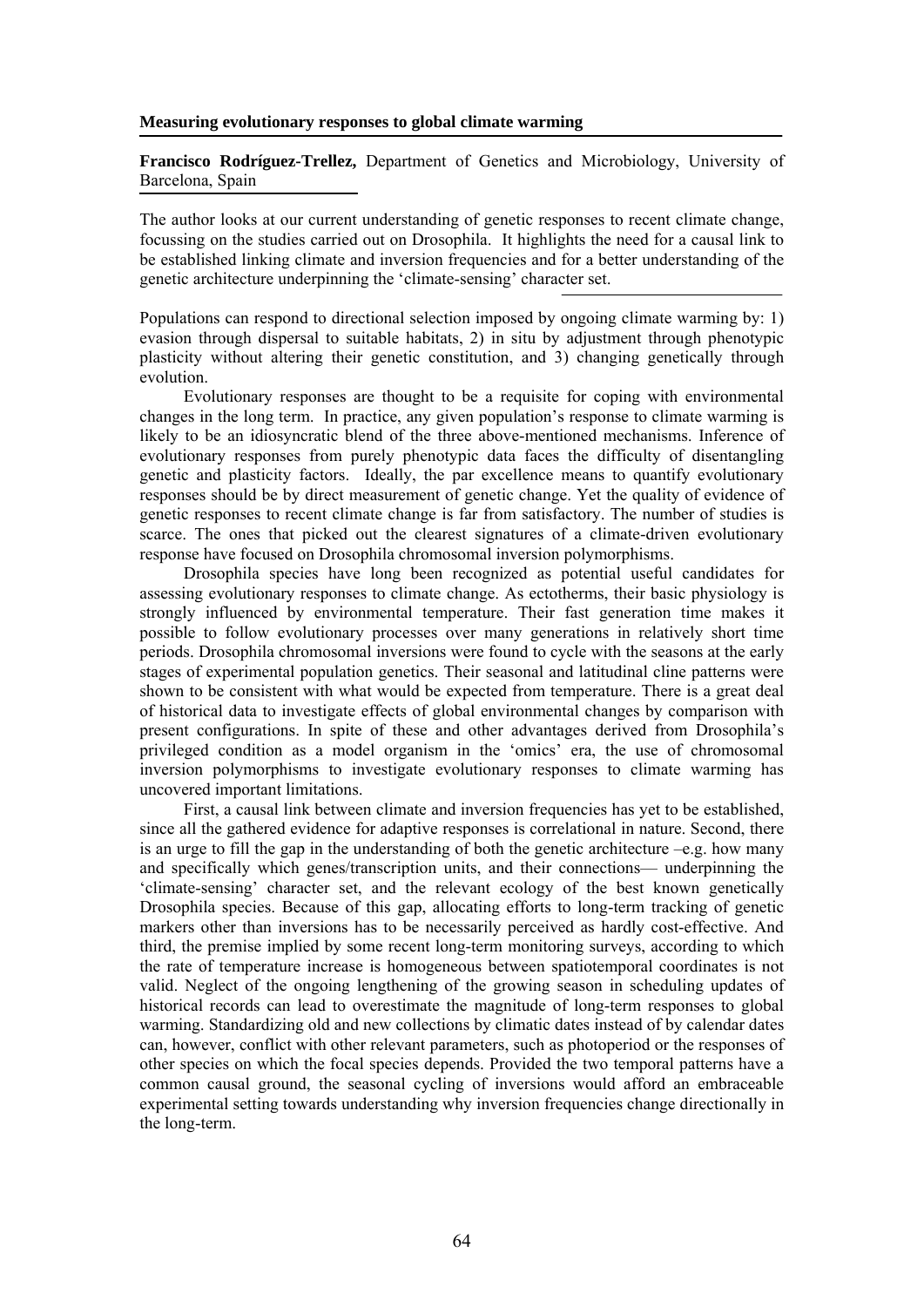

# Session III: Evolution in complex systems and coevolutionry networks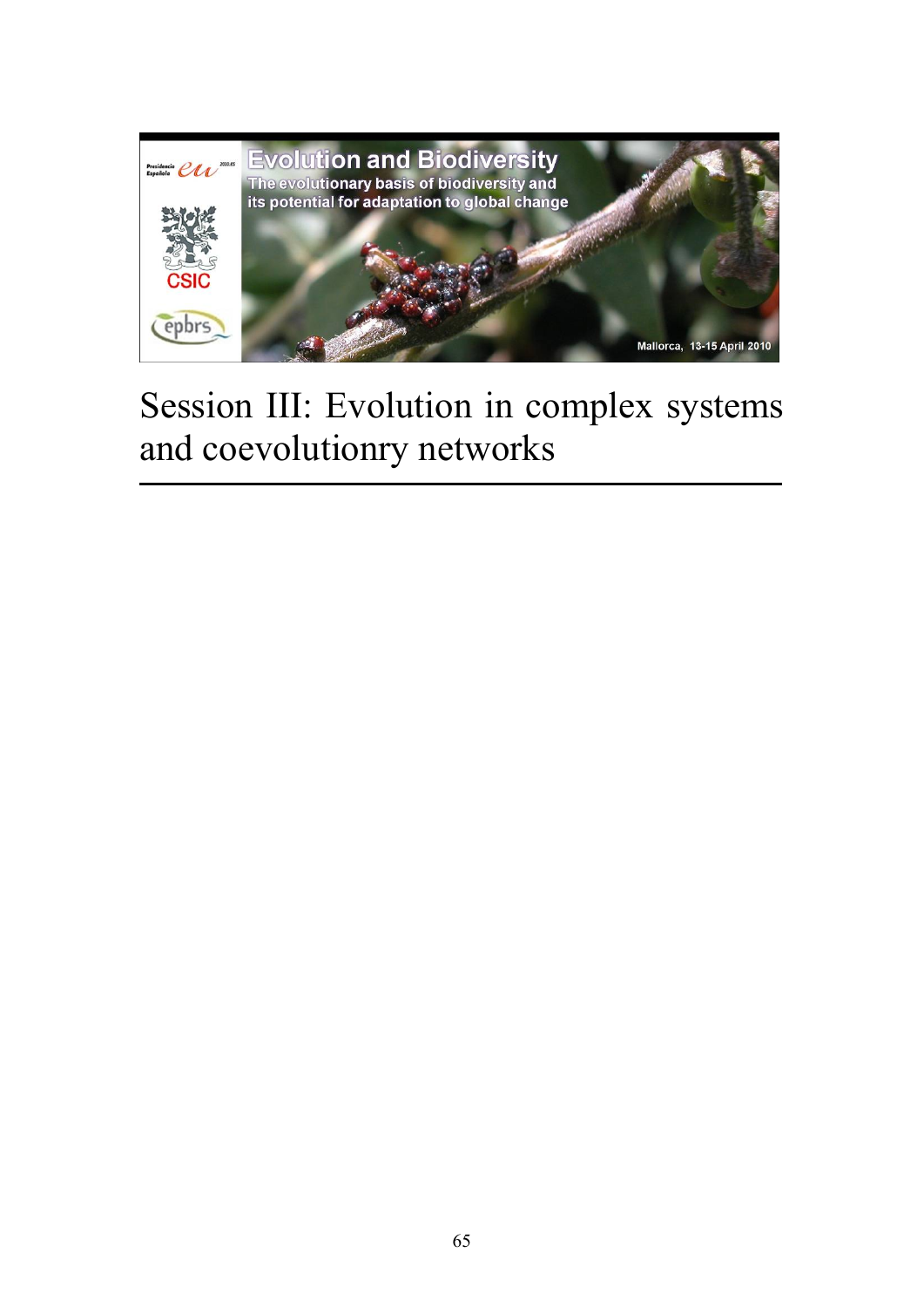# **Eco-evolutionary dynamics: interactions between ecology and evolution in contemporary time.**

## **Andrew Hendry,** Redpath Museum and Department of Biology, McGill University

The author highlights the need to further understand how contemporary phenotypic changes influence ecological variables on similar time frames; it outlines three examples at the population, community and ecosystem levels.

Evolution is obviously driven by ecological differences: think of the adaptive radiation of Darwin's finches. Just as obviously, ecological processes are influenced by evolution: ecosystems depend on the oxygen produced following the evolution of photosynthesis. Less obvious is how these interactions play out on the short time scales most relevant to conservation and management. Do ecological changes (e.g., invasive species, climate change) drive appreciably evolutionary change over years or decades (i.e., "contemporary evolution")? Does any such evolution influence ecological variables (population dynamics, community composition, ecosystem function) on a similar time scale? These interactions between ecology and evolution represent the growing field of eco-evolutionary dynamics (figure 1).

Many studies (Stockwell et al., 2003; Reznick and Ghalambor, 2001; Hendry et al., 2008) have shown that ecological changes cause phenotypic changes in natural populations (eco-to-evo). Examples include species introduced to new environments, native species responding to introduced species, populations exposed to harvesting or pollution, and populations facing climate change. Existing work has shown that the phenotypic changes can be substantial, particularly when humans are involved (Hendry et al., 2008; Drimont et al., 2009). What isn't known generally is just how much of this phenotypic change is the result of evolutionary change versus phenotypic plasticity (Hendry et al., 2008; Gienapp et al., 2008). Even less is known about how these contemporary phenotypic changes then influence ecological variables on similar time frames (evo-to-eco) (Pelletier et al., 2009) – but some nice examples can be provided.

Populations: Phenotypic changes from one year to the next clearly influence population size in ungulates (Pelletier et al., 2007, Ezard et al., 2009). The genetic contribution to this phenotypic change is not known, whereas a study of butterflies has documented effects of genetic change on population sizes (Hanski and Saccheri, 2006). What remains to be determined is just how common these effects are, and how important they are relative to traditional "ecological" effects (e.g., rainfall or temperature). In addition, it isn't clear under which conditions these population dynamical effects of evolution can actually save natural populations from extinction (i.e., evolutionary rescue) (Kinnison and Hairston, 2007).

Communities: Genetic and phenotypic differences between individual plants have been shown to have noteworthy effects on arthropod communities (Johnson et al., 2009). Similarly, genetically-based phenotypic differences between fish populations have strong influences on aquatic macro-invertebrate communities (Palkovacs et al., 2009; Palkovacs and Post, 2008). What remains to be determined is, again, how common these effects are and, also, how year-to-year changes in these genes and traits (as opposed to the currently studied static differences) influence those communities.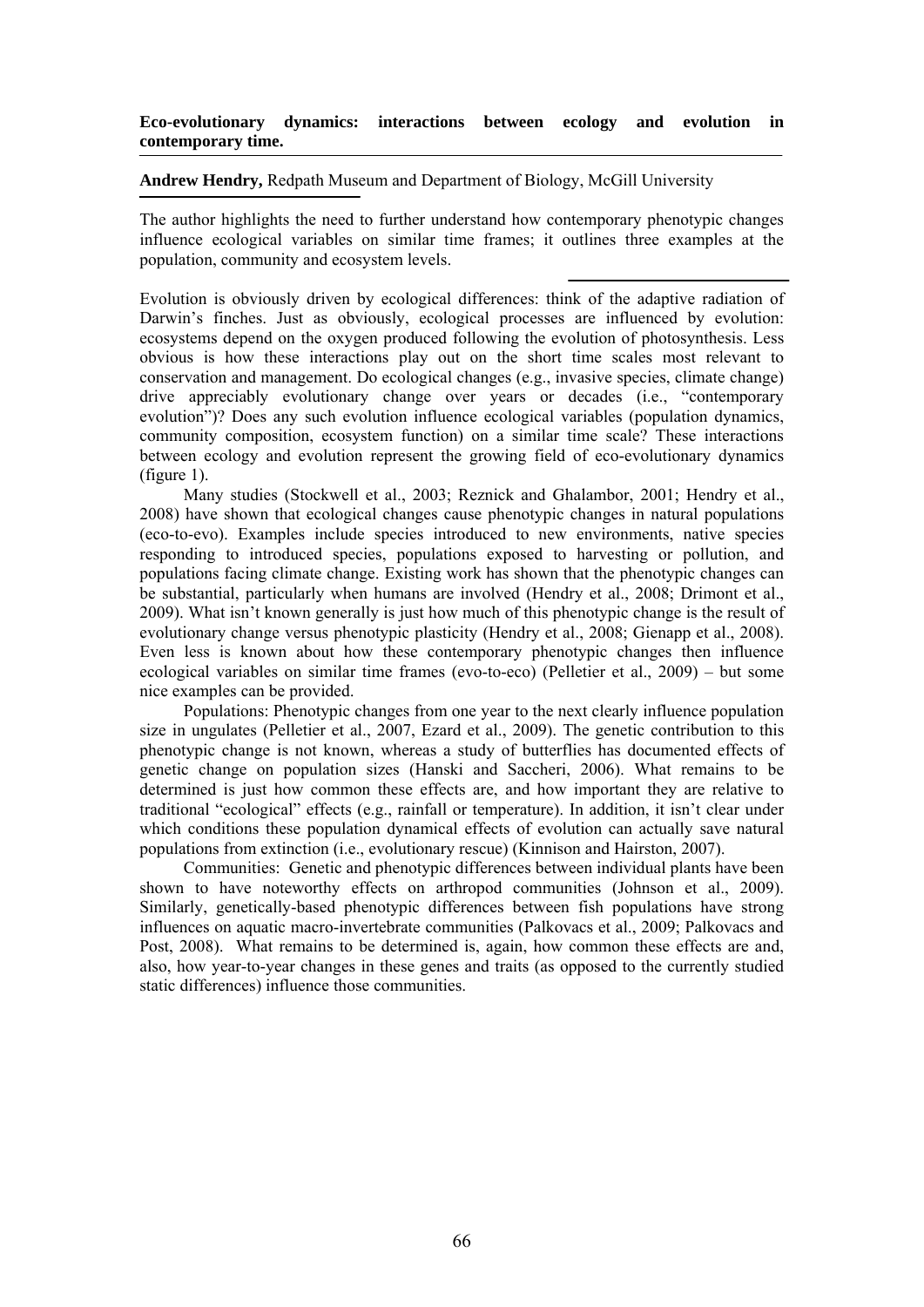Ecosystems: In the same plants and fish studied for community effects (above), genetic and phenotypic differences have been shown to influence ecosystem variables such as decomposition rates, dissolved organic material, light attenuation, and primary productivity (Palkovacs et al., 2009; Palkovacs and Post, 2008; Harmon et al., 2009; Whitham et al., 2006). Since the study systems are the same as above, what remains to be discovered is also the same. It will also be interesting to know how often these ecosystem effects of evolution fall into the category of "ecosystem services" that have become so integral to conservation efforts.

The above listing highlights a few specific examples of how evolutionary change might influence ecological variables on short time scales. In addition to the specific uncertainties listed above, some additional general ones come to mind. How often do evolutionary effects on communities and ecosystems flow through the effects of evolution on population dynamics (indirect effects – red to black arrows in figure 1, see appendix 1) versus changes in the traits themselves (direct effects – red arrows only, see appendix 1)? Do the effects of evolutionary change on ecological processes decrease from population to community to ecosystem variables (Bailey et al., 2009)? How often do true feedbacks occur – that is



an ecological process drives evolution (green arrows) that then alters that same ecological process (red arrows) and so on (Post and Palkovacs, 2009)? Eco-evolutionary dynamics is an area ripe for future work.

# **RE: Eco-evolutionary dynamics**

#### **Simona Mihailescu,** Institute of Biology Bucharest, Romanian Academy, Romania

## *Hierarchical organization:*

Botnariuc (2003) noted: It is accepted that natural selection acts on individuals and on its genes. Natural selection is driven by the ecosystem and results in an interaction between three levels: individual-population-ecosystem. Ecological progression and the evolution of ecosystems and the existence and generality of these two processes and the difference between them and the mechanisms that take place, were not well clarified issues until now.

Philosophical foundations of conserving biological diversity are based on several assertions (Primack, 2000) generally agreed by most experts:

- 1. The diversity of species and biological communities should be preserved
- 2. Premature extinction of species should be prevented
- 3. The complexity of ecosystems needs to be maintained
- 4. Evolution must continue
- 5. Biological diversity has intrinsic value

*Progress in DNA Technology:*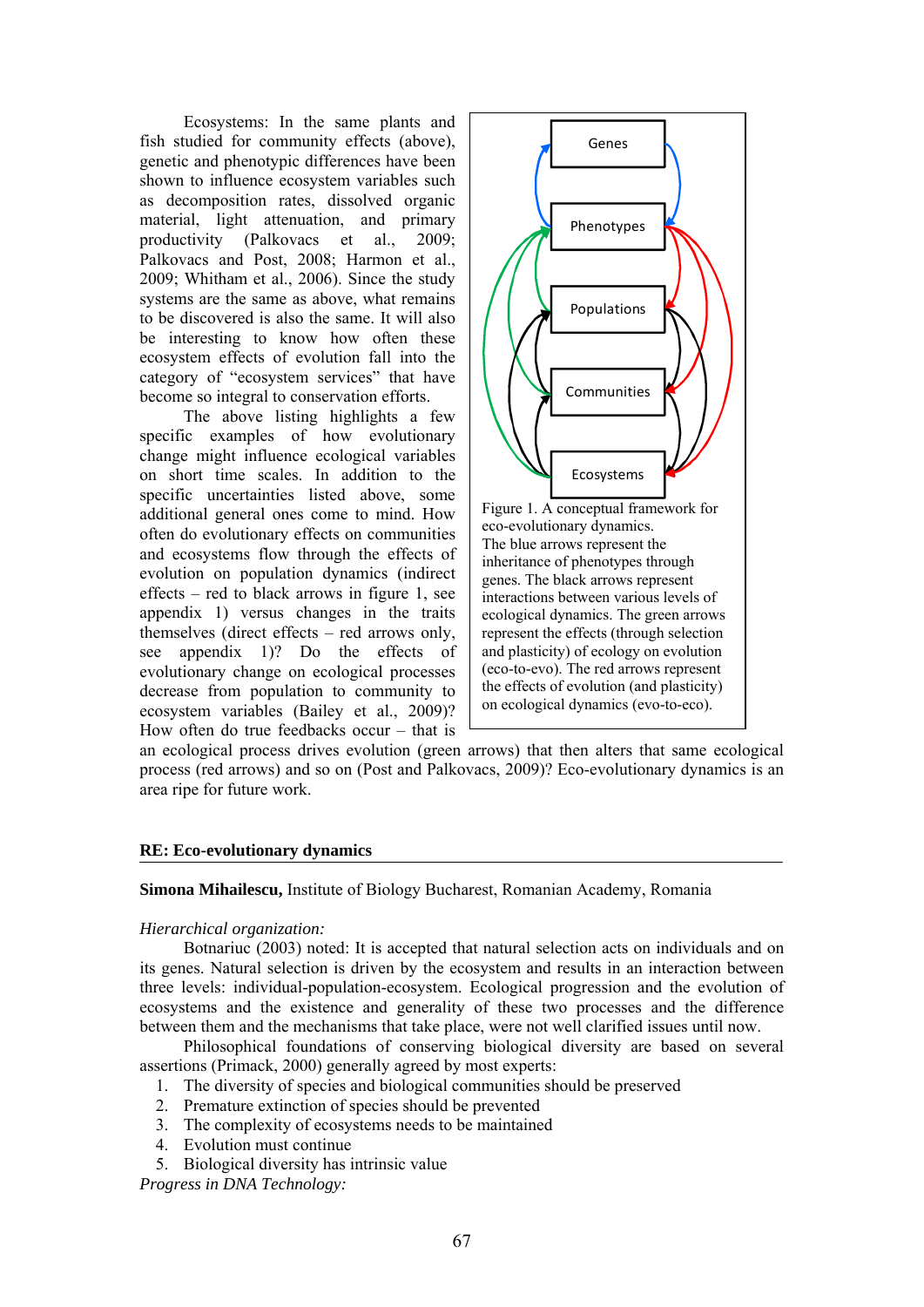Recently, Popescu (2009) indicated that natural selection is involved in any "group of elements" possessing the following three properties: reproduction, variability and genecopying. In the context of molecular biology, it is necessary to further understand in detail the molecular level of biological organization, i.e. do genes allow deduction of what is happening at the level of cell and body? Genome sequencing of numerous prokaryotic and eukaryotic organisms has allowed the characterization of very many genes. Gene sequences from databases are very useful, but are not an ultimate goal. The most important contribution of molecular biology to evolutionary theory is to evaluate genetic distance between species based on molecular data. The main problem is that currently we do not have all the tools necessary to understand the language of genes.

# *Case study: Maintenance of biodiversity in complex systems represented by the Romanian Natura 2000 network:*

Is there a chance that evolutionary processes will be able to run at the desired individual-population-ecosystem levels, so that diversity of life continues to exist?

Since 2007 Romania has designated its Natura 2000 network. The Romanian Natura 2000 network covers all five bio-geographical regions: Continental (53.6% of national surface area), Alpine (22.8%), Steppe (16.8%), Pannonian (6.0%), and Black Sea (0.7%). Romania is the only Member State with the Steppe bio-geographical region and only one other state (Bulgaria) has the Black Sea region. To establish a coherent Natura 2000 network, Romania has proposed 273 Sites of Community Interest (pSCIs) and 108 Special Protection Areas (SPAs). In these protected sites we should not forget a very important aspect: "the values, driving forces and human influences, as well as the measures for the conservation and sustainable use of biodiversity vary greatly within and between different cultures. This aspect of biodiversity is, therefore, sometimes referred to as cultural diversity, recognizing the important role of sociological, ethical, religious and ethno-biological values in human activities." (Heywood and Watson, 1995). Is this network of sites suitable to be used as a model to achieve the cultural diversity and all five philosophical foundations of biological diversity conservation above?

For Natura 2000 a number of human activities were identified that had a strong negative influence on natural sites, e.g.: quarries (desires for fast profits lead to the creation of many quarries for sand, limestone, loess and basalt), forest felling, hydro power plants, extraction of gold by cyanide, wind power plants, ski resorts, overbuilding on the Black Sea coast, golf courses, etc.

In the context of evolutionary processes in complex systems and to lower the pressure on "oases of biodiversity conservation", the following actions are essential:

- Appropriately evaluate the impact of human activity on species, habitats, landscapes and whole ecosystems;
- Properly implement the management plans of Romanian Natura 2000 sites;
- Accurately evaluate the impact of molecular biotechnology on global biodiversity.

# **RE: Eco-evolutionary dynamics**

#### **Martin Sharman,** European Commission, Belgium

# *N.B: The views expressed are purely those of the writer and may not be regarded as a position of the European Commission.*

Each ecosystem differs in detail from every other, and changes over time. We identify and classify the ecosystem by reference to a set of defining characteristics, which themselves emerge from a set of mutually reinforcing processes and structures. As emergent properties, these defining characteristics more or less robustly accommodate the continuous change in the ecosystem processes and structures. The resilience of an ecosystem is a measure of its capacity to retain the characteristics by which we define it, as its elements, processes and structures are submitted to pressure. How much disturbance can the ecosystem absorb before the processes that give rise to its behaviour are themselves changed sufficiently for the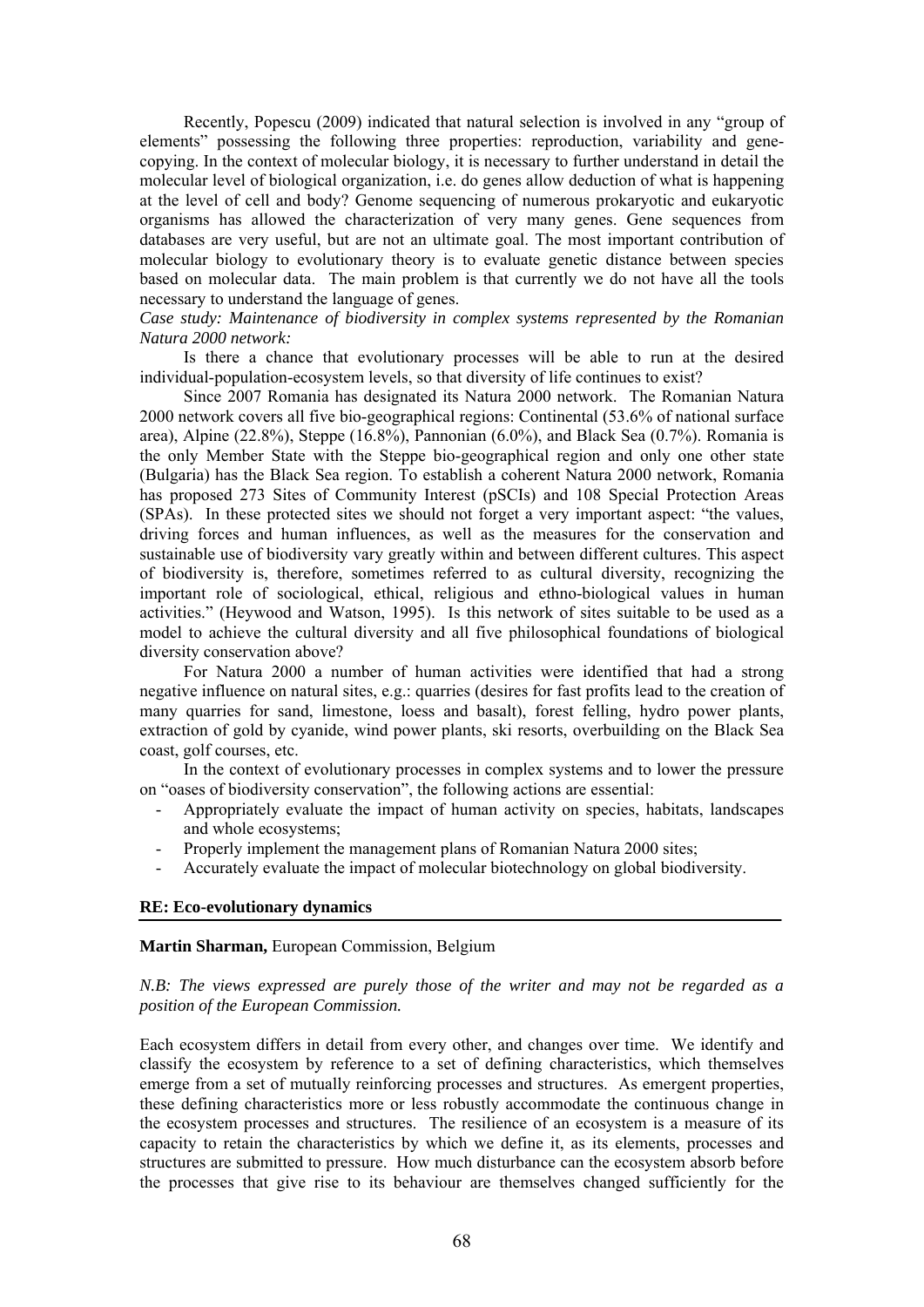character of the ecosystem to change? This question underlies the persistent request from policy makers to define thresholds. The mental model that admits the concept of a threshold is similar to a table; you can push the ecosystem this far and no further, or it will drop off the edge. So up to that point we are safe – the world has organised itself to absorb the punishment, provided it doesn't hurt too much. This concept underlies a notorious paper published in a prestigious journal last year.

It is not easy – and sometimes simply impossible – to predict the behaviour of complex systems under stress, especially if that stress includes random shocks big enough to disturb that set of mutually reinforcing processes and structures. Although ideal understanding of the underlying system might allow you to make excellent predictions in quiet periods, your prediction would only be interesting up to the point at which the next shock occurs. If big random shocks occur relatively frequently, prediction is essentially impossible. For complex self-organising systems "ideal understanding" is also impossible. All natural systems, including social ones, are subject to frequent small disturbances even if big shocks are rare. Such small disturbances may unexpectedly trigger positive feedback within the system, driving it in unexpected directions, making predictions inevitably imprecise.

If something stresses a complex self-organising system enough to alter the intensity of the feedback loops on which it depends, runaway feedback may cause it to reach a tipping point or catastrophic bifurcation, pass through a critical transition, and end up in a new state of dynamic stability. In a variety of complex systems the approach to the critical transition seems frequently to be characterised by a squeal – increasingly major oscillations in the feedback loops. A plot of the variance in its behaviour would show a smooth line that becomes jagged (squeals) and then goes wild (transition) and finally settles down again (new regime).

Ecosystems are not subject to selection pressure in the same way as organisms. Why, then, do we not see runaway positive feedback more frequently than we do? Experiment and observations that have shown tipping points in ecosystems are as rare as hen's teeth. Do ecosystems have some sort of magical get-out-of-jail-free card? Or does this lack of example come about because ecosystems with a high probability of runaway feedback quickly experience that feedback and transit to a state where the probability of runaway feedback is low? If so, then in evolutionary timescales, ecosystems quickly find local minima, where they robustly resist change. It seems to me likely that the propensity of an ecosystem to change is governed, like everything else, by the availability of surplus energy. Systems with a high probability of transition are those with little or no access to surplus energy. Biological systems are well-adapted to ensuring access to surplus energy, so it is hardly surprising that left to themselves ecosystems are highly unlikely to suffer catastrophic transitions. Unless, that is, they suffer a big shock. A plague of technologically-equipped humans is a big, big shock.

A threshold is a sharp edge to a simple, essentially two-dimensional, system. A tipping point, by contrast, is a poorly-defined and unpredictable volume in a multi-dimensional phase space. A threshold, we are informed, can be predicted – at least, policy-makers want us to predict them. A tipping point can only be identified once you have begun the transition; and even once the system has begun its transition, we may be psychologically unable to accept it. Both thresholds and tipping points are characteristics of a non-sustainable relationship between the system and its environment. The two-dimensional threshold implies a lowdimension set of drivers, and holds out the hope of reversing course as you approach the edge of the table. The concept of a fundamentally unpredictable tipping point is much less reassuring. It suggests a highly-dimensioned set of drivers and since there is no single reverse gear it therefore requires a far more complex response, which cannot be implemented piecemeal.

So where does this lead in terms of research recommendations?

- 1. We need to know a lot more about how our current understanding concerning complex self-organising systems applies to ecosystems, and if it doesn't apply, then why not.
- 2. We need to get a much better handle on the evidence for and against critical transitions in ecosystems, and characterise, where possible, the tipping points.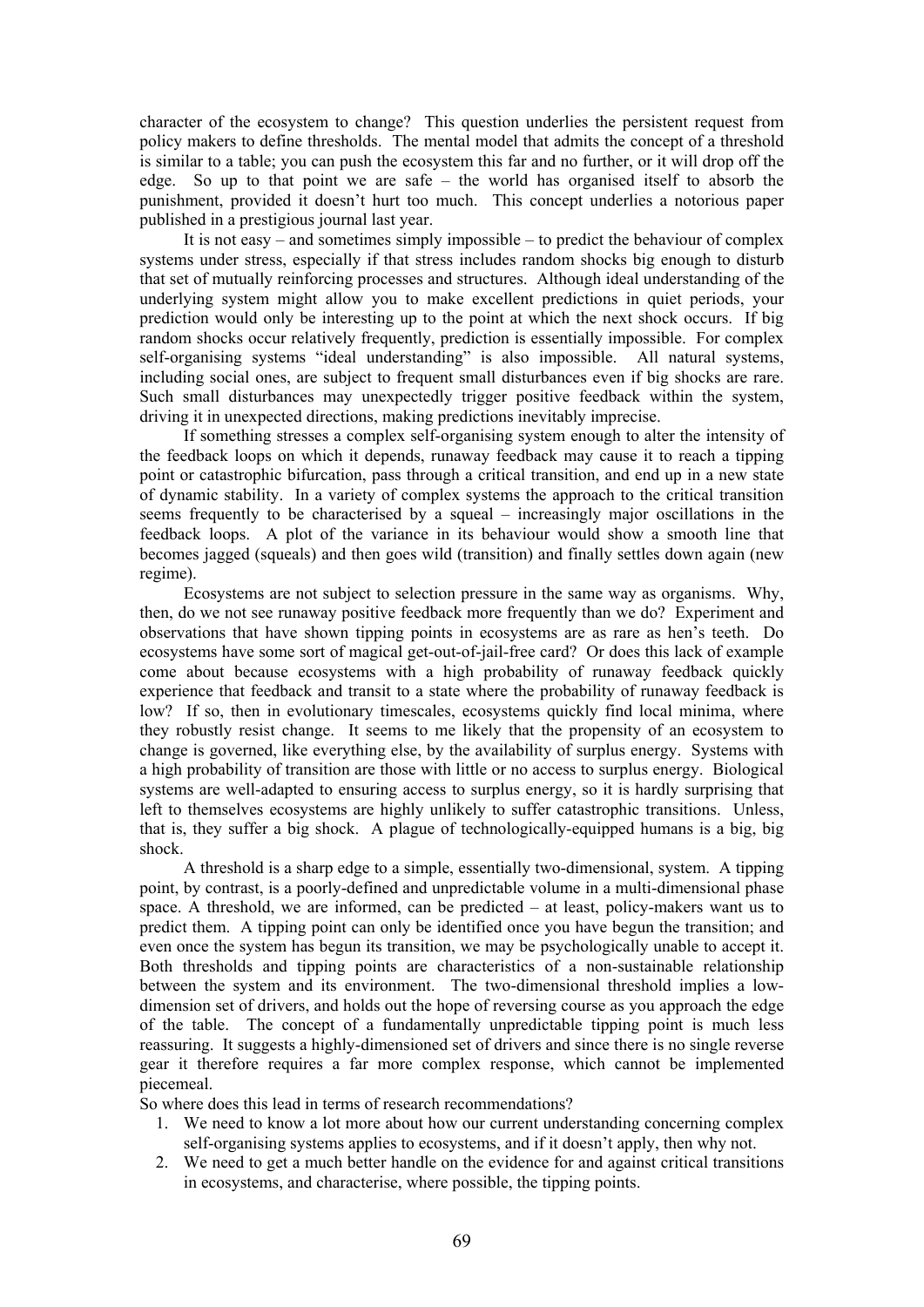- 3. Where we have evidence of critical transitions, we need to find out whether the approach to the tipping point was characterised by a squeal. If so, can we hope that by detecting the squeal we can perhaps forewarn ourselves of a change?
- 4. We need to understand better the psychology surrounding our attitudes to tipping points.

## **RE: Eco-evolutionary dynamics**

# **Peter Bridgewater,** Global Garden Consulting, Isle of Man

These three weeks have had really interesting contributions, showing the importance of evolutionary issues in ecosystems. And there have been many interesting suggestions on research topics just now from Stefan Schindler for example.

Last week Pablo Goicoechea, also raised some interesting questions on fragmentation and 'sufficiency' - how much gene flow is sufficient. This relates to a question which has been worrying me for some years: how much of biodiversity (ecosystems, species, genes) in one place do we need? And does redundancy in species in an ecosystem have important evolutionary insurance values, or is this mere wishful thinking?

I ask these questions because in the reductio ad absurdum life of policy generation policy-makers will start asking these questions - I'm surprised they haven't already. In climate change we have many metrics being used to drive the policy debates, yet in biodiversity we don't. This current week's topic on complexity gives some reasons, but I wonder what research we need to understand what use our protected area systems will be in 100 years? The contribution of Simona Mihailescu is relevant here and she raises, as do others, the role of cultural pressures, and cultural diversity on future evolutionary possibilities.

So are protected areas likely to be useful as places for evolutionary potential, or in fact will they just become areas for the decay of complex systems while evolution will be more likely to happen in the wider landscape and even urban systems? I hope the former, yet I don't see the evidence that the blunt policy instrument of protected area establishment, regarded as highly successful of course, is actually the best thing we should be doing with our land and seascapes. I would like to see how research can help advance policy on biodiversity generally, but perhaps especially the role and value of protected areas. If research can't, or doesn't, help policy development and implementation, then we do face the sort of bleak future that Martin Sharman described last week…However today the sun is shining, so I feel more positive!

# **RE: Eco-evolutionary dynamics**

#### **Martin Sharman,** European Commission, Belgium

# *N.B. The views expressed are purely those of the writer and may not be regarded as a position of the European Commission.*

Peter worries how much of biodiversity (ecosystems, species, genes) we need in one place. I suggest that the answer is in the name of his consultancy: global garden. Our galaxy might contain a planet on which all that is not barren is gardened by the dominant species, whose population is kept in check by reproductive restraints, whose rate of consumption of energy never exceeds the amount delivered daily by the sun, and whose recycling is so efficient that it produces no waste. Some of the garden would be marine, some terrestrial, and some would be there to help to maintain rainfall regimes or other public goods, but it would all be there solely to keep the dominant species alive.

Research cannot tell us how much biodiversity loss is too much. It's a societal choice. Our biological future is in our hands; we took responsibility for it when we invented fire and agriculture.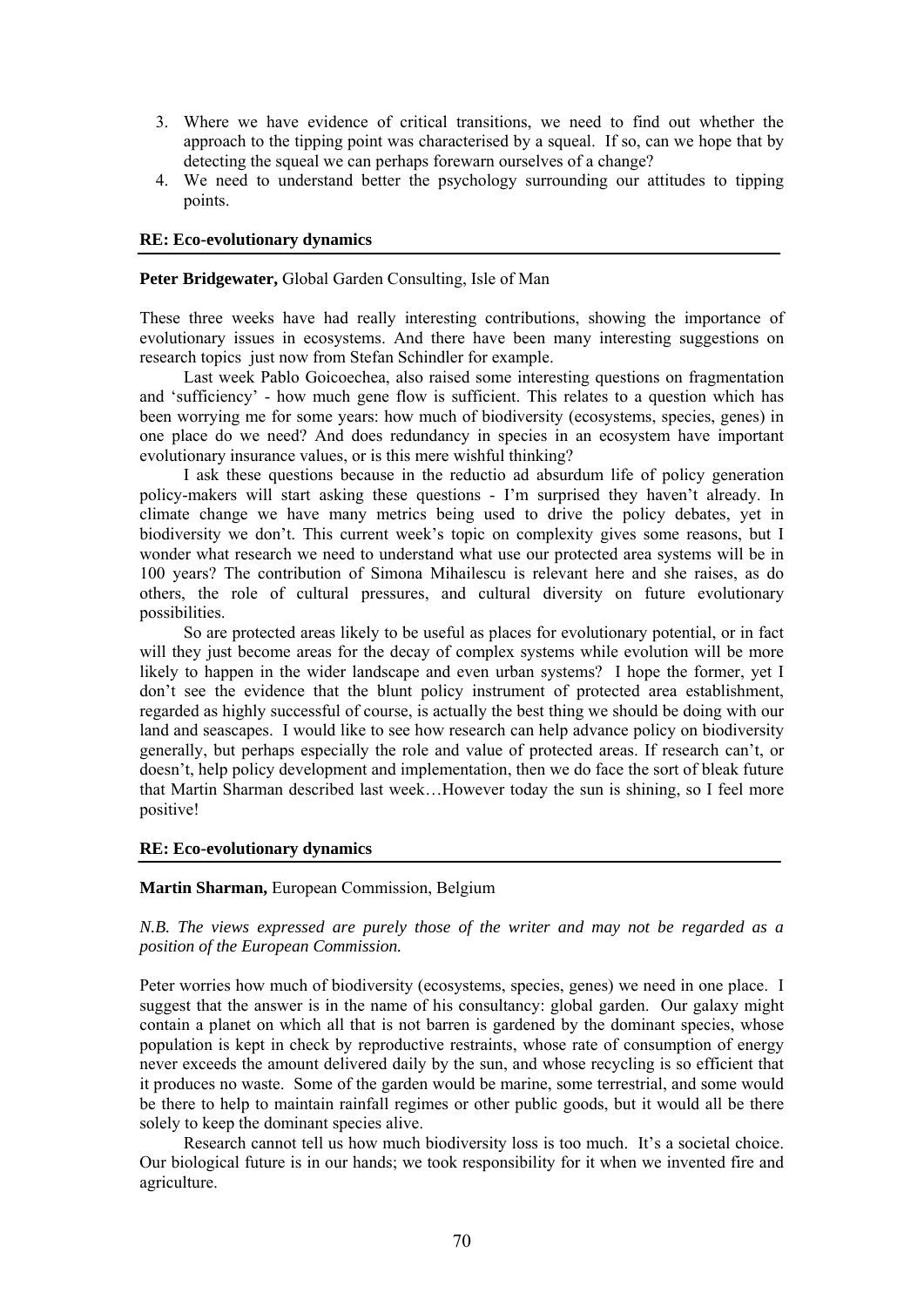#### **Multi-species interactions**

## **Pedro Jordano,** Integrative Ecology Group, CSIC, Spain

The structure of multi-species interactions resembles other complex networks and is central to understand its evolution and the consequences of species losses for the persistence of the whole ecosystem network.

Complexity is a basic property of the biological world, often limiting our understanding of the basic principles that drive and generate their diversity. Interactions among species in megadiverse assemblages, such as the mutualistic interactions among vertebrate frugivores that disperse seeds and plants that produce fleshy fruits in a tropical forest can take a formidable diversity, generating complex patterns of mutual dependence among animals and plants that are more than the sum of the pairwise interactions. These ecological interactions among species are the backbone of biodiversity. Interactions take a tremendous variety of forms in nature and have pervasive consequences for the population dynamics and evolution of species. Thus, recent analyses indicate that mutualistic networks have specific signatures in their topology and structure (i.e., the way species are interconnected through mutual dependences) that confer more robustness and stability than expected for randomly assembled interactions. A persistent challenge in evolutionary biology has been to understand how coevolution has produced complex webs of interacting species, where a large number of species interact through mutual dependences (e.g., mutualisms) or influences (e.g., predatorprey interactions in food webs).

Recent studies on mega-diverse species assemblages in ecological communities have uncovered interesting repeated patterns that emerge in these complex networks of multispecies interactions. They include the presence of a core of supergeneralists, proper patterns of interaction (that resemble nested Chinese boxes), and multiple modules that act as the basic blocks of the complex network. All these main properties of the ecological networks appear to be omnipresent in nature, independent of the type of interaction or the specific ecosystem or community we study. The challenge remains to understand how these mega-diverse assemblages co-evolve, i.e., how pairwise interactions add up to modules of tightlyinteracting species to whole communities as diversified as those in tropical forests. These patterns suggest both precise ways on how coevolution goes on beyond simple pairwise interactions and scales up to whole communities.

The recent use of network-based tools to study complex patterns of ecological interactions underscores the relevance of multidisciplinary approaches: from statistical mechanics in physics, biocomplexity, ecological modelling, and basic natural history. It is probably the only approach that can successfully decipher the simple, general, patterns that lie behind the extreme complexity of interaction webs in ecosystems. A fascinating aspect of these webs is their similarity and analogy to other complex networks, spanning biotic (e.g., gene regulation, cell metabolic reactions) and abiotic (e.g., the internet) scenarios. The multidisciplinary, integrative, approach to the study of complex networks can be a key to develop early warning diagnostic criteria to identify critical situations of disturbance in natural areas well before the functional aspects of key ecosystem services, like animalmediated pollination or seed dispersal, reach a no-return point for their successful restoration. On top of these applied objectives, research on complex ecological networks has set the first steps to a fuller understanding of how coevolution drives mega-diverse assemblages of interacting species which are the backbone of biodiversity.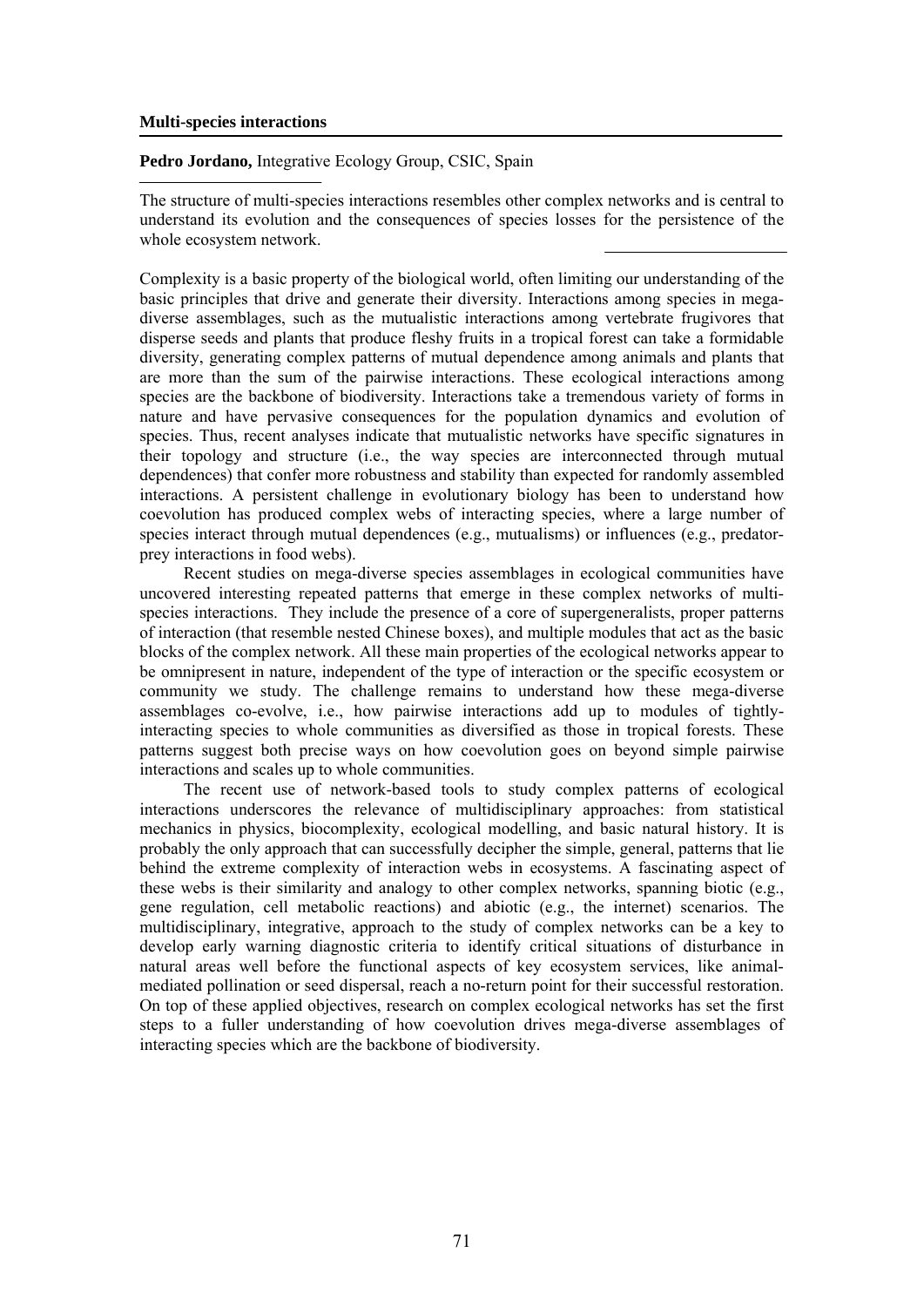**Edit Kovács-Láng,** Institute of Ecology and Botany of the Hungarian Academy of Sciences, Hungary.

The scientific concept of biological diversity involves the compositional, structural and functional variability present at all levels of organization of the living world.

We rarely refer to the scientific concept of biological diversity anymore, instead using the political term 'biodiversity' which narrows the content and dimensions of the concept and emphasizes the compositional component. I would like to argue for the importance of functional diversity, because I think in times of global change it is a key factor of survival.

Biotic communities implement so called "biological cycles", the circulation of nutrients essential for life. This process ensures the recycling and reuse of elements on Earth where we have them in a limited supply. Therefore this process ensures the maintenance and continuity of life on Earth. This function of biotic communities/ecosystems is based on the functional diversity of the component organisms and on the presence and functioning of the three main functional groups: the primary producers, consumers and decomposers. This basic ecosystem function is, at the same time, a major ecosystem service. I agree with Martin Sharman, who called for future research on the loss of biodiversity, but I would emphasize the functional aspect of it, and agreeing with Pablo Goicoechea I suggest to make politicians understand that economic value of biodiversity is not the only (and main!) reason to preserve it.

I would like to quote the words of Ferdinando Boero who stated that "Evolution is genetics and ecology". I can find the same idea from Dawkins, who stated that evolution is governed by the non random survival of small, random heritable changes in an adaptively non random direction. I think that the functional aspect is the most important, both on the genetic and ecological sides.

In terms of genetics, the evolutionary genetic potential is based on the functional diversity of genes and is a major precondition of mutations. On the side of ecology, non random adaptive survival is realized by natural selection, which preserves and accumulates the fittest from the genetic changes. In my mind to become the fittest, the best adapted (under given conditions), is a matter of proper function. The essence of natural selection is that organisms come to match their environment in both the abiotic and biotic sense. Co-evolution in communities is a permanent matching process, and it is based on functional traits.

We have to focus research on the role of structural and mainly functional diversity in the functioning of complex biological systems/ecosystems. And we have to study and understand the mechanisms of natural selection (with a secret hope that sometimes we can help it in a proactive way, when necessary).

#### **RE: Multi-species interactions**

# **Tiiu Kull and Kalevi Kull,** Tartu, Estonia

This contribution adds some aspects in the development of contemporary research on coevolution, using the concept of consortium.

An important aspect that the study of coevolution (different from a study of evolution as described for a separate population) can add is the emphasis on the role of the relationships between evolutionary and ecological dynamics. This concerns both the establishment of new relationships, and the heritance of existing relationships.

In the case of relationships, it is evident (however not always clearly formulated) that it cannot be inherited without the partners of the relationship - in the case of a binary relationship, without both species of the co-functioning pair.

A general term that can be proposed for a wider use in the description of co-functioning species is consortium. In this sense, it was introduced by Johannes Reinke in 1872 (see also Sapp et al., 2002; for a more contemporary use, see, Masing, 1981). Consortium can be thus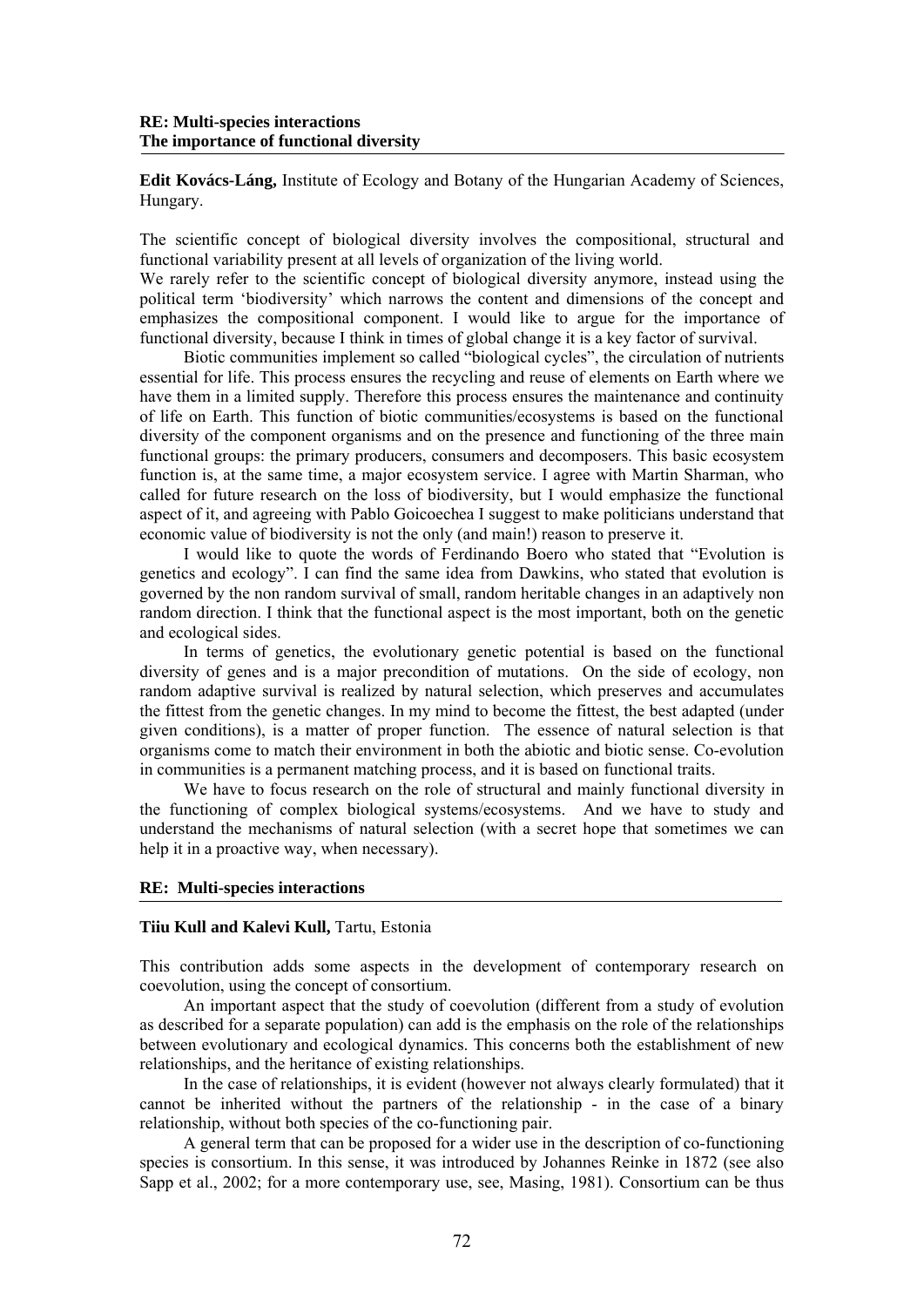defined as a group of organisms of different species connected via relationships of recognition. i.e., the consortial relationship (including symbiotic, parasitic, commensalists, etc.) persists because the organisms inherit the ability to recognise the partner species.

When new relationships are established the organisms' learning capacities may certainly play a role. In terms of evolutionary mechanisms, the Baldwin effect and organic selection can be applied (Weber and Depew, 2003; Kull, 2000).

The mechanisms of organic selection can work together with the system of inheritance as described in the works of Jablonka and her colleagues. Namely, she distinguishes between four major types (and mechanisms) of inheritance: genetic, epigenetic, social (or behavioural), and cultural (or lingual) (Jablonka, 2001; see also Laland et al., 2001).

Thus, epigenetic inheritance (together with social inheritance mechanisms), together with the Baldwinian understanding of evolution (which is particularly relevant in the understanding of the role of plasticity), seems to provide a fruitful approach to the evolution of consortia, i.e., the complex ecological relations.

#### **RE: Multi-species interactions**

**Andreas Tribsch, Hans-Peter Comes, Hannes Paulus, Sabine Hille and Stefan Schindler,**  Austrian Platform for Biodiversity Research (BDFA), Austria

Although ecosystems do not evolve themselves, they are significantly influenced by multiple evolutionary responses to environmental change that act on species' relationships with other species. These multi-species interactions range from different symbiotic interactions like mutualism to true co-evolution, which is difficult to distinguish. In Europe, the relevance of co-evolutionary networks is poorly understood in several ecosystems that might be vulnerable to global change, like alpine and arctic tundras, but also anthropogenic habitats like pastures and meadows. Important co-evolutionary networks also include pollinator plant interactions that are also an economically relevant ecosystem service.

Further research is required to:

- Test hypotheses on co-evolutionary relationships and networks in presumptive cases of plant/mycorrhizal relationships in subalpine/alpine heathland, temperate deciduous, subarctic tundras, and meadows and pastures, i.e. in habitats where mycorrhizal symbiosis is supposed to be exceptionally relevant.
- Test hypotheses on co-evolutionary and systemic interactions between pollinator communities and flower communities within habitats. It may be that adding or removing single members of a given community might cause a stronger change of the host-pollinator system.
- Further understand cryptic co-evolutionary networks, especially interactions of important vascular plants (ecological key species like trees, meadow species…) in order to distinguish loose mutualism from symbiosis and true co-evolution.
- Develop models of the distribution of co-evolutionary networks and its comparison with single species responses.
- Test hypotheses of co-evolutionary networks with phylogenetic/phylogeographic methods on multiple species groups that are supposed to be co-evolved. This will allow for the estimation of the degree of co-evolution and for discriminating coevolution from looser interactions.

Environmental change causes changes in the distribution of single species including the potential increase of the immigration of neobiota. Such migrations might result in new species-species interactions like pollinator shifts, new host-parasite systems, and hybridisation after new contact.

Further research is required to:

- Assess the potential impact of environmental changes on economically important pollinators.
- Predict the influence of hybridisation among species in new contact and the consequential impact on co-evolutionary networks.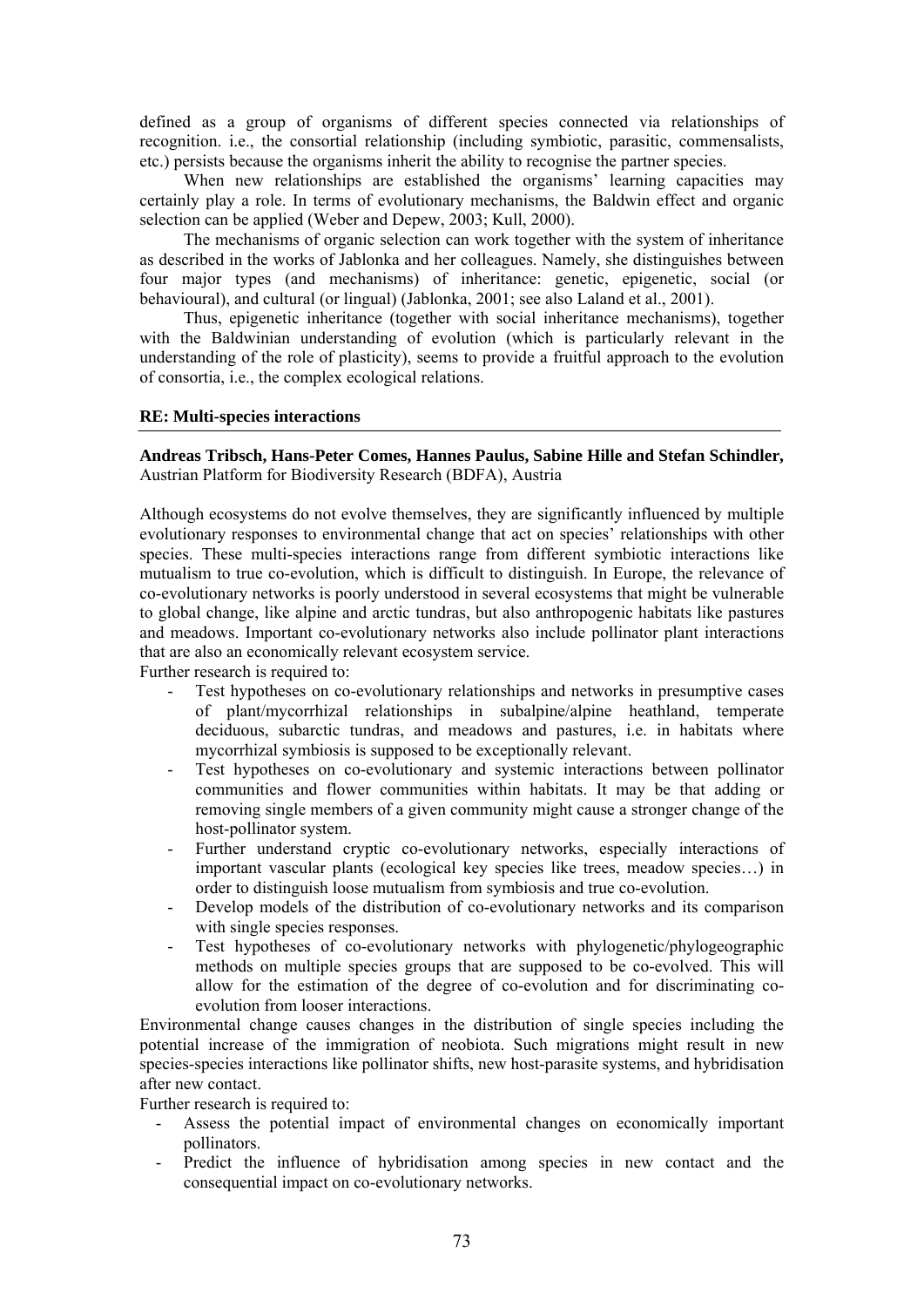- Evaluate distribution changes (with phylogeographical and phylogenetic methods) in relation to future hybridisation and potentially resulting host shifts, e.g. parasites and resulting ecological/environmental impact.

Managing co-evolutionary relationships under environmental change would help to preserve not only these networks, but also ecosystem services provided by them.

Further research is required to:

- Compare predicted changes in biodiversity with predictions of the impact on multispecies interaction networks.
- Identify the ecosystems that will suffer above-average impact from global change, especially those with high binding capacity of CO2. These ecosystems might include mires and bogs, tundras, subalpine heathlands, or boreal forests as they have humus rich soils.

## **RE: Multi-species interactions Coexistence verses competence**

## **Eva Barreno,** University of Valencia, Spain

The hologenome theory of evolution emphasises the role of microorganisms in the evolution of animals and plants. The theory posits that the holobiont (host plus all of its symbiont microbiota in the sense of Margulis, 1993) is a unit of selection in evolution (Zilber-Rosenberg and Rosenberg, 2008). Genetic variation in the holobiont that can occur either in the host and/or in the microbial symbiont genomes (together termed hologenome) can then be transmitted to offspring. In addition to the known modes of variation, i.e. sexual recombination, chromosomal rearrangement and mutation, variation in the holobiont can occur also via two mechanisms that are specific to the hologenome theory:

- 1. Amplification of existing microorganisms, (the increase of one group of symbionts relative to others which can occur when conditions change)
- 2. Acquisition of novel strains from the environment (under the appropriate conditions, the novel symbionts may become more abundant and affect the phenotype of the holobiont).

Microbial amplification can be a powerful mechanism for adapting to changing conditions. Acquisition of new symbionts can introduce new genes into the holobiont. Animal and plants harbour abundant and diverse microorganisms and these symbionts affect the environmental fitness of the holobiont and /or mechanisms of co-evolution.

Lichens are complex organisms with a specific biological organization. Their thalli are the result of cyclical symbiotic associations (Chapman and Margulis, 1998) between at least two very different organisms, a heterotrophic fungus (mycobiont) and a photosynthetic partner or photobiont (cyanobacteria or unicellular green algae). The symbiotic interaction between the mycobiont and the photobiont(s) occurs through a process of symbiogenesis and results in the lichen thallus, which is a unique entity, or holobiont (Margulis and Barreno, 2003). It is plausible to propose the symbiogenetic thalli of some lichens as a possible scenario for the horizontal transfer of genetic material among distantly related organisms such as bacteria, fungi, and green algae, making lichens a useful tool for studying the evolutionary history of genetic elements, especially in the case of potentially mobile elements like introns. Del Campo et al. (2009) studied in the lichenized algae *Trebouxia spp*. several group of introns which showed a significant similarity to those of distantly related organisms such as prokaryotes and fungi.

*Ramalina farinacea* is an epiphytic fruticose lichen that is relatively abundant in the Mediterranean, subtropical or temperate climates. Little is known about photobiont diversity in different lichen populations. Herein, we studied the phycobiont composition in several populations collected from the Iberian Peninsula, Canary Islands and California. Anatomical observations and molecular markers [plastid 23SrDNA and nrITS] allowed us to determine the coexistence of two different taxa of *Trebouxia* (working names, TR1 and TR9) within each thallus of *R. farinacea* in all the analysed populations. Phylogenetic analyses based on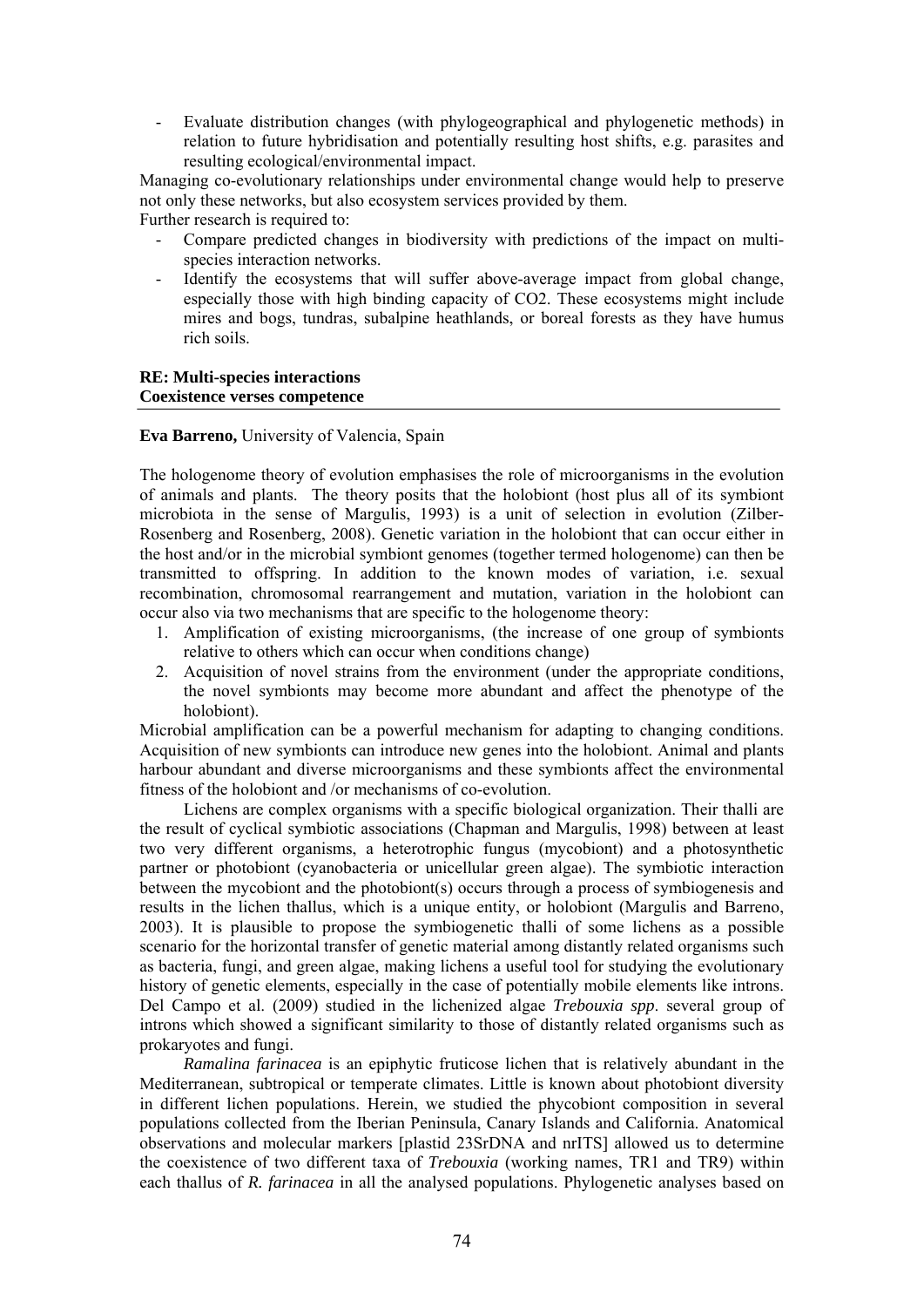nrITS revealed genetic variability due to the presence of seven genotypes forming two clades, defined by both TR1-like and TR9-like genotypes. The effects of temperature and light on growth and photosynthesis indicate that TR9 displays superior performance under relatively high temperatures and irradiances while TR1 seems to prefer more temperate and shaded conditions. *R. farinacea* thalli seem to represent a highly specific pattern of symbiotic association involving the same two *Trebouxia* phycobionts. The strict preservation of this pattern of algal coexistence may be favoured by the different and probably complementary ecophysiological responses of each photobiont facilitating the proliferation of this lichen in very different habitats and areas. Coexistence verses competence: there are multiple theoretical models and practical examples in nature demonstrating that positive interactions among potential competitors can sustain stable multispecies coexistence (Gross, 2008).

Nitric oxide (NO) is a ubiquitous and multifaceted molecule involved in cell signalling and abiotic stress. NO has an important role in the regulation of oxidative stress and in the photo-oxidative protection of photobionts in lichen thalli. The results point to the importance of NO in the early stages of lichen rehydration, in the sensitivity of these organisms to airpollutant gases, and to the evolutionary role of NO in the establishment of lichen symbiosis due to its dual function as an antioxidant and a mediator of cell communication.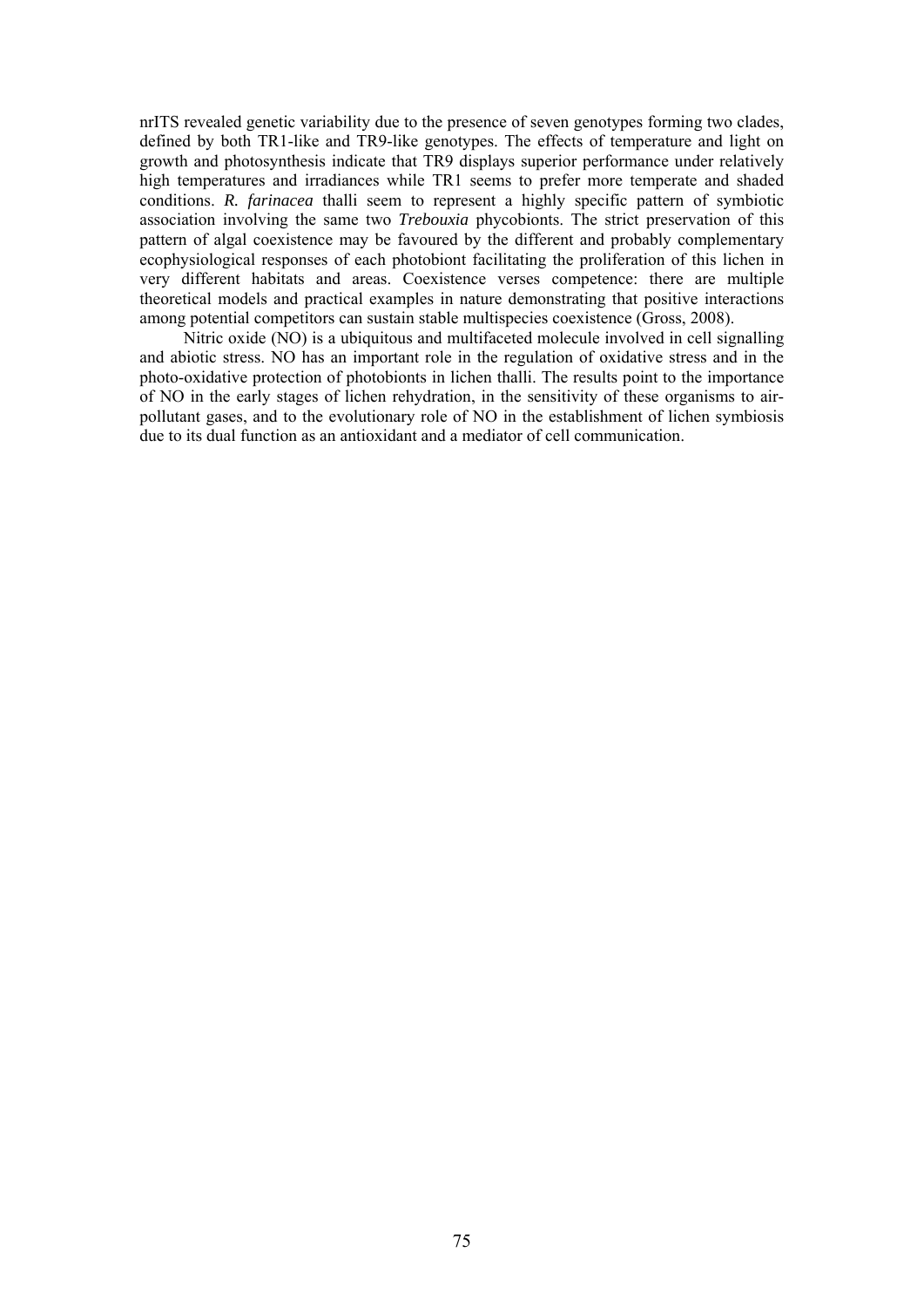#### **Introducing space and time in multi-species networks**

## **Luis Santamaria,** IMEDEA (CSIC-UIB) and **Miguel Rodriguez- Girones,** CSIC, Spain

It has been argued that multi-species interaction networks represent the backbone of biodiversity. The challenge is now to understand the labile nature of their (internal) interactions and predict its dynamics. Because pollination and dispersal networks have direct bearings on the movement of genes and species, they should represent a cornerstone of models aimed at predicting eco-evolutionary responses to landscape and climate change.

Recent work on mutualistic networks has spurred interest on the ecological and (co)evolutionary processes that determine the complex patterns of interactions observed within species assemblages. The identification of topological and structural features that confer robustness and stability has been used to further explore the consequences of species loss for community stability, aimed, for example, at informing future conservation policies.

Owing to the enormous complexity of the task at hand, the analysis of mutualistic networks has mainly relied on short-term observations. Evidence that observed interaction networks may greatly change over time and space is generally disregarded as "experimental noise" and smoothed out by averaging over the complete observation period. However, we will argue that this kind of variation represents the signature of processes with important ecological and evolutionary consequences. Understanding the labile nature of multi-species interactions and the processes that govern them is a pre-requisite to be able to predict changes caused by environmental changes or disturbances, and explain the existence of (local) coevolutionary processes in the midst of species-rich communities dominated by ecological generalists.

In particular, subtle changes in interaction dynamics (such as the foraging behaviour of pollinators) may result in strong consequences for network structure and evolutionary dynamics, and may explain the co-evolution of morphological traits (Rodríguez-Gironés and Santamaría, 2010). The coupling of ecological models incorporating foraging behaviour, which predict differences in floral and pollinator traits that will lead to resource partitioning, and evolutionary models based on game theory, used to predict changes in traits of flowers and pollinators, shows that pollinators can drive the evolution of floral divergence in the presence of behavioural noise and temporal variability in the composition of pollinator ensembles. Because resource partitioning processes are contingent on the composition of plant-pollinator assemblages, they are likely to vary following any perturbation (e.g. species introductions or extinctions), therefore affecting predictions on network resilience or its robustness to extinctions.

A second aspect of mutualistic networks deserving attention is their spatial component. Pollination and seed-dispersal networks represent a one-shot description of the simultaneous operation on multiple processes of redistribution of plant genes/individuals over space, caused by patterns of animal movement which, in turn, respond to the existing distribution of plant resources (nectar, pollen, fruits). In this context, predicting how changes in species distributions will affect both the future distribution (e.g. through changes in resource availability for pollinators), migration capacity (e.g. though changes in plant dispersal) or evolutionary potential (e.g. through changes in pollen-mediated gene-flow) of inter-dependent species will require detailed knowledge on the factors driving the assembly and structuring of mutualistic interaction networks. While the "static" analysis of existing networks may provide a rough guidance, we should be urged to explore the ecological and evolutionary mechanisms that drive their dynamics.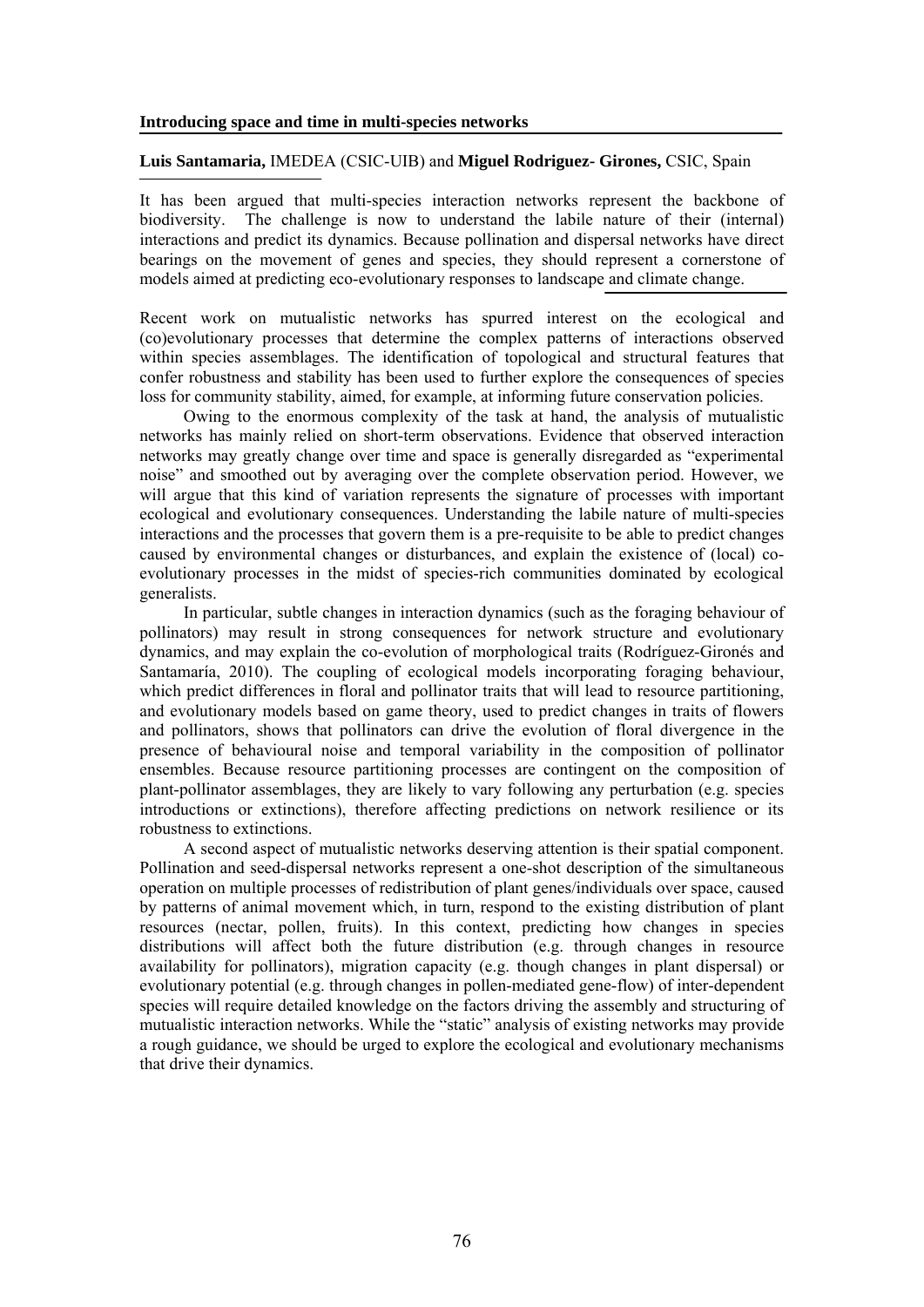#### **RE: Introducing space and time in multi-species networks**

### **Ferdinando Boero,** University of Salento, Italy

The knowledge of species interactions is still in its infancy, especially in marine environments. The example of zooxanthellae and coral bleaching is a very popular one, but there are many cases of symbioses that are waiting to be described. Besides mutualism, trophic cascades are also important. Darwin, for instance, was probably the first to describe one (much earlier than Hairston, Smith and Slobotkin): Bumble bees pollinate British clovers, mice feed on bumble bee nests and, in doing so, they harm clover by harming their pollinators; cats feed on mice, so cats favour clover. These intricacies in positive and negative interactions require detailed knowledge of natural history, a discipline that is considered as naive and obsolete since Elton's times (1926) (Darwin was a naturalist, by the way).

As for pollinators, I expect that, with the use of pesticides, wind-pollinated plants tend to win over insect-pollinated plants. It would be interesting to test this prediction. If so, the high frequency of allergies to pollen might be linked, in a trophic cascade fashion, to the widespread use of pesticides that favour wind-pollinated plants: Fewer insects mean fewer insect-pollinated plant species, therefore creating more space for wind-pollinated species, leading to more pollen in the air, and therefore an increase in pollen allergies.

The great success of alien species, however, shows that life invariably finds its way. If a species is favoured by local conditions, it starts to develop relationships with the natives, and eventually the system starts to work in a different way. The original system is radically altered, but a new one starts to function anyway. This does not mean that all changes are positive and that there is nothing to worry about, but I want to stress once more how little we know about species roles and species interactions.

The greatest majority of species are unnamed. This means that we end up describing the few known cases, pretending that they cover our needs of knowledge. Great efforts are still needed in describing biodiversity and to understand their life cycles, and their interactions. For instance, in spite of the enforcement of the ecosystem approach to fisheries, fisheries science does not care about gelatinous plankton. Fish eggs and larvae are eaten by jellyfish, but fisheries science concentrates mainly on adults. The phase shift from a fish to a jellyfish ocean is changing the interactions through the food chains.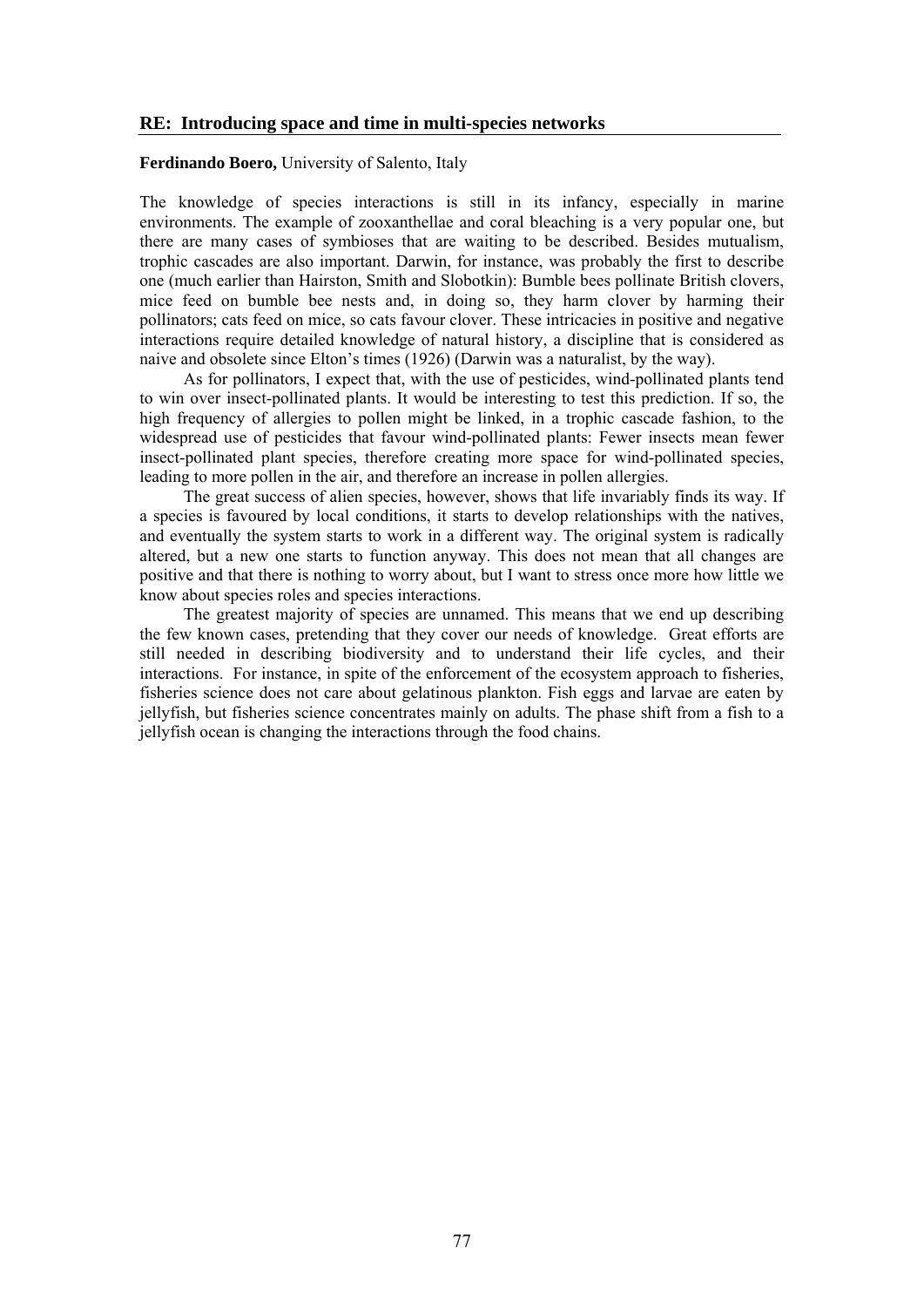# **Evolution in metacommunities: eco-evolutionary dynamics in space**

# **Mark Urban,** University of Connecticut, USA

Complex interactions between ecological and evolutionary dynamics across multiple spatial and temporal scales determine the diversity of life on Earth. Most past research on ecoevolutionary dynamics has focused on a single local population and one or two species. However, in real natural systems, we can expect complex multi-species food webs and that dispersal will integrate ecological and evolutionary dynamics across multiple populations.

## *What is an evolving metacommunity?*

The evolving metacommunity framework assumes that the evolution of species interactions will affect the ecological dynamics of sets of multi-species communities connected by dispersal (Urban and Skelly, 2006; Urban et al., 2008). Dispersal is a key organizing principle because it alters the interplay between ecological and evolutionary dynamics, often in unexpected and non-linear ways. Local natural selection and regional gene flow affect local evolutionary dynamics in spatially structured populations (Hanski and Gaggiotti, 2004) at the same time as local species interactions and regional gene flow determine ecological dynamics in metacommunities (Leibold et al., 2004). Combining theories on evolutionary dynamics in structured populations and on metacommunity dynamics is expected to generate more accurate predictions than either approach alone.

*Three important findings from evolving metacommunity theory:* 

First, evolutionary dynamics in a metacommunity can alter species richness by introducing additional evolutionary tradeoffs among competing species (Urban, 2006). Second, a community monopolization effect can occur when an early colonist to a patch evolves higher local fitness and excludes future colonizers by monopolizing local resources (Urban and De Meester, 2009; Loeuille and Leibold, 2008). Third, the spatial evolutionary processes that generate ecologically relevant trait variation between populations can feed back to influence local community and ecosystem dynamics (De Meester et al., 2007; Harmon et al., 2009). These findings are relevant for applied questions because eco-evolutionary interactions across landscapes likely characterize all natural communities.

*What does the evolving metacommunity concept predict about responses to climate change?*  Species can respond to climate change through dispersal or adaptation. However, dispersal and adaptation bracket a continuum of spatial evolutionary processes that include some level of gene flow and adaptation. We know little about how these interactive effects play out across shifting geographic clines in temperature. Also, species will disperse at variable rates, such that some species will track climates through dispersal alone, adaptation alone, or through some combination of these responses.

Species interactions have been generally ignored in climate change predictions. We can expect that the individualistic responses of species to climate change will break apart obligate species combinations and create novel non-analogue communities. The role of rapid evolution will be critical in understanding the resulting persistence of members of these novel communities.

#### *Where are the gaps in our knowledge?*

- 1. We need to develop a suite of theoretical models that incorporate multi-species interactions, regional dispersal and evolutionary dynamics.
- 2. We need to understand the evolution of quantitative traits across natural landscapes by performing large-scale, collaborative experiments that estimate genetic variation in traits and the potential for future adaptation among dozens or even hundreds of natural populations arranged along climatic gradients.
- 3. We need to study how individualistic responses to climate change will alter species distributions and food web structure.
- 4. We should begin conducting "common garden experiments in time" where climaterelated traits are measured repeatedly in the same populations over long timescales.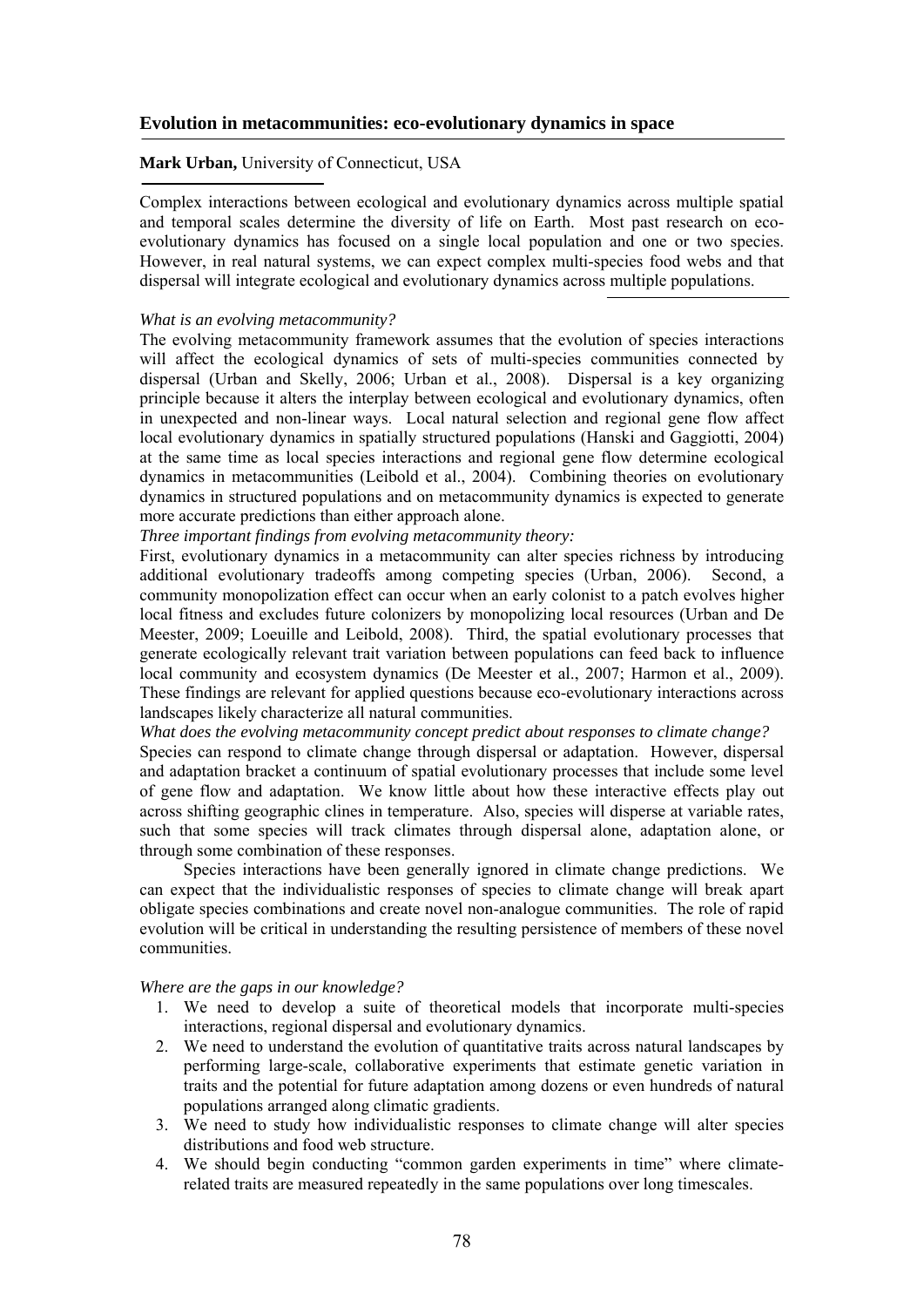# **Evolution in metacommunities and global change**

**Luc De Meester,** Laboratory of Aquatic Ecology & Evolutionary Biology, Belgium.

The concept of evolution in metacommunities (see also keynote of Mark Urban) integrates evolution, community ecology and space. It explores how eco-evolutionary dynamics may impact species composition and trait change across environmental gradients in space and time. It is a challenging – because of its complexity – but unifying and rewarding framework to view biological responses to global change.

Anthropogenic change implies selection pressures that may act at both the level of the community (inducing changes in relative abundance of species, i.e. species sorting) as well as at the level of the individual (inducing genetic changes - micro-evolution - in the different species that make up local communities). Anthropogenic change will thus induce both trait changes at the species and community level, and these two levels of response may influence each other. Applied to climate change, there are four processes that may interact with each other: species sorting in the local community, micro-evolution in local populations, immigration of new species from other habitats, and immigration of new genotypes from other habitats. As mentioned, the responses at the community and species level may interact with each other. In addition, however, local and regional processes also interact with each other: if immigration rates are high (i.e. high rates of dispersal), then local populations and communities can be swamped by immigrant genotypes and species. If, however, local responses are fast and effective, either through micro-evolution or through species sorting, then this may effectively reduce immigration rates. It is only by quantifying these four processes and quantifying their interactions (see Van Doorslaer et al., 2009 for the quantification of the interaction between local micro-evolution and immigration of new genotypes) that one can understand the proximate causes of biological responses to climate change or other anthropogenic disturbances such as the introduction of invasive species.

Effective micro-evolution or species sorting within local communities potentially have the power to "localize" responses to climate change, i.e. reduce the impact of migration to levels lower than one would predict from climate envelope models that do not take evolution into account. In addition, climate envelope models also need to be modified so as to explicitly take dispersal limitation into account. To this end, quantifying metacommunity structure of organisms across landscapes is an important research theme.

The evolving metacommunity concept provides a strong but challenging framework to study responses to global change. Local rates of trait change versus immigration rates are crucial. Genetic studies using neutral and genomic markers in the near future may provide important tools to better quantify immigration and adaptation rates in local populations. Once genomic studies have identified markers linked to specific traits, studies can contrast patterns for neutral markers (reflecting population structure and history, thus allowing reconstruction of migration events) and selected loci (quantifying trait adaptation). This is a promising avenue for research, as the identification of such markers would allow large-scale surveys across space and time. The latter may involve long-term monitoring studies, but in model systems that have layered dormant egg banks or for which archived material is available, this approach can also involve paleogenomic analysis (De Meester et al., 2007).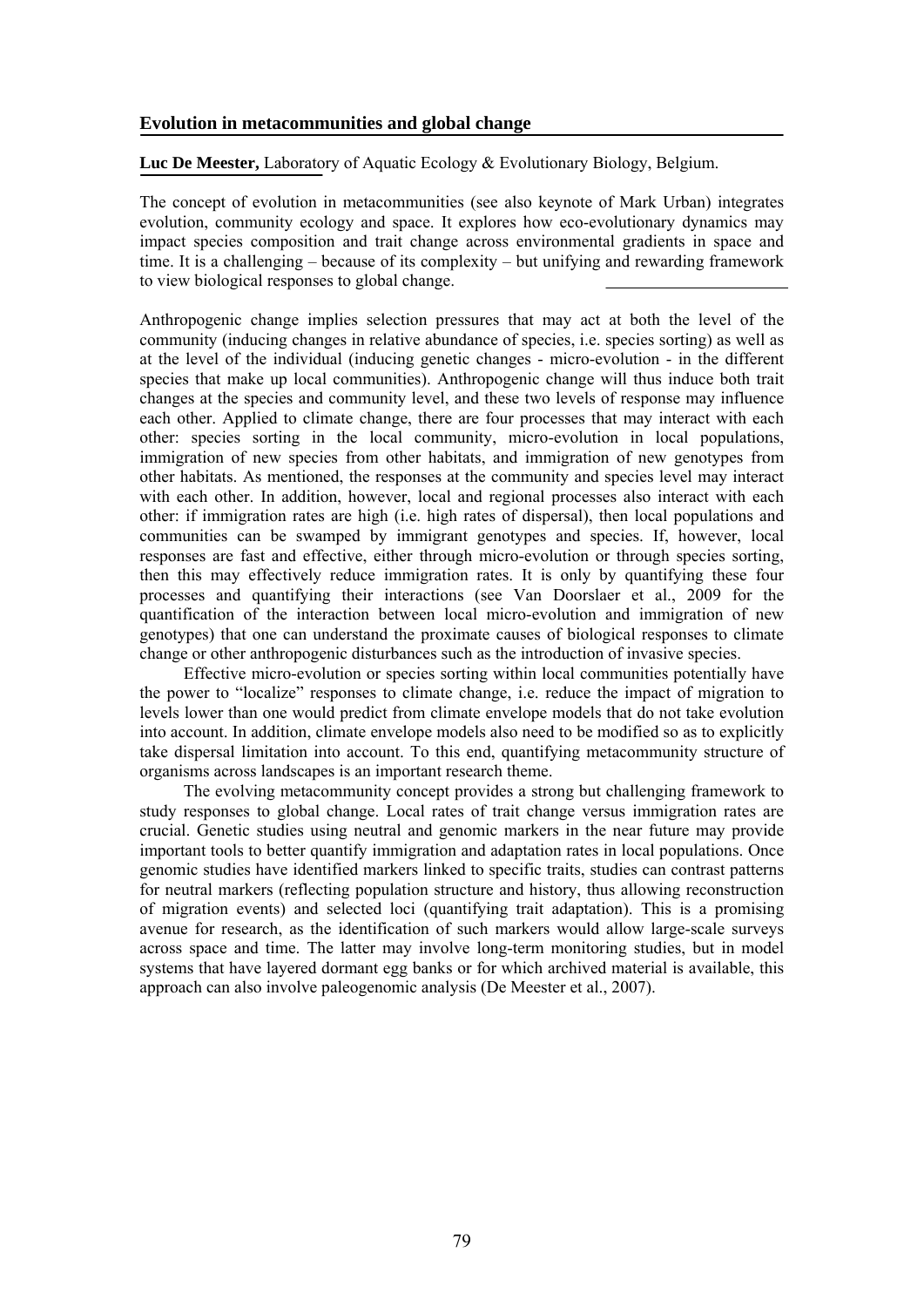#### **Evolution takes place in communities**

**Rasmus Ejrnæs,** National Environmental Research Institute, Aarhus University **Hans Henrik Bruun,** Center for Macroecology, University of Copenhagen

Species richness in plant communities may be explained by ecological processes or by species pool sizes building up over time spans of centuries and millennia by migration and speciation. While these explanations are often presented as competing, this contribution suggests that the same basic mechanisms may be working at all temporal and spatial scales.

Communities are products of immigration and environmental sorting (Warming, 1909; Gleason, 1926). Hence, formation of a viable population at a site requires successful dispersal, followed by establishment, survival and reproduction. Two competing paradigms in community ecology put very different emphasis on either dispersal and species pools or ecological interactions and even tend to neglect the alternative. Explanations for species richness in biotic communities have often been sought amongst properties and processes in the community, e.g. resource availability, disturbance (including grazing) and competition (Grace, 1999). Although lottery models have suggested that coexistence is possible even with strong competitive hierarchies, at least for organisms with a sessile habit, the effect of competition has been demonstrated repeatedly.

During the last decade, the idea that local richness is largely determined by species availability, i.e. by the regional species pool, has gained wide support. Evidence for the species pool theory comes mainly from correlative studies (e.g. vascular plants: Pärtel et al., 1996; freshwater fishes: Kelso and Minns, 1996; zooplankton: Shurin et al., 2000; corals: Karlson and Cornell, 1998), which have reproduced positive and significant relationships between local and regional species richness, with different local communities as data points.

We propose that the rate at which new individuals recruit from sexually produced propagules and reach reproductive maturity is a key property of biological communities. That is what we call the community-level birth rate (new genets per established genet per unit time). If the community-level birth rate is low, no new species will establish. If it is high, the community is open to newcomers (Davis et al., 2000), and an increase in local species richness will depend on the per-birth immigration rate (the proportion of the recruits in one time-step belonging to species not present in the community) given a constant community size. We expect the community-level birth rate (CBR) to be highly dependent on the local environment.

While it is obvious that the CBR is important for the build-up of species over time during the assembly of a community, we also suggest that CBR is important for the build-up of the species pool by migration and speciation. We propose that the build-up rate of species pools, the metacommunity speciation rate (MSR), is dependent on three factors, the communitylevel birth rate (CBR; new genets per established genet per unit time) and the per-birth immigration (IR) and speciation (SR) rates, in the following way: MSR = CBR x (IR+SR)

This means that the actual size of a regional species pool depends on CBR, the perbirth immigration/speciation rate, metacommunity size and time, or, in other words, on the total number of births in that metacommunity through time multiplied by the sum of the perbirth immigration and speciation rates. This rationale is similar to Hubbell's (2001) neutral theory of biodiversity, which has the per capita speciation rate, n, as a fundamental factor, and the constant metacommunity size, JM, as a precondition. However, the present model is based on deviations from neutrality at both the species level (unequal probability of death and speciation for different individuals in the community) and at the community level (unequal probability of death and speciation in different communities).

Implications for conservation and research

If our community-level birth rate hypothesis is valid, then conservation measures trying to protect evolution and genetic diversity should target not only extant diversity, but also the processes and environments promoting a high community-level birth rate. Although it may be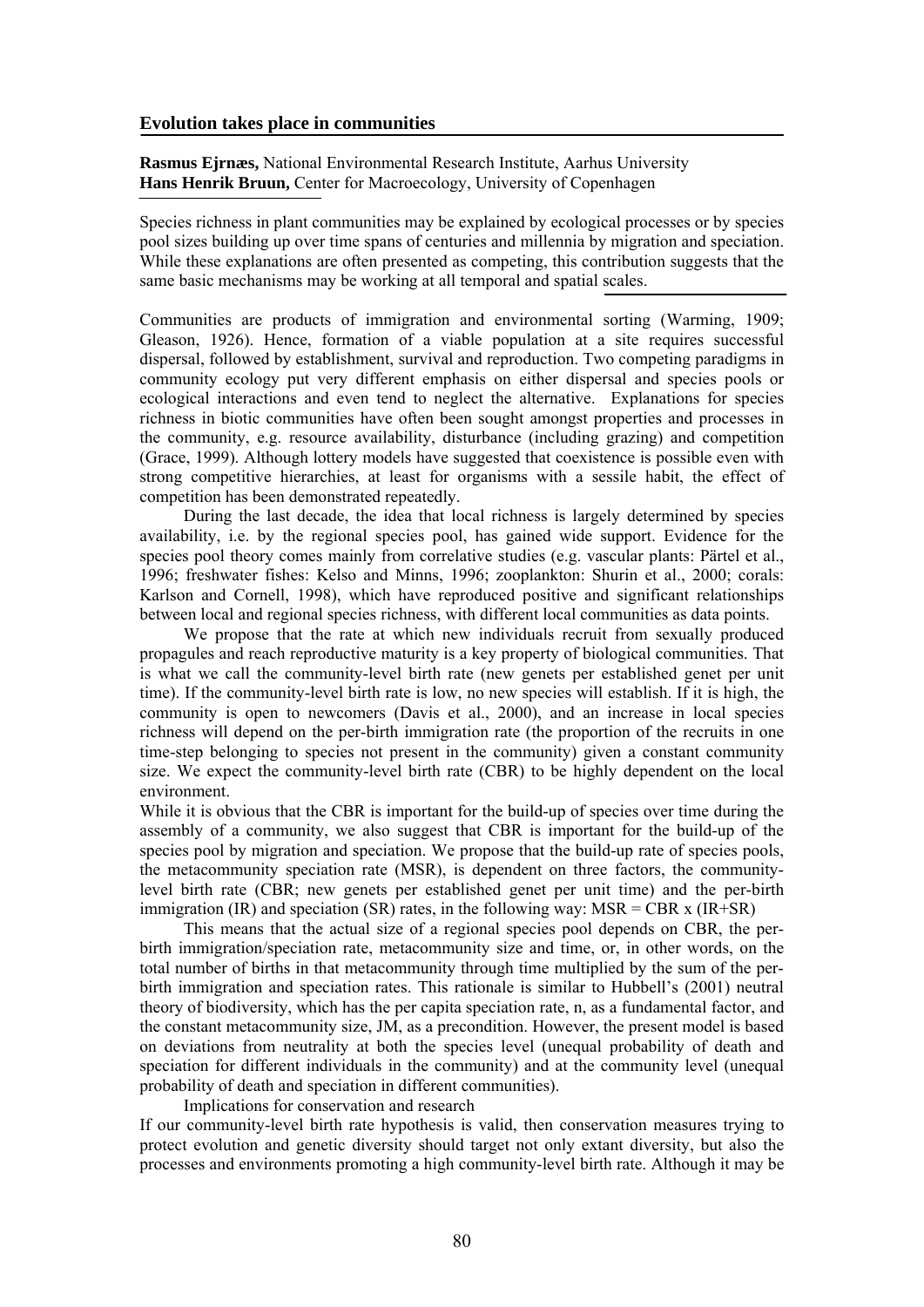premature to produce a list of evolution-friendly environments, it is hard not to become pessimistic when considering the present European environment. For the following reasons:

- 1. Nitrogen deposition and fertilizer application is transforming open and infertile plant communities with high birth rates to dense communities with heavily asymmetric competition and low birth rates.
- 2. Over large parts of the territory extensive grazing by domestic herbivores have ceased leading to encroachment and declining birth rates.
- 3. The cultivation of plantations and fields combined with mechanical or chemical weeding, leaves birth rates in the silvicultural and agricultural landscape at very low levels.

The current mass extinction event may be discriminated from previous global mass extinctions not only by having a biotic cause, namely the human species. While the previous mass extinctions left vast vacant areas and resources, the current mass extinction leaves very little vacant space for new evolution. We therefore recommend research in the past and present impact of communities and environments on evolution and suggest that communitylevel birth rate could be a promising starting point.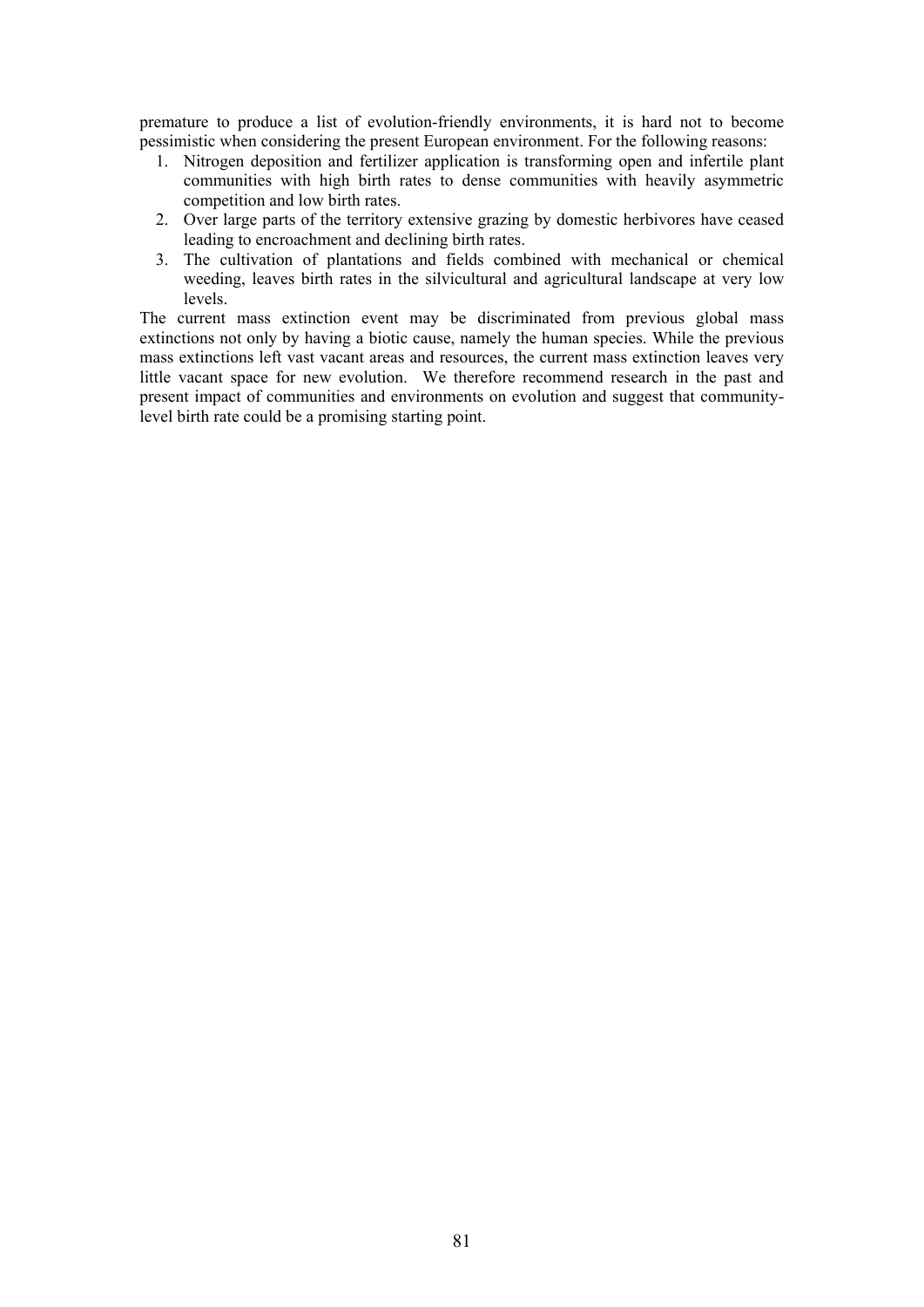### **Assessing conservation risks under uncertainty**

### **Yiannis Matsinos,** Department of Environment, University of Aegean, Greece

This contribution examines uncertainty as a factor affecting PVA predictions.

Population Viability Analysis (PVA) has enjoyed popularity within the last two decades as a tool in conservation biology to evaluate the risk of extinction and to evaluate possible management actions. In general, PVA develops a population dynamics model based on prior data availability and uses it to project population trends in the future. These models use ecological knowledge, parsimony, and statistical best-fit criteria and usually focus on single species on a prescribed spatial extent. The widespread use of the PVA approach in conservation biology is facilitated by the availability of several software programs and the ongoing improvement of computational capacity.

However, there is a main issue associated with PVAs: the role of uncertainty on extinction probability based in PVA case studies is not yet understood (Beissinger, 2002). Uncertainty can be an important issue regarding the biological parameters used in models. In some cases the parameters are not obtained from field data and are subject to sampling error; otherwise they are obtained from literature. Another source of uncertainty comes from a variety of independent studies that share no common rules for comparing results. A third case stems from the fact that environmental conditions are nevertheless changing and PVA predictions must adhere with future environmental conditions. From a statistical point of view it seems that Bayesian approaches perform better compared to frequentist statistics. But field data used for parameter estimation have been subject to past environmental conditions that introduce uncertainty about their validity for future use. A possible way to amend this is by developing solid sensitivity analysis in order to assess the degree that variability in parameter values affects model results. This feeds back in a useful way to the design of monitoring protocols since considerable lack and uncertainty in parameters may be corrected by providing relevant data in the future surveys. A final source of uncertainty deals with the spatial structure of most PVA studies. In a habitat study, Southwell et al. (2007) could not find examples in the literature in which the influence of habitat-model uncertainty on PVAmodel predictions was measured. But habitat association is one source of uncertainty. I claim that the issue is more complicated; a scale-oriented approach could lead to a more integrated assessment of how uncertainty propagates in PVAs if the scale of operation is variable. A new ongoing FP7 IP "SCALES" (www.scales-project.net ) is dealing with the issue of multi scale PVA models introducing genetic information, spatial autocorrelation and dispersal attributes with special emphasis on uncertainty modelling, in order to tackle the pressing conservation needs.

It is evident that the need for good (and continuous in time) monitoring data is more than urgent since all PVA modelling efforts are heavily dependent on them. It is anticipated that uncertainty will be restricted more on the structural complexity of the problem and less on the quantifiable information about ecological processes available.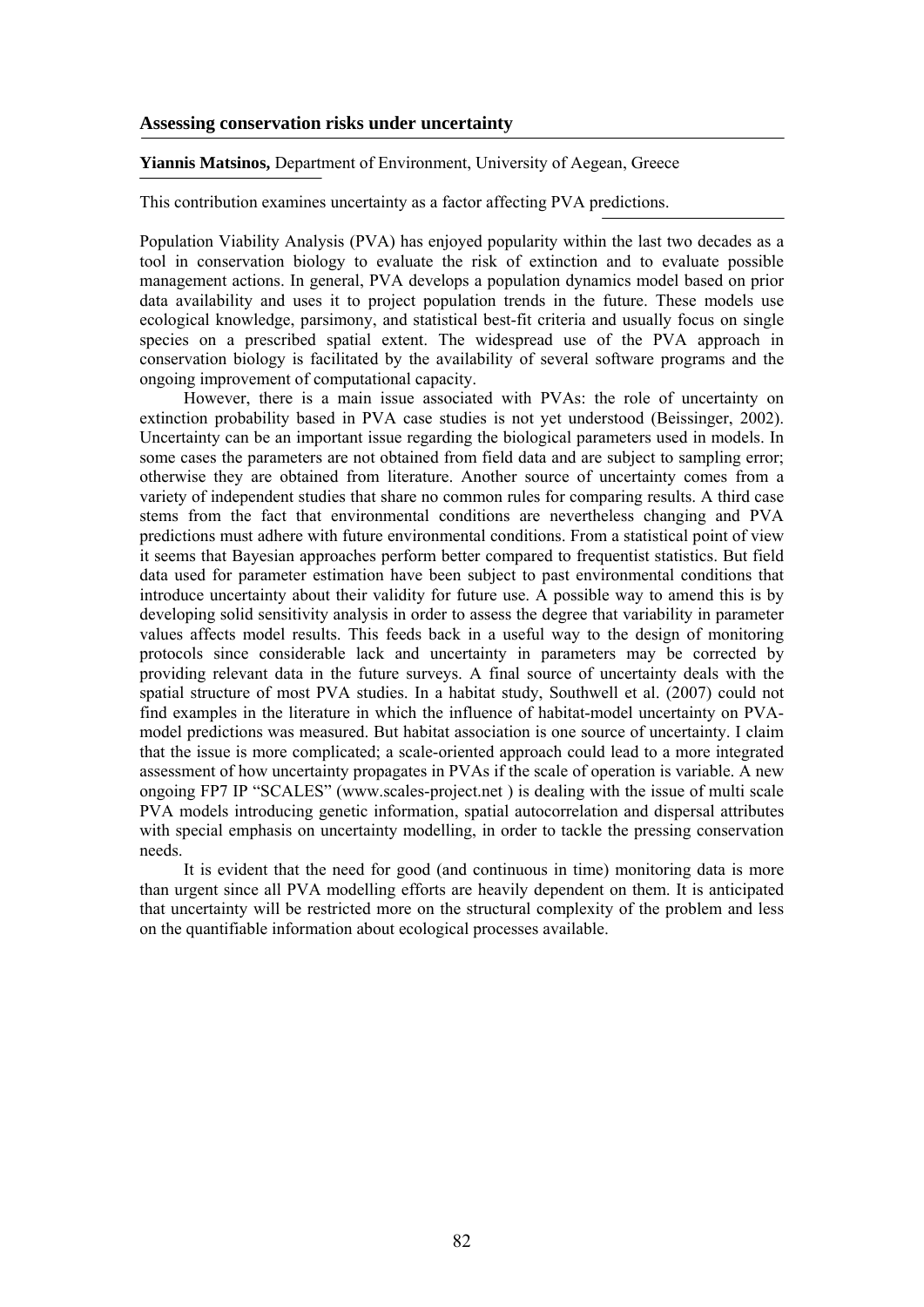## **Coevolution in complex environments**

#### **Michael Hochberg,** Institute of Evolutionary Science, France

The author examines co-evolutionary patterns and processes, in particular looking at the geographic mosaic theory of coevolution.

Complex ecological and ecosystem processes pose a difficult hurdle to detailed observations. Because communities and ecosystems typically include taxa with generation times ranging over more than four orders of magnitude, studying how such systems respond ecologically to environmental variation, almost inevitably means also studying evolutionary responses. Although cross-links are being formed between observation, theory, and experimentation in population biology, due to the complexity of natural systems we are still far from an integrative understanding of how biotic and abiotic environments influence population ecology and evolution.

Progress towards the above quest necessitates we understand inter-individual interactions. Interactions are identifiable in all natural communities, and they typically result in positive or negative effects for one or both individuals. When these are important enough to affect fitness in two or more interacting species, they provide conditions for coevolution. If we can understand coevolution, then we will have made a great leap in understanding how abiotic and biotic environments mould species biology.

Coevolution, even when resulting in a net mutual benefit, is open to conflict, and this plays an important role in the mode and tempo of reciprocal selection (e.g., Thompson, 2005). Given the multitude of positive and negative selective forces potentially underlying interactions, an important question in understanding both dynamics and long-term persistence of co-evolutionary associations is the extent to which selection is directional or fluctuating. Directional selection would be suggested by costly resistance and virulence genes, such that (ideally) monomorphic populations emerge. In contrast, in fluctuating selection, there is no overall winning strategy through time. These observations are largely based on simple two species interactions, in either homogeneous or simplified heterogeneous environments; it is unknown to what extent they emerge in nature.

An insightful approach to addressing questions of co-evolutionary pattern and process is the "Geographic Mosaic of Coevolution" (e.g., Thompson, 2005, 2009). The idea is that forces known to affect spatial evolution in single species are also at work in co-evolutionary associations, but these latter systems by the specific nature of reciprocal fitness feedbacks, exhibit characteristic behaviours (Nuismer et al., 2000). One of the many predictions is that local environmental conditions and gene flow potentially influence co-evolutionary progress, resulting in areas of intense reciprocal selection (tightly coupled interactions in so called "hot spots") and areas of weak selection in at least one of the two species (more loosely coupled interactions in "cold spots") (e.g., Gomulkiewicz et al., 2000). Much progress has been made in understanding the processes underlying geographical mosaics (Thompson, 2005), but as of present, actual controlled experimental demonstrations are few, as are detailed pictures of coevolution for any one system (e.g., examples in Thompson, 2005). Moreover, empirical observations that some antagonistic co-evolutionary systems produce more or less specialized host resistance and parasite virulence genotypes (Poullain et al., 2008), and exhibit variable phenotypic outcomes (Forde et al., 2008), have not been conclusively explained. Thus, a greater conceptual understanding of the forces at work in coevolution will require both new theory and experimentation, and must tease out the effects of the environment from those driven by traits.

A possible signature of the relative influences of environment and coevolving species' traits is the nature of specificity in adaptations and co-adaptations (Thrall et al., 2007), but it is unclear what it actually is about the environment that interfaces with phenotypic traits to create reciprocal selection, coevolution and adaptation. Environmental influences may be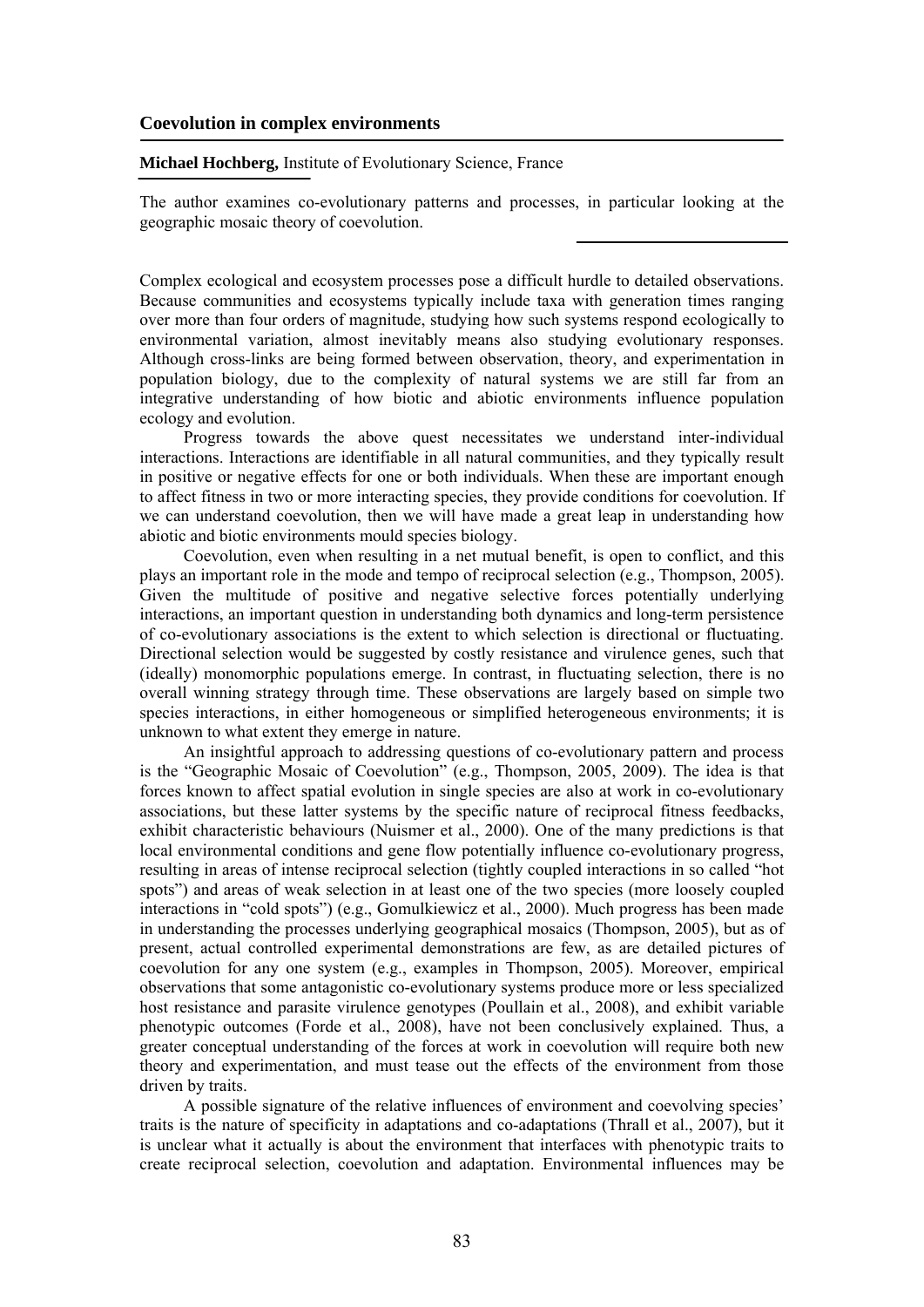subtle and protracted in time, interact in complex ways, and not translate in a simple, direct way into fitness changes.

Future research needs to provide answers to how complex environments—and in particular those associated with human activity—affect genetic and species biodiversity in tightly and loosely coupled interactions and networks. Both types of biodiversity are signatures of potential adaptability, through functional diversification and robustness. I argue that co-evolutionary interactions should be at the centre of such research, because they span a range of interaction strengths (hot spots and cold spots) and types (e.g., mutualism to parasitism), and influence the structure of populations, communities and ecosystems.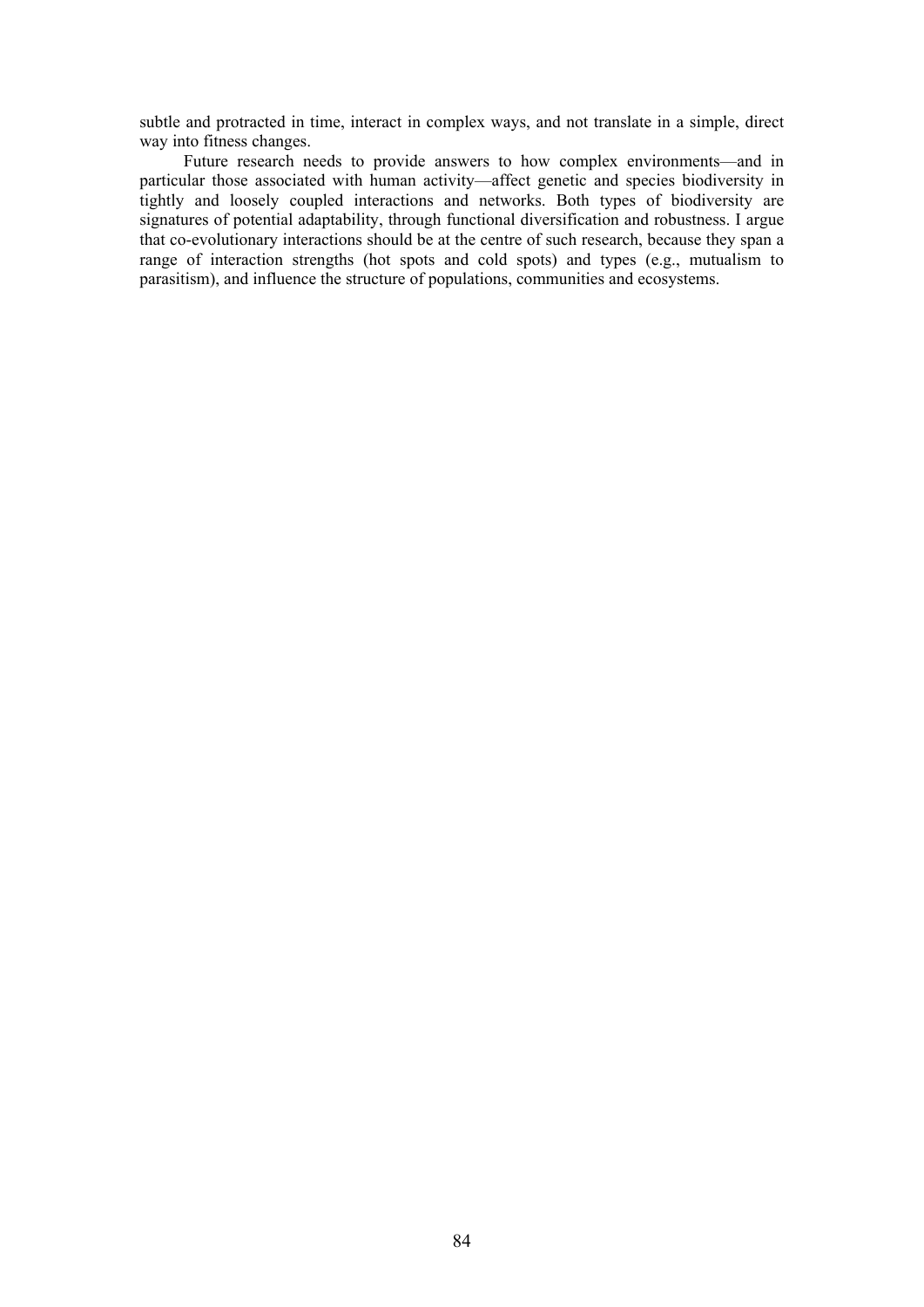# **The Geographic Mosaic of Coevolution**

## **John Thompson,** University of California, USA

The author outlines the geographic mosaic theory and highlights the importance of developing a science of applied co-evolutionary biology.

If we begin with the view that species are often collections of genetically distinct populations and that selection often differs among populations in different environments, then interactions among species are bound to vary among environments. The geographic mosaic theory of coevolution was developed in an attempt to formalize analysis of this variation by evaluating interactions as genotype by genotype by environment interactions (i.e., G x G x E; or even G x G x G x…E). The goal has been to build a more ecologically realistic theory of the coevolutionary process by incorporating the minimum additional complexity beyond panmictic models needed to capture the ecological and genetic structure and dynamics of real interactions. More broadly, geographic mosaic theory attempts to explain why evolving interactions can be highly dynamic yet sometimes persist for millions of years.

Geographic mosaic theory hypothesizes that the evolution of interactions among real species is shaped by three components of co-evolutionary variation (GxGxE): geographic variation in the structure of selection on an interaction (i.e., selection mosaics), geographic variation in the strength of reciprocal selection (i.e., co-evolutionary hotspots and coldspots), and additional geographic variation in the distribution of traits found within interacting species resulting from gene flow, random genetic drift, and meta-population dynamics, thereby creating an ongoing remixing of co-evolving traits across ecosystems.

At its most fundamental level, geographic mosaic theory argues that long-term coevolution in real species is an inherently geographic process. It argues that studies of local (co)adaptation and panmictic models of coevolution cannot fully capture the causes of the structure, evolutionary dynamics, and persistence of real interactions. It is not just the traits of species that shape coevolution; it is also the varying community and ecosystem contexts in which those species occur across their ranges.

Field studies, microcosm studies, and mathematical models have suggested over the past decade that selection mosaics, intermingling of co-evolutionary hotspots and coldspots, and trait remixing do indeed create dynamics that differ from the patterns found in earlier panmictic models of coevolution and local studies of coevolution. Some of those differences can be summarized in the following results:

- 1. Species interacting in a geographic mosaic may co-evolve faster and toward different equilibrial states than under panmictic conditions, at least under some conditions (Brockhurst et al., 2003; Forde et al., 2004; Forde et al., 2007; Lopez-Pascua and Buckling, 2008).
- 2. Species interacting in a geographic mosaic may maintain polymorphisms over a longer term than species interacting only locally (Burdon and Thrall, 2000; Kniskern and Rausher, 2007).
- 3. Differences in productivity among communities can create selection mosaics that lead to geographic differences in the levels or dynamics of host resistance, parasite infectivity, or ecological outcomes (Hochberg and van Baalen, 1998; Hochberg et al., 2000; Forde et al., 2004; Forde et al., 2007; Lopez-Pascua and Buckling, 2008).
- 4. Geographic differences in the web of interacting species can create selection mosaics (e.g., Benkman, 1999; Thompson and Cunningham, 2002; Zangerl and Berenbaum, 2003; Piculell et al., 2008). That is, the "environment" in genotype x genotype x environment interactions is often the "biotic environment" in which any pairwise interaction occurs.

We need to evaluate the generality of these and other results on the geographic mosaic of coevolution. A deep understanding of the ecological underpinnings of the co-evolutionary process is becoming increasingly important at a time when we are increasingly taking evolution into our own hands by altering webs of interacting species. We are continually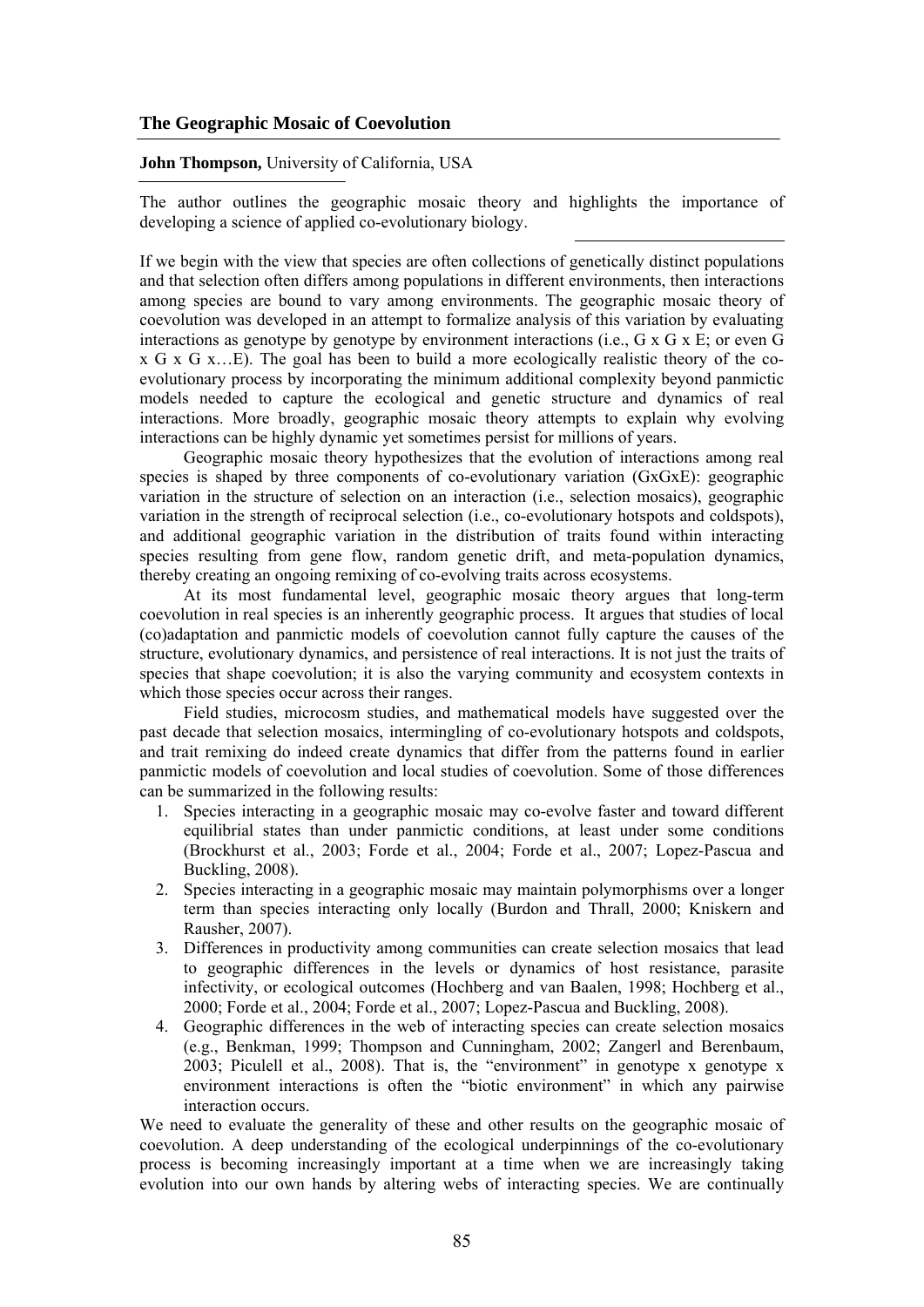adding or eliminating species to ecosystems and manipulating interactions by imposing direct or indirect genetic changes on populations. These massive changes will continue. With better theory on the geographic mosaic of coevolution among webs of interacting species, we should be able at least to outline the range of realistic potential outcomes rather than just produce a long list of un-weighted possibilities. That process will lead us to a science of applied coevolutionary biology.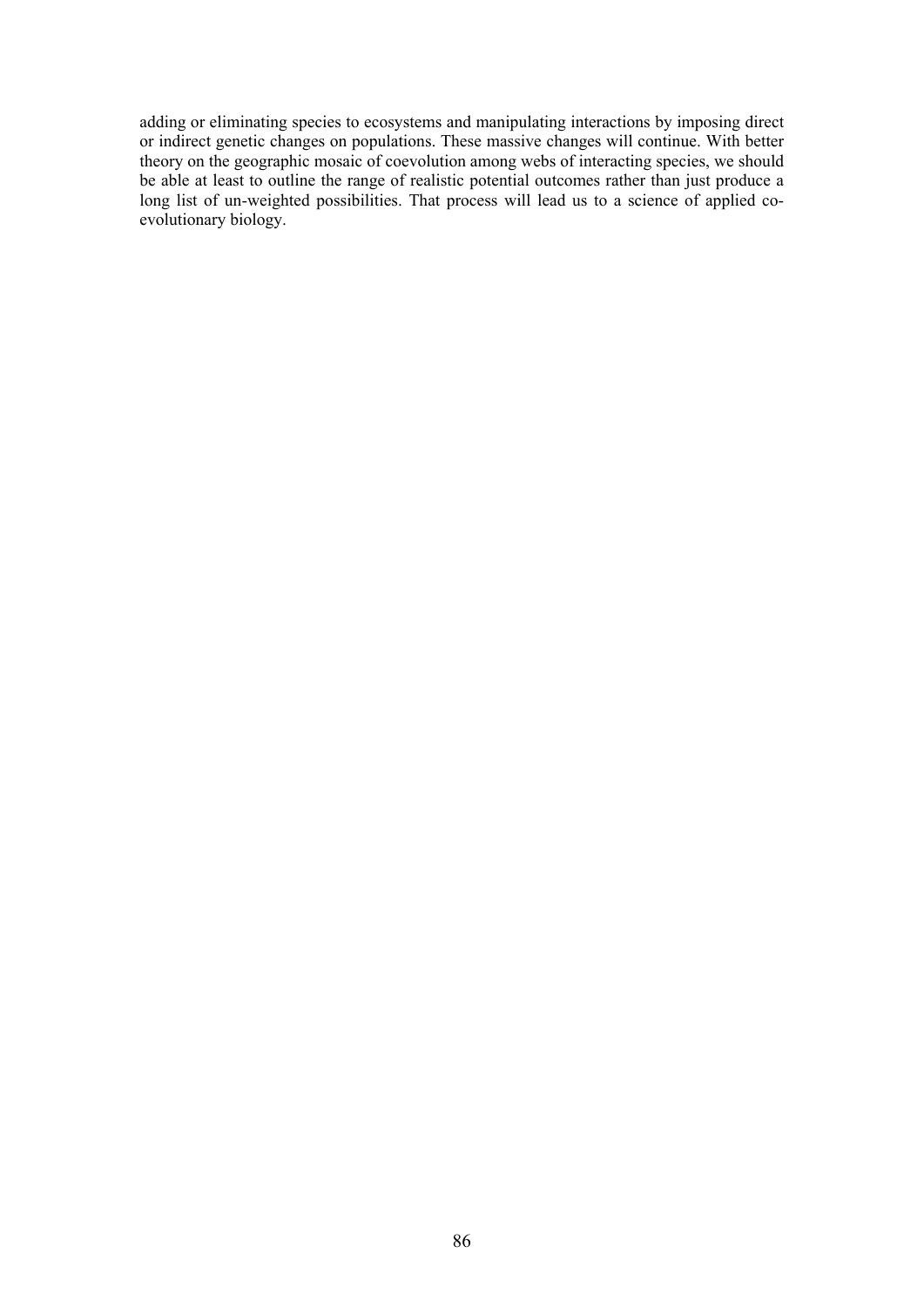

# References and further reading

- Agrawal, A.A., Laforsch, C. and Tollrian, R. 1999. Transgenerational induction of defences in animals and plants. Nature 401: 60-63.
- Aleshchenko, G.M. and Bukvareva, E.N. 2010. Two-level hierarchical model of optimal biological diversity. Biology Bulletin 37: 1–9.
- Alford, R. A., Brown, G.P., Schwarzkopf, L., Phillips, B. and Shine, R. 2009. Comparisons through time and space suggest rapid evolution of dispersal behaviour in an invasive species. Wildlife Research 36: 23-28.
- Avise, J.C. and Walker, D. 1998. Pleistocene phylogeographic effects on avian populations and the speciation process. Proceedings of the Royal Society London B. Biological Sciences 265(1395): 457 – 463.
- Bailey, J. K., Schweitzer, J.A., Úbeda, F., Koricheva, J., LeRoy, C.J., Madritch, M.D., Rehill, B.J., Bangert, R.K., Fischer, D.G., Allan, G.J. and Whitham, T.G. 2009. From genes to ecosystems: a synthesis of the effects of plant genetic factors across levels of organization. Philosophical Transactions of the Royal Society B Biological Sciences 364: 1607–1616.
- Bakker, J., van Rijswijk, M.E.C., Weissing, F.J. and Bijlsma, R. 2010. Consequences of fragmentation for the ability to adapt to novel environments in experimental *Drosophila* metapopulations. Conservation Genetics 11 (on line DOI 10.1007/s10592-010-0052-5).
- Barnes, I., Matheus, P., Shapiro, B., Jensen, B. and Cooper, A. 2002. Dynamics of Pleistocene Population Extinctions in Beringian Brown Bears. Science 295: 2267- 2270.
- Bell, G. and Gonzalez, A. 2010. Evolutionary rescue can prevent extinction following environmental change. Ecological Letters 12: 942-948.
- Benkman, C.W. 1999. The selection mosaic and diversifying co-evolution between crossbills and lodgepole pine. American Naturalist 153: S75-S91.
- Bennett, K.D. 2004. Continuing the debate on the role of Quaternary environmental change for macroevolution. Philosophical Transactions of the Royal Society London B Biological Sciences 359 (1442): 295-303.
- Beissinger, S.R., McCullough, D.R. (Eds.), Population Viability Analysis. University of Chicago Press, Chicago.
- Bijlsma, R., Bundgaard, J. and Boerema, A.C. 2000. Does inbreeding affect the extinction risk of small populations? Predictions from Drosophila. Journal of Evolutionary Biology 13: 502-514.
- Bisset, A., Gibson, J.A.E., Jarman, S.N., Swadling, K.M. and Cromer, L. 2005. Isolation, amplification and identification of ancient copepod DNA from lake sediments. Limnology and Oceanography Methods 3: 533-542.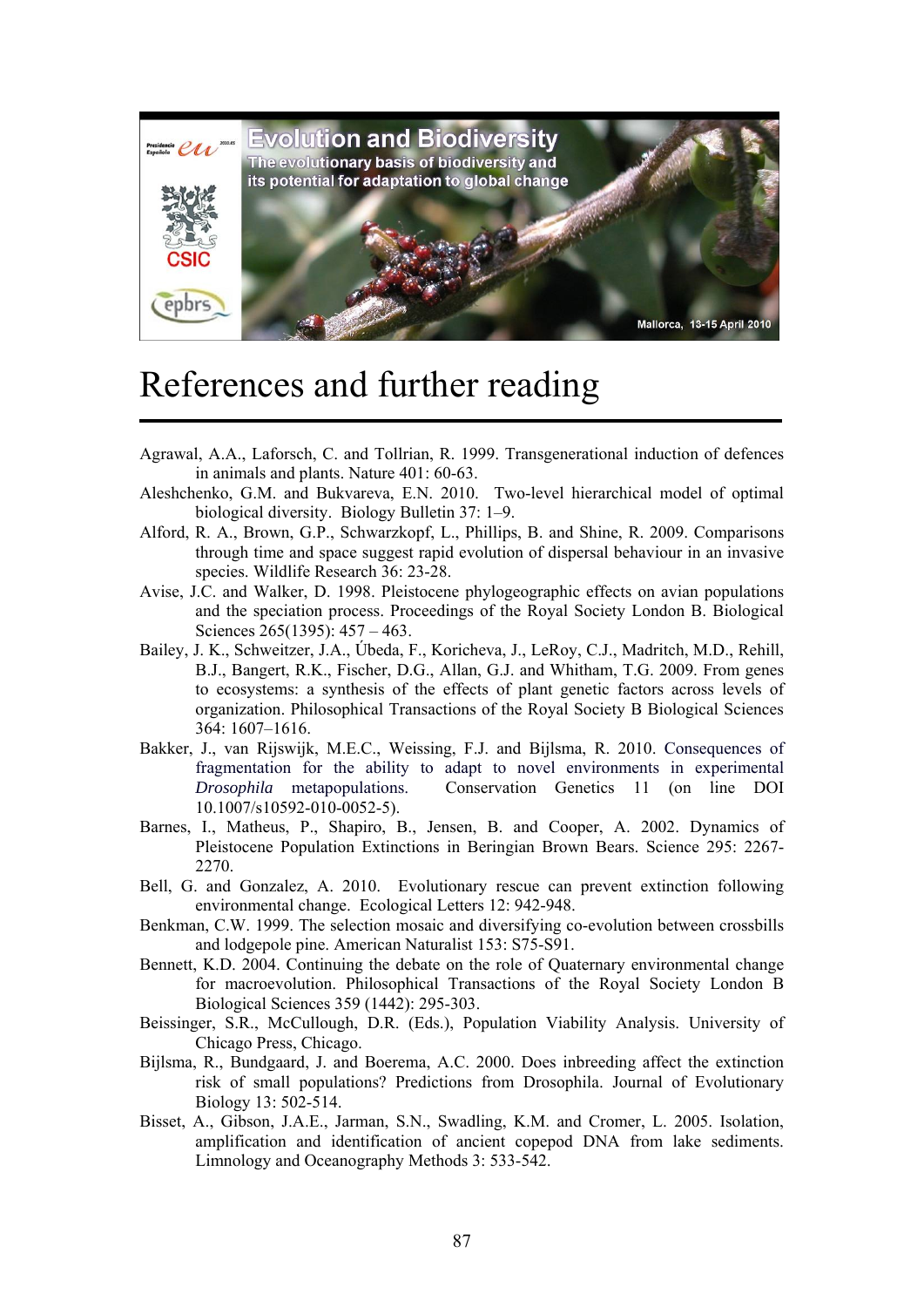- Boero, F. 1994. Fluctuations and variations in coastal marine environments. P.S.Z.N.I: Marine Ecology 15 (1): 3-25.
- Boero, F. 1996. Episodic events: their relevance in ecology and evolution. P.S.Z.N.I: Marine Ecology 17: 237-250.
- Boero, F. 2009. Recent innovations in marine biology. Marine Ecology An evolutionary perspective 30 (suppl. 1): 1-12.
- Boero, F., Belmonte, G., Bussotti, S., Fanelli, G. S. Fraschetti, S. A. Giangrande, A., Gravili, C., Guidetti, P., Pati, A., Piraino, S., Rubino, F., Saracino, O., Schmich, J., Terlizzi, A. and Geraci, S. 2004. From biodiversity and ecosystem functioning to the roots of ecological complexity. Ecological Complexity 2: 101-109.
- Boero, F. and Bonsdorff, E. 2007. A conceptual framework for marine biodiversity and ecosystem functioning. Marine Ecology 28 (Suppl. 1): 134-145.
- Boero, F., Bouillon, J., Gravili, C., Miglietta, M.P., Parsons, T. and Piraino, S. 2008. Gelatinous plankton: irregularities rule the world (sometimes). Marine Ecology Progress Series 356: 299-310.
- Boero, F., Putti, M., Trainito, E. Prontera, E. and Piraino, St. 2009. First records of *Mnemiopsis leidyi* (Ctenophora) from the Ligurian, Thyrrhenian and Ionian Seas (Western Mediterranean) and first record of *Phyllorhiza punctata* (Cnidaria) from the Western Mediterranean. Aquatic Invasions 4 (4): 675-680.
- Bonduriansky, R. and Day, T. 2009. Non-genetic inheritance and its evolutionary implications. Annual Review of Ecology, Evolution and Systematics 40: 103-125.
- Bossdorf, O., Richards, C.L. and Pigliucci, M. 2008. Epigenetics for ecologists. Ecology Letters 11: 106-115.
- Botnariuc, N. 2003. Evolution of the supra-individual biological systems. Romanian Academy Publishing House.
- Brockhurst, M.A., Morgan, A.D., Rainey, P.B. and Buckling, A. 2003. Population mixing accelerates co-evolution. Ecological Letters. 6: 975-979.
- Brown, A.H.D. and Marshall, D.R. 1995. A basic sampling strategy: theory and practice, pp. 75–91. In: L. Guarino, V. Ramanatha Rao and R. Reid (eds). Collecting plant genetic diversity. CAB International, Wallingford, Oxon, UK.
- Brown, G. P., Shilton, C.M., Phillips, B.L. and Shine, R. 2007. Invasion, stress, and spinal arthritis in cane toads. Proceedings of the National Academy (USA) 104: 17698- 17700.
- Bruun, H.H. and Ejrnæs, R. 2006. Community-level birth rate: a missing link between ecology, evolution and diversity. Forum paper. Oikos 113: 185-191.
- Bukvareva, E. 2007. Megadiversity vs. key diversity in Young, J., Neßhöver, C., Henle, K., Jax, K., Lawson, G., Weber, J. and Watt, A.D. (Eds). 2007. European research for a sustainable Europe: Research contributing to the implementation of the EU Biodiversity Strategy. Report of an e-conference. (www.epbrs.org/PDF/DE-2007- EConf%20Long\_version\_V1.pdf).
- Bukvareva, E. and Aleshchenko, G. 2005. Principle of biosystem optimal diversity. European Conference on Ecological Modelling, pp 29-30. In: Alexander S. Komarov Pushchino (Ed.). Proceedings of the Fifth European Conference on Ecological Modelling – ECEM, Pushchino, Russia, September 19-23.Institute of Physicochemical and Biological Problems in Soil Science Russian Academy of Sciences..
- Burdon, J.J. and Thrall, P.H. 2000. Co-evolution at multiple spatial scales: *Linum marginale Melampsora lini* – from individual to the species. Evolutionary Ecology 14: 261-81.
- Carroll, S.P. and Fox, C.W. 2008. Conservation Biology: Evolution in Action. Oxford University Press.
- Cavanagh, R.D. and Gibson, C. 2007. Overview of the Conservation Status of Cartilaginous Fishes (Chondrichthyans) in the Mediterranean Sea. IUCN, Gland, Switzerland and Malaga, Spain.
- Ceska, J.F., Affolter, J.M. and Hamrick, J.L. 1996. Developing a sampling strategy for *Baptisia arachnifera* based on allozyme diversity. Conservation Biology 11: 1133– 1139.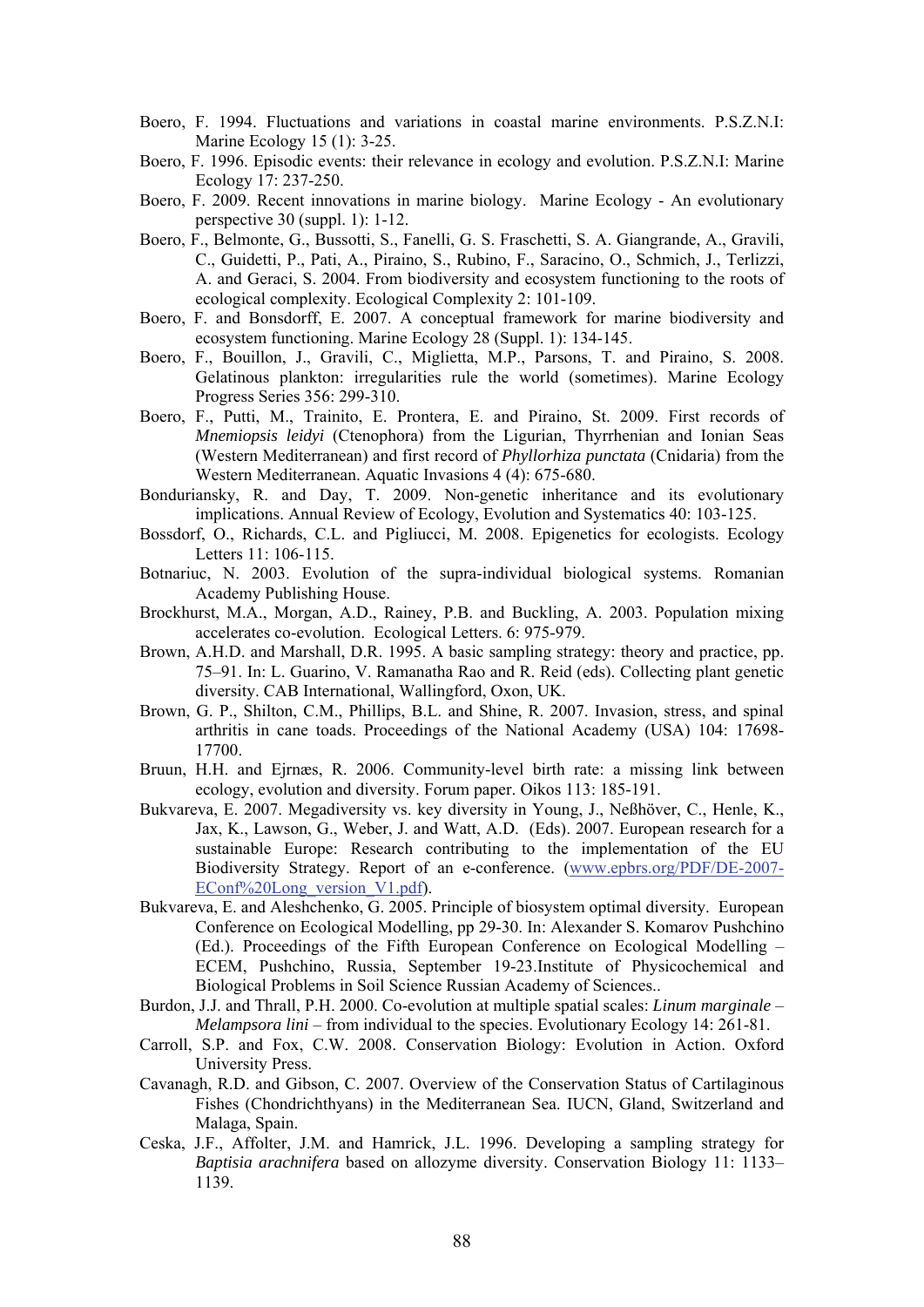- Chapman, M. and Margulis, L. 1998. Morphogenesis by symbiogenesis. International Microbiology 1: 319-326.
- Colbourne, J. K., Singan, V.R. and Gilbert, D. G. 2005. wFleaBase: The Daphnia genome database. Bmc Bioinformatics 6.
- Coope, G.R. 1978. Constancy of species versus inconstancy of Quaternary environments. In: L.A. Mound & N. Waloff (Eds.). Diversity of Insect Faunas (), pp. 176–187. Blackwell Science, London.
- Cousyn, C., De Meester, L., Colbourne, J.K., Brendonck, L., Verschuren, D. and Volckaert, F. 2001. Rapid, local adaptation of zooplankton behaviour to changes in predation pressure in the absence of neutral genetic changes. Proceedings of the National Academy of Sciences of the United States of America 98: 6256-6260.
- Cuveliers, E. L., Bolle, L.J., Volckaert, F.A.M. and Maes, G.E. 2009. Influence of DNA isolation from historical otoliths on nuclear-mitochondrial marker amplification and age determination in an overexploited fish, the common sole (*Solea solea L*.). Molecular Ecology Resources 9: 725-732.
- Dalén, L., Nyström, V., Valdiosera, C., Germonpré, M., Sablin, M., Turner, E., Angerbjörn, A., Arsuaga, J.L. and Götherström, A. 2007. Ancient DNA reveals lack of postglacial habitat tracking in the arctic fox. Proceedings of the National Academy of Sciences USA 104: 6726-6729.
- Darimont, C. T., Carlson, S.M., Kinnison, M.T., Paquet, P.C., Reimchen, T.E. and Wilmers, C.C. 2009. Human predators outpace other agents of trait change in the wild. Proceedings of the National Academy (USA) 106:952–954.
- Davis, M.A., Grime, J.P. and Thompson, K. 2000. Fluctuating resources in plant communities: a general theory of invisibility. Journal of Ecology 88: 528-534.
- Decaestecker, E., Gaba, S., Raeymaekers, J.A.M., Stoks, R., Van Kerckhoven, L., Ebert, D. and De Meester, L. 2007. Host-parasite 'Red Queen' dynamics archived in pond sediment. Nature 450: 870-874.
- del Campo, E.M., Casano, L.M., Gasulla, F. and Barreno, E. 2009. 23S rRNAs of lichenforming *Trebouxia* have multiple group I introns closely related to bacteria and fungi. International Microbiology 12: 59–67.
- Dennis, R.L.H., Shreeve, T.G. and Van Dyck, H. 2003. Towards a functional resource-based concept for habitat: a butterfly biology viewpoint. Oikos 102: 417-426.
- De Meester, L., Louette, G., Duvivier, C., Van Damme, C. and Michels, E. 2007. Genetic composition of resident populations influences establishment success of immigrant species. Oecologia 153: 431-440.
- De Meester, L., Mergeay, J., Michels, H. and Decaestecker, E. 2007. Reconstructing microevolutionary dynamics from layered egg banks. Pages 159-166 in Alekseev, V. and De Stasio, B. editors. Diapause in Aquatic Invertebrates: Role for Ecology, Physiology and Human Uses. Springer, Dordrecht, Nederland.
- DeWeerdt, S. 2002. What really is an evolutionally significant unit? Conservation Biology in Practice 3: 10-17.
- Dunn, P. 2004. Breeding dates and reproductive performance. Advances in Ecological Research. 35: 69–87.
- European Commission, DG Environment: Interpretation Manual of European Union Habitats EUR27 July 2007. (http://ec.europa.eu/environment/nature/legislation/habitatsdirective/docs/2007\_07\_i m.pdf)
- European Commission, DG Environment: Guidelines for the establishment of the Natura 2000 network in the marine environment. Application of the Habitats and Birds Directives May 2007

(http://ec.europa.eu/environment/nature/natura2000/marine/index\_en.htm)

Ezard, T.H., Cóté, G.S.D. and Pelletier, F. 2009. Ecoevolutionary dynamics: disentangling phenotypic, environmental and population fluctuations. Philosophical Transactions of the Royal Society B 364:1491–1498.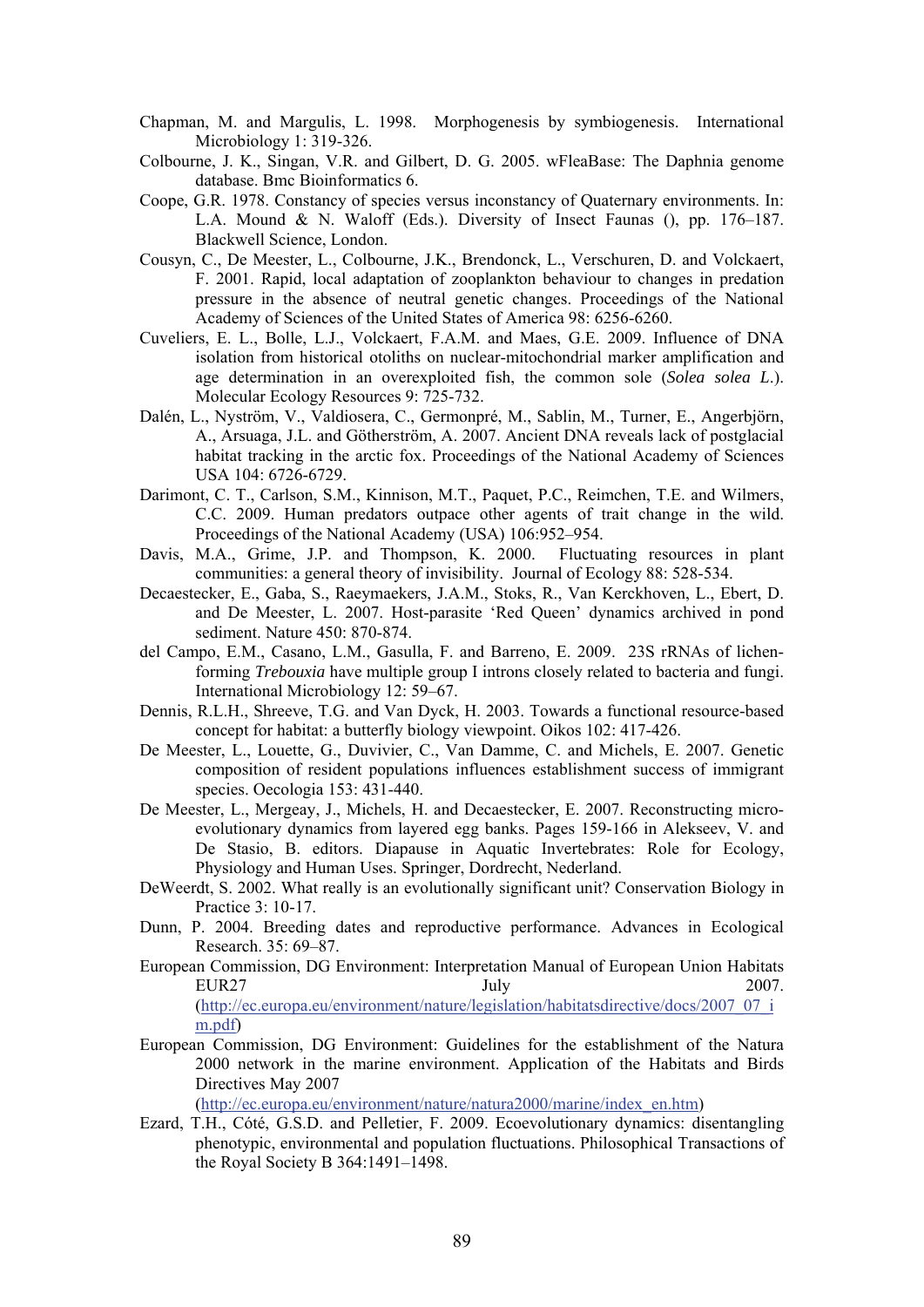- Forde, S.E., Thompson, J.N. and Bohannan, B.J.M. 2004. Adaptation varies through space and time in a coevolving host– parasitoid interaction. Nature 431: 841–844.
- Forde, S.E., Thompson, J.N. and Bohannan, B.J.M. 2007. Gene flow reverses an adaptive cline in a coevolving host–parasitoid interaction. American Naturalist 169: 794–801.
- Forde, S.E., Thompson, J.N., Holt, R.D. and Bohannan, B.J.M. 2008. Coevolution drives temporal changes in fitness and diversity across environments in a bacteria– bacteriophage interaction. Evolution 62: 1830–1839.
- Forister, M.L., McCall, A.C., Sanders, N.J., Fordyce, J.A., Thorne, J.H., O'Brien, J., Waetjen, D.P. and Shapiro, A.M. 2010. Compounded effects of climate change and habitat alteration shift patterns of butterfly diversity. Proceedings of the National Academy of Sciences 107: 2088-2092.
- Galil, B., Kress, N. and Shiganova, T. 2009. First record of *Mnemiopsis leidyi A. Agassiz*, 1865 (*Ctenophora; Lobata; Mnemiidae*) off the Mediterranean coast of Israel. Aquatic Invasions 4: 356-362.
- Gienapp, P., Teplitsky, C., Alho, J. S., Mills, J. A. and Merila, J. 2008. Climate change and evolution: disentangling environmental and genetic responses. Molecular Ecology 17: 167-178.
- Gilchrist, G.W. and Huey, R.B. 2001. Parental and developmental temperature effects on the thermal dependence of fitness in *Drosophila melanogaster*. Evolution 55: 209-214.
- Gleason, H.A. 1926. The individualistic concept of the plant association. Bulletin of the Torrey Botanical Club 53: 7-26.
- Gomulkiewicz, R., Thompson, J.N., Holt, R.D., Nuismer, S.L. and Hochberg, M.E. 2000. Hot spots, cold spots, and the geographic mosaic theory of coevolution. American Naturalist 156: 156–174.
- Gow, J. L., Rogers, S.M., Jackson, M. and Schluter, D. 2008. Ecological predictions lead to the discovery of a benthic-limnetic sympatric species pair of threespine stickleback in Little Quarry Lake, British Columbia. Canadian Journal of Zoology 86: 564-571.
- Grace, J. B. 1999. The factors controlling species density in herbaceous plant communities: an assessment. Perspectives in Plant Ecology, Evolution, and Systematics 2: 1-28.
- Graham, R.W. and Grimm, E.C. 1990. Effects of global climate change on the patterns of terrestrial biological communities. Trends in Ecology and Evolution 5(9): 289 – 292.
- Gross, K. 2008. Positive interactions among competitors can produce species-rich communities. Ecology Letters 11: 929-936.
- Hairston, Jr. N.G., Ellner, S.P., Geber, M.A., Yoshida, T. and Fox, J.A. 2005. Rapid evolution and the convergence of ecological and evolutionary time. Ecology Letters 8: 1114- 1127.
- Hairston, N.G., Kearns, C.M. and Ellner, S.P. 1996. Phenotypic Variation in a Zooplankton Egg Bank. Ecology 77: 2382-2392.
- Hanski, I. and Gaggiotti, O.E. 2004. Ecology, genetics and evolution of metapopulations. Elsevier Academic Press.
- Hanski, I. and Saccheri, I. 2006. Molecular-level variation affects population growth in a butterfly metapopulation. PLoS Biology 4:719–726.
- Harmon, L. J., Matthews, B., DesRoches, S., Chase, J., Shurin, J. and Schluter, D. 2009. Evolutionary diversification in stickleback affects ecosystem functioning. Nature 458:1167–1170.
- Hendry, A. P., Farrugia, T.J. and Kinnison, M.T. 2008. Human influences on rates of phenotypic change in wild animal populations. Molecular Ecology 17:20–29.
- Hermison, J. 2009. Who believes in whole-genome scans for selection? Heredity 103: 283-284.
- Hewitt, G. 1996. Some genetic consequences of ice ages, and their role in divergence and speciation. Biological Journal of the Linnean Society 58: 247-276.
- Hewitt, G. 2000. The genetic legacy of the Quaternary ice ages. Nature 405: 907-913.
- Heywood, V.H. and Watson, R.T. (eds.) 1995. Global Biodiversity Assessment, Cambridge University Press.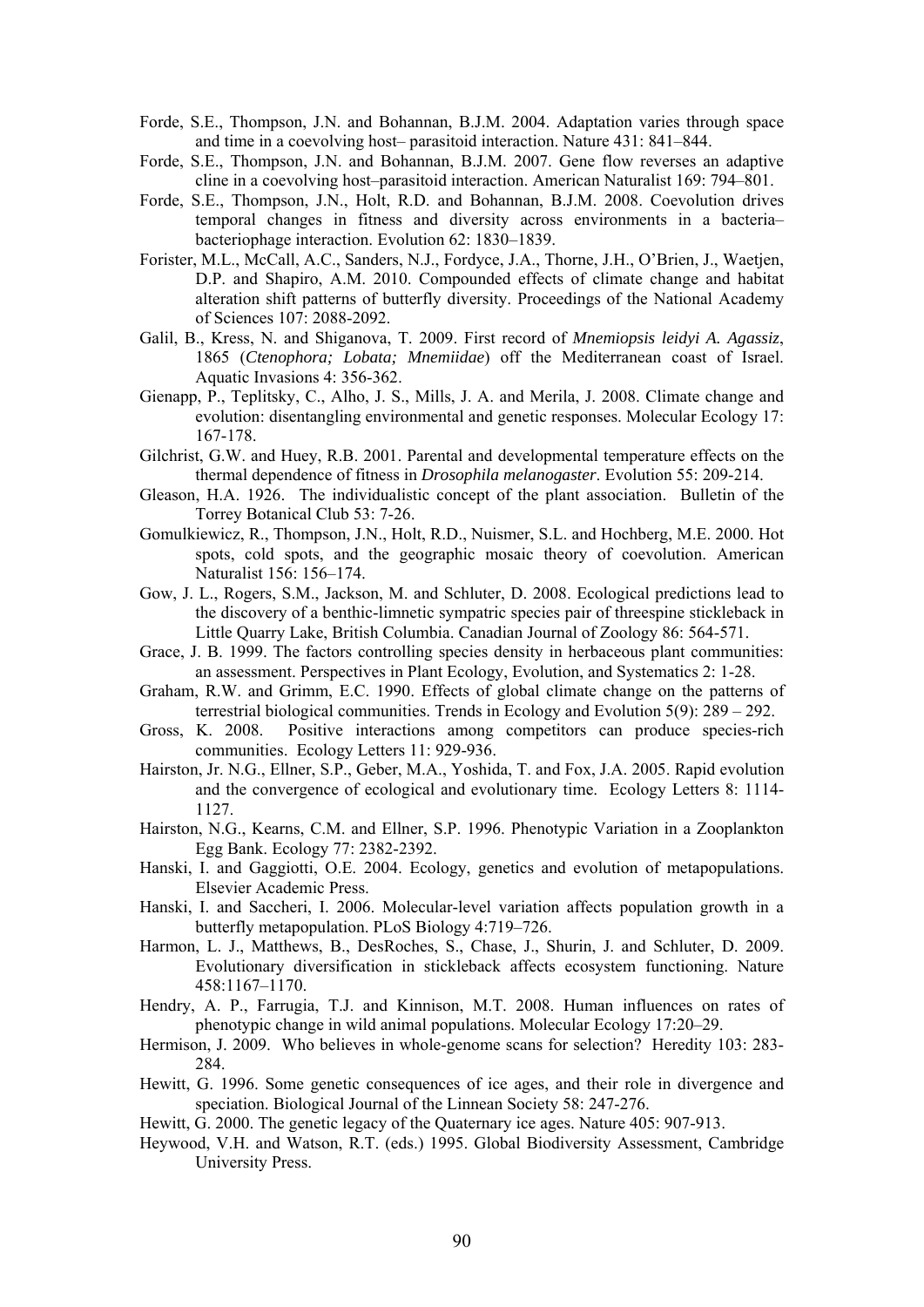- Hochberg, M.E. and van Baalen, M. 1998. Antagonistic co-evolution along environmental gradients. American Naturalist 152: 620-34.
- Hochberg, M.E., Gomulkiewicz, R., Holt, R.D. and Thompson, J.N. 2000. Weak sinks could cradle mutualistic symbioses – strong sources should harbour pathogenic symbioses. Journal of Evolutionary Biology. 13: 213-22.
- Hubbell, S.P. 2001. The unified neutral theory of species abundance and diversity. Princeton University Press, Princeton, NJ.
- Hughes, L. 2000. Biological consequences of global warming: is the signal already apparent? Trends in Ecology and Evolution 15: 56–61.
- Huisman, J. and Weissing, F.J. 1999. Biodiversity of plankton by species oscillations and chaos. Nature 402:407-410.
- Jablonka, E. 2001. The systems of inheritance. In: Oyama, Griffiths, S., Gray, P.E. and Russell D. (eds.), Cycles of Contingency: Developmental Systems and Evolution. Cambridge: A Bradford Book, 99-116.
- Jablonka, E., Lachmann, M. and Lamb, M.J. 1992. Evidence, mechanisms and models for the inheritance of acquired traits. Journal of Theoretical Biology 158: 245-268.
- Jablonka, E. and Lamb, M.J. 1995. Epigenetic Inheritance and Evolution. Oxford, UK: Oxford University Press.
- Jablonka, E. and Lamb, M.J. 2005. Evolution in Four Dimensions. Cambridge, Massachusetts. USA: The MIT Press.
- Johannesson, K. 1988. The paradox of Rockall: why is a brooding gastropod (*Littorina saxatilis*) more widespread than one having a planktonic larval dispersal stage (*L. Littorea*)? Marine Biology 99 (4): 507-513.
- Johnson, M.T.J., Vellend, M. and Stinchcombe, J.R. 2009. Evolution in plant populations as a driver of ecological changes in arthropod communities. Philosophical Transactions of the Royal Society B Biological Sciences 364: 1593–1605.
- Joubert, D. and Bijlsma, R. 2010. Climate Research. (accepted MS available, mail r.bijlsma@rug.nl).
- Karlson, R.H. and Cornell, H.V. 1998. Scale-dependent variation in local verses regional effects on coral species richness. Ecological Monographs 68: 259-274.
- Keith, S.A., Newton, A.C., Herbert, R.J.H., Morecroft, M.D. and Bealey, C.E. 2009. Non-Analogous Community Formation in Response to Climate Change. Journal for Nature Conservation 17: 228-235.
- Kelso, J.R.M. and Minns, C.K. 1996. Is fish species richness at sites in the Canadian Great Lakes the result of local or regional factors? Canadian Journal of Fish Aquatic Sciences 53(Suppl. 1): 175-193.
- Kerfoot, W. C., Robbins, J.A. and Weider, L.J. 1999. A new experimental approach to historical reconstruction: combining descriptive and experimental paleolimnology. Limnology and Oceanography 44:1232-1247.
- Kinnison, M. T. and Hairston Jr., N.G. 2007. Eco-evolutionary conservation biology: contemporary evolution and the dynamics of persistence. Functional Ecology 21: 444–454.
- Kirchner, J. W. and Weil, A. 2000. Delayed biological recovery from extinctions throughout the fossil record. Nature 404: 177–180.
- Klicka, J. and Zink, R.M. 1997. The importance of recent Ice Ages in Speciation: A failed paradigm. Science 277: 1666 – 1669.
- Kniskern, J.M. and Rausher, M.D. 2007. Natural selection on a polymorphic diseaseresistance locus in *Ipomoea purpurea*. Evolution; international journal of organic evolution 61(2): 377-87.
- Kotolupov, V.A. and Levchenko, V.F. 2009a. Multifunctionality and homeostasis. Regularities of the organism function, important for maintenance of homeostasis. Journal of Evolutionary Biochemistry and Physiology. 45: 538-547.
- Kotolupov, V.A. and Levchenko, V.F. 2009b. 'Zonal model' of description of homeostasis. Journal of Evolutionary Biochemistry and Physiology. 45: 301-308.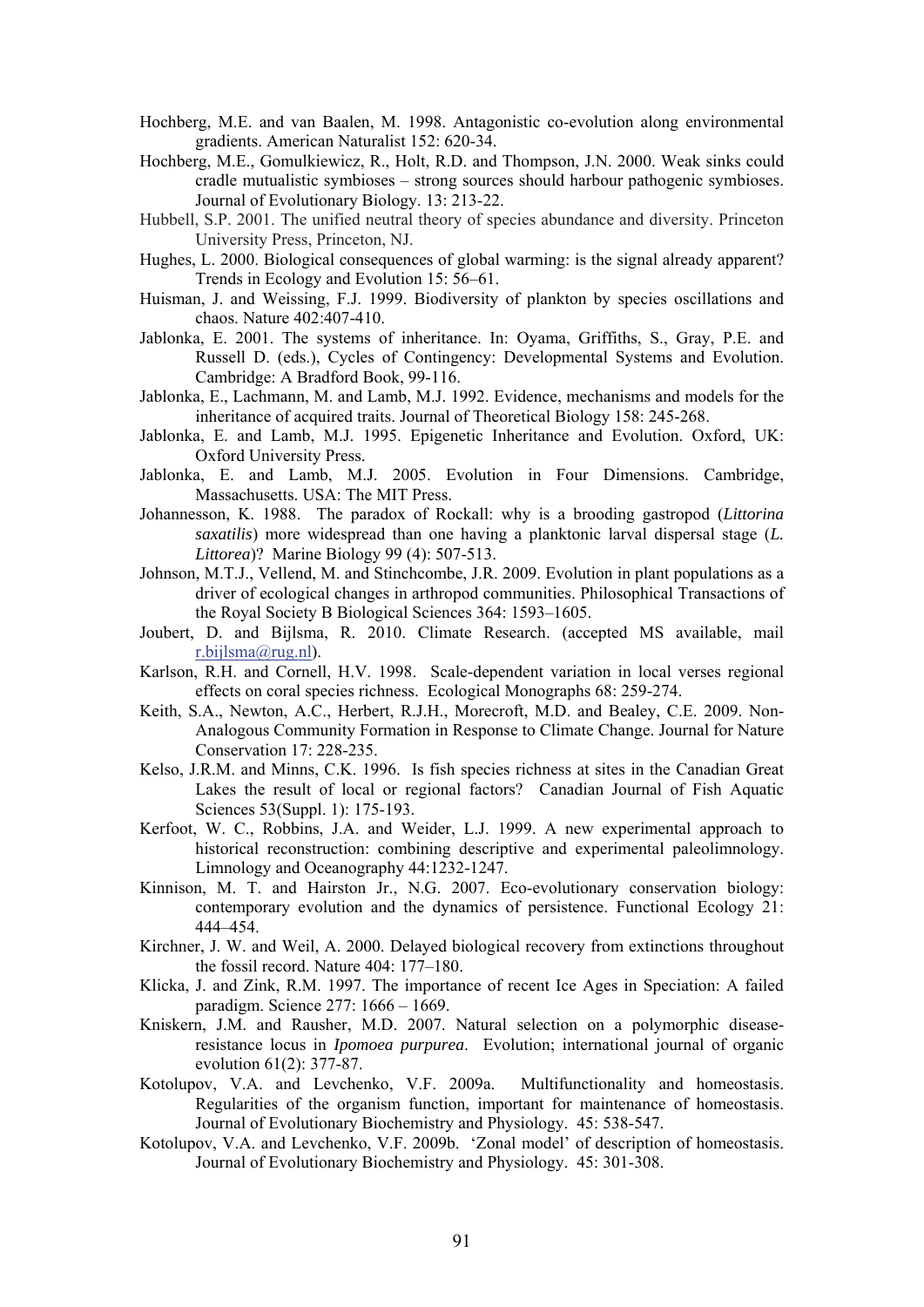- Kull, K. 2000. Organisms can be proud to have been their own designers. Cybernetics and Human Knowing 7(1): 45-55.
- Kuussaari, M., Bommarco, R., Heikkinen, R.K., Helm, A., Krauss, J., Lindborg, R., Ockinger, E., Partel, M., Pino, J., Roda, F., Stefanescu, C., Teder, T., Zobel, M. and Steffan-Dewenter, I. 2009. Extinction debt: a challenge for biodiversity conservation. Trends in Ecology and Evolution 24: 564-571.
- Lachmann, M. and Jablonka, E. 1996. The inheritance of phenotypes: an adaptation to fluctuating environments. Journal of Theoretical Biology 181: 1-9.
- Laland, K.N., Odling-Smee, F.J. and Feldman, M.W. 2001. Niche construction, ecological inheritance, and cycles of contingency in evolution. In: Oyama, Griffiths, S. Gray, P.E. and Russell D. (eds.), Cycles of Contingency: Developmental Systems and Evolution. Cambridge: A Bradford Book, 117-126.
- Lande, R. 2009. Adaptation to an extraordinary environment by evolution of phenotypic plasticity and genetic assimilation. Journal of Evolutionary Biology 22: 1435-1446.
- Leibold, M.A., Holyoak, M., Mouquet, N., Amarasekare, P., Chase, J.M., Hoopes, M.F., Holt, R.D., Shurin, J.B., Law, R., Tilman, D., Loreau, M. and Gonzalez, A. 2004. The metacommunity concept: a framework for multi-scale community ecology. Ecology Letters 7: 601-613.
- Leonard, J.A., Vilá, C., Fox-Dobbs, K., Koch, P.L., Wayne, R.K. and Van Valkenberg, B. 2007. Megafaunal extinctions and the disappearance of a specialized wolf ecomorph. Current Biology 17: 1146 – 1150.
- Lister, A.M. 2004. The impact of Quaternary Ice Ages on mammalian evolution. Philosophical Transactions of the Royal Society London. B Biological Sciences. 359(1442): 221-241.
- Llewelyn, J., Phillips, B.L., Alford, R.A., Schwarzkopf, L. and Shine, R. 2010b. Locomotor performance in an invasive species: cane toads from the invasion front have greater endurance, but not speed, compared to conspecifics from a long-colonised area. Oecologia, in press.
- Llewelyn, J., Webb, J.K., Schwarzkopf, L., Alford, R. and Shine, R. 2010a. Behavioural responses of carnivorous marsupials (*Planigale maculata*) to toxic invasive cane toads (*Bufo marinus*). Australian Ecology, in press.
- Loeuille, N. and Leibold, M.A. 2008. Evolution in metacommunities: on the relative importance of species sorting and monopolization in structuring communities. American Naturalist 171: 788-799.
- Lopez-Pascua, L.D.C. and Buckling, A. 2008. Increasing productivity accelerates hostparasite co-evolution. Journal of Evolutionary Biology 21: 853-60.
- Magiafoglou, A. and Hoffmann, A.A. 2003. Cross-generation effects due to cold exposure in *Drosophila serrata*. Functional Ecology 17: 664-672.
- Marchinko, K. B. and Schluter, D. 2007. Parallel evolution by correlated response: Lateral plate reduction in threespine stickleback. Evolution 61:1084-1090.
- Margulis, L. 1993. Symbiosis in Cell Evolution. Freeman, New York, second edition.
- Margulis, L. and Barreno, E. 2003. Looking at Lychens. BioScience 53: 776-778.
- Masing, V. 1981. Consortia as elements of the functional structure of biocenoses. In: Laasimer, Liivia (ed.), Anthropogenous Changes in the Plant Cover of Estonia. Tartu: Academy of Sciences of the Estonian SSR, Institute of Zoology and Botany 64-76.
- Mehtälä, J. and Vuorisalo, T. 2007. Conservation policy and the EU Habitats Directive: Favourable conservation status as a measure of conservation success. European Environment 17: 363-375.
- Menges E.S. Guerrant E.O., Hamzé S. (2004) Effect of seed collection on the extinction risk of perennial plants. pp. 305-325 In Guerrant, EO Jr, K Havens, and M Maunder (eds.) Ex Situ Plant Conservation: Supporting Species Survival in the Wild. Island Press, Washington, D.C. Island Press. Covelo.
- Mergeay, J., Verschuren, D. and De Meester, L. 2006. Invasion of an asexual American water flea clone throughout Africa, and rapid displacement of a native sibling species. Proceedings of the Royal Society B: Biological Sciences 273: 2839-2844.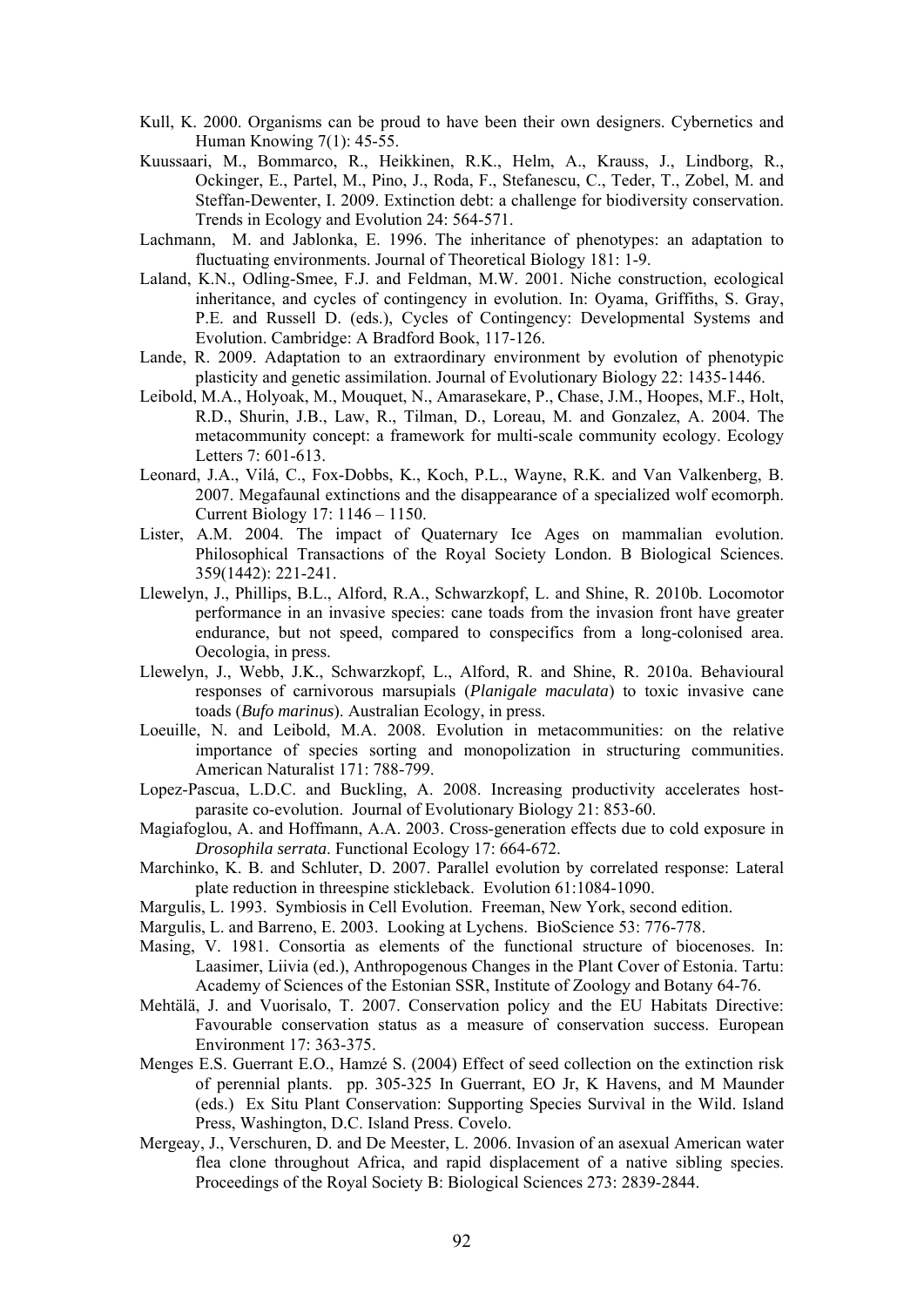- Mergeay, J., Vanoverbeke, J., Verschuren, D. and De Meester, L. 2007. Extinction, recolonisation and dispersal through time in a planktonic crustacean. Ecology 88: 3032-3043.
- Nevo, E. 1997. Evolution in action across phylogeny caused by microclimatic stresses at "Evolution Canyon". Theoretical Population Biology 52: 231-243.
- Nevo, E. 2006. "Evolution Canyon": a microcosm of life's evolution focusing on adaptation and speciation. Israel Journal of Ecology and Evolution 52: 485–506.
- Nevo, E. 2009. Evolution in action across life at "Evolution Canyon", Israel. Trends in Evolutionary Biology 1: e3.
- Nevo, E., Lu, Z. and Pavliček, T. 2006. Global evolutionary strategies across life caused by shared ecological stress: fact or fancy? Israel Journal of Plant Sciences 54: 1-8.
- Nuismer, S. L., Thompson, J.N. and Gomulkiewicz, R. 2000. Coevolutionary clines across selection mosaics. Evolution 54: 1102–1115.
- Olsen, E.M., Heino, M., Lilly, G.R., Morgan, M.J., Brattey, J., Ernande, B. and Dieckmann, U. 2004. Maturation trends indicative of rapid evolution preceded the collapse of northern cod. Nature 428: 932-935.
- Ouborg, N.J., Angeloni, F. and Vergeer, P. 2010. An essay on the necessity and feasibility of conservation genomics. Conservation Genetics DOI 10.1007/s10592-009-0016-9.
- Ouborg, N.J., Pertoldi, C., Loeschcke, V., Bijlsma, R. and Hedrick, P. 2010. Conservation genetics in transition to conservation genomics. Trends in Genetics DOI 10.1016/j.tig.2010.01.001.
- Pál, C. 1998. Plasticity, memory and the adaptive landscape of the genotype. Proceedings of the Royal Society B-Biological Sciences 265: 1319-1323.
- Pál, C. and Miklós, I. 1999. Epigenetic inheritance, genetic assimilation and speciation. Journal of Theoretical Biology 200: 19-37.
- Palkovacs, E. P., Marshall, M.C., Lamphere, B.A., Lynch, B.R., Weese, D.J., Fraser, D.F., Reznick, D.N., Pringle, C.M. and Kinnison, M.T. 2009. Experimental evaluation of evolution and coevolution as agents of ecosystem change in Trinidadian streams. Philosophical Transactions of the Royal Society B Biological Sciences 364: 1617– 1628.
- Palkovacs, E. P. and Post, D.M. 2008. Experimental evidence that phenotypic divergence in predators drives community divergence in prey. Ecology 90: 300–305.
- Parfit, D., 1983. Energy policy and the further future: the identity problem. In: MacLean, D., Brown, P.G. (Eds.), Energy and the Future. Rowman and Littlefield, Totowa, New Jersey, pp. 166–179.
- Parmesan, C. 2006. Ecological and evolutionary responses to recent climate change. Annual Review of Ecology Evolution and Systematics 37: 637-669.
- Parmesan, C. and Yohe, G. 2003. A globally coherent fingerprint of climate change impacts across natural systems. Nature 421: 37–42.
- Pärtel, M., Zobel, M., Zobel, K. and van der Maarel, E. 1996. The species pool and its relation to species richness: evidence from Estonian plant communities. OIKOS 75: 111-117.
- Pavlov, D.S. and Bukvareva, E.N. 2007. Biodiversity and life support of humankind. Herald of the Russian Academy of Sciences 77: 550–562. http://optimumbiodiversity.narod.ru/english\_version/
- Pelletier, F., Clutton-Brock, T., Pemberton, J., Tuljapurkar, S. and Coulson, T. 2007. The evolutionary demography of ecological change: linking trait variation and population growth. Science 315: 1571–1574.
- Pelletier, F., Garant, D. and Hendry, A.P. 2009. Eco-evolutionary dynamics. Philosophical Transactions of the Royal Society B Biological Sciences 364: 1483–1489.
- Phillips, B. and Shine, R. 2004. Adapting to an invasive species: toxic cane toads induce morphological change in Australian snakes. Proceedings of the National Academy of Sciences (USA) 101: 17150-17155.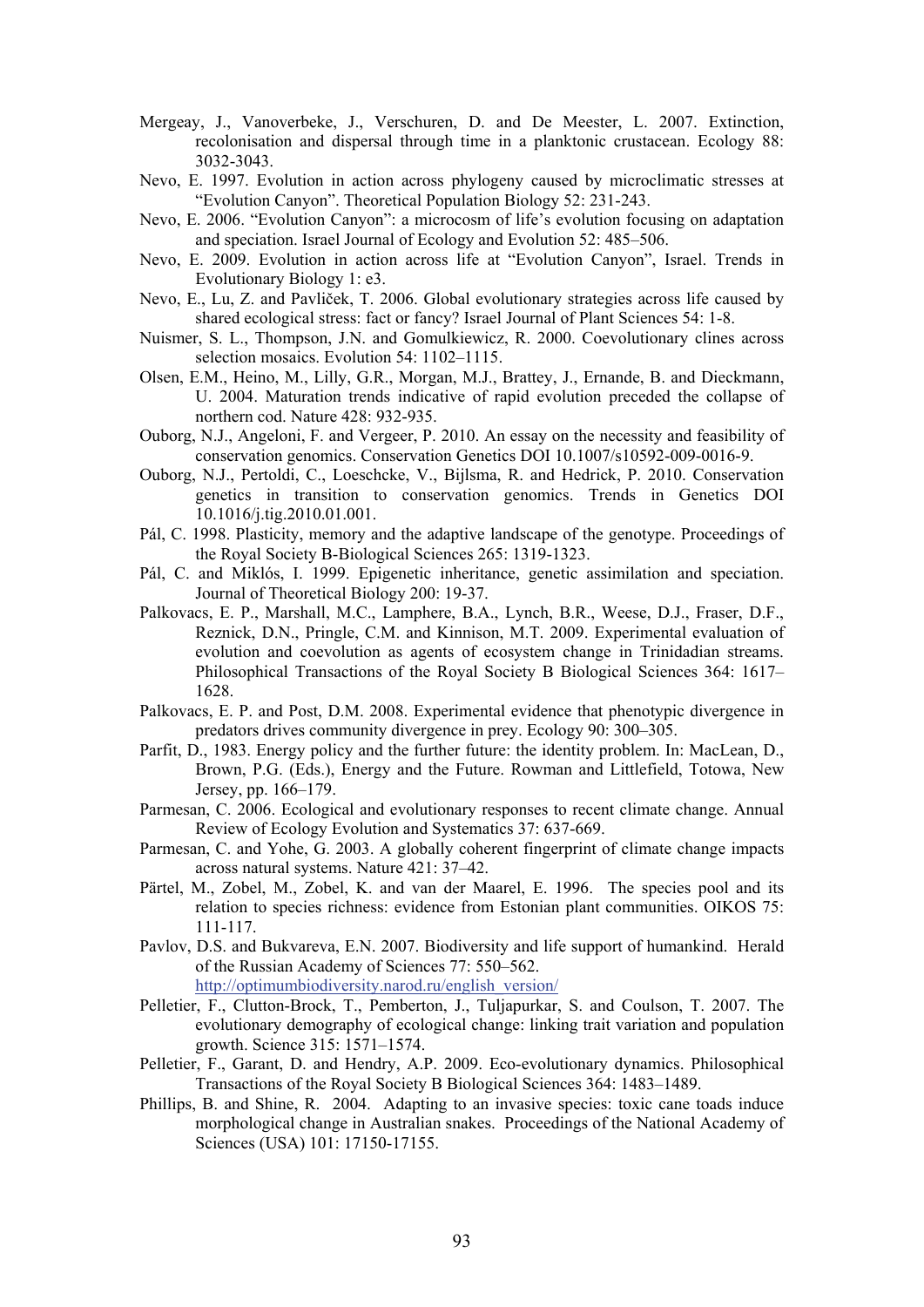- Phillips, B. and Shine, R. 2005. The morphology, and hence impact, of an invasive species (the cane toad, *Bufo marinus*) changes with time since colonization. Animal Conservation 8: 407-413.
- Phillips, B. and Shine, R. 2006. An invasive species induces rapid adaptive change in a native predator: cane toads and black snakes in Australia. Proceedings of the Royal Society (London) Series B 273: 1545-1550.
- Phillips, B. L., Brown, G.P., Webb, J. and Shine, R. 2006. Invasion and the evolution of speed in toads. Nature 439:803.
- Piculell, B.J., Hoeksema, J.D. and Thompson, J.N. 2008. Interactions of biotic and abiotic environmental factors in an ectomycorrhizal symbiosis, and the potential for selection mosaics. BMC Biology. 6: 23
- Piraino, S., Fanelli, G. and Boero, F. 2002. Variability of species' roles in marine communities: change of paradigms for conservation priorities. Marine Biology 140: 1067-1074.
- Popescu, O. 2009. Place of molecular biology in the evolution theory. Romanian Academy Press. XIX, 219-220(1-2): 25-28.
- Post, D. M. and Palkovacs, E.P. 2009. Eco-evolutionary feedbacks in community and ecosystem ecology: interactions between the ecological theatre and the evolutionary play. Philosophical Transactions of the Royal Society B Biological Sciences 364:1629–1640.
- Poullain, V., Gandon, S., Brockhurst, M.A., Buckling, A. and Hochberg, M.E. 2008. The evolution of specificity in evolving and coevolving antagonistic interactions between a bacteria and its phage. Evolution. 62: 1-11.
- Primack, R. B. 2000. A primer of conservation biology. 2nd edition. Sinauer Associates, Sunderland, Massachusetts.
- Reinke, J. 1872. Ueber die anatomischen Verhältnisse einiger Arten von Gunnera L. Nachrichten von der Königl. Gesellschaft der Wissenschaften und der Georg-Augusts-Universität zu Göttingen 9: 100-108.
- Reinke, J. 1873. Zur Kenntniss des Rhizoms von Corallorhiza und Epipogon. Flora 56: 145- 152, 161-167, 177-184, 209-224.
- Reznick, D. and Ghalambor, C.K. 2001. The population ecology of contemporary adaptations: what empirical studies reveal about the conditions that promote adaptive evolution. Genetica 112–113:183–198.
- Rodríguez-Gironés, M. A. and Santamaría, L. 2010. How Foraging Behaviour and Resource Partitioning Can Drive the Evolution of Flowers and the Structure of Pollination Networks. The Open Ecology Journal (*in press*).
- Sapp, J., Carrapico, F. and Zolotonosov, M. 2002. Symbiogenesis: The hidden face of Constantin Merezhkowsky. History and philosophy of the life sciences 24(3/4): 413- 440.
- Schlaepfer, M.A., Runge, M.C. and Sherman, P.W. 2002. Ecological and evolutionary traps. Trends in Ecology and Evolution 17: 474-480.
- Shine, R. 2010. The ecological impact of invasive cane toads (*Bufo marinus*) in Australia. Quarterly Review of Biology, in press.
- Shurin, J.B., Havel, J.E., Leibold, M.A. and Pinel-Alloul, B. 2000. Local and regional zooplankton species richness: a scale-independent test for saturation. Ecology 81:3062–3073.
- Southwell, D.M., Lechner, A.M, Coates, T. and Wintle, B. A. 2007. The Sensitivity of Population Viability Analysis to Uncertainty about Habitat Requirements: Implications for the Management of the Endangered Southern Brown Bandicoot, Conservation Biology 22 (4): 1045–1054.
- Stern, D.L. and Orgogozo, V. 2009. Is genetic evolution predictable? Science 323:746-751.
- Stewart, J.R. 2004. Wetland Birds in the Recent Fossil Record of Britain and North-West Europe. British Birds 97(1): 33 – 43.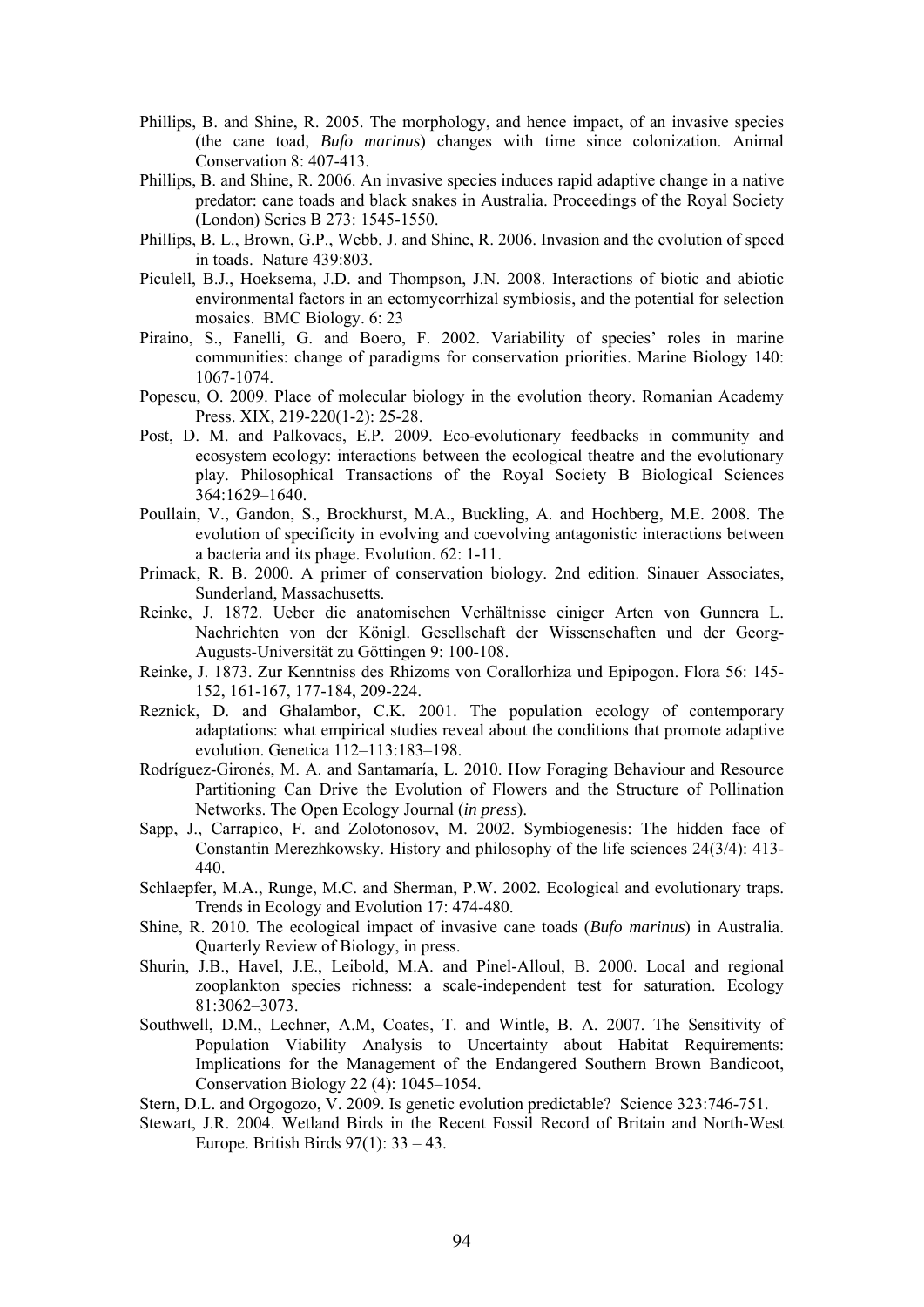- Stewart, J.R. 2008. The progressive effect of the individualistic response of species to Quaternary climate change: An analysis of British mammalian faunas. Quaternay Science Reviews. 27(27-28): 2499 – 2508.
- Stewart, J.R. 2009. The evolutionary consequence of the individualistic response to climate change. Journal of Evolutionary Biology 22: 2363–2375. doi:10.1111/j.1420- 9101.2009.01859.x.
- Stewart, J.R., Barnes, I., Lister, A. and Dalén, L. 2010. Refugia revisited: individualistic responses of species in space and time. Proceedings of the Royal Society B. doi:10.1098/rspb.2009.1272.
- Stockwell, C. A., Hendry, A.P. and Kinnison, M.T. 2003. Contemporary evolution meets conservation biology. Trends in Ecology and Evolution 18: 94–101.
- Sutherland, W.J., Pullin, A.S., Dolman, P.M. and Knight, T.M. 2004. The need for evidencebased conservation. Trends in Ecology and Evolution 19: 305-308.
- Thompson, J.N. 2005. The Geographic Mosaic of Coevolution. The University of Chicago Press, Chicago.
- Thompson, J. N. 2009. The coevolving web of life. American Naturalist 173: 125-150.
- Thompson, J.N. and Cunningham, B.M. 2002. Geographic structure and dynamics of coevolutionary selection. Nature 417: 735-38.
- Thrall, P. H., Hochberg, M.E., Burdon, J.J. and Bever, J.D. 2007. Coevolution of symbiotic mutualists and parasites in a community context. Trends in Ecology and Evolution 22: 120–126.
- Urban, M.C. 2006. Maladaptation and mass-effects in a metacommunity: consequences for species coexistence. American Naturalist 168: 28-40.
- Urban, M.C. and De Meester, L. 2009. Community monopolization: local adaptation enhances priority effects in an evolving metacommunity. Proceedings of the Royal Society London. B. Online Early.
- Urban, M.C., Leibold, M.A., Amarasekare, P., De Meester, L., Gomulkiewicz, R., Hochberg, M.E., Klausmeier, C.A., Loeuille, N., de Mazancourt, C., Norberg, J., Pantel, J.H., Strauss, S.Y., Vellend, M. and Wade, M.J. 2008. The evolutionary ecology of metacommunities. Trends in Ecology and Evolution 23: 311-317.
- Urban, M.C. and Skelly, D.K. 2006. Evolving metacommunities: Toward an evolutionary perspective on metacommunities. Ecology 87: 1616-1626.
- Van Doorslaer, W., Vanoverbeke, J., Duvivier, C., Rousseaux, S., Jansen, M., Jansen, B., Feuchtmayr, H., Atkinson, D., Moss, B., Stoks, R. and De Meester, L. 2009. Local adaptation to higher temperatures reduces immigration success of genotypes from a warmer region in the water flea Daphnia. Global Change Biology 15: 3046-3055.
- Van Dyck, H., Van Strien, A.J., Maes, D. and Van Swaay, C.A.M. 2009. Declines in common, widespread butterflies in a landscape under intense human use. Conservation Biology 23: 957-965.
- Van Riel, P., Jordaens, K., Martins, A.M.F. and Backeljau, T. 2000. Eradication of Exotic Species. Trends in Ecology and Evolution 15: 515.
- Vella A., 2009. Sustainable Fisheries in the Mediterranean. UNEP/MAP CP/RAC Sustainable Consumption and Production in the Mediterranean, Spain.
- Visser, M.E. 2008. Keeping up with a warming world; assessing the rate of adaptation to climate change. Proceedings of the Royal Society London B 275: 649-659.
- Visser, M.E., Both, C. and Lambrechts, M.M. 2004. Global climate change leads to mistimed avian reproduction. Advances in Ecological Research 35: 89–110.
- Visser, M.E. and Both, C. 2005. Shifts in phenology due to global climate change: the need for a yardstick. Proceedings of the Royal Society 272: 2561–2569.
- Wade, P.R. 2002. Bayesian population viability analysis. In: Beissinger, S.R., McCullough, D.R. (Eds.), Population Viability Analysis. University of Chicago Press, Chicago.
- Warming, E. 1909. Oecology of plants. An introduction to the study of plant communities. Clarendon Press, London.